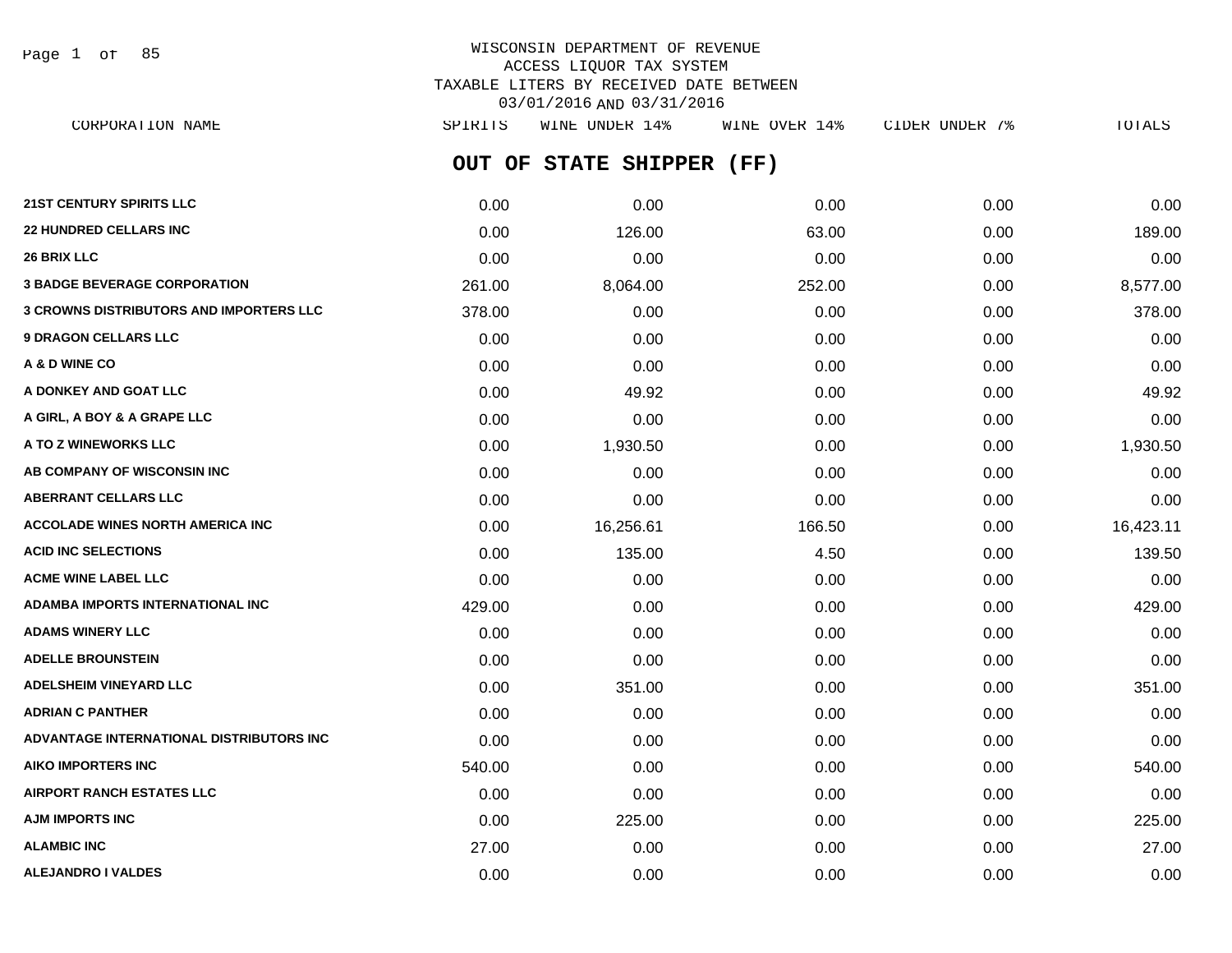Page 2 of 85

#### WISCONSIN DEPARTMENT OF REVENUE ACCESS LIQUOR TAX SYSTEM TAXABLE LITERS BY RECEIVED DATE BETWEEN

| CORPORATION NAME                       | SPIRITS  | WINE UNDER 14% | WINE OVER 14% | CIDER UNDER 7% | TOTALS    |
|----------------------------------------|----------|----------------|---------------|----------------|-----------|
| ALEXANDRIA NICOLE CELLARS LLC          | 0.00     | 0.00           | 6,540.00      | 0.00           | 6,540.00  |
| <b>ALLIED IMPORTERS USA LTD</b>        | 0.00     | 252.00         | 0.00          | 0.00           | 252.00    |
| <b>ALLIED WINE CORP</b>                | 0.00     | 0.00           | 0.00          | 0.00           | 0.00      |
| <b>ALLORO VINEYARD INC</b>             | 0.00     | 0.00           | 0.00          | 0.00           | 0.00      |
| <b>ALLTECH'S BEVERAGE DIVISION LLC</b> | 45.00    | 0.00           | 0.00          | 0.00           | 45.00     |
| <b>ALOY &amp; SONS INC</b>             | 0.00     | 0.00           | 0.00          | 0.00           | 0.00      |
| <b>ALPHA &amp; OMEGA WINERY LLC</b>    | 0.00     | 0.00           | 0.00          | 0.00           | 0.00      |
| ALPHA MARKETING NETWORK INC            | 0.00     | 1,125.00       | 240.00        | 0.00           | 1,365.00  |
| <b>ALTAMAR BRANDS LLC</b>              | 13.50    | 0.00           | 0.00          | 0.00           | 13.50     |
| <b>ALTAMURA WINERY INC</b>             | 0.00     | 0.00           | 0.00          | 0.00           | 0.00      |
| <b>AMAVI CELLARS LLC</b>               | 0.00     | 0.00           | 0.00          | 0.00           | 0.00      |
| <b>AMERICAN BEVERAGE CORP</b>          | 0.00     | 0.00           | 0.00          | 0.00           | 0.00      |
| <b>AMERICAN ESTATES WINES INC</b>      | 0.00     | 0.00           | 0.00          | 0.00           | 0.00      |
| AMERICAN NORTHWEST DISTRIBUTORS INC    | 0.00     | 504.00         | 72.00         | 0.00           | 576.00    |
| <b>AMERICAN VINTAGE BEVERAGE INC.</b>  | 3,779.72 | 0.00           | 0.00          | 0.00           | 3,779.72  |
| <b>AMERICAN WINE TRADE INC</b>         | 0.00     | 0.00           | 0.00          | 0.00           | 0.00      |
| <b>AMICUS CELLARS LLC</b>              | 0.00     | 0.00           | 0.00          | 0.00           | 0.00      |
| <b>AMIR PEAY</b>                       | 0.00     | 0.00           | 0.00          | 0.00           | 0.00      |
| <b>AMUSE BOUCHE LLC</b>                | 0.00     | 0.00           | 0.00          | 0.00           | 0.00      |
| ANCHOR DISTILLING COMPANY LLC          | 1,046.91 | 0.00           | 0.00          | 0.00           | 1,046.91  |
| <b>ANCIEN WINES INC</b>                | 0.00     | 0.00           | 0.00          | 0.00           | 0.00      |
| <b>ANDERS-LANE ARTISAN WINES LP</b>    | 0.00     | 0.00           | 0.00          | 0.00           | 0.00      |
| <b>ANDERSON DISTRIBUTING CO INC</b>    | 0.00     | 0.00           | 0.00          | 0.00           | 0.00      |
| ANDERSONS CONN VALLEY WINERY INC       | 0.00     | 0.00           | 0.00          | 0.00           | 0.00      |
| <b>ANDREW T BECKSTOFFER</b>            | 0.00     | 0.00           | 0.00          | 0.00           | 0.00      |
| <b>ANGELINI WINE LTD</b>               | 0.00     | 0.00           | 0.00          | 0.00           | 0.00      |
| <b>ANHEUSER-BUSCH COMPANIES LLC</b>    | 0.00     | 0.00           | 0.00          | 19,458.61      | 19,458.61 |
| <b>ANNE HUBATCH</b>                    | 0.00     | 0.00           | 0.00          | 0.00           | 0.00      |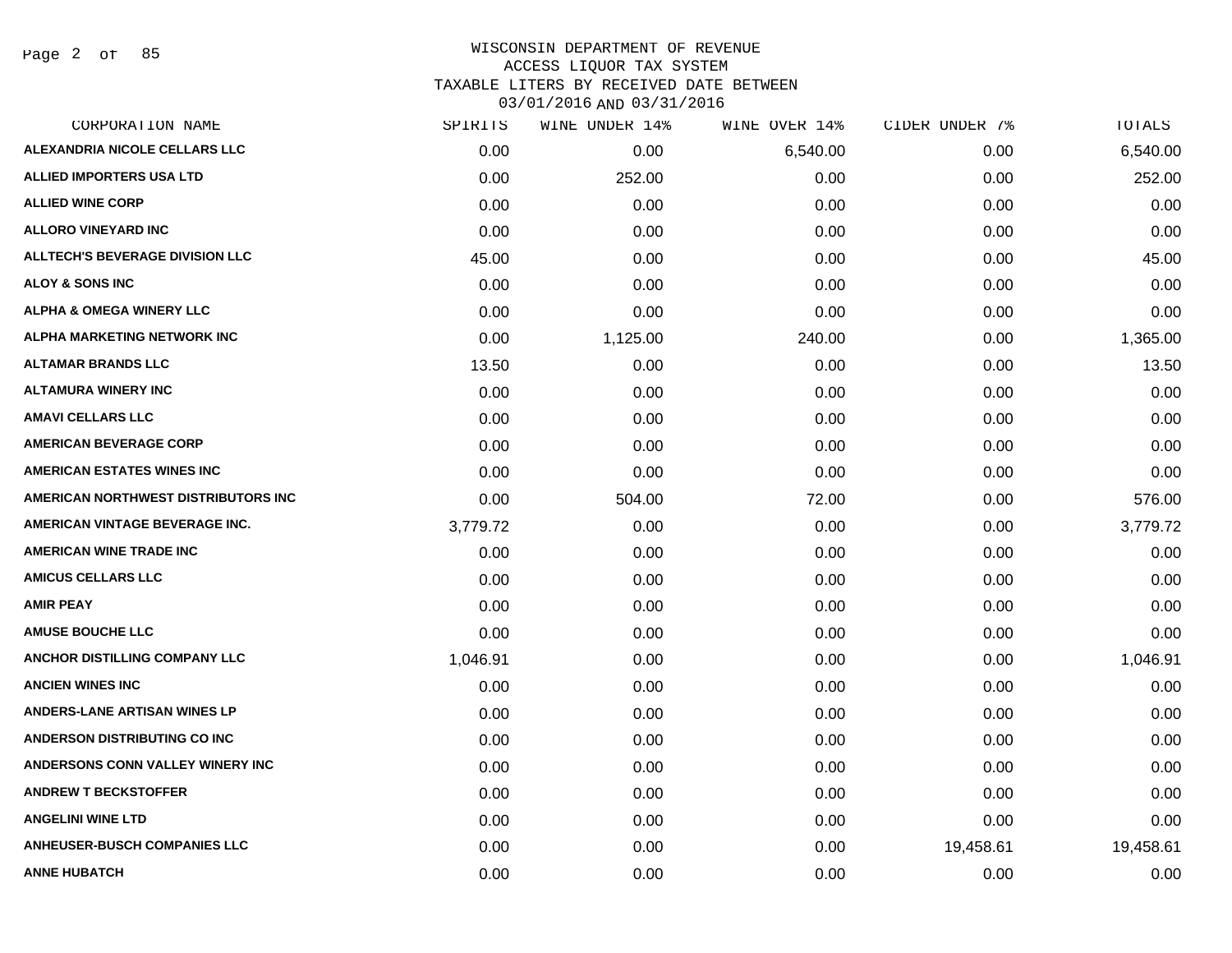Page 3 of 85

| CORPORATION NAME                                | SPIRITS   | WINE UNDER 14% | WINE OVER 14% | CIDER UNDER 7% | TOTALS    |
|-------------------------------------------------|-----------|----------------|---------------|----------------|-----------|
| <b>ANTHONY BOZZANO</b>                          | 0.00      | 0.00           | 0.00          | 0.00           | 0.00      |
| <b>ANTHONY M TRUCHARD</b>                       | 0.00      | 0.00           | 0.00          | 0.00           | 0.00      |
| <b>ANTHONY ROAD WINE CO INC</b>                 | 0.00      | 31.50          | 0.00          | 0.00           | 31.50     |
| <b>APOSTROPHE BRANDS LLC</b>                    | 504.00    | 0.00           | 0.00          | 0.00           | 504.00    |
| <b>APPELLATION TRADING COMPANY LLC</b>          | 0.00      | 0.00           | 0.00          | 0.00           | 0.00      |
| <b>AQUA PUMPKIN INC</b>                         | 0.00      | 0.00           | 0.00          | 0.00           | 0.00      |
| <b>ARBOR VINEYARDS INC</b>                      | 0.00      | 0.00           | 0.00          | 0.00           | 0.00      |
| <b>ARCHANA A DAVE</b>                           | 0.00      | 0.00           | 0.00          | 0.00           | 0.00      |
| <b>AREL GROUP WINE &amp; SPIRITS INC</b>        | 0.00      | 0.00           | 0.00          | 0.00           | 0.00      |
| <b>ARETE WINES LLC</b>                          | 0.00      | 252.00         | 0.00          | 0.00           | 252.00    |
| <b>ARIETTA INC</b>                              | 0.00      | 0.00           | 0.00          | 0.00           | 0.00      |
| <b>ARNOT-ROBERTS LLC</b>                        | 0.00      | 0.00           | 0.00          | 0.00           | 0.00      |
| <b>ARTISANAL IMPORTS INC</b>                    | 0.00      | 0.00           | 0.00          | 23.98          | 23.98     |
| <b>ASCENT WINES INC</b>                         | 0.00      | 594.00         | 0.00          | 0.00           | 594.00    |
| <b>ASSOCIATED BREWING COMPANY</b>               | 0.00      | 0.00           | 0.00          | 0.00           | 0.00      |
| <b>ASV WINES INC</b>                            | 0.00      | 783.00         | 0.00          | 0.00           | 783.00    |
| <b>ATHENEE IMPORTERS &amp; DISTRIBUTORS LTD</b> | 22.50     | 166.50         | 0.00          | 0.00           | 189.00    |
| <b>ATOMIC BRANDS INC</b>                        | 0.00      | 0.00           | 0.00          | 0.00           | 0.00      |
| <b>AUGUST WINE GROUP LLC</b>                    | 0.00      | 2,466.00       | 0.00          | 0.00           | 2,466.00  |
| <b>AUSTRAL WINES LLC</b>                        | 0.00      | 0.00           | 0.00          | 0.00           | 0.00      |
| <b>AV BRANDS INC</b>                            | 144.00    | 1,404.00       | 1,327.50      | 0.00           | 2,875.50  |
| <b>AVV WINERY CO LLC</b>                        | 0.00      | 0.00           | 513.00        | 0.00           | 513.00    |
| AW DIRECT INC                                   | 0.00      | 504.00         | 1,512.00      | 0.00           | 2,016.00  |
| <b>AXIOS INC</b>                                | 0.00      | 0.00           | 0.00          | 0.00           | 0.00      |
| <b>B &amp; I OVERSEAS TRADING INC</b>           | 0.00      | 0.00           | 0.00          | 0.00           | 0.00      |
| <b>B UNITED INTERNATIONAL INC</b>               | 1.50      | 2.25           | 0.00          | 27.02          | 30.77     |
| <b>B. NEKTAR LLC</b>                            | 0.00      | 1,625.38       | 0.00          | 0.00           | 1,625.38  |
| <b>BACARDI USA INC</b>                          | 94,352.40 | 152.86         | 591.00        | 0.00           | 95,096.26 |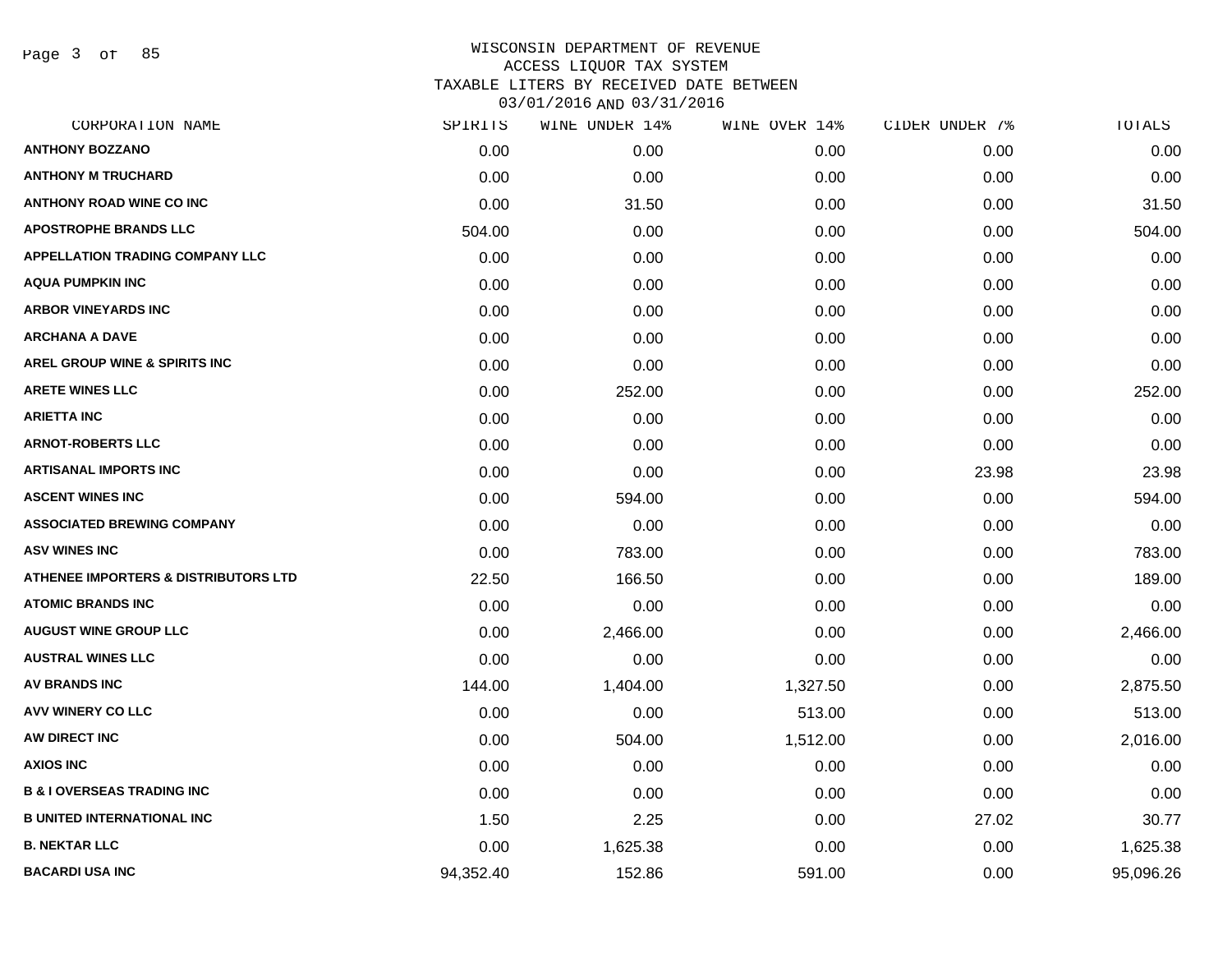### WISCONSIN DEPARTMENT OF REVENUE ACCESS LIQUOR TAX SYSTEM

TAXABLE LITERS BY RECEIVED DATE BETWEEN

| CORPORATION NAME                           | SPIRITS | WINE UNDER 14% | WINE OVER 14% | CIDER UNDER 7% | TOTALS   |
|--------------------------------------------|---------|----------------|---------------|----------------|----------|
| <b>BACCHUS TECHNOLOGIES LLC</b>            | 0.00    | 1,026.00       | 342.00        | 0.00           | 1,368.00 |
| <b>BACIO DIVINO CELLARS LLC</b>            | 0.00    | 0.00           | 0.00          | 0.00           | 0.00     |
| <b>BADGER MOUNTAIN INC</b>                 | 0.00    | 477.00         | 0.00          | 0.00           | 477.00   |
| <b>BALCONES DISTILLING LLC</b>             | 0.00    | 0.00           | 0.00          | 0.00           | 0.00     |
| <b>BALIUS CELLARS LLC</b>                  | 0.00    | 0.00           | 0.00          | 0.00           | 0.00     |
| <b>BALLAST POINT SPIRITS LLC</b>           | 4.76    | 0.00           | 0.00          | 0.00           | 4.76     |
| <b>BANFI PRODUCTS CORPORATION</b>          | 0.00    | 962.87         | 0.00          | 0.00           | 962.87   |
| <b>BANSHEE WINES LLC</b>                   | 0.00    | 393.00         | 1,539.00      | 0.00           | 1,932.00 |
| <b>BANVILLE &amp; JONES WINE MERCHANTS</b> | 0.00    | 2,778.00       | 18.00         | 0.00           | 2,796.00 |
| <b>BANZAI BEVERAGE CORPORATION</b>         | 0.00    | 0.00           | 0.00          | 0.00           | 0.00     |
| <b>BARGETTOS SANTA CRUZ WINERY INC</b>     | 0.00    | 0.00           | 0.00          | 0.00           | 0.00     |
| <b>BARLOW VINEYARDS LLC</b>                | 0.00    | 0.00           | 0.00          | 0.00           | 0.00     |
| <b>BARNARD GRIFFIN INC</b>                 | 0.00    | 603.00         | 0.00          | 0.00           | 603.00   |
| <b>BARNETT VINEYARDS LP</b>                | 0.00    | 0.00           | 0.00          | 0.00           | 0.00     |
| <b>BATCH 206 DISTILLERY LLC</b>            | 0.00    | 0.00           | 0.00          | 0.00           | 0.00     |
| <b>BAUM WINE IMPORTS INC</b>               | 0.00    | 4,696.88       | 130.50        | 0.00           | 4,827.38 |
| <b>BAVARIAN LION WINERY LLC</b>            | 0.00    | 0.00           | 0.00          | 0.00           | 0.00     |
| <b>BAYWOOD CELLARS INC</b>                 | 0.00    | 0.00           | 0.00          | 0.00           | 0.00     |
| <b>BCTLD LLC</b>                           | 0.00    | 0.00           | 0.00          | 0.00           | 0.00     |
| <b>BEATBOX BEVERAGES LLC</b>               | 0.00    | 0.00           | 0.00          | 0.00           | 0.00     |
| <b>BEATBOX BEVERAGES LLC</b>               | 0.00    | 0.00           | 0.00          | 0.00           | 0.00     |
| <b>BEAUX FRERES LLC</b>                    | 0.00    | 45.00          | 0.00          | 0.00           | 45.00    |
| <b>BEDFORD BRANDS LTD</b>                  | 0.00    | 909.00         | 0.00          | 0.00           | 909.00   |
| <b>BENDISTILLERY INC</b>                   | 278.25  | 0.00           | 0.00          | 0.00           | 278.25   |
| <b>BENESSERE VINEYARDS LTD</b>             | 0.00    | 0.00           | 0.00          | 0.00           | 0.00     |
| <b>BENNETT LANE WINERY LLC</b>             | 0.00    | 0.00           | 0.00          | 0.00           | 0.00     |
| <b>BENOVIA WINERY LLC</b>                  | 0.00    | 0.00           | 0.00          | 0.00           | 0.00     |
| <b>BENTON-LANE LLC</b>                     | 0.00    | 126.00         | 0.00          | 0.00           | 126.00   |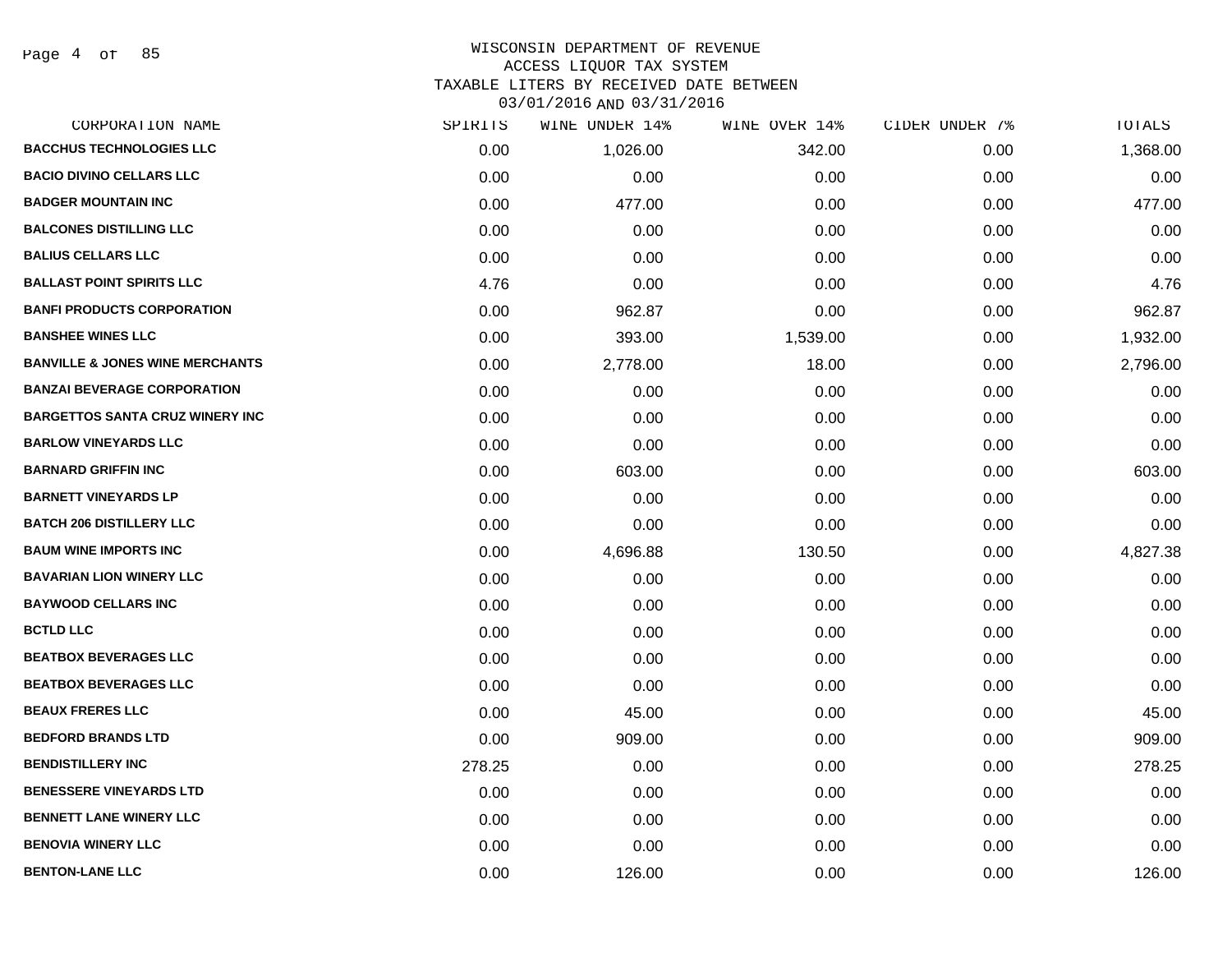## WISCONSIN DEPARTMENT OF REVENUE ACCESS LIQUOR TAX SYSTEM TAXABLE LITERS BY RECEIVED DATE BETWEEN

| CORPORATION NAME                                       | SPIRITS | WINE UNDER 14% | WINE OVER 14% | CIDER UNDER 7% | TOTALS     |
|--------------------------------------------------------|---------|----------------|---------------|----------------|------------|
| <b>BERGSTROM WINES LLC</b>                             | 0.00    | 58.50          | 0.00          | 0.00           | 58.50      |
| <b>BERNARDUS LLC</b>                                   | 0.00    | 0.00           | 0.00          | 0.00           | 0.00       |
| <b>BETHEL HEIGHTS VINEYARD INC</b>                     | 0.00    | 252.00         | 0.00          | 0.00           | 252.00     |
| BETTER BRANDS BEV CO LLC                               | 0.00    | 0.00           | 0.00          | 0.00           | 0.00       |
| BETTER BRANDS INTERNATIONAL                            | 0.00    | 833.00         | 82.00         | 0.00           | 915.00     |
| <b>BETZ CELLARS LLC</b>                                | 0.00    | 0.00           | 0.00          | 0.00           | 0.00       |
| <b>BEVERAGE BROTHERS INC</b>                           | 0.00    | 0.00           | 0.00          | 0.00           | 0.00       |
| <b>BEVERAGE SOLUTIONS &amp; LOGISTICS INC</b>          | 0.00    | 0.00           | 0.00          | 0.00           | 0.00       |
| <b>BIAGIO CRU &amp; ESTATE WINES LLC</b>               | 0.00    | 189.00         | 0.00          | 0.00           | 189.00     |
| BIEN NACIDO VINEYARDS OF RANCHO TEPUSQUET<br><b>LP</b> | 0.00    | 0.00           | 0.00          | 0.00           | 0.00       |
| <b>BILTMORE ESTATE WINE COMPANY</b>                    | 0.00    | 0.00           | 0.00          | 0.00           | 0.00       |
| <b>BLACK ROCK SPIRITS LLC</b>                          | 252.00  | 0.00           | 0.00          | 0.00           | 252.00     |
| <b>BLACKBIRD VINEYARDS LLC</b>                         | 0.00    | 0.00           | 963.00        | 0.00           | 963.00     |
| <b>BLACKBURN ENTERPRISES LLC</b>                       | 0.00    | 0.00           | 0.00          | 0.00           | 0.00       |
| <b>BLAKE FARMS HARD APPLE CIDER LLC</b>                | 0.00    | 36.00          | 0.00          | 7,584.83       | 7,620.83   |
| <b>BLAUM BROS DISTILLING CO LLC</b>                    | 85.59   | 0.00           | 0.00          | 0.00           | 85.59      |
| <b>BLUE RIDGE DISTILLING CO INC</b>                    | 0.00    | 0.00           | 0.00          | 0.00           | 0.00       |
| <b>BLUE SKY VINTNERS LLC</b>                           | 0.00    | 0.00           | 0.00          | 0.00           | 0.00       |
| <b>BNA WINE GROUP LLC</b>                              | 0.00    | 252.00         | 126.00        | 0.00           | 378.00     |
| <b>BNP DISTRIBUTING CO INC</b>                         | 0.00    | 0.00           | 0.00          | 0.00           | 0.00       |
| <b>BOB C BEVERAGES LLC</b>                             | 0.00    | 0.00           | 0.00          | 0.00           | 0.00       |
| <b>BOEGER WINERY INC</b>                               | 0.00    | 0.00           | 126.00        | 0.00           | 126.00     |
| <b>BOGLE VINEYARDS INC</b>                             | 0.00    | 32,256.00      | 2,520.00      | 0.00           | 34,776.00  |
| <b>BONANNO VINTNERS LLC</b>                            | 0.00    | 0.00           | 0.00          | 0.00           | 0.00       |
| <b>BONNY DOON WINERY INC</b>                           | 0.00    | 0.00           | 0.00          | 0.00           | 0.00       |
| <b>BOSTON BEER CORPORATION</b>                         | 0.00    | 0.00           | 0.00          | 124,630.78     | 124,630.78 |
| <b>BOUCHAINE VINEYARDS INC</b>                         | 0.00    | 0.00           | 0.00          | 0.00           | 0.00       |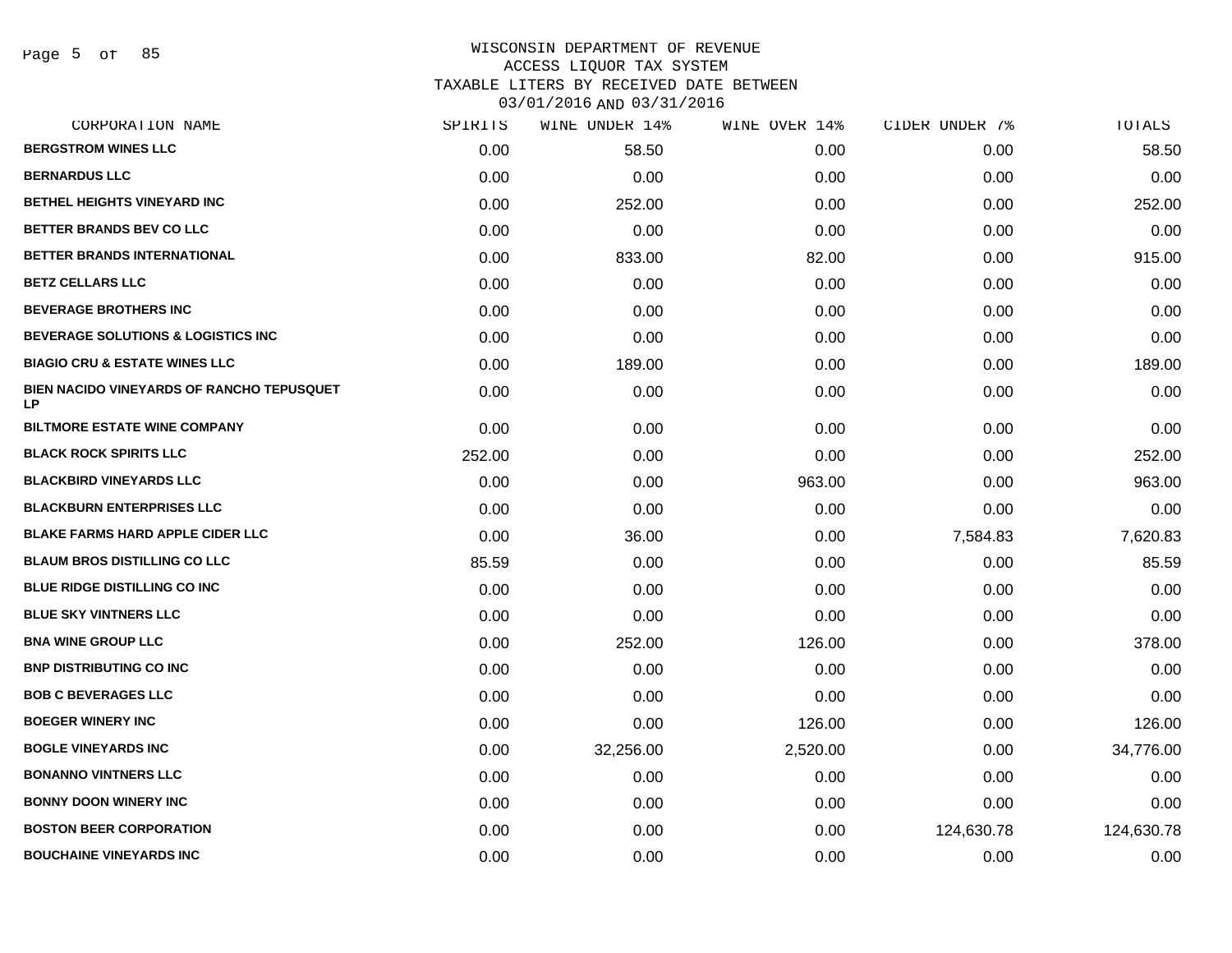Page 6 of 85

# WISCONSIN DEPARTMENT OF REVENUE ACCESS LIQUOR TAX SYSTEM TAXABLE LITERS BY RECEIVED DATE BETWEEN

| CORPORATION NAME                               | SPIRITS    | WINE UNDER 14% | WINE OVER 14% | CIDER UNDER 7% | TOTALS     |
|------------------------------------------------|------------|----------------|---------------|----------------|------------|
| <b>BOUNDARY BREAKS LLC</b>                     | 0.00       | 0.00           | 0.00          | 0.00           | 0.00       |
| <b>BOUTINOT USA INC</b>                        | 0.00       | 0.00           | 0.00          | 0.00           | 0.00       |
| <b>BRASSFIELD ESTATE WINERY LLC</b>            | 0.00       | 567.00         | 27.00         | 0.00           | 594.00     |
| <b>BRAZOS WINE IMPORTS LLC</b>                 | 0.00       | 67.50          | 94.50         | 0.00           | 162.00     |
| <b>BREWER-CLIFTON LLC</b>                      | 0.00       | 0.00           | 0.00          | 0.00           | 0.00       |
| <b>BRIAN PEARSON</b>                           | 0.00       | 0.00           | 0.00          | 0.00           | 0.00       |
| <b>BRIDGEVIEW VINEYARDS INC</b>                | 0.00       | 0.00           | 0.00          | 0.00           | 0.00       |
| <b>BROADBENT SELECTIONS INC</b>                | 0.00       | 822.00         | 108.00        | 0.00           | 930.00     |
| <b>BRONCO WINE COMPANY</b>                     | 0.00       | 40,548.28      | 441.00        | 0.00           | 40,989.28  |
| <b>BROTHERS INTERNATIONAL FOOD CORPORATION</b> | 0.00       | 0.00           | 0.00          | 0.00           | 0.00       |
| <b>BROVO SPIRITS LLC</b>                       | 0.00       | 0.00           | 0.00          | 0.00           | 0.00       |
| <b>BROWN-FORMAN CORPORATION</b>                | 338,565.00 | 4,387.55       | 873.00        | 0.00           | 343,825.55 |
| <b>BRUTOCAO CELLARS LP</b>                     | 0.00       | 0.00           | 0.00          | 0.00           | 0.00       |
| <b>BUEHLER VINEYARDS INC</b>                   | 0.00       | 630.00         | 0.00          | 0.00           | 630.00     |
| <b>BULGARIAN MASTER VINTNERS LLC</b>           | 0.00       | 540.00         | 0.00          | 0.00           | 540.00     |
| <b>BULLY HILL VINEYARDS INC</b>                | 0.00       | 0.00           | 0.00          | 0.00           | 0.00       |
| <b>BUONA VITA LLC</b>                          | 0.00       | 0.00           | 0.00          | 0.00           | 0.00       |
| <b>BUONCRISTIANI WINE CO LLC</b>               | 0.00       | 0.00           | 189.00        | 0.00           | 189.00     |
| <b>BURGESS CELLARS INC</b>                     | 0.00       | 0.00           | 0.00          | 0.00           | 0.00       |
| <b>BUZZBALLZ LLC</b>                           | 0.00       | 0.00           | 0.00          | 0.00           | 0.00       |
| <b>BUZZBOX BEVERAGES INC</b>                   | 0.00       | 0.00           | 0.00          | 0.00           | 0.00       |
| <b>BYRON T DOOLEY</b>                          | 0.00       | 0.00           | 0.00          | 0.00           | 0.00       |
| <b>C &amp; C WINE SERVICES INC</b>             | 0.00       | 0.00           | 189.00        | 0.00           | 189.00     |
| <b>C MONDAVI &amp; SONS</b>                    | 0.00       | 10,098.00      | 1,354.50      | 0.00           | 11,452.50  |
| <b>CA'MOMI WINERY LLC</b>                      | 0.00       | 0.00           | 0.00          | 0.00           | 0.00       |
| <b>CABERNET CORP</b>                           | 0.00       | 1,602.00       | 45.00         | 0.00           | 1,647.00   |
| <b>CAIN CELLARS INC</b>                        | 0.00       | 0.00           | 0.00          | 0.00           | 0.00       |
| <b>CAL VIN ENTERPRISES CORPORATION</b>         | 0.00       | 0.00           | 0.00          | 0.00           | 0.00       |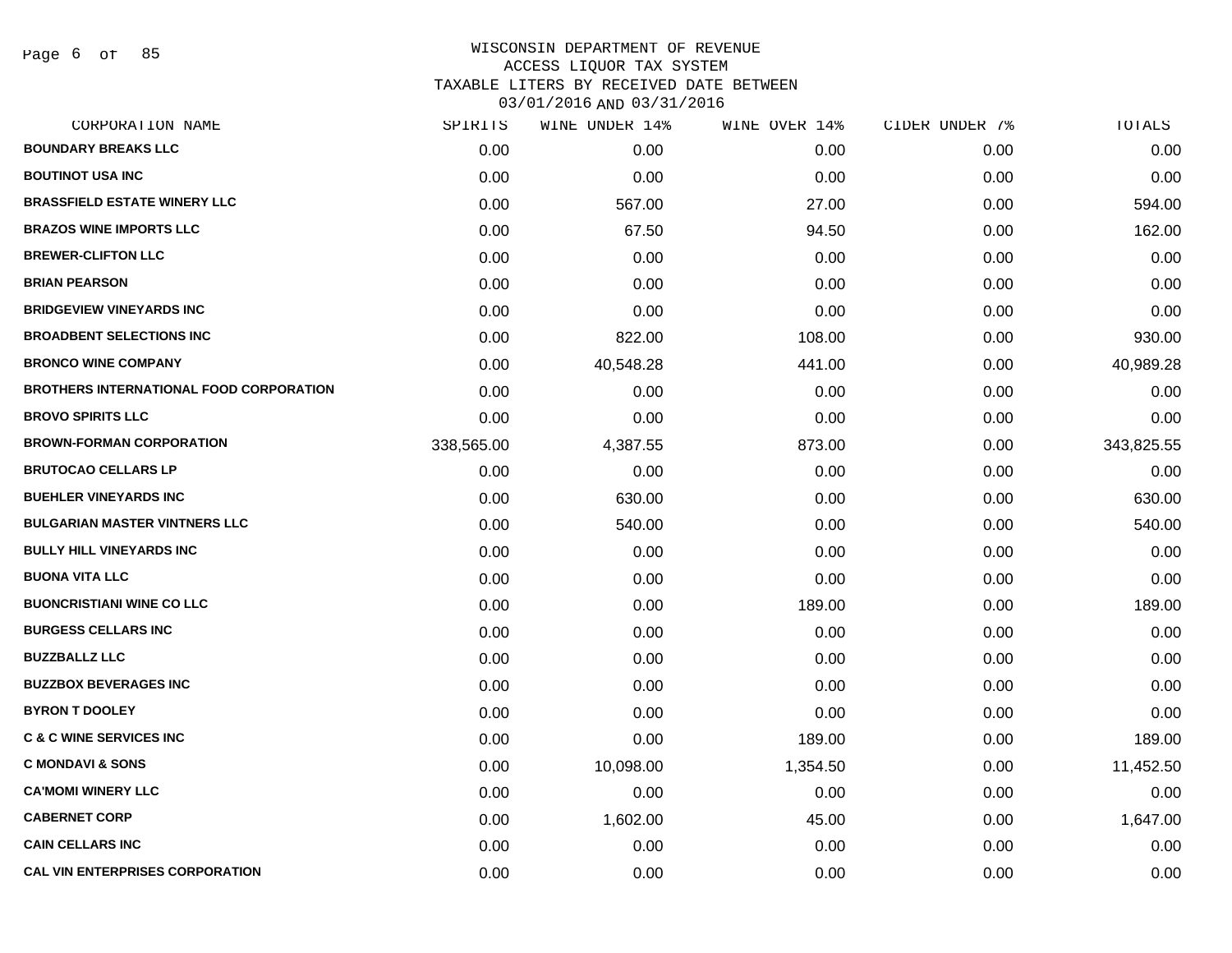Page 7 of 85

| CORPORATION NAME                            | SPIRITS   | WINE UNDER 14% | WINE OVER 14% | CIDER UNDER 7% | TOTALS    |
|---------------------------------------------|-----------|----------------|---------------|----------------|-----------|
| <b>CALCAREOUS VINEYARD LLC</b>              | 0.00      | 0.00           | 0.00          | 0.00           | 0.00      |
| <b>CALERA WINE COMPANY LP</b>               | 0.00      | 0.00           | 63.00         | 0.00           | 63.00     |
| <b>CALIFORNIA CIDER COMPANY</b>             | 0.00      | 0.00           | 0.00          | 0.00           | 0.00      |
| <b>CALIFORNIA NATURAL PRODUCTS INC</b>      | 0.00      | 0.00           | 0.00          | 0.00           | 0.00      |
| <b>CALIFORNIA VINEYARDS INC</b>             | 58.50     | 0.00           | 0.00          | 0.00           | 58.50     |
| <b>CALISTOGA PARTNERS LP</b>                | 0.00      | 0.00           | 63.00         | 0.00           | 63.00     |
| <b>CALLUNA VINEYARDS LLC</b>                | 0.00      | 63.00          | 126.00        | 0.00           | 189.00    |
| <b>CAMARDA CORP</b>                         | 0.00      | 0.00           | 0.00          | 0.00           | 0.00      |
| <b>CAMPARI AMERICA LLC</b>                  | 66,724.80 | 0.00           | 0.00          | 0.00           | 66,724.80 |
| <b>CANNON RIVER WINERY LLC</b>              | 0.00      | 0.00           | 0.00          | 0.00           | 0.00      |
| <b>CAPE CLASSICS INC</b>                    | 0.00      | 1,719.00       | 531.00        | 0.00           | 2,250.00  |
| <b>CARAVEL GROUP LLC</b>                    | 0.00      | 0.00           | 0.00          | 0.00           | 0.00      |
| <b>CARDWELL HILL CELLARS LLC</b>            | 0.00      | 0.00           | 0.00          | 0.00           | 0.00      |
| <b>CARIBBEAN DISTILLERS LLC</b>             | 0.00      | 0.00           | 0.00          | 0.00           | 0.00      |
| <b>CARIBBEAN SPIRITS INC</b>                | 390.00    | 0.00           | 0.00          | 0.00           | 390.00    |
| <b>CARL JEPPSON COMPANY</b>                 | 216.00    | 0.00           | 0.00          | 0.00           | 216.00    |
| <b>CARL THOMA</b>                           | 0.00      | 504.00         | 0.00          | 0.00           | 504.00    |
| <b>CARLSON VINEYARDS INC</b>                | 0.00      | 0.00           | 0.00          | 0.00           | 0.00      |
| <b>CAROLE MINOGUE</b>                       | 0.00      | 0.00           | 0.00          | 0.00           | 0.00      |
| <b>CAROLINA DISTRIBUTION LLC</b>            | 0.00      | 0.00           | 0.00          | 0.00           | 0.00      |
| <b>CARRIAGE HOUSE IMPORTS, LTD.</b>         | 405.00    | 0.00           | 0.00          | 0.00           | 405.00    |
| <b>CASTLE BRANDS USA CORP</b>               | 4,823.50  | 0.00           | 0.00          | 0.00           | 4,823.50  |
| <b>CASTORO CELLARS</b>                      | 0.00      | 351.00         | 27.00         | 0.00           | 378.00    |
| <b>CEDAR KNOLL VINEYARDS INC</b>            | 0.00      | 0.00           | 0.00          | 0.00           | 0.00      |
| <b>CELEBRATION DISTILLATION CORPORATION</b> | 0.00      | 0.00           | 0.00          | 0.00           | 0.00      |
| <b>CELLAR DOOR SELECTIONS LLC</b>           | 0.00      | 0.00           | 0.00          | 0.00           | 0.00      |
| <b>CELLARS INTERNATIONAL INC</b>            | 0.00      | 154.54         | 0.00          | 0.00           | 154.54    |
| <b>CELLO VIA INC</b>                        | 0.00      | 0.00           | 0.00          | 0.00           | 0.00      |
|                                             |           |                |               |                |           |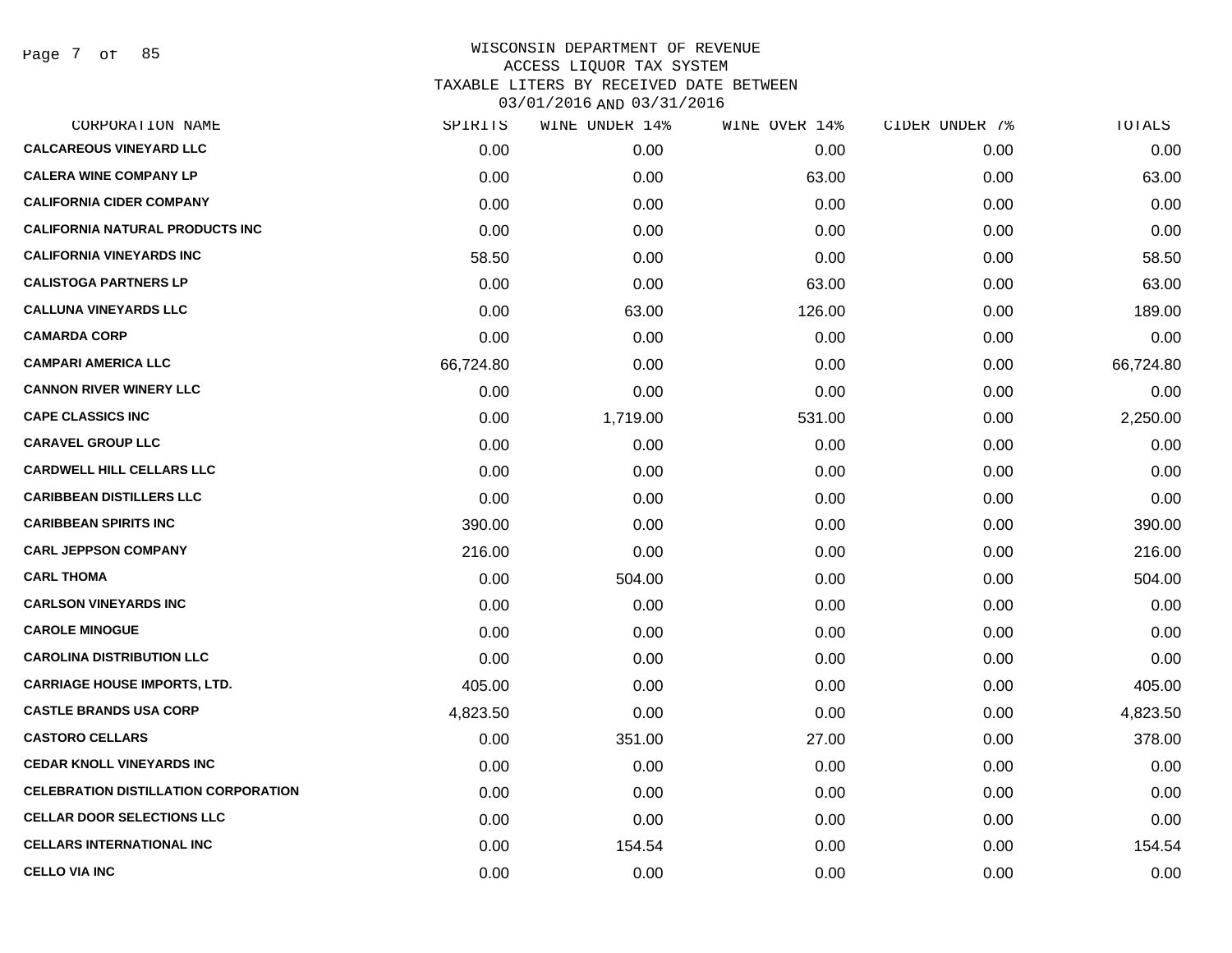Page 8 of 85

| CORPORATION NAME                      | SPIRITS   | WINE UNDER 14% | WINE OVER 14% | CIDER UNDER 7% | TOTALS    |
|---------------------------------------|-----------|----------------|---------------|----------------|-----------|
| <b>CENTER VALLEY ORCHARDS LLC</b>     | 0.00      | 0.00           | 0.00          | 0.00           | 0.00      |
| <b>CHAPPELLET WINERY INC</b>          | 0.00      | 0.00           | 216.00        | 0.00           | 216.00    |
| <b>CHAPTER 24 VINEYARDS LLC</b>       | 0.00      | 0.00           | 0.00          | 0.00           | 0.00      |
| <b>CHARBAUT AMERICA INC</b>           | 0.00      | 0.00           | 0.00          | 0.00           | 0.00      |
| <b>CHARLES &amp; MARTHA BARRA</b>     | 0.00      | 0.00           | 0.00          | 0.00           | 0.00      |
| <b>CHARLES JACQUIN ET CIE INC</b>     | 16,114.75 | 0.00           | 107.95        | 0.00           | 16,222.70 |
| <b>CHARLES NEAL SELECTIONS INC</b>    | 0.00      | 117.00         | 0.00          | 0.00           | 117.00    |
| <b>CHARLES REININGER LLC</b>          | 0.00      | 0.00           | 197.98        | 0.00           | 197.98    |
| <b>CHATEAU BARNABY LLC</b>            | 0.00      | 0.00           | 0.00          | 0.00           | 0.00      |
| <b>CHATEAU DIANA LLC</b>              | 0.00      | 0.00           | 0.00          | 0.00           | 0.00      |
| <b>CHATHAM IMPORTS INC</b>            | 355.50    | 0.00           | 0.00          | 0.00           | 355.50    |
| <b>CHEHALEM INC</b>                   | 0.00      | 1,512.00       | 0.00          | 0.00           | 1,512.00  |
| <b>CHICAGO DISTILLING COMPANY LLC</b> | 0.00      | 0.00           | 0.00          | 0.00           | 0.00      |
| <b>CHOYA UMESHU USA INC</b>           | 0.00      | 72.00          | 126.00        | 0.00           | 198.00    |
| <b>CHRISTIAN P SCHAEFER</b>           | 0.00      | 702.00         | 0.00          | 3,679.42       | 4,381.42  |
| <b>CHRISTOPHER DRAKE WHITCRAFT</b>    | 0.00      | 0.00           | 0.00          | 0.00           | 0.00      |
| <b>CHRISTOPHER FIGGINS</b>            | 0.00      | 0.00           | 0.00          | 0.00           | 0.00      |
| <b>CHRISTOPHER J FLOOD</b>            | 0.00      | 0.00           | 0.00          | 0.00           | 0.00      |
| <b>CHRISTOPHER M JAMES</b>            | 0.00      | 0.00           | 0.00          | 0.00           | 0.00      |
| <b>CHRISTOPHER MICHAEL WINES LLC</b>  | 0.00      | 27.00          | 0.00          | 0.00           | 27.00     |
| <b>CLAAR CELLARS LLC</b>              | 0.00      | 0.00           | 0.00          | 0.00           | 0.00      |
| <b>CLARA STREET COMPANY</b>           | 0.00      | 0.00           | 0.00          | 0.00           | 0.00      |
| <b>CLASSIC WINE IMPORTS INC</b>       | 0.00      | 0.00           | 0.00          | 0.00           | 0.00      |
| <b>CLASSICAL WINES FROM SPAIN LTD</b> | 0.00      | 0.00           | 0.00          | 0.00           | 0.00      |
| <b>CLENDENENLINDQUIST VINTNERS</b>    | 0.00      | 0.00           | 0.00          | 0.00           | 0.00      |
| <b>CLINE CELLARS INC</b>              | 0.00      | 1,953.00       | 1,638.00      | 0.00           | 3,591.00  |
| <b>CLINE SISTERS IMPORTS LLC</b>      | 0.00      | 0.00           | 0.00          | 0.00           | 0.00      |
| <b>CLINT PROPERTIES INC</b>           | 0.00      | 252.00         | 0.00          | 0.00           | 252.00    |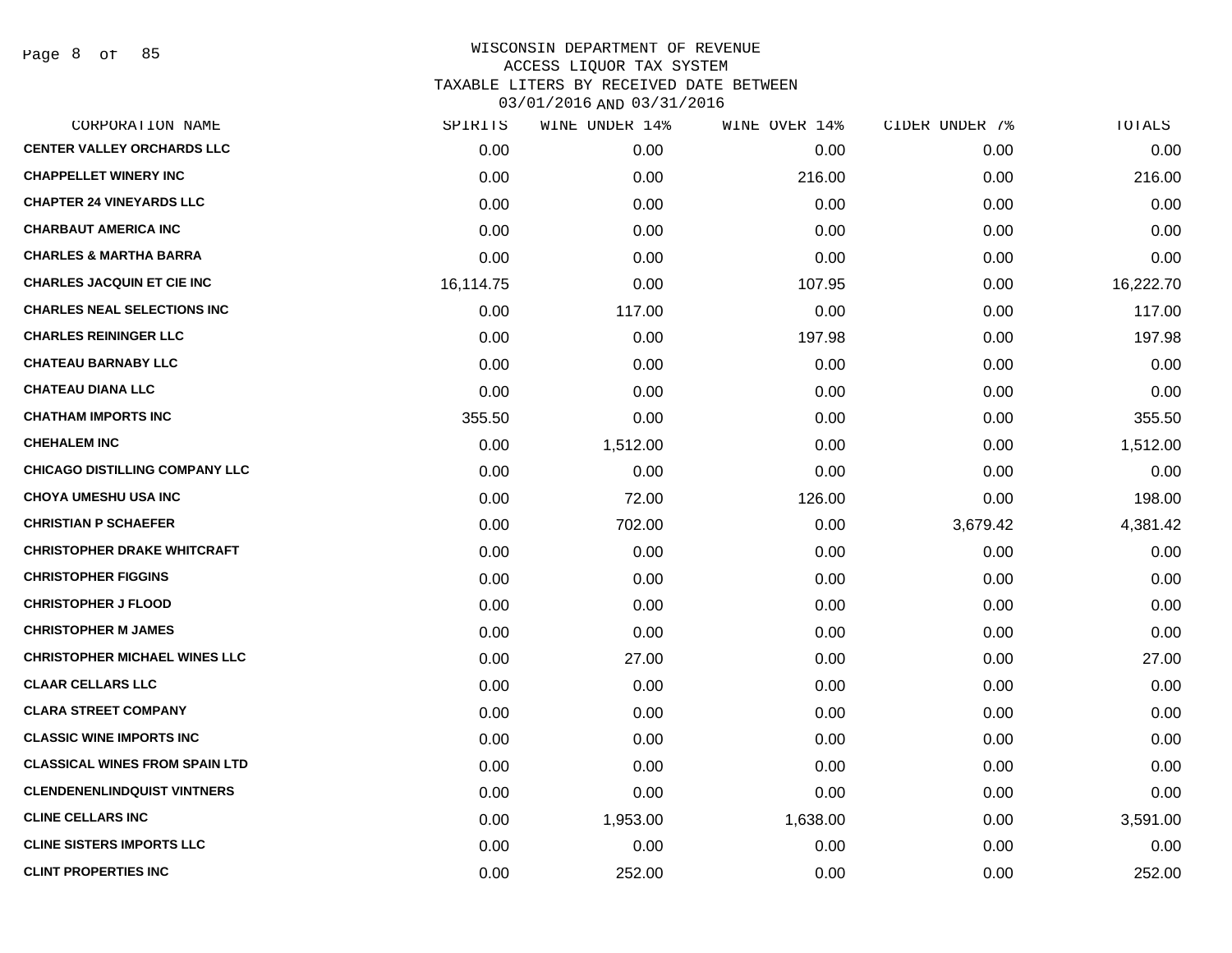Page 9 of 85

## WISCONSIN DEPARTMENT OF REVENUE ACCESS LIQUOR TAX SYSTEM TAXABLE LITERS BY RECEIVED DATE BETWEEN

| CORPORATION NAME                             | SPIRITS    | WINE UNDER 14% | WINE OVER 14% | CIDER UNDER 7% | TOTALS     |
|----------------------------------------------|------------|----------------|---------------|----------------|------------|
| <b>CLOS DU VAL WINE CO LTD</b>               | 0.00       | 0.00           | 171.00        | 0.00           | 171.00     |
| <b>COCKERELL WINE CONSULTING LLC</b>         | 0.00       | 0.00           | 0.00          | 0.00           | 0.00       |
| <b>COCKTAIL CRAFTERS LLC</b>                 | 0.00       | 0.00           | 0.00          | 0.00           | 0.00       |
| <b>CODY T WRIGHT</b>                         | 0.00       | 0.00           | 0.00          | 0.00           | 0.00       |
| <b>COHO WINES LLC</b>                        | 0.00       | 0.00           | 0.00          | 0.00           | 0.00       |
| <b>COLORADO CIDER COMPANY LLC</b>            | 0.00       | 0.00           | 0.00          | 0.00           | 0.00       |
| <b>CONSTELLATION BRANDS INC</b>              | 149,986.20 | 372,781.43     | 18,567.00     | 0.00           | 541,334.63 |
| <b>CONWAY VINEYARDS INC</b>                  | 0.00       | 0.00           | 0.00          | 0.00           | 0.00       |
| <b>COPA CACHACA CORPORATION</b>              | 0.00       | 0.00           | 0.00          | 0.00           | 0.00       |
| <b>COPAIN WINE CELLARS LLC</b>               | 0.00       | 0.00           | 0.00          | 0.00           | 0.00       |
| <b>COPPER &amp; KINGS AMERICAN BRANDY CO</b> | 0.00       | 0.00           | 0.00          | 0.00           | 0.00       |
| <b>COPPER CANE LLC</b>                       | 0.00       | 477.00         | 126.00        | 0.00           | 603.00     |
| <b>CORA IMPORTS LTD</b>                      | 0.00       | 0.00           | 0.00          | 0.00           | 0.00       |
| <b>CORDELINA WINE COMPANY LLC</b>            | 0.00       | 0.00           | 0.00          | 0.00           | 0.00       |
| <b>CORK ALLIANCE INC</b>                     | 0.00       | 670.50         | 0.00          | 0.00           | 670.50     |
| <b>CORNER CREEK DISTILLERY CO</b>            | 378.00     | 0.00           | 0.00          | 0.00           | 378.00     |
| <b>CORNERSTONE CELLARS INC</b>               | 0.00       | 0.00           | 0.00          | 0.00           | 0.00       |
| <b>COUP DE FOUDRE LLC</b>                    | 0.00       | 0.00           | 0.00          | 0.00           | 0.00       |
| <b>COURAGEOUS INC</b>                        | 0.00       | 0.00           | 0.00          | 0.00           | 0.00       |
| <b>CRACOVIA BRANDS INC</b>                   | 90.00      | 18.00          | 27.00         | 0.00           | 135.00     |
| <b>CRAFTED ARTISAN MEADERY LLC</b>           | 0.00       | 2,607.98       | 0.00          | 0.00           | 2,607.98   |
| <b>CRAIG JAFFURS</b>                         | 0.00       | 0.00           | 0.00          | 0.00           | 0.00       |
| <b>CREATIVE WINE CONCEPTS INC</b>            | 0.00       | 0.00           | 0.00          | 0.00           | 0.00       |
| <b>CREW WINE COMPANY LLC</b>                 | 0.00       | 1,105.66       | 126.00        | 0.00           | 1,231.66   |
| <b>CRIBARI VINEYARDS INC</b>                 | 0.00       | 0.00           | 0.00          | 0.00           | 0.00       |
| <b>CRIMSON WINE GROUP LTD</b>                | 0.00       | 22.50          | 0.00          | 0.00           | 22.50      |
| <b>CRISPIN CIDER COMPANY</b>                 | 0.00       | 0.00           | 0.00          | 0.00           | 0.00       |
| <b>CRISTOM VINEYARDS INC</b>                 | 0.00       | 0.00           | 0.00          | 0.00           | 0.00       |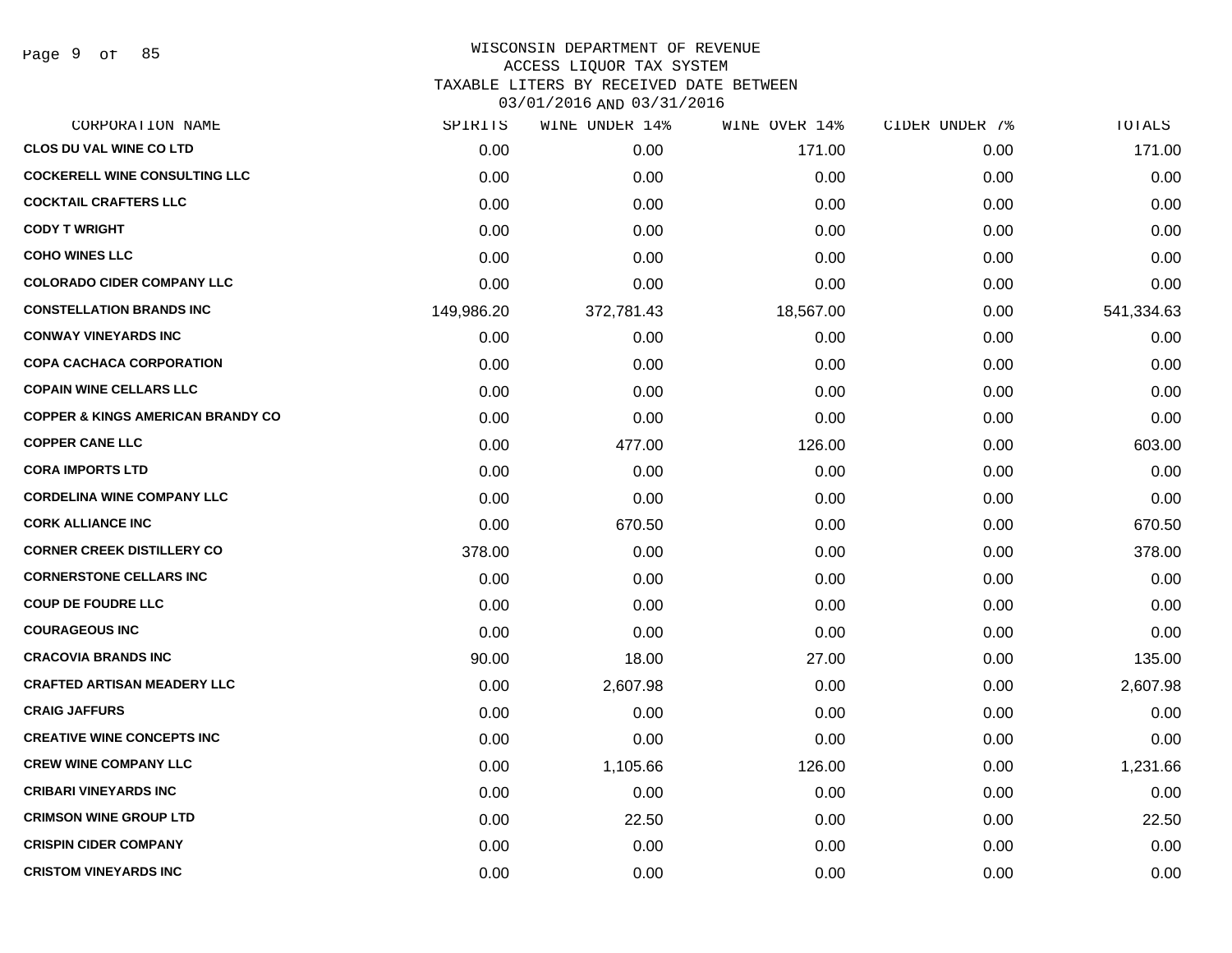Page 10 of 85

| CORPORATION NAME                        | SPIRITS  | WINE UNDER 14% | WINE OVER 14% | CIDER UNDER 7% | TOTALS    |
|-----------------------------------------|----------|----------------|---------------|----------------|-----------|
| <b>CROWLEY WINES LLC</b>                | 0.00     | 0.00           | 0.00          | 0.00           | 0.00      |
| <b>CROWN POINT WINERY LLC</b>           | 0.00     | 0.00           | 0.00          | 0.00           | 0.00      |
| <b>CROWN VALLEY WINERY INC</b>          | 0.00     | 0.00           | 0.00          | 0.00           | 0.00      |
| <b>CULT OF 8</b>                        | 0.00     | 504.00         | 252.00        | 0.00           | 756.00    |
| <b>CULTIVATE WINES LLC</b>              | 0.00     | 522.00         | 0.00          | 0.00           | 522.00    |
| <b>CURIOUS VINE LLC</b>                 | 0.00     | 0.00           | 0.00          | 0.00           | 0.00      |
| <b>CUSHMAN WINERY CORPORATION</b>       | 0.00     | 0.00           | 0.00          | 0.00           | 0.00      |
| <b>CUTLER'S ARTISAN SPIRITS INC</b>     | 0.00     | 0.00           | 0.00          | 0.00           | 0.00      |
| <b>CUVAISON INC</b>                     | 0.00     | 0.00           | 0.00          | 0.00           | 0.00      |
| <b>D &amp; D VINEYARDS INC</b>          | 0.00     | 0.00           | 0.00          | 0.00           | 0.00      |
| <b>D &amp; J F CELLARS INC</b>          | 0.00     | 27.00          | 0.00          | 0.00           | 27.00     |
| <b>D.G.L. DISTRIBUTORS, INC</b>         | 0.00     | 0.00           | 0.00          | 0.00           | 0.00      |
| <b>DAEDALUS CELLARS CO</b>              | 0.00     | 0.00           | 0.00          | 0.00           | 0.00      |
| <b>DAN CAREY</b>                        | 0.00     | 0.00           | 0.00          | 0.00           | 0.00      |
| <b>DANCING COYOTE WINES</b>             | 0.00     | 133.00         | 0.00          | 0.00           | 133.00    |
| <b>DANIEL SCHOENFELD</b>                | 0.00     | 0.00           | 0.00          | 0.00           | 0.00      |
| <b>DAOU VINEYARDS LLC</b>               | 0.00     | 0.00           | 0.00          | 0.00           | 0.00      |
| <b>DAQUINO ITALIAN IMPORTING CO INC</b> | 0.00     | 0.00           | 0.00          | 0.00           | 0.00      |
| <b>DARIOUSH KHALEDI WINERY LLC</b>      | 0.00     | 0.00           | 63.00         | 0.00           | 63.00     |
| <b>DAVID ARTHUR VINEYARDS LLC</b>       | 0.00     | 0.00           | 0.00          | 0.00           | 0.00      |
| <b>DAVID B POTTER</b>                   | 0.00     | 0.00           | 0.00          | 0.00           | 0.00      |
| <b>DAVID N RAYNE</b>                    | 503.25   | 16,183.82      | 662.25        | 0.00           | 17,349.32 |
| <b>DAVID PERKINS</b>                    | 1,899.00 | 0.00           | 0.00          | 0.00           | 1,899.00  |
| <b>DAVID R BARNES</b>                   | 0.00     | 0.00           | 58.50         | 0.00           | 58.50     |
| <b>DAVIDS PINOT VINEYARDS INC</b>       | 0.00     | 22.50          | 445.50        | 0.00           | 468.00    |
| <b>DAVIN A SHERWOOD</b>                 | 0.00     | 0.00           | 0.00          | 0.00           | 0.00      |
| DE BORTOLI WINES U.S.A., INC.           | 0.00     | 0.00           | 0.00          | 0.00           | 0.00      |
| DE MAISON SELECTIONS INC                | 9.00     | 2,343.00       | 9.00          | 0.00           | 2,361.00  |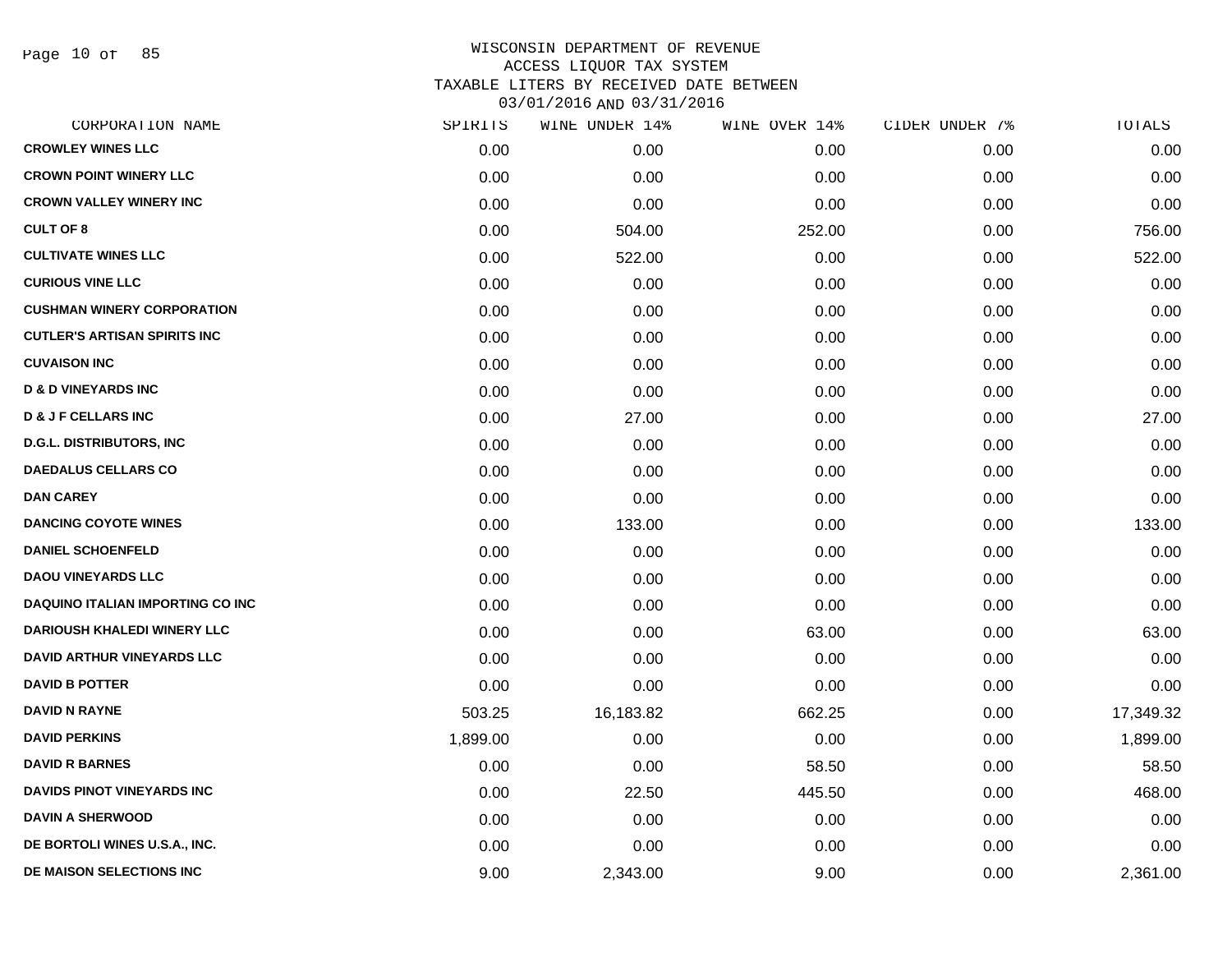Page 11 of 85

#### WISCONSIN DEPARTMENT OF REVENUE ACCESS LIQUOR TAX SYSTEM

TAXABLE LITERS BY RECEIVED DATE BETWEEN

| CORPORATION NAME                                                         | SPIRITS    | WINE UNDER 14% | WINE OVER 14% | CIDER UNDER 7% | TOTALS     |
|--------------------------------------------------------------------------|------------|----------------|---------------|----------------|------------|
| <b>DELEGAT USA INC</b>                                                   | 0.00       | 126.00         | 0.00          | 0.00           | 126.00     |
| <b>DELICATO VINEYARDS INC</b>                                            | 0.00       | 125,349.00     | 13,239.00     | 0.00           | 138,588.00 |
| <b>DELILLE CELLARS LLC</b>                                               | 0.00       | 0.00           | 0.00          | 0.00           | 0.00       |
| <b>DEMERARA DISTILLERS (USA) INC</b>                                     | 0.00       | 0.00           | 0.00          | 0.00           | 0.00       |
| <b>DEROSE WINERY INC</b>                                                 | 0.00       | 0.00           | 0.00          | 0.00           | 0.00       |
| <b>DERRICK C MANCINI</b>                                                 | 0.00       | 0.00           | 0.00          | 0.00           | 0.00       |
| <b>DIAGEO AMERICAS INC</b>                                               | 512,447.45 | 0.00           | 0.00          | 0.00           | 512,447.45 |
| <b>DIAMOND IMPORTERS INC</b>                                             | 0.00       | 0.00           | 0.00          | 0.00           | 0.00       |
| <b>DISARONNO INTERNATIONAL LLC</b>                                       | 1,783.50   | 0.00           | 0.00          | 0.00           | 1,783.50   |
| DISTILLERY NO. 209 LTD NAPA CALIFORNIA                                   | 0.00       | 0.00           | 0.00          | 0.00           | 0.00       |
| <b>DIVOT ENTERPRISES LLC</b>                                             | 0.00       | 0.00           | 0.00          | 0.00           | 0.00       |
| DOMAINE DE LA TERRE ROUGE LTD                                            | 0.00       | 0.00           | 0.00          | 0.00           | 0.00       |
| <b>DOMAINE DE MARIA SOTER LLC</b>                                        | 0.00       | 0.00           | 0.00          | 0.00           | 0.00       |
| <b>DOMAINE SELECT WINE &amp; SPIRITS LLC</b>                             | 0.00       | 0.00           | 0.00          | 0.00           | 0.00       |
| <b>DOMAINE SELECT WINE ESTATES LLC</b>                                   | 0.00       | 0.00           | 0.00          | 0.00           | 0.00       |
| <b>DOMAINE SERENE VINEYARDS &amp; WINERY INC</b>                         | 0.00       | 0.00           | 0.00          | 0.00           | 0.00       |
| <b>DOMAINE ST GEORGE</b>                                                 | 0.00       | 504.00         | 0.00          | 0.00           | 504.00     |
| <b>DOMENICO PETRALIA</b>                                                 | 0.00       | 0.00           | 0.00          | 0.00           | 0.00       |
| <b>DON SEBASTIANI &amp; SONS INTERNATIONAL WINE</b><br><b>NEGOCIANTS</b> | 0.00       | 6,942.00       | 1,764.00      | 0.00           | 8,706.00   |
| <b>DOUBLE DIAMOND DISTILLERY LLC</b>                                     | 0.00       | 0.00           | 0.00          | 0.00           | 0.00       |
| <b>DOUBLE DOWN SPIRITS LLC</b>                                           | 0.00       | 0.00           | 0.00          | 0.00           | 0.00       |
| <b>DOYNA LTD</b>                                                         | 0.00       | 0.00           | 0.00          | 0.00           | 0.00       |
| <b>DREYER WINE LLC</b>                                                   | 0.00       | 0.00           | 0.00          | 0.00           | 0.00       |
| <b>DREYFUS ASHBY INC</b>                                                 | 0.00       | 2,025.00       | 292.50        | 0.00           | 2,317.50   |
| <b>DRINKS AMERICAS INC</b>                                               | 0.00       | 0.00           | 0.00          | 0.00           | 0.00       |
| DRY CREEK VINEYARD INC                                                   | 0.00       | 0.00           | 0.00          | 0.00           | 0.00       |
| DRY FLY DISTILLING INC                                                   | 0.00       | 0.00           | 0.00          | 0.00           | 0.00       |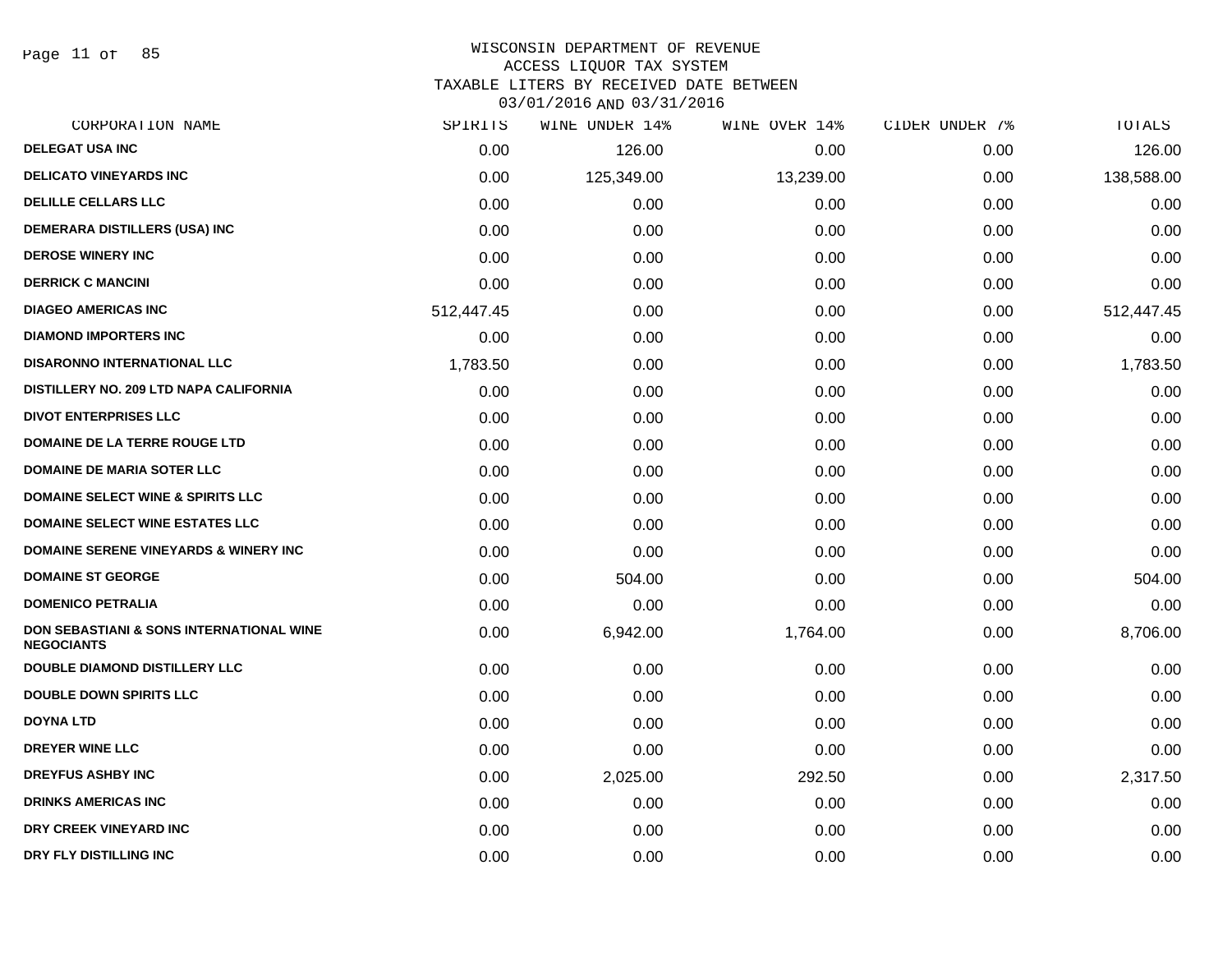#### WISCONSIN DEPARTMENT OF REVENUE

#### ACCESS LIQUOR TAX SYSTEM

TAXABLE LITERS BY RECEIVED DATE BETWEEN

| CORPORATION NAME                               | SPIRITS    | WINE UNDER 14% | WINE OVER 14% | CIDER UNDER 7% | TOTALS       |
|------------------------------------------------|------------|----------------|---------------|----------------|--------------|
| <b>DUCKHORN WINE COMPANY</b>                   | 0.00       | 3,969.00       | 1,209.00      | 0.00           | 5,178.00     |
| <b>DUGGANS DISTILLERS PRODUCTS CORPORATION</b> | 360.00     | 0.00           | 0.00          | 0.00           | 360.00       |
| <b>DUMOL INC</b>                               | 0.00       | 0.00           | 0.00          | 0.00           | 0.00         |
| <b>DUNHAM CELLARS LLC</b>                      | 0.00       | 252.00         | 0.00          | 0.00           | 252.00       |
| <b>DUNN VINEYARDS LLC</b>                      | 0.00       | 162.00         | 0.00          | 0.00           | 162.00       |
| DUTTON GOLDFIELD WINERY LLC                    | 0.00       | 0.00           | 0.00          | 0.00           | 0.00         |
| DV SPIRITS LLC                                 | 0.00       | 0.00           | 0.00          | 0.00           | 0.00         |
| <b>E &amp; J GALLO WINERY</b>                  | 137,354.10 | 893,379.20     | 42,651.00     | 0.00           | 1,073,384.30 |
| <b>EAGLE EYE IMPORTS LLC</b>                   | 0.00       | 1,242.00       | 0.00          | 0.00           | 1,242.00     |
| <b>EAGLES LANDING WINERY LLC</b>               | 0.00       | 292.50         | 0.00          | 0.00           | 292.50       |
| <b>EASTERN LIQUORS USA INC</b>                 | 522.00     | 0.00           | 0.00          | 0.00           | 522.00       |
| <b>EBERLE WINERY LP</b>                        | 0.00       | 0.00           | 27.00         | 0.00           | 27.00        |
| <b>ECLIPSE ASSETS LLC</b>                      | 0.00       | 0.00           | 0.00          | 0.00           | 0.00         |
| <b>ECOSUR GROUP LLC</b>                        | 0.00       | 540.00         | 0.00          | 0.00           | 540.00       |
| <b>EGELHOFF WINES INC</b>                      | 0.00       | 0.00           | 0.00          | 0.00           | 0.00         |
| <b>EHREN JORDAN WINE CELLARS LLC</b>           | 0.00       | 0.00           | 0.00          | 0.00           | 0.00         |
| <b>EIGHT BOTTLES LLC</b>                       | 0.00       | 342.00         | 76.50         | 0.00           | 418.50       |
| ELK COVE VINEYARDS INC                         | 0.00       | 1,318.50       | 0.00          | 0.00           | 1,318.50     |
| <b>ELV HOLDINGS INC</b>                        | 0.00       | 94.50          | 0.00          | 0.00           | 94.50        |
| <b>ELV-OREGON LLC</b>                          | 0.00       | 126.00         | 0.00          | 0.00           | 126.00       |
| <b>ELYSE WINERY LLC</b>                        | 0.00       | 0.00           | 0.00          | 0.00           | 0.00         |
| <b>EMCO CHEMICAL DISTRIBUTORS, INC.</b>        | 0.00       | 0.00           | 0.00          | 0.00           | 0.00         |
| <b>EMILIO GUGLIELMO WINERY INC</b>             | 0.00       | 0.00           | 0.00          | 0.00           | 0.00         |
| <b>EMPSON USA INC</b>                          | 0.00       | 10,636.82      | 0.00          | 0.00           | 10,636.82    |
| <b>ENOS VINEYARDS INC</b>                      | 0.00       | 0.00           | 0.00          | 0.00           | 0.00         |
| <b>ENOTEC IMPORTS INC</b>                      | 0.00       | 1,138.35       | 67.49         | 0.00           | 1,205.84     |
| <b>ENOVATION BRANDS INC</b>                    | 0.00       | 2,589.75       | 0.00          | 0.00           | 2,589.75     |
| <b>EPIC VENTURES INC</b>                       | 18.00      | 99.00          | 18.00         | 0.00           | 135.00       |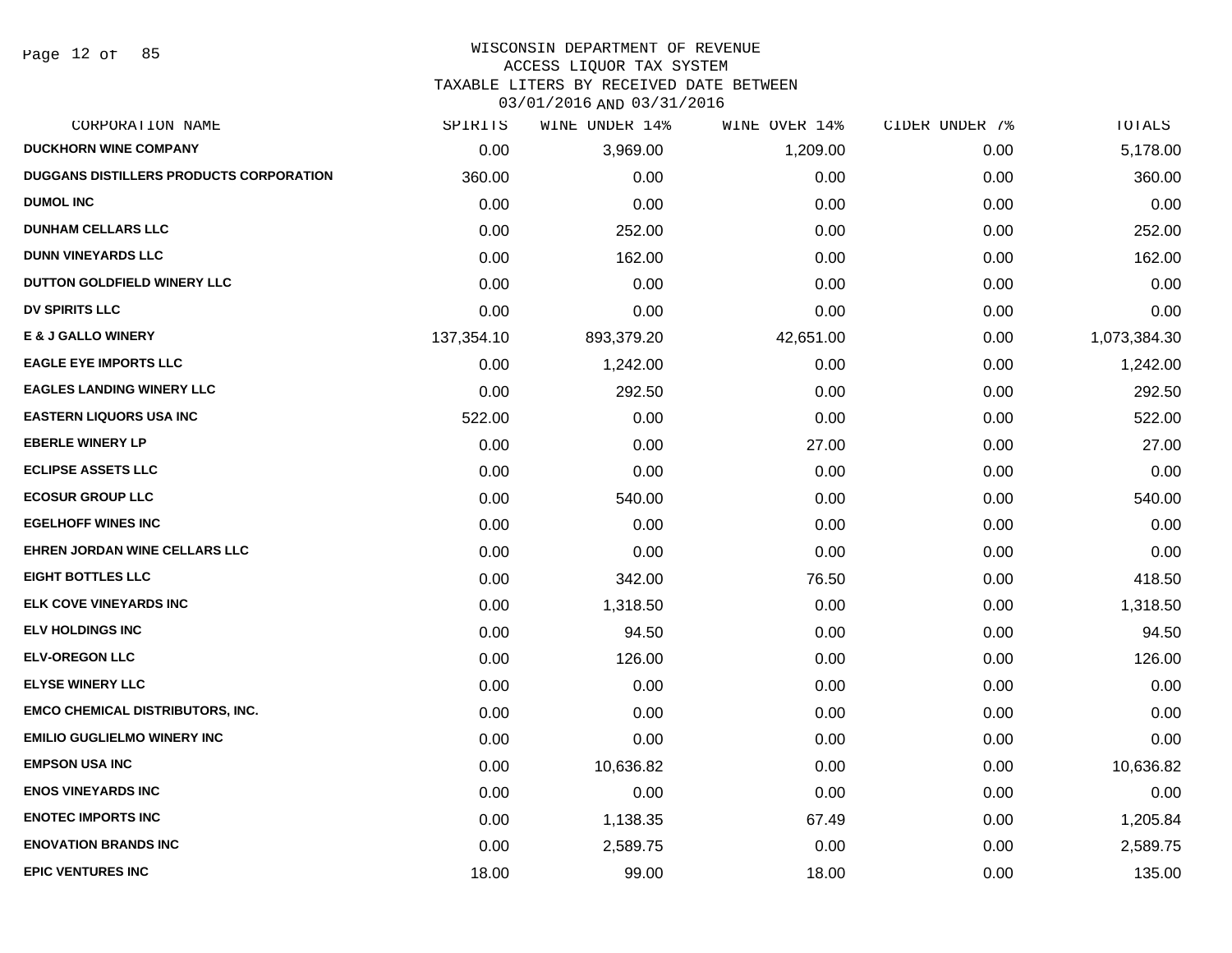Page 13 of 85

# WISCONSIN DEPARTMENT OF REVENUE ACCESS LIQUOR TAX SYSTEM TAXABLE LITERS BY RECEIVED DATE BETWEEN

| CORPORATION NAME                                 | SPIRITS   | WINE UNDER 14% | WINE OVER 14% | CIDER UNDER 7% | TOTALS    |
|--------------------------------------------------|-----------|----------------|---------------|----------------|-----------|
| <b>EPICUREAN WINES LLC</b>                       | 0.00      | 2,340.00       | 117.00        | 0.00           | 2,457.00  |
| <b>ERIC FLANAGAN</b>                             | 0.00      | 0.00           | 0.00          | 0.00           | 0.00      |
| <b>ERIC TRUMP WINE MANUFACTURING LLC</b>         | 0.00      | 0.00           | 0.00          | 0.00           | 0.00      |
| <b>ERNST A STORM</b>                             | 0.00      | 0.00           | 0.00          | 0.00           | 0.00      |
| <b>ESSER WINES LLC</b>                           | 0.00      | 0.00           | 0.00          | 0.00           | 0.00      |
| <b>EUGENE WINE CELLARS LLC</b>                   | 0.00      | 0.00           | 0.00          | 0.00           | 0.00      |
| <b>EUROPEAN IMPORTS &amp; EXPORTS LLC</b>        | 0.00      | 0.00           | 0.00          | 0.00           | 0.00      |
| <b>EUROPEAN WINE IMPORTS INC</b>                 | 0.00      | 0.00           | 0.00          | 0.00           | 0.00      |
| <b>EVAKI INC</b>                                 | 0.00      | 0.00           | 0.00          | 0.00           | 0.00      |
| EVESHAM WOOD VINEYARD AND WINERY LLC             | 0.00      | 0.00           | 0.00          | 0.00           | 0.00      |
| <b>EXCELSIOR WINE COMPANY LLC</b>                | 0.00      | 922.50         | 0.00          | 0.00           | 922.50    |
| <b>F KORBEL &amp; BROS INC</b>                   | 0.00      | 0.00           | 0.00          | 0.00           | 0.00      |
| <b>F&amp;F FINE WINES INTERNATIONAL INC</b>      | 0.00      | 756.00         | 0.00          | 0.00           | 756.00    |
| F.X. MAGNER SELECTIONS, INC.                     | 0.00      | 0.00           | 0.00          | 0.00           | 0.00      |
| <b>FANTIS IMPORTS INC</b>                        | 0.00      | 363.00         | 0.00          | 0.00           | 363.00    |
| <b>FASEL SHENSTONE LLC</b>                       | 0.00      | 0.00           | 0.00          | 0.00           | 0.00      |
| <b>FAT GAUCHO WINES LLC</b>                      | 0.00      | 0.00           | 0.00          | 0.00           | 0.00      |
| <b>FERRARI CARANO VINEYARDS &amp; WINERY LLC</b> | 0.00      | 657.00         | 657.00        | 0.00           | 1,314.00  |
| <b>FETZER VINEYARDS</b>                          | 0.00      | 14,397.84      | 3,487.50      | 0.00           | 17,885.34 |
| <b>FIDDLEHEAD CELLARS LP</b>                     | 0.00      | 0.00           | 0.00          | 0.00           | 0.00      |
| <b>FIELD STONE WINERY &amp; VINEYARD INC</b>     | 0.00      | 0.00           | 0.00          | 0.00           | 0.00      |
| <b>FIFTH GENERATION INC</b>                      | 48,442.80 | 0.00           | 0.00          | 0.00           | 48,442.80 |
| FIJI WATER COMPANY HOLDINGS LLC                  | 0.00      | 0.00           | 931.50        | 0.00           | 931.50    |
| <b>FIRE HOUSE LLC</b>                            | 0.00      | 0.00           | 0.00          | 0.00           | 0.00      |
| <b>FIRESTEED CORPORATION</b>                     | 0.00      | 0.00           | 0.00          | 0.00           | 0.00      |
| <b>FISHER VINEYARDS</b>                          | 0.00      | 0.00           | 0.00          | 0.00           | 0.00      |
| <b>FJN FINE WINES LLC</b>                        | 0.00      | 1,890.00       | 0.00          | 0.00           | 1,890.00  |
| <b>FLAVOR SEEKERS LLC</b>                        | 0.00      | 0.00           | 0.00          | 0.00           | 0.00      |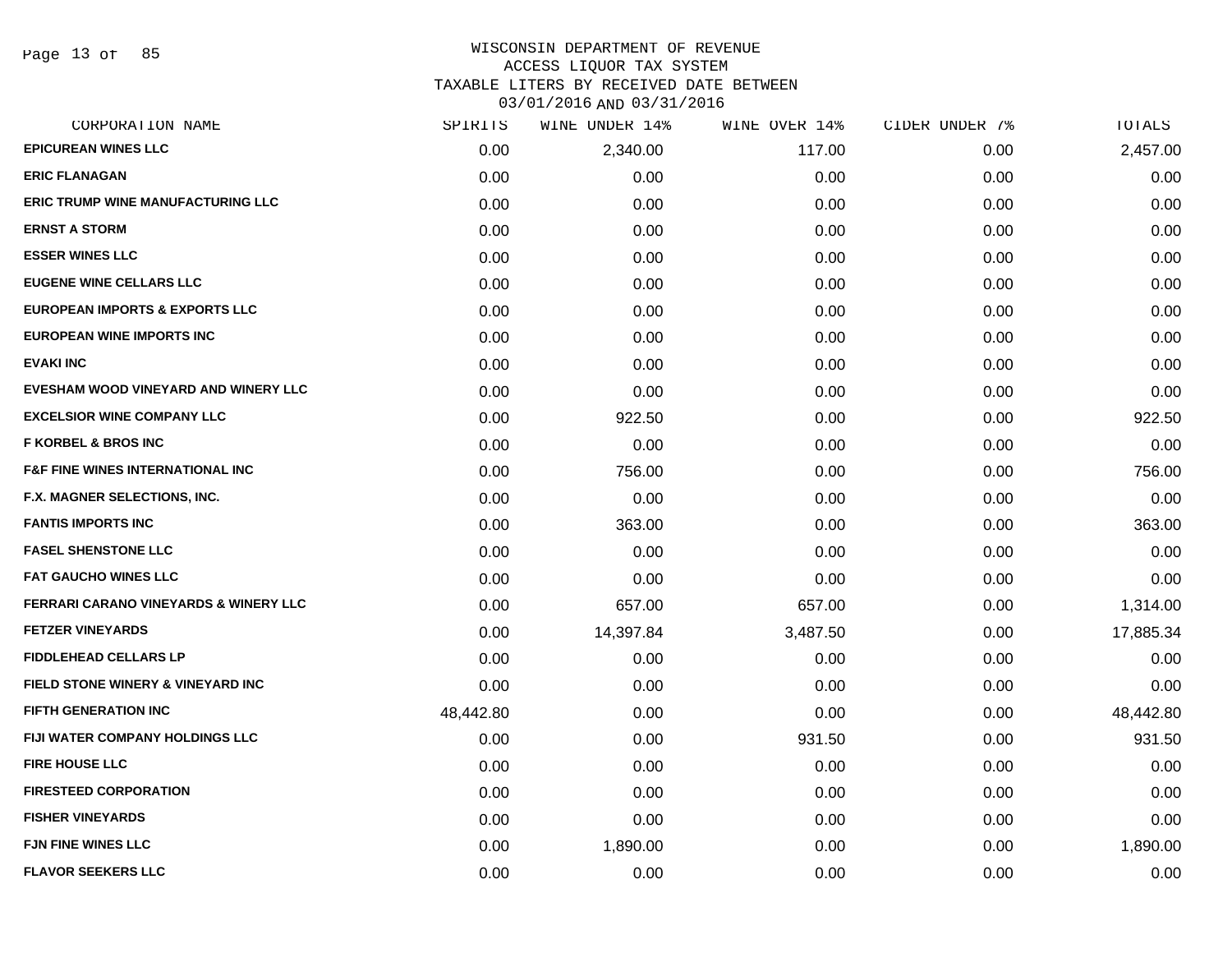#### WISCONSIN DEPARTMENT OF REVENUE ACCESS LIQUOR TAX SYSTEM

TAXABLE LITERS BY RECEIVED DATE BETWEEN

| CORPORATION NAME                         | SPIRITS  | WINE UNDER 14% | WINE OVER 14% | CIDER UNDER 7% | TOTALS    |
|------------------------------------------|----------|----------------|---------------|----------------|-----------|
| <b>FLORA SPRINGS WINE COMPANY</b>        | 0.00     | 0.00           | 0.00          | 0.00           | 0.00      |
| <b>FN CELLARS LLC</b>                    | 0.00     | 0.00           | 216.00        | 0.00           | 216.00    |
| <b>FOLEY FAMILY WINES INC</b>            | 0.00     | 20,647.68      | 16,146.00     | 0.00           | 36,793.68 |
| <b>FOLIO WINE COMPANY LLC</b>            | 0.00     | 0.00           | 0.00          | 0.00           | 0.00      |
| FORT ROSS VINEYARD & WINERY LLC          | 0.00     | 0.00           | 0.00          | 0.00           | 0.00      |
| <b>FOUR BEARS WINERY LLC</b>             | 0.00     | 378.00         | 63.00         | 0.00           | 441.00    |
| FOUR DAUGHTERS VINEYARD AND WINERY LLC   | 0.00     | 0.00           | 0.00          | 0.00           | 0.00      |
| <b>FOUR ROSES DISTILLERY LLC</b>         | 2,127.00 | 0.00           | 0.00          | 0.00           | 2,127.00  |
| <b>FOWLES WINE USA INC</b>               | 0.00     | 477.00         | 18.00         | 0.00           | 495.00    |
| <b>FOXEN VINEYARD INC</b>                | 0.00     | 189.00         | 63.00         | 0.00           | 252.00    |
| <b>FRANCIS COPPOLA WINERY LLC</b>        | 0.00     | 4,729.24       | 153.00        | 0.00           | 4,882.24  |
| <b>FRANK FAMILY VINEYARDS LLC</b>        | 0.00     | 0.00           | 252.00        | 0.00           | 252.00    |
| <b>FRANK LIN DISTILLERS PRODUCTS LTD</b> | 2,022.01 | 0.00           | 0.00          | 0.00           | 2,022.01  |
| <b>FRED C SCHERRER</b>                   | 0.00     | 0.00           | 30.75         | 0.00           | 30.75     |
| <b>FREDERICK WILDMAN &amp; SONS LTD</b>  | 0.00     | 0.00           | 0.00          | 0.00           | 0.00      |
| <b>FREELANCE WINES LLC</b>               | 0.00     | 0.00           | 0.00          | 0.00           | 0.00      |
| <b>FREIXENET USA INC</b>                 | 0.00     | 787.50         | 0.00          | 0.00           | 787.50    |
| <b>FREY VINEYARDS LTD</b>                | 0.00     | 1,386.00       | 0.00          | 0.00           | 1,386.00  |
| <b>FRIEND WINE MARKETING</b>             | 0.00     | 450.00         | 0.00          | 0.00           | 450.00    |
| <b>FRIENDS BEVERAGE GROUP LLC</b>        | 0.00     | 0.00           | 0.00          | 0.00           | 0.00      |
| <b>FRITZ CELLARS INC</b>                 | 0.00     | 0.00           | 0.00          | 0.00           | 0.00      |
| <b>FROGS LEAP WINERY</b>                 | 0.00     | 504.00         | 0.00          | 0.00           | 504.00    |
| <b>FRONTIER CORPORATION</b>              | 0.00     | 0.00           | 0.00          | 0.00           | 0.00      |
| <b>FRUIT OF THE VINES INC</b>            | 0.00     | 1,458.14       | 0.00          | 0.00           | 1,458.14  |
| FULL THROTTLE SLOON SHINE LLC            | 0.00     | 0.00           | 0.00          | 0.00           | 0.00      |
| <b>G K SKAGGS INC</b>                    | 0.00     | 0.00           | 0.00          | 0.00           | 0.00      |
| G.S.W.C. INC.                            | 0.00     | 0.00           | 0.00          | 0.00           | 0.00      |
| <b>GAMBA VINEYARDS AND WINERY LLC</b>    | 0.00     | 0.00           | 0.00          | 0.00           | 0.00      |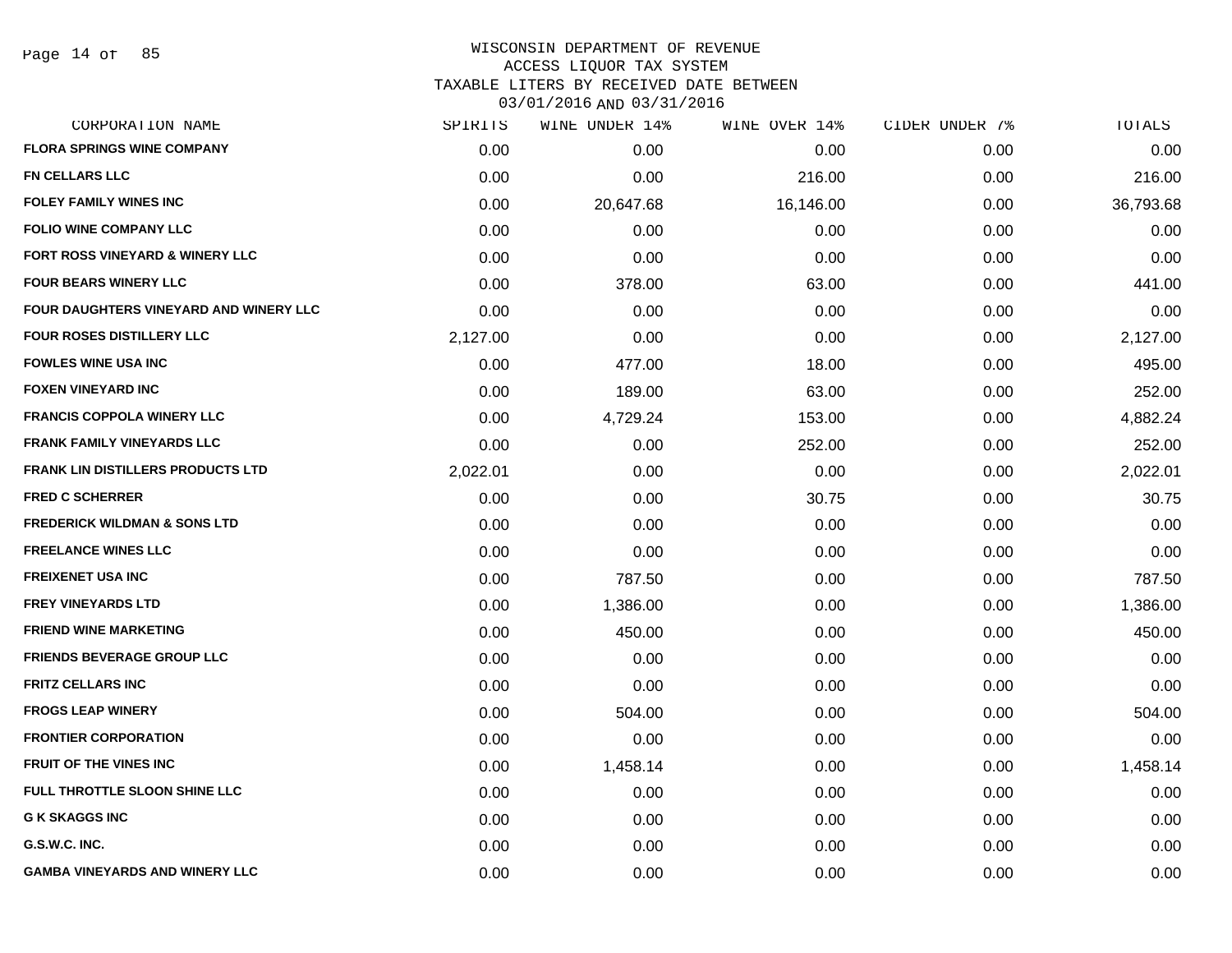#### WISCONSIN DEPARTMENT OF REVENUE ACCESS LIQUOR TAX SYSTEM TAXABLE LITERS BY RECEIVED DATE BETWEEN

| CORPORATION NAME                                    | SPIRITS | WINE UNDER 14% | WINE OVER 14% | CIDER UNDER 7% | TOTALS   |
|-----------------------------------------------------|---------|----------------|---------------|----------------|----------|
| <b>GAMBLE FAMILY VINEYARDS LLC</b>                  | 0.00    | 0.00           | 0.00          | 0.00           | 0.00     |
| <b>GENERATIONS OF SONOMA LLC</b>                    | 0.00    | 0.00           | 189.00        | 0.00           | 189.00   |
| <b>GENESEO PARTNERS LP</b>                          | 0.00    | 0.00           | 0.00          | 0.00           | 0.00     |
| <b>GEORGE BOZIC JR</b>                              | 0.00    | 0.00           | 0.00          | 0.00           | 0.00     |
| <b>GERBER, GERBER &amp; GERBER DISCLAIMER TRUST</b> | 0.00    | 648.00         | 0.00          | 0.00           | 648.00   |
| <b>GF WINES LLC</b>                                 | 0.00    | 0.00           | 63.00         | 0.00           | 63.00    |
| <b>GIBSON WINE COMPANY</b>                          | 0.00    | 0.00           | 0.00          | 0.00           | 0.00     |
| <b>GILBERT CELLARS LLC</b>                          | 0.00    | 0.00           | 0.00          | 0.00           | 0.00     |
| <b>GLOBAL SPIRITS USA LLC</b>                       | 360.00  | 0.00           | 0.00          | 0.00           | 360.00   |
| <b>GLOBAL VINEYARD IMPORTERS INC</b>                | 0.00    | 513.00         | 45.00         | 0.00           | 558.00   |
| <b>GLUNZ FAMILY WINERY &amp; CELLARS INC</b>        | 0.00    | 0.00           | 0.00          | 0.00           | 0.00     |
| <b>GMS WINERY LLC</b>                               | 0.00    | 306.00         | 0.00          | 0.00           | 306.00   |
| <b>GNEKOW FAMILY WINERY LLC</b>                     | 0.00    | 0.00           | 504.00        | 0.00           | 504.00   |
| <b>GOAMERICAGO BEVERAGES LLC</b>                    | 0.00    | 0.00           | 0.00          | 0.00           | 0.00     |
| <b>GOLDSCHMIDT VINEYARDS LLC</b>                    | 0.00    | 252.00         | 1,638.00      | 0.00           | 1,890.00 |
| <b>GOOSE RIDGE LLC</b>                              | 0.00    | 0.00           | 126.00        | 0.00           | 126.00   |
| <b>GORDON BROTHERS CELLARS INC</b>                  | 0.00    | 0.00           | 0.00          | 0.00           | 0.00     |
| <b>GOTHIC WINE LLC</b>                              | 0.00    | 0.00           | 0.00          | 0.00           | 0.00     |
| <b>GRAHAM BARNES DISTILLING INC</b>                 | 0.00    | 0.00           | 0.00          | 0.00           | 0.00     |
| <b>GRAPE SOLUTIONS INC</b>                          | 0.00    | 0.00           | 0.00          | 0.00           | 0.00     |
| <b>GRAPE VISIONS LLC</b>                            | 0.00    | 0.00           | 0.00          | 0.00           | 0.00     |
| <b>GRAPES OF SPAIN INC</b>                          | 0.00    | 504.00         | 0.00          | 0.00           | 504.00   |
| <b>GREAT DOMAINS &amp; ESTATES LLC</b>              | 0.00    | 882.00         | 126.00        | 0.00           | 1,008.00 |
| <b>GREG &amp; GREG INC</b>                          | 0.00    | 0.00           | 0.00          | 0.00           | 0.00     |
| <b>GREG &amp; PAM HARRINGTON WINES LLC</b>          | 0.00    | 0.00           | 0.00          | 0.00           | 0.00     |
| <b>GREG KRILL</b>                                   | 0.00    | 0.00           | 0.00          | 0.00           | 0.00     |
| <b>GREG SANDERS</b>                                 | 0.00    | 0.00           | 0.00          | 0.00           | 0.00     |
| <b>GREGORY F BUONOCORE</b>                          | 0.00    | 252.00         | 0.00          | 0.00           | 252.00   |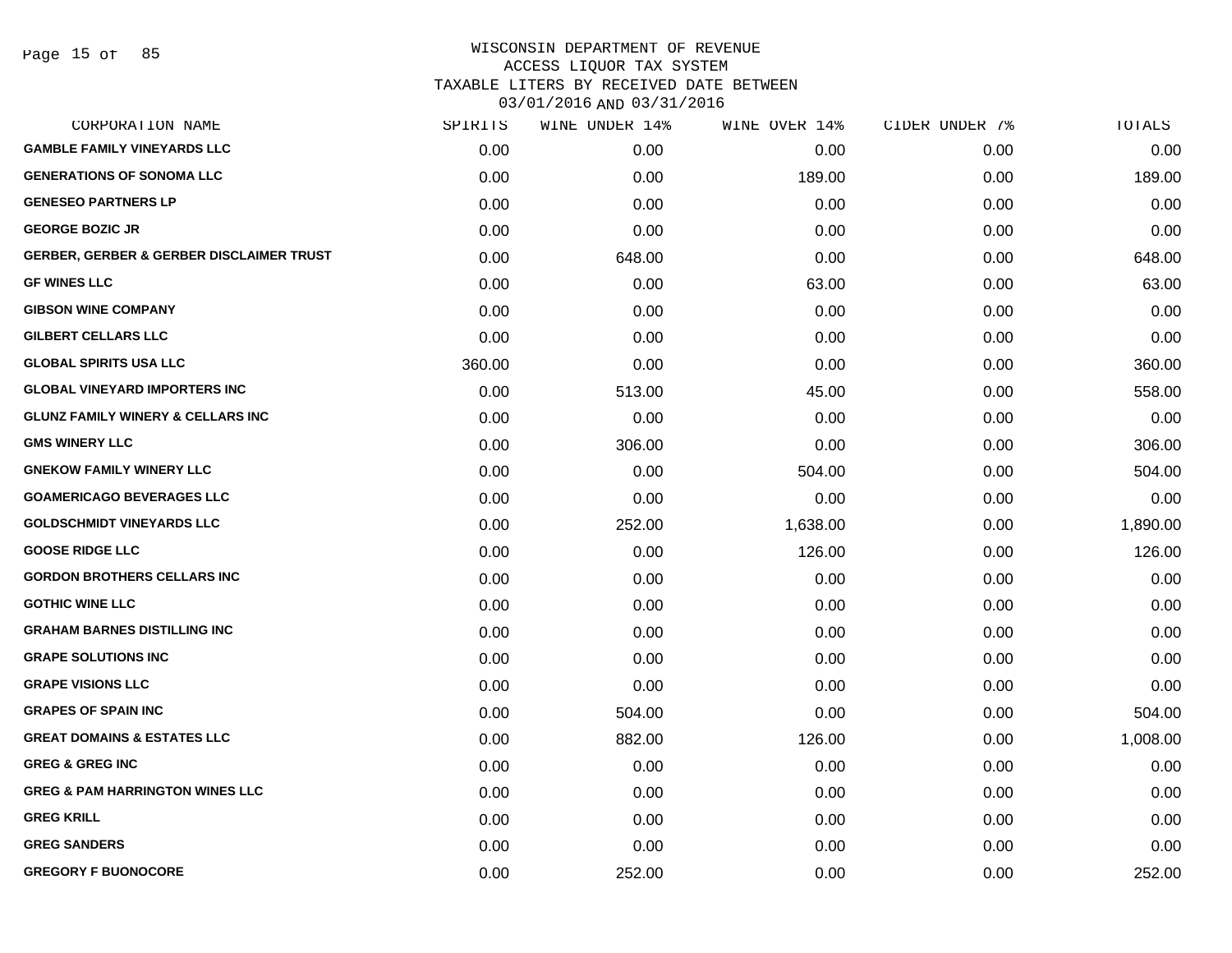Page 16 of 85

| CORPORATION NAME                        | SPIRITS    | WINE UNDER 14% | WINE OVER 14% | CIDER UNDER 7% | TOTALS     |
|-----------------------------------------|------------|----------------|---------------|----------------|------------|
| <b>GREGORY GRAZIANO</b>                 | 0.00       | 0.00           | 0.00          | 0.00           | 0.00       |
| <b>GRGICH HILLS CELLAR</b>              | 0.00       | 0.00           | 0.00          | 0.00           | 0.00       |
| <b>GROTH VINEYARDS &amp; WINERY LLC</b> | 0.00       | 0.00           | 0.00          | 0.00           | 0.00       |
| <b>GUARACHI WINE PARTNERS INC</b>       | 0.00       | 8,775.00       | 3,258.00      | 0.00           | 12,033.00  |
| <b>H ERIK ZETTERSTROM</b>               | 0.00       | 0.00           | 0.00          | 0.00           | 0.00       |
| <b>H2 VINO LLC</b>                      | 0.00       | 0.00           | 0.00          | 0.00           | 0.00       |
| <b>HAAS BROTHERS INC</b>                | 0.00       | 0.00           | 0.00          | 0.00           | 0.00       |
| <b>HAHN FAMILY WINES</b>                | 0.00       | 0.00           | 3,843.00      | 0.00           | 3,843.00   |
| <b>HALBY MARKETING INC</b>              | 0.00       | 126.00         | 0.00          | 0.00           | 126.00     |
| <b>HALCYON SYNDICATE LTD LLC</b>        | 0.00       | 0.00           | 0.00          | 0.00           | 0.00       |
| <b>HALL WINES LLC</b>                   | 0.00       | 0.00           | 0.00          | 0.00           | 0.00       |
| <b>HAMEL FAMILY WINES LLC</b>           | 0.00       | 0.00           | 0.00          | 0.00           | 0.00       |
| <b>HAND PICKED SELECTIONS INC</b>       | 0.00       | 2,988.00       | 0.00          | 0.00           | 2,988.00   |
| <b>HARDY USA LTD</b>                    | 841.50     | 0.00           | 0.00          | 0.00           | 841.50     |
| <b>HARLAN ESTATE WINERY INC</b>         | 0.00       | 0.00           | 0.00          | 0.00           | 0.00       |
| <b>HARRIS &amp; HARRIS</b>              | 0.00       | 0.00           | 0.00          | 0.00           | 0.00       |
| HARTWELL VINEYARDS LLC                  | 0.00       | 0.00           | 0.00          | 0.00           | 0.00       |
| <b>HDD LLC</b>                          | 0.00       | 1,512.00       | 0.00          | 0.00           | 1,512.00   |
| <b>HEAVEN HILL DISTILLERIES INC</b>     | 261,426.95 | 513.00         | 1,782.00      | 0.00           | 263,721.95 |
| <b>HEINEKEN USA INCORPORATED</b>        | 0.00       | 0.00           | 0.00          | 13,968.00      | 13,968.00  |
| <b>HEITZ WINE CELLARS</b>               | 0.00       | 0.00           | 0.00          | 0.00           | 0.00       |
| <b>HEMISPHERE WINE COMPANY INC</b>      | 0.00       | 0.00           | 0.00          | 0.00           | 0.00       |
| <b>HENDRY PREMIUM IMPORTS INC</b>       | 0.00       | 126.00         | 0.00          | 0.00           | 126.00     |
| <b>HENRIOT INC</b>                      | 0.00       | 441.00         | 0.00          | 0.00           | 441.00     |
| <b>HENRY STEELE IMPORTS LLC</b>         | 0.00       | 0.00           | 0.00          | 0.00           | 0.00       |
| <b>HERITAGE LINK BRANDS LLC</b>         | 0.00       | 0.00           | 0.00          | 0.00           | 0.00       |
| <b>HERITAGE WINE CELLARS LTD</b>        | 0.00       | 1,134.00       | 0.00          | 0.00           | 1,134.00   |
| <b>HERMAN STORY WINES INC</b>           | 0.00       | 0.00           | 0.00          | 0.00           | 0.00       |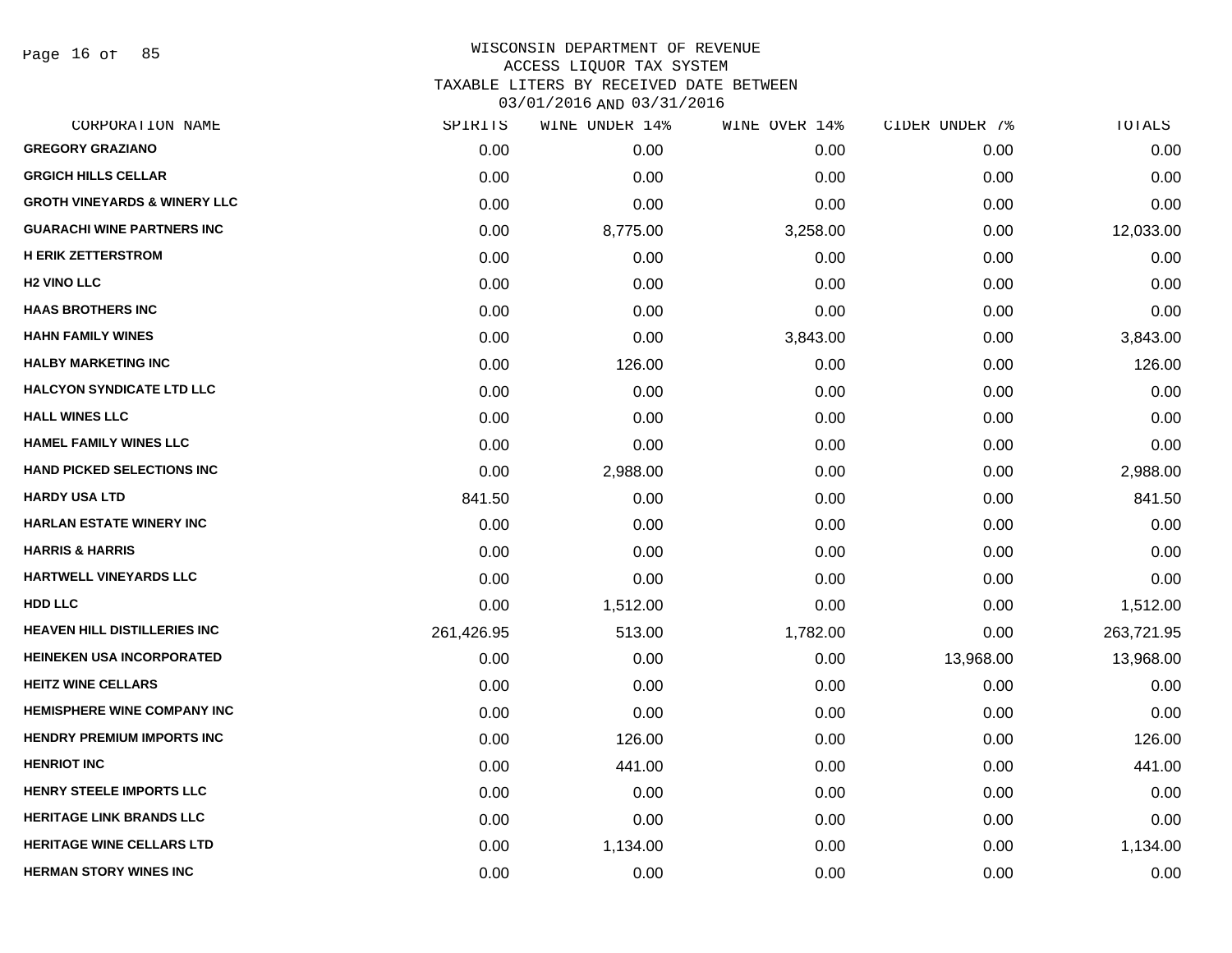Page 17 of 85

## WISCONSIN DEPARTMENT OF REVENUE ACCESS LIQUOR TAX SYSTEM TAXABLE LITERS BY RECEIVED DATE BETWEEN

| CORPORATION NAME                           | SPIRITS  | WINE UNDER 14% | WINE OVER 14% | CIDER UNDER 7% | TOTALS   |
|--------------------------------------------|----------|----------------|---------------|----------------|----------|
| <b>HERON WINES INC</b>                     | 0.00     | 0.00           | 0.00          | 0.00           | 0.00     |
| <b>HEYDAY CORPORATION</b>                  | 0.00     | 423.00         | 0.00          | 0.00           | 423.00   |
| <b>HIDALGO IMPORTS LLC</b>                 | 0.00     | 0.00           | 0.00          | 0.00           | 0.00     |
| <b>HILL ESTATES INC</b>                    | 0.00     | 0.00           | 0.00          | 0.00           | 0.00     |
| <b>HIRSCH WINERY LLC</b>                   | 0.00     | 0.00           | 0.00          | 0.00           | 0.00     |
| HONIG VINEYARD AND WINERY LLC              | 0.00     | 405.00         | 85.50         | 0.00           | 490.50   |
| <b>HOOD RIVER DISTILLERS INC</b>           | 0.00     | 0.00           | 0.00          | 0.00           | 0.00     |
| <b>HOOD RIVER DISTILLERS INC</b>           | 3,547.50 | 0.00           | 0.00          | 0.00           | 3,547.50 |
| <b>HOPE WINE LLC</b>                       | 0.00     | 981.00         | 0.00          | 0.00           | 981.00   |
| <b>HOTCOOP LLC</b>                         | 0.00     | 0.00           | 0.00          | 0.00           | 0.00     |
| <b>HUBER ORCHARDS INC</b>                  | 0.00     | 0.00           | 0.00          | 0.00           | 0.00     |
| <b>HUNEEUS VINTNERS LLC</b>                | 0.00     | 63.00          | 756.00        | 0.00           | 819.00   |
| <b>HUSCH VINEYARDS INC</b>                 | 0.00     | 261.00         | 0.00          | 0.00           | 261.00   |
| <b>HYATT FARM PARTNERSHIP</b>              | 0.00     | 0.00           | 0.00          | 0.00           | 0.00     |
| <b>IDEAL WINE &amp; SPIRITS CO INC</b>     | 90.72    | 531.00         | 0.00          | 0.00           | 621.72   |
| <b>ILLAHE VINEYARDS AND WINERY INC</b>     | 0.00     | 0.00           | 0.00          | 0.00           | 0.00     |
| <b>ILLYRIAN IMPORT INC</b>                 | 0.00     | 0.00           | 0.00          | 0.00           | 0.00     |
| <b>IMPERIAL BRANDS INC</b>                 | 0.00     | 0.00           | 0.00          | 0.00           | 0.00     |
| <b>IMPEX BEVERAGES INC</b>                 | 0.00     | 0.00           | 0.00          | 0.00           | 0.00     |
| IN AGAVE WE TRUST LLC                      | 444.90   | 0.00           | 0.00          | 0.00           | 444.90   |
| <b>INDIGENOUS SELECTIONS LLC</b>           | 0.00     | 27.00          | 492.00        | 0.00           | 519.00   |
| <b>INDIGO WINE GROUP LLC</b>               | 0.00     | 1,831.50       | 0.00          | 0.00           | 1,831.50 |
| <b>INDIO SPIRITS INC</b>                   | 0.00     | 0.00           | 0.00          | 0.00           | 0.00     |
| <b>INTEGRITY WINES LLC</b>                 | 0.00     | 0.00           | 0.00          | 0.00           | 0.00     |
| <b>INTERNATIONAL BEVERAGE COMPANY INC</b>  | 0.00     | 0.00           | 0.00          | 0.00           | 0.00     |
| <b>INTERNATIONAL SPIRITS AND WINES LLC</b> | 0.00     | 0.00           | 0.00          | 0.00           | 0.00     |
| <b>INTERNATIONAL SPIRITS LLC</b>           | 0.00     | 0.00           | 0.00          | 0.00           | 0.00     |
| <b>INTERNATIONAL VINES INC</b>             | 0.00     | 0.00           | 0.00          | 0.00           | 0.00     |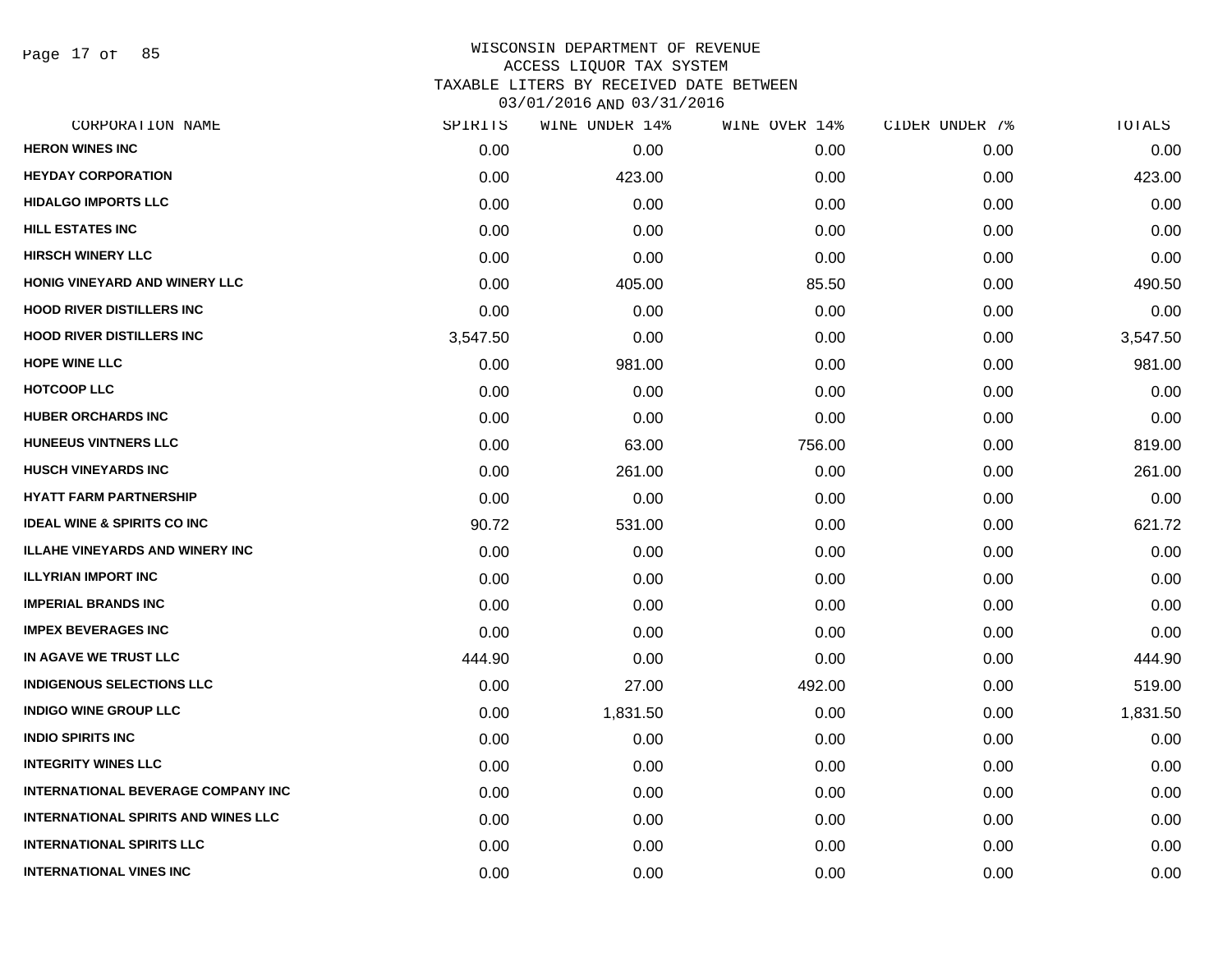Page 18 of 85

| CORPORATION NAME                      | SPIRITS | WINE UNDER 14% | WINE OVER 14% | CIDER UNDER 7% | TOTALS    |
|---------------------------------------|---------|----------------|---------------|----------------|-----------|
| <b>INTERSECT BEVERAGE LLC</b>         | 0.00    | 0.00           | 0.00          | 0.00           | 0.00      |
| <b>INTERTRADE USA COMPANY</b>         | 4.50    | 0.00           | 0.00          | 0.00           | 4.50      |
| <b>INVESTOR'S OF AMERICA LP</b>       | 0.00    | 0.00           | 5.25          | 0.00           | 5.25      |
| <b>ION BEVERAGES LLC</b>              | 714.00  | 0.00           | 0.00          | 0.00           | 714.00    |
| <b>IRON HORSE VINEYARDS LP</b>        | 0.00    | 0.00           | 0.00          | 0.00           | 0.00      |
| <b>J &amp; J IMPORTERS LLC</b>        | 0.00    | 0.00           | 0.00          | 0.00           | 0.00      |
| <b>J K WILLIAMS DISTILLING LLC</b>    | 0.00    | 0.00           | 0.00          | 0.00           | 0.00      |
| <b>J LOHR WINERY CORP</b>             | 0.00    | 7,731.00       | 58.50         | 0.00           | 7,789.50  |
| <b>J PEDRONCELLI WINERY</b>           | 0.00    | 126.00         | 94.50         | 0.00           | 220.50    |
| <b>J-NH WINE GROUP LLC</b>            | 0.00    | 0.00           | 0.00          | 0.00           | 0.00      |
| <b>J3 WINE PARTNERS LLC</b>           | 0.00    | 0.00           | 0.00          | 0.00           | 0.00      |
| <b>JACK POUST &amp; COMPANY INC</b>   | 0.00    | 0.00           | 45.00         | 0.00           | 45.00     |
| <b>JACKSON FAMILY ENTERPRISES INC</b> | 0.00    | 34,834.50      | 3,879.00      | 0.00           | 38,713.50 |
| <b>JACUZZI FAMILY VINEYARDS LLC</b>   | 0.00    | 45.00          | 0.00          | 0.00           | 45.00     |
| <b>JAM CELLARS INC</b>                | 0.00    | 0.00           | 0.00          | 0.00           | 0.00      |
| <b>JAMES CLARK</b>                    | 0.00    | 0.00           | 0.00          | 0.00           | 0.00      |
| <b>JAMES E COSMA</b>                  | 0.00    | 900.00         | 0.00          | 0.00           | 900.00    |
| <b>JAMES J MOORE</b>                  | 0.00    | 0.00           | 0.00          | 0.00           | 0.00      |
| <b>JAMES L LAMBERT</b>                | 0.00    | 0.00           | 0.00          | 0.00           | 0.00      |
| <b>JAMES MORONEY INC</b>              | 0.00    | 0.00           | 0.00          | 0.00           | 0.00      |
| <b>JAMES RICKER</b>                   | 0.00    | 11,070.00      | 40.50         | 0.00           | 11,110.50 |
| JAPAN PRESTIGE SAKE INTERNATIONAL INC | 0.00    | 0.00           | 0.00          | 0.00           | 0.00      |
| <b>JARED BURNS</b>                    | 0.00    | 66.56          | 0.00          | 0.00           | 66.56     |
| <b>JARVIS</b>                         | 0.00    | 0.00           | 0.00          | 0.00           | 0.00      |
| <b>JASON J AND MOLLY N DREW</b>       | 0.00    | 0.00           | 0.00          | 0.00           | 0.00      |
| <b>JAX VINEYARDS LLC</b>              | 0.00    | 0.00           | 0.00          | 0.00           | 0.00      |
| <b>JAY J HEMINWAY</b>                 | 0.00    | 0.00           | 126.00        | 0.00           | 126.00    |
| <b>JAY MIDWEST INC</b>                | 216.00  | 7.50           | 9.00          | 0.00           | 232.50    |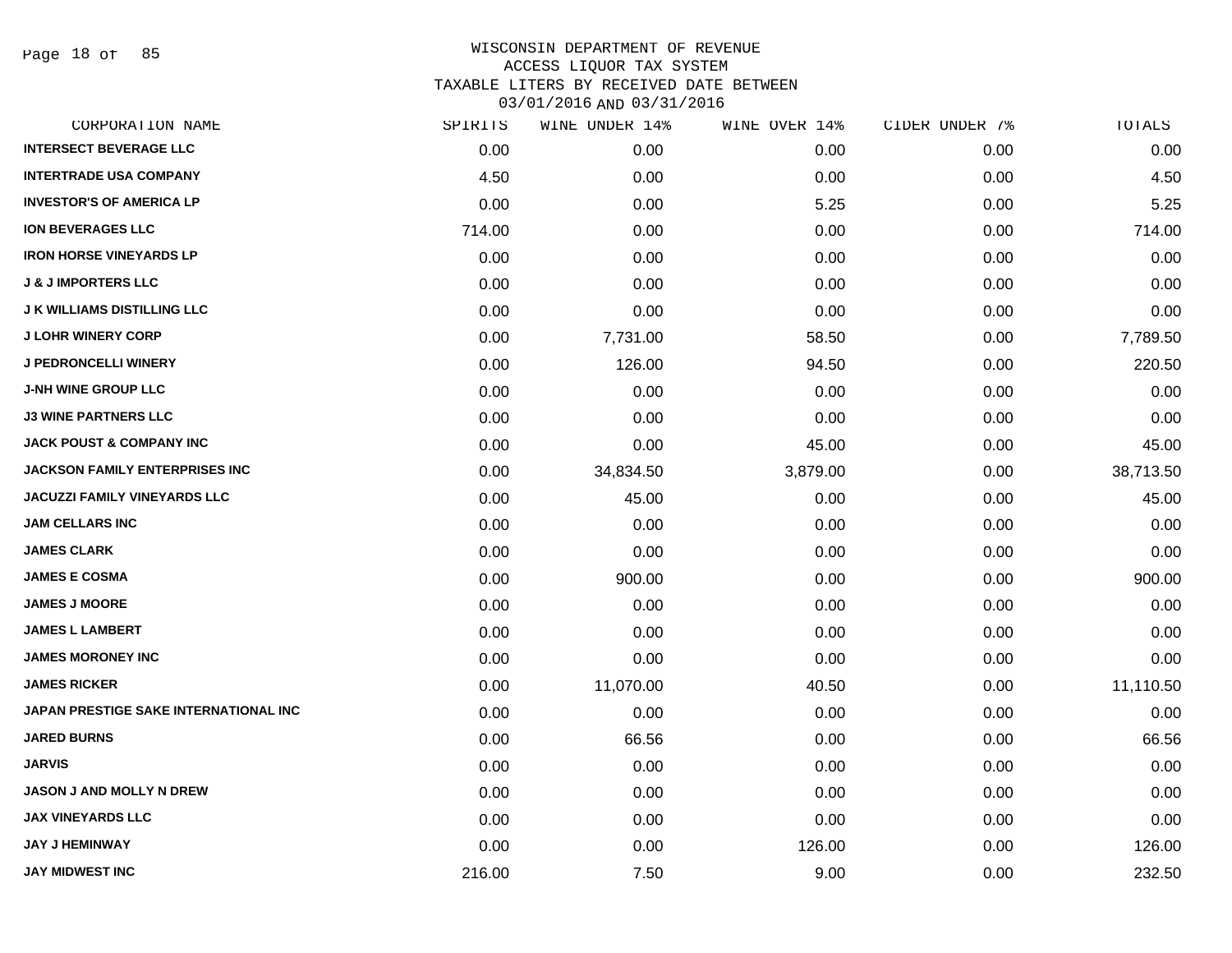Page 19 of 85

#### WISCONSIN DEPARTMENT OF REVENUE ACCESS LIQUOR TAX SYSTEM

TAXABLE LITERS BY RECEIVED DATE BETWEEN

| CORPORATION NAME                  | SPIRITS    | WINE UNDER 14% | WINE OVER 14% | CIDER UNDER 7% | TOTALS     |
|-----------------------------------|------------|----------------|---------------|----------------|------------|
| <b>JB GEORGE LLC</b>              | 0.00       | 459.00         | 45.00         | 0.00           | 504.00     |
| <b>JC CELLARS INC</b>             | 0.00       | 0.00           | 0.00          | 0.00           | 0.00       |
| JEAN CLAUDE BOISSET WINES USA INC | 0.00       | 2,976.75       | 504.00        | 0.00           | 3,480.75   |
| <b>JEFF QUINT</b>                 | 0.00       | 0.00           | 0.00          | 0.00           | 0.00       |
| <b>JEREMY O SHAPLEY</b>           | 0.00       | 531.00         | 0.00          | 0.00           | 531.00     |
| <b>JESSIES GROVE WINERY INC</b>   | 0.00       | 0.00           | 0.00          | 0.00           | 0.00       |
| <b>JFC INTERNATIONAL INC</b>      | 9.08       | 662.83         | 3,863.01      | 0.00           | 4,534.92   |
| <b>JIM BEAM BRANDS CO</b>         | 524,232.00 | 720.00         | 498.00        | 0.00           | 525,450.00 |
| <b>JNJ INTERNATIONAL INC</b>      | 0.00       | 0.00           | 0.00          | 0.00           | 0.00       |
| <b>JOHAN VINEYARDS LLC</b>        | 0.00       | 0.00           | 0.00          | 0.00           | 0.00       |
| JOHN ANTHONY VINEYARDS LLC        | 0.00       | 0.00           | 0.00          | 0.00           | 0.00       |
| <b>JOHN K GLEASON</b>             | 0.00       | 0.00           | 0.00          | 0.00           | 0.00       |
| <b>JON A GERSTENSCHLAGER</b>      | 0.00       | 0.00           | 0.00          | 0.00           | 0.00       |
| <b>JONATHAN S GRANT</b>           | 0.00       | 0.00           | 0.00          | 0.00           | 0.00       |
| <b>JOSE PASTOR</b>                | 0.00       | 0.00           | 0.00          | 0.00           | 0.00       |
| <b>JOSEPH KENT WINES LLC</b>      | 0.00       | 0.00           | 0.00          | 0.00           | 0.00       |
| JOSEPH PHELPS VINEYARDS LLC       | 0.00       | 99.00          | 63.00         | 0.00           | 162.00     |
| JOSEPH VICTORI WINES, INC.        | 0.00       | 252.00         | 0.00          | 0.00           | 252.00     |
| <b>JOSU GALDOS</b>                | 0.00       | 0.00           | 0.00          | 0.00           | 0.00       |
| <b>JOTO SAKE LLC</b>              | 0.00       | 67.20          | 94.32         | 0.00           | 161.52     |
| <b>JOURNEYMAN DISTILLERY LLC</b>  | 121.50     | 0.00           | 0.00          | 0.00           | 121.50     |
| <b>JPPZ INC</b>                   | 0.00       | 0.00           | 0.00          | 0.00           | 0.00       |
| JUDD FAMILY VINEYARDS LP          | 0.00       | 0.00           | 0.00          | 0.00           | 0.00       |
| <b>JVW CORPORATION</b>            | 0.00       | 0.00           | 0.00          | 0.00           | 0.00       |
| <b>JZ WINE COMPANY</b>            | 0.00       | 405.00         | 0.00          | 0.00           | 405.00     |
| <b>K VINTNERS LLC</b>             | 0.00       | 1,008.00       | 2,016.00      | 0.00           | 3,024.00   |
| <b>KALIN CELLARS INC</b>          | 0.00       | 0.00           | 0.00          | 0.00           | 0.00       |
| <b>KB WINES LLC</b>               | 0.00       | 0.00           | 0.00          | 0.00           | 0.00       |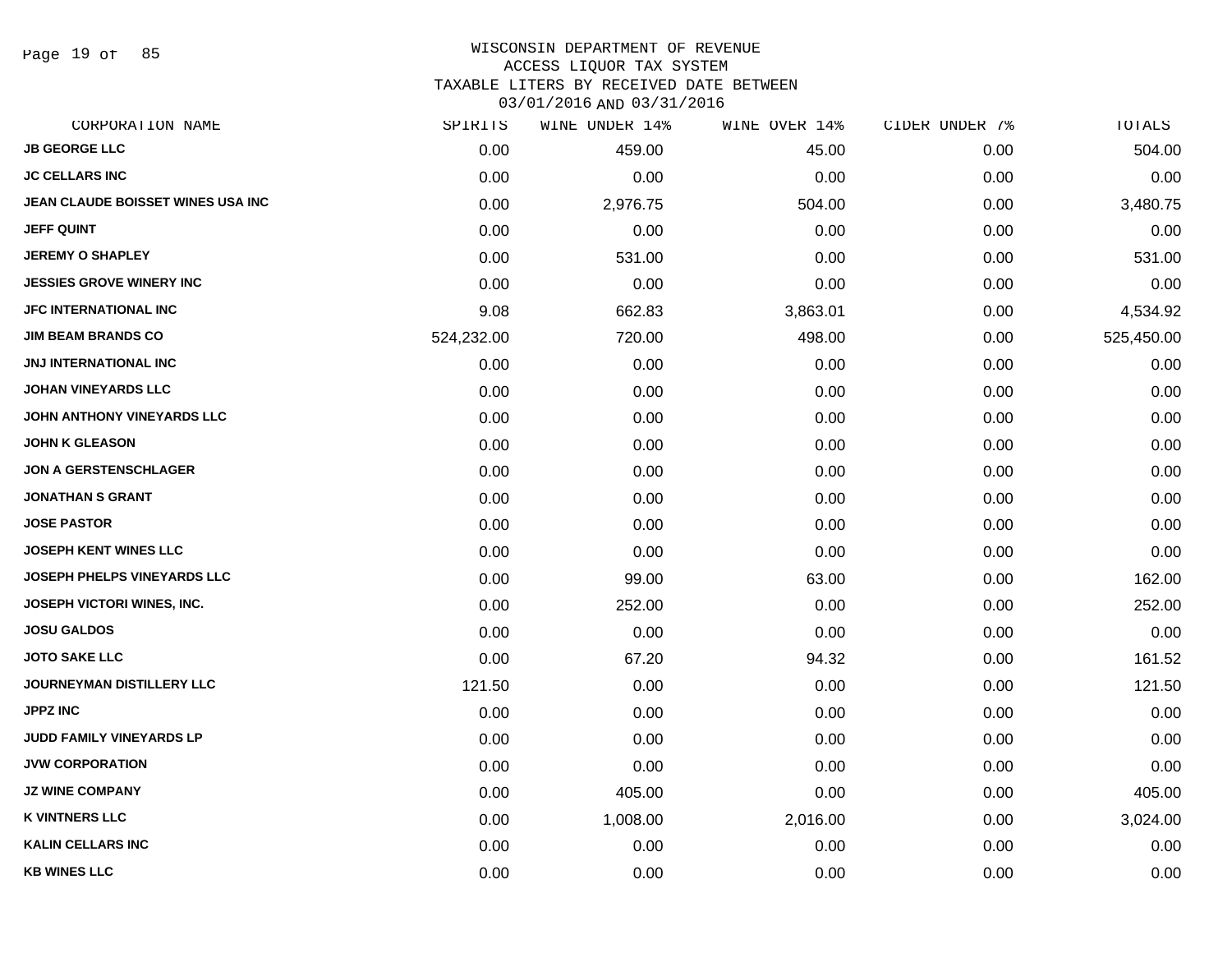Page 20 of 85

| CORPORATION NAME                           | SPIRITS | WINE UNDER 14% | WINE OVER 14% | CIDER UNDER 7% | TOTALS   |
|--------------------------------------------|---------|----------------|---------------|----------------|----------|
| <b>KELLER ESTATE LTD</b>                   | 0.00    | 0.00           | 0.00          | 0.00           | 0.00     |
| <b>KEN WRIGHT CELLARS CO</b>               | 0.00    | 0.00           | 0.00          | 0.00           | 0.00     |
| <b>KENNETH S LIKITPRAKONG</b>              | 0.00    | 756.00         | 0.00          | 0.00           | 756.00   |
| <b>KENT HUMPHREY</b>                       | 0.00    | 0.00           | 0.00          | 0.00           | 0.00     |
| <b>KENT RASMUSSEN WINERY</b>               | 0.00    | 342.00         | 0.00          | 0.00           | 342.00   |
| <b>KENTUCKY BOURBON DISTILLERS LTD</b>     | 0.00    | 0.00           | 0.00          | 0.00           | 0.00     |
| <b>KERMIT LYNCH WINE MERCHANTS</b>         | 0.00    | 117.00         | 0.00          | 0.00           | 117.00   |
| KINDRED SPIRITS NORTH AMERICA INC          | 0.00    | 0.00           | 0.00          | 0.00           | 0.00     |
| <b>KING ESTATE WINERY LP</b>               | 0.00    | 3,604.50       | 0.00          | 0.00           | 3,604.50 |
| <b>KIONA VINEYARDS LLC</b>                 | 0.00    | 126.00         | 0.00          | 0.00           | 126.00   |
| <b>KISTLER VINEYARDS, LLC</b>              | 0.00    | 0.00           | 0.00          | 0.00           | 0.00     |
| <b>KITFOX VINEYARDS LLC</b>                | 0.00    | 0.00           | 0.00          | 0.00           | 0.00     |
| <b>KLEIN FOODS INC</b>                     | 0.00    | 6,854.00       | 2,661.00      | 0.00           | 9,515.00 |
| <b>KLIN SPIRITS LLC</b>                    | 0.00    | 0.00           | 0.00          | 0.00           | 0.00     |
| <b>KLINKER BRICK WINERY INC</b>            | 0.00    | 504.00         | 400.50        | 0.00           | 904.50   |
| <b>KOBRAND CORPORATION</b>                 | 466.50  | 2,574.00       | 1,935.00      | 0.00           | 4,975.50 |
| KOJIMA & INTERNATIONAL ASSOCIATES INC      | 0.00    | 0.00           | 0.00          | 0.00           | 0.00     |
| <b>KONGSGAARD WINE LLC</b>                 | 0.00    | 0.00           | 90.00         | 0.00           | 90.00    |
| <b>KONSTANTIN D FRANK &amp; SONS</b>       | 0.00    | 0.00           | 0.00          | 0.00           | 0.00     |
| <b>KOPRI INC</b>                           | 0.00    | 378.00         | 0.00          | 0.00           | 378.00   |
| <b>KOVAL INC</b>                           | 0.00    | 0.00           | 0.00          | 0.00           | 0.00     |
| <b>KRISTINE ASHE</b>                       | 0.00    | 0.00           | 0.00          | 0.00           | 0.00     |
| <b>KRUPP BROTHERS LLC</b>                  | 0.00    | 54.00          | 0.00          | 0.00           | 54.00    |
| <b>KYSELA PERE ET FILS LTD</b>             | 0.00    | 1,618.50       | 13.50         | 0.00           | 1,632.00 |
| <b>L &amp; L IMPORTS LLC</b>               | 0.00    | 0.00           | 0.00          | 0.00           | 0.00     |
| <b>LC WINE</b>                             | 0.00    | 0.00           | 0.00          | 0.00           | 0.00     |
| L FOPPIANO WINE CO INC                     | 0.00    | 0.00           | 351.00        | 0.00           | 351.00   |
| <b>L&amp;C WINE COUNTRY OPERATIONS LLC</b> | 0.00    | 0.00           | 0.00          | 0.00           | 0.00     |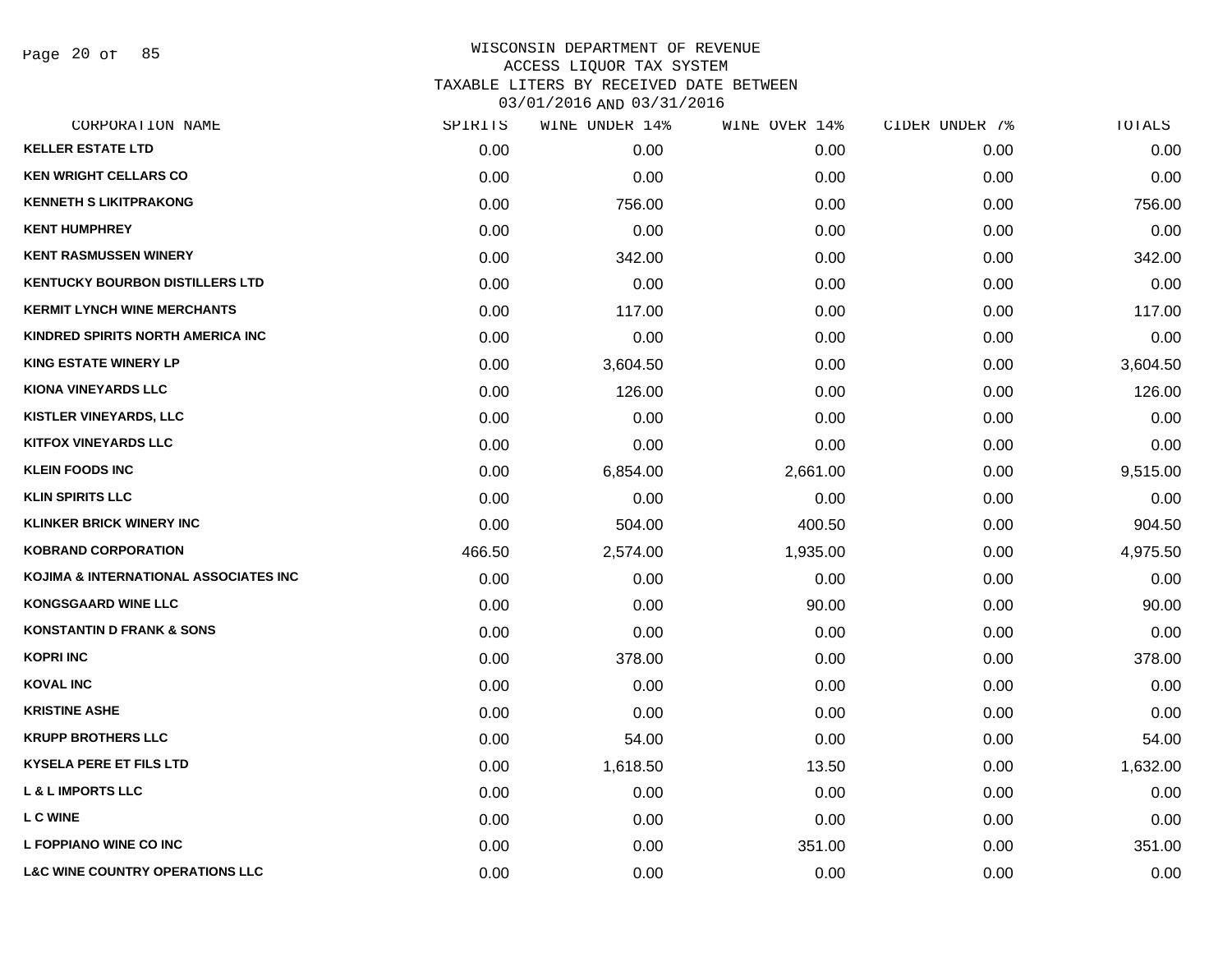Page 21 of 85

| CORPORATION NAME                          | SPIRITS   | WINE UNDER 14% | WINE OVER 14% | CIDER UNDER 7% | TOTALS    |
|-------------------------------------------|-----------|----------------|---------------|----------------|-----------|
| <b>LADERA WINERY LLC</b>                  | 0.00      | 54.00          | 198.00        | 0.00           | 252.00    |
| <b>LAETITIA VINEYARD &amp; WINERY INC</b> | 0.00      | 0.00           | 0.00          | 0.00           | 0.00      |
| <b>LAIRD &amp; COMPANY</b>                | 426.00    | 0.00           | 0.00          | 0.00           | 426.00    |
| <b>LANCE C RANDOLPH</b>                   | 0.00      | 252.00         | 0.00          | 0.00           | 252.00    |
| <b>LANGDON SHIVERICK INC</b>              | 0.00      | 0.00           | 0.00          | 0.00           | 0.00      |
| <b>LANGE WINERY LLC</b>                   | 0.00      | 0.00           | 0.00          | 0.00           | 0.00      |
| <b>LAPHAM SALES &amp; MARKETING INC</b>   | 0.00      | 0.00           | 0.00          | 0.00           | 0.00      |
| <b>LATITUDE BEVERAGE COMPANY</b>          | 0.00      | 0.00           | 0.00          | 0.00           | 0.00      |
| <b>LAURENT-PERRIER US INC</b>             | 0.00      | 78.75          | 0.00          | 0.00           | 78.75     |
| <b>LAVA SPRINGS INC</b>                   | 0.00      | 0.00           | 252.00        | 0.00           | 252.00    |
| <b>LCF WINE COMPANY LLC</b>               | 0.00      | 0.00           | 0.00          | 0.00           | 0.00      |
| LE CEP II INC                             | 0.00      | 405.00         | 0.00          | 0.00           | 405.00    |
| LE GRAND COURTAGE LLC                     | 0.00      | 0.00           | 0.00          | 0.00           | 0.00      |
| LE RAISIN IMPORTS LLC                     | 0.00      | 0.00           | 0.00          | 0.00           | 0.00      |
| <b>LEAH M SULLBERG</b>                    | 0.00      | 0.00           | 0.00          | 0.00           | 0.00      |
| LEFT COAST CELLARS LLC                    | 0.00      | 252.00         | 126.00        | 0.00           | 378.00    |
| <b>LEMELSON WINERY LLC</b>                | 0.00      | 0.00           | 0.00          | 0.00           | 0.00      |
| <b>LEONARD KREUSCH INC</b>                | 0.00      | 2,027.09       | 0.00          | 0.00           | 2,027.09  |
| <b>LEONARDINI FAMILY WINERY LLC</b>       | 0.00      | 0.00           | 378.00        | 0.00           | 378.00    |
| <b>LEONETTI CELLAR LLC</b>                | 0.00      | 0.00           | 0.00          | 0.00           | 0.00      |
| <b>LEVECKE CORPORATION</b>                | 36,099.00 | 0.00           | 0.00          | 0.00           | 36,099.00 |
| <b>LEVIATHAN WINE COMPANY LLC</b>         | 0.00      | 0.00           | 0.00          | 0.00           | 0.00      |
| <b>LICKUID AWESOME LLC</b>                | 0.00      | 0.00           | 0.00          | 0.00           | 0.00      |
| <b>LIOCO WINE COMPANY LLC</b>             | 0.00      | 594.00         | 45.00         | 0.00           | 639.00    |
| <b>LION NATHAN USA INC</b>                | 0.00      | 1,210.50       | 549.00        | 0.00           | 1,759.50  |
| <b>LIQUID BRANDS LLC</b>                  | 0.00      | 315.00         | 0.00          | 0.00           | 315.00    |
| <b>LISA LISA INCORPORATED</b>             | 0.00      | 756.00         | 0.00          | 0.00           | 756.00    |
| <b>LOCAL WINE AND SPIRITS LLC</b>         | 0.00      | 0.00           | 0.00          | 0.00           | 0.00      |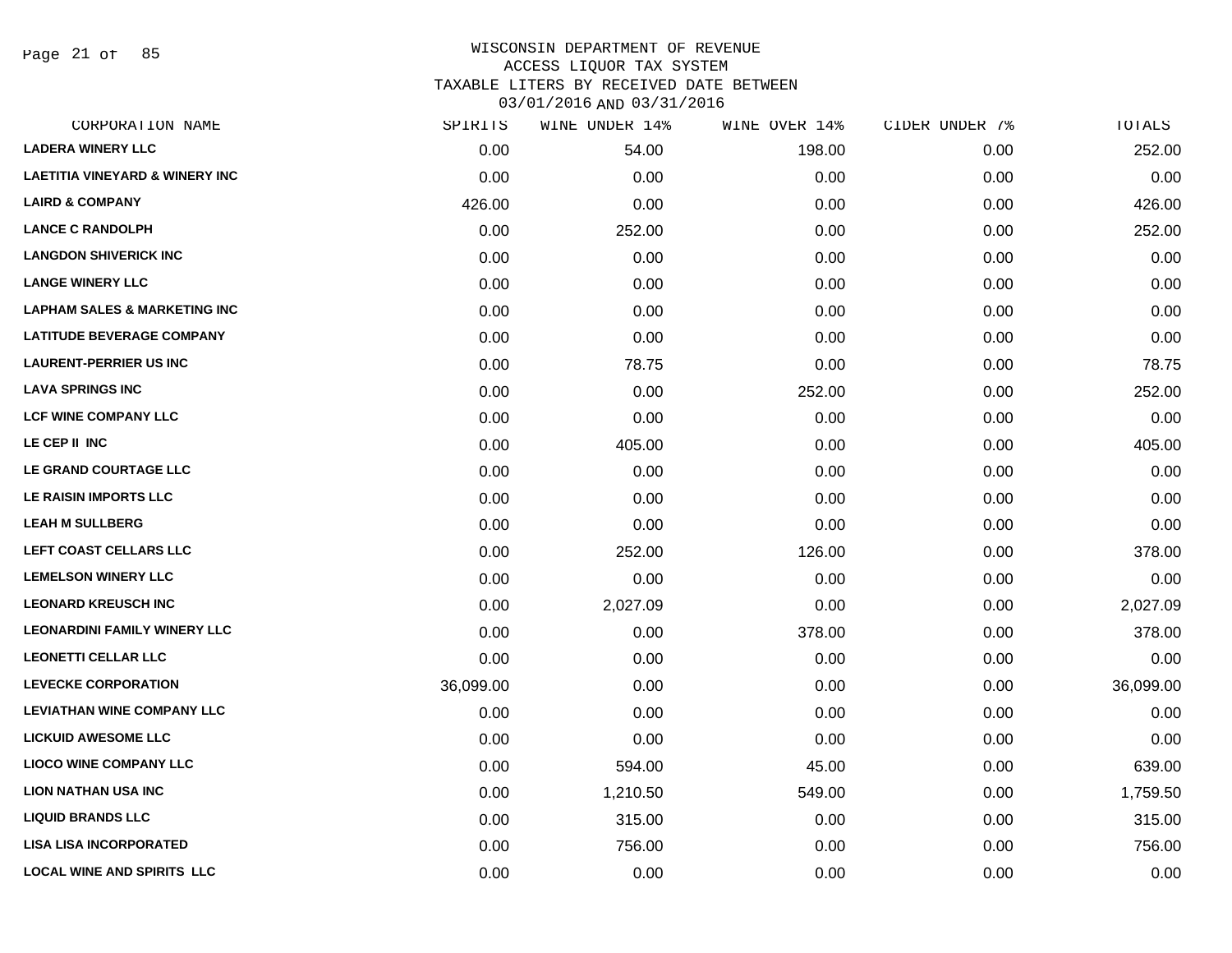Page 22 of 85

#### WISCONSIN DEPARTMENT OF REVENUE ACCESS LIQUOR TAX SYSTEM TAXABLE LITERS BY RECEIVED DATE BETWEEN

| CORPORATION NAME                              | SPIRITS   | WINE UNDER 14% | WINE OVER 14% | CIDER UNDER 7% | <b>TOTALS</b> |
|-----------------------------------------------|-----------|----------------|---------------|----------------|---------------|
| <b>LOEST &amp; MCNAMEE INC</b>                | 0.00      | 504.00         | 0.00          | 0.00           | 504.00        |
| <b>LOMPIAN WINES LLC</b>                      | 0.00      | 2,307.00       | 108.00        | 0.00           | 2,415.00      |
| <b>LONG MEADOW RANCH WINERY INC</b>           | 0.00      | 156.00         | 0.00          | 0.00           | 156.00        |
| <b>LONG SHADOWS VINTNERS LLC</b>              | 0.00      | 0.00           | 0.00          | 0.00           | 0.00          |
| <b>LONGDROP CIDER COMPANY INC</b>             | 0.00      | 0.00           | 0.00          | 0.00           | 0.00          |
| <b>LOOSEN BROS USA LTD</b>                    | 0.00      | 10,647.00      | 0.00          | 0.00           | 10,647.00     |
| <b>LORING WINE COMPANY LLC</b>                | 0.00      | 0.00           | 0.00          | 0.00           | 0.00          |
| <b>LOUIDAR LLC</b>                            | 0.00      | 0.00           | 0.00          | 0.00           | 0.00          |
| <b>LOUIS GLUNZ BEER INC</b>                   | 0.00      | 0.00           | 0.00          | 0.00           | 0.00          |
| <b>LOUIS GLUNZ WINE INC</b>                   | 0.00      | 0.00           | 0.00          | 0.00           | 0.00          |
| <b>LOUIS LATOUR INC</b>                       | 0.00      | 504.00         | 0.00          | 0.00           | 504.00        |
| <b>LOUISVILLE DISTILLING COMPANY LLC</b>      | 0.00      | 0.00           | 0.00          | 0.00           | 0.00          |
| <b>LOWDEN SCHOOLHOUSE CORPORATION</b>         | 0.00      | 0.00           | 0.00          | 0.00           | 0.00          |
| <b>LUNA VINEYARDS INC</b>                     | 0.00      | 0.00           | 0.00          | 0.00           | 0.00          |
| <b>LUNEAU USA INC</b>                         | 0.00      | 5,490.00       | 0.00          | 0.00           | 5,490.00      |
| <b>LUXCO INC</b>                              | 47,763.30 | 117.00         | 1,302.00      | 0.00           | 49,182.30     |
| M.A.C. WINES, LLC                             | 0.00      | 0.00           | 0.00          | 0.00           | 0.00          |
| <b>MACH FLYNT INC</b>                         | 0.00      | 0.00           | 0.00          | 0.00           | 0.00          |
| <b>MAD CAR WINE CO LLC</b>                    | 0.00      | 0.00           | 0.00          | 0.00           | 0.00          |
| <b>MADISON VINEYARD HOLDINGS LLC</b>          | 0.00      | 0.00           | 0.00          | 0.00           | 0.00          |
| <b>MADRIGAL FAMILY WINERY LLC</b>             | 0.00      | 0.00           | 0.00          | 0.00           | 0.00          |
| <b>MAGAVE TEQUILA INC</b>                     | 0.00      | 0.00           | 0.00          | 0.00           | 0.00          |
| <b>MAGICAL SPIRITS INC</b>                    | 0.00      | 0.00           | 0.00          | 0.00           | 0.00          |
| <b>MAISONS MARQUES &amp; DOMAINES USA INC</b> | 0.00      | 1,089.00       | 225.00        | 0.00           | 1,314.00      |
| <b>MANUEL PULIDO</b>                          | 0.00      | 0.00           | 0.00          | 0.00           | 0.00          |
| <b>MARIETTA CELLARS INC</b>                   | 0.00      | 504.00         | 90.00         | 0.00           | 594.00        |
| <b>MARIPOSA WINE COMPANY LLC</b>              | 0.00      | 0.00           | 0.00          | 0.00           | 0.00          |
| <b>MARK ADAMS &amp; CIERA ADAMS</b>           | 0.00      | 0.00           | 0.00          | 0.00           | 0.00          |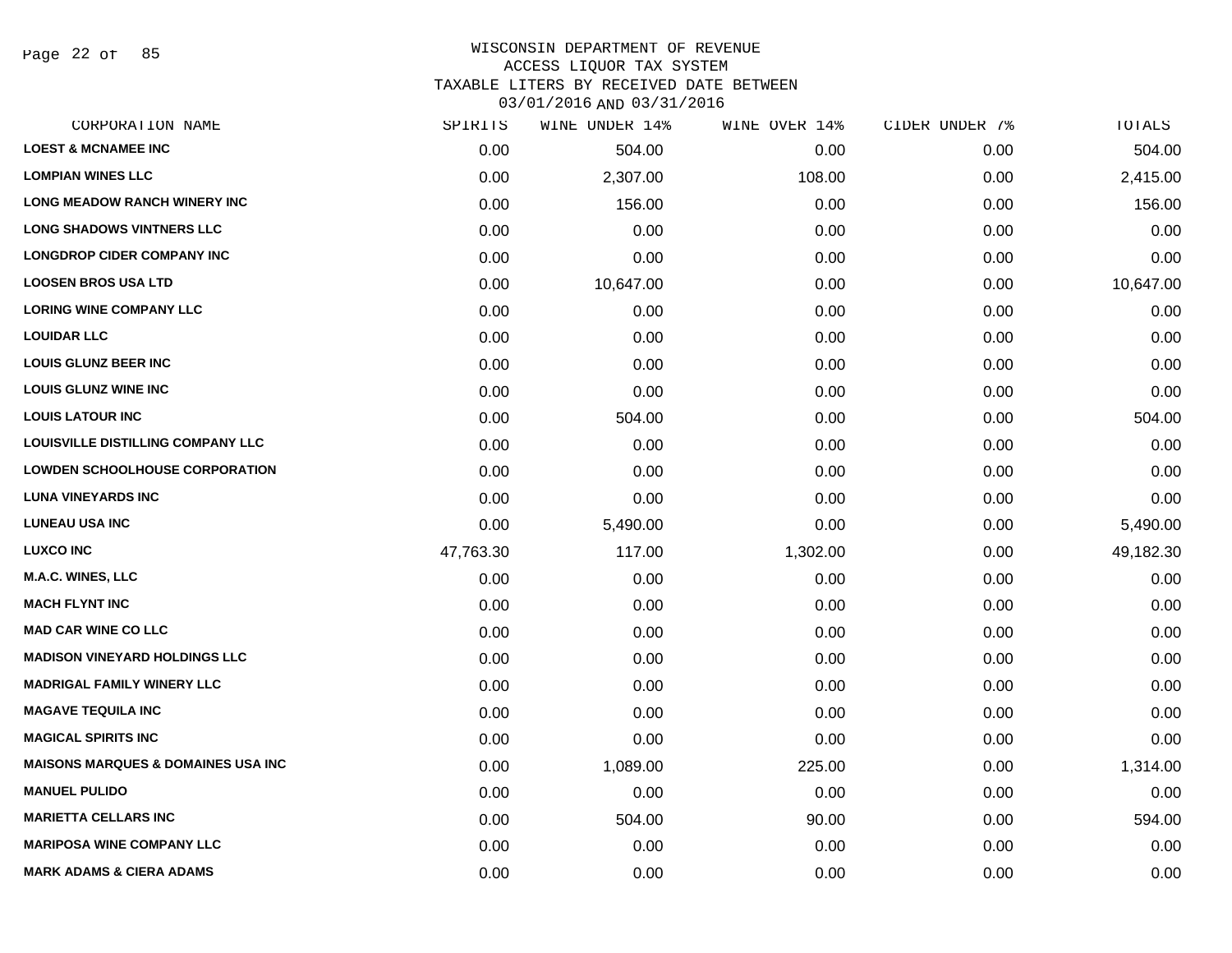Page 23 of 85

| SPIRITS   | WINE UNDER 14% | WINE OVER 14% | CIDER UNDER 7% | TOTALS    |
|-----------|----------------|---------------|----------------|-----------|
| 0.00      | 0.00           | 0.00          | 0.00           | 0.00      |
| 0.00      | 0.00           | 0.00          | 0.00           | 0.00      |
| 0.00      | 0.00           | 0.00          | 0.00           | 0.00      |
| 0.00      | 58.50          | 0.00          | 0.00           | 58.50     |
| 0.00      | 0.00           | 0.00          | 0.00           | 0.00      |
| 0.00      | 252.00         | 63.00         | 0.00           | 315.00    |
| 0.00      | 1,731.00       | 588.00        | 0.00           | 2,319.00  |
| 0.00      | 0.00           | 0.00          | 0.00           | 0.00      |
| 0.00      | 0.00           | 0.00          | 0.00           | 0.00      |
| 0.00      | 0.00           | 0.00          | 0.00           | 0.00      |
| 0.00      | 0.00           | 0.00          | 0.00           | 0.00      |
| 22,441.80 | 0.00           | 0.00          | 0.00           | 22,441.80 |
| 0.00      | 0.00           | 0.00          | 2,435.40       | 2,435.40  |
| 0.00      | 441.00         | 63.00         | 0.00           | 504.00    |
| 0.00      | 0.00           | 0.00          | 0.00           | 0.00      |
| 0.00      | 0.00           | 0.00          | 0.00           | 0.00      |
| 0.00      | 0.00           | 0.00          | 0.00           | 0.00      |
| 202.50    | 252.00         | 117.00        | 0.00           | 571.50    |
| 0.00      | 4,455.00       | 126.00        | 0.00           | 4,581.00  |
| 0.00      | 576.00         | 0.00          | 0.00           | 576.00    |
| 0.00      | 0.00           | 0.00          | 66.24          | 66.24     |
| 0.00      | 0.00           | 0.00          | 0.00           | 0.00      |
| 0.00      | 252.00         | 414.00        | 0.00           | 666.00    |
| 0.00      | 0.00           | 0.00          | 0.00           | 0.00      |
| 0.00      | 0.00           | 0.00          | 0.00           | 0.00      |
| 0.00      | 0.00           | 0.00          | 0.00           | 0.00      |
| $-900.00$ | 0.00           | 0.00          | 0.00           | $-900.00$ |
| 0.00      | 0.00           | 0.00          | 0.00           | 0.00      |
|           |                |               |                |           |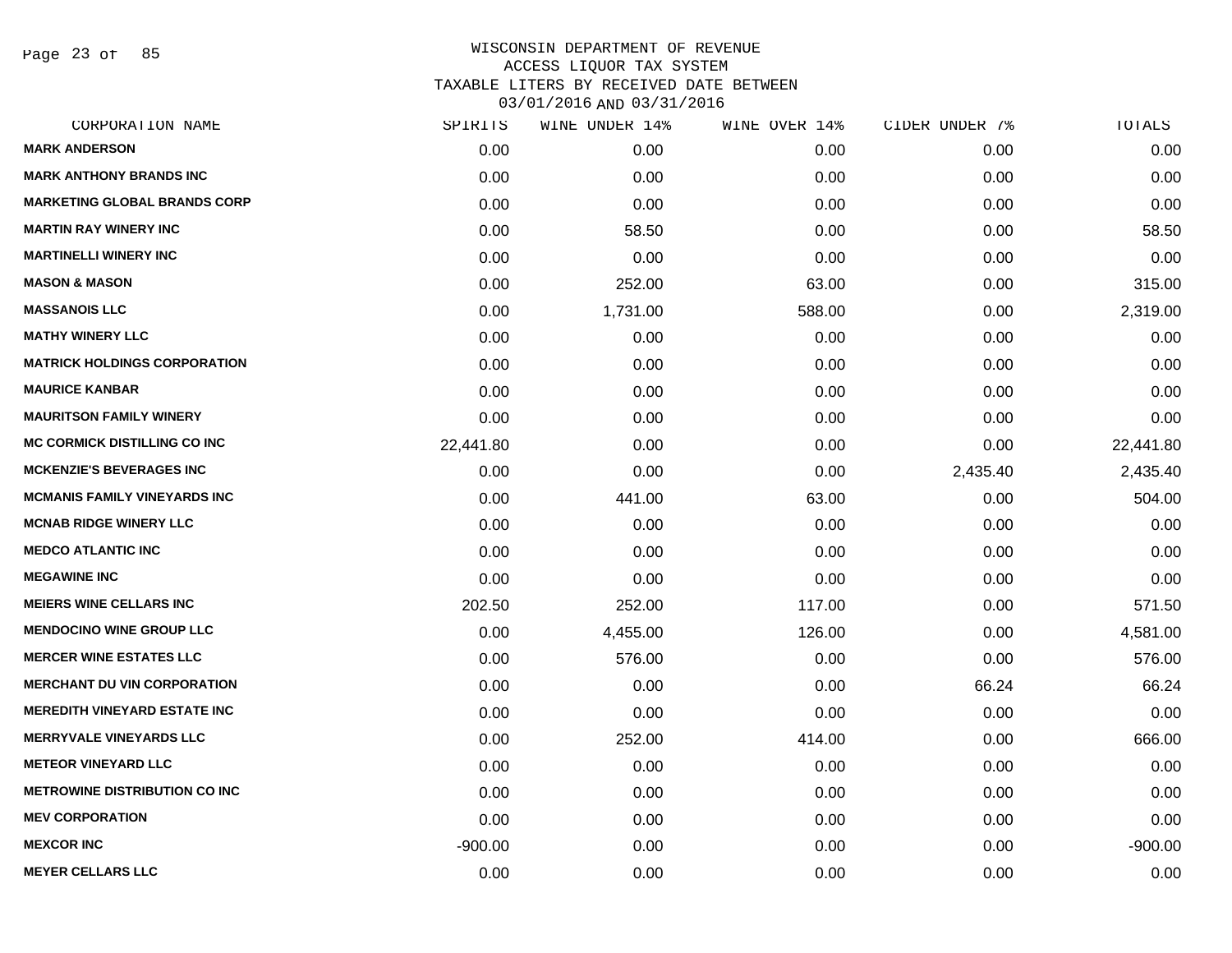Page 24 of 85

# WISCONSIN DEPARTMENT OF REVENUE ACCESS LIQUOR TAX SYSTEM

TAXABLE LITERS BY RECEIVED DATE BETWEEN

| CORPORATION NAME                            | SPIRITS   | WINE UNDER 14% | WINE OVER 14% | CIDER UNDER 7% | TOTALS    |
|---------------------------------------------|-----------|----------------|---------------|----------------|-----------|
| <b>MHW LTD</b>                              | 7,114.20  | 5,697.00       | 1,332.00      | 0.00           | 14,143.20 |
| <b>MICHAEL C HOWARD</b>                     | 0.00      | 0.00           | 0.00          | 0.00           | 0.00      |
| <b>MICHAEL HOUGH</b>                        | 0.00      | 630.00         | 0.00          | 0.00           | 630.00    |
| <b>MICHAEL L &amp; YVONNE LANDT LLC</b>     | 0.00      | 0.00           | 0.00          | 0.00           | 0.00      |
| <b>MICHAEL SKURNIK WINES INC</b>            | 0.00      | 99.00          | 0.00          | 0.00           | 99.00     |
| <b>MICHEAL DASHE</b>                        | 0.00      | 0.00           | 0.00          | 0.00           | 0.00      |
| <b>MID-OAK DISTILLERY INC</b>               | 0.00      | 0.00           | 0.00          | 0.00           | 0.00      |
| <b>MIDDLETON FAMILY WINES LLC</b>           | 0.00      | 0.00           | 0.00          | 0.00           | 0.00      |
| <b>MILE HIGH SPIRITS LLC</b>                | 1,840.32  | 0.00           | 0.00          | 0.00           | 1,840.32  |
| <b>MILL CREEK VINEYARDS</b>                 | 0.00      | 0.00           | 0.00          | 0.00           | 0.00      |
| <b>MILLER SQUARED INC</b>                   | 0.00      | 0.00           | 0.00          | 0.00           | 0.00      |
| <b>MILLERCOORS LLC</b>                      | 0.00      | 0.00           | 0.00          | 0.00           | 0.00      |
| <b>MILORAD &amp; SUSAN J KARAKASEVIC</b>    | 600.00    | 0.00           | 0.00          | 0.00           | 600.00    |
| <b>MILTONS DISTRIBUTING CO INC</b>          | 0.00      | 4,940.90       | 557.99        | 0.00           | 5,498.89  |
| <b>MINER FAMILY WINERY LLC</b>              | 0.00      | 0.00           | 0.00          | 0.00           | 0.00      |
| <b>MINU IMPORT INC</b>                      | 0.00      | 112.50         | 0.00          | 90.00          | 202.50    |
| <b>MIONETTO USA INC</b>                     | 0.00      | 456.30         | 0.00          | 0.00           | 456.30    |
| <b>MIRA WINERY LLC</b>                      | 0.00      | 0.00           | 0.00          | 0.00           | 0.00      |
| <b>MIRASOL WINE LLC</b>                     | 0.00      | 0.00           | 0.00          | 0.00           | 0.00      |
| <b>MISA IMPORTS INC</b>                     | 10,080.00 | 6,048.00       | 0.00          | 0.00           | 16,128.00 |
| <b>MISSISSIPPI RIVER DISTILLING COMPANY</b> | 0.00      | 0.00           | 0.00          | 0.00           | 0.00      |
| <b>MISTARR WINE IMPORTERS</b>               | 0.00      | 378.00         | 0.00          | 0.00           | 378.00    |
| <b>MIURA VINEYARDS LLC</b>                  | 0.00      | 0.00           | 0.00          | 0.00           | 0.00      |
| <b>MMX IMPORTS LLC</b>                      | 0.00      | 139.50         | 0.00          | 0.00           | 139.50    |
| <b>MODERN DEVELOPMENT COMPANY</b>           | 0.00      | 504.00         | 0.00          | 0.00           | 504.00    |
| <b>MODERN SPIRITS LLC</b>                   | 0.00      | 0.00           | 121.50        | 0.00           | 121.50    |
| <b>MODUS OPERANDI CELLARS LLC</b>           | 0.00      | 0.00           | 0.00          | 0.00           | 0.00      |
| <b>MOET HENNESSY USA, INC.</b>              | 982.20    | 1,674.00       | 598.50        | 0.00           | 3,254.70  |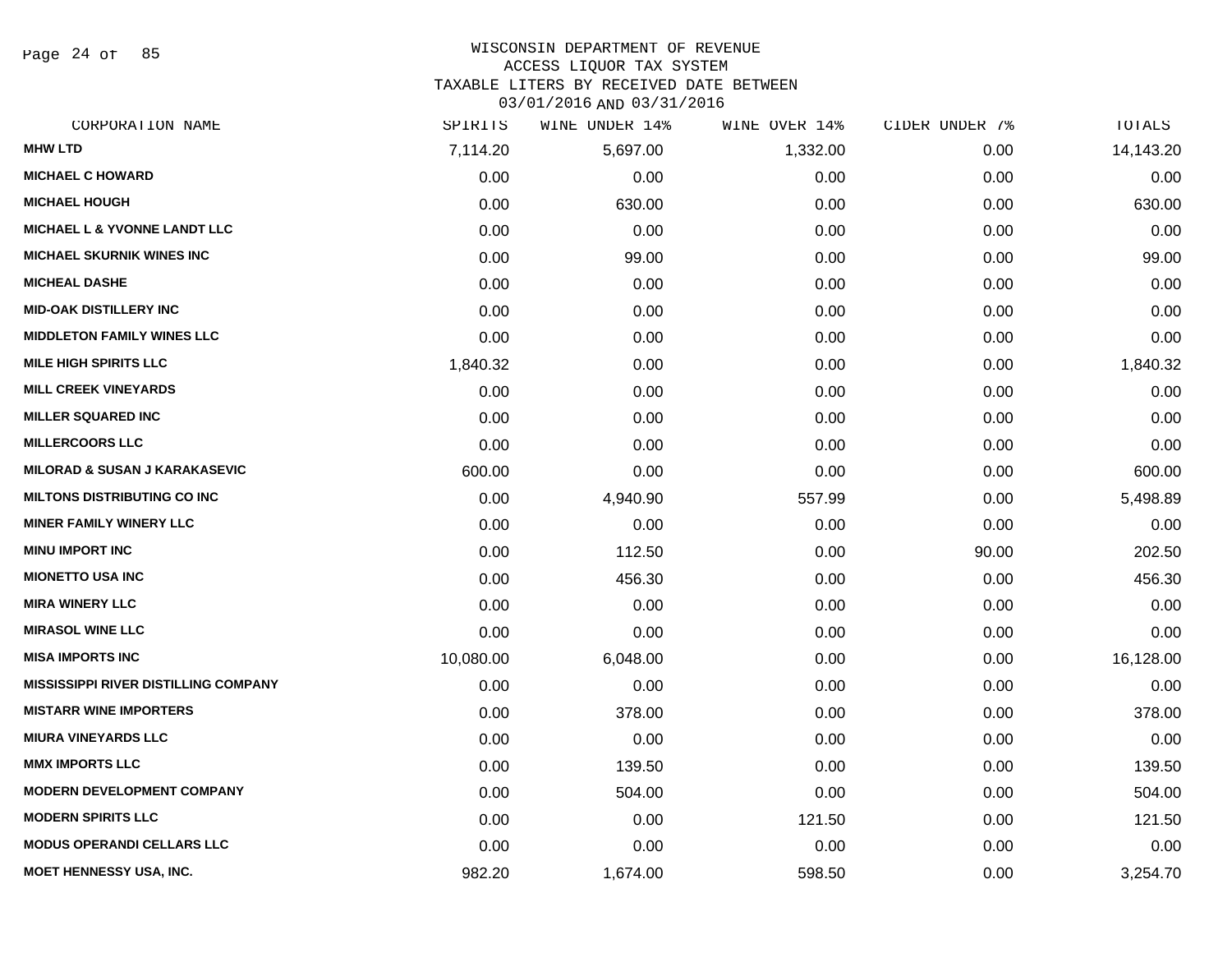Page 25 of 85

| CORPORATION NAME                                                                   | SPIRITS  | WINE UNDER 14% | WINE OVER 14% | CIDER UNDER 7% | TOTALS    |
|------------------------------------------------------------------------------------|----------|----------------|---------------|----------------|-----------|
| <b>MOLLYDOOKER INTERNATIONAL LLC</b>                                               | 0.00     | 0.00           | 0.00          | 0.00           | 0.00      |
| <b>MONICA NOGUES</b>                                                               | 0.00     | 454.50         | 0.00          | 0.00           | 454.50    |
| <b>MONTAGNA LLC</b>                                                                | 0.00     | 0.00           | 0.00          | 0.00           | 0.00      |
| <b>MONTANERO MEZCAL LLC</b>                                                        | 0.00     | 0.00           | 0.00          | 0.00           | 0.00      |
| <b>MONTEREY WINE COMPANY LLC</b>                                                   | 0.00     | 504.00         | 0.00          | 0.00           | 504.00    |
| <b>MONTICELLO CELLARS INC</b>                                                      | 0.00     | 0.00           | 189.00        | 0.00           | 189.00    |
| <b>MONTINORE VINEYARDS LIMITED</b>                                                 | 0.00     | 0.00           | 0.00          | 0.00           | 0.00      |
| <b>MORGAN WINERY INC</b>                                                           | 0.00     | 0.00           | 126.00        | 0.00           | 126.00    |
| <b>MOUNT VEEDER FARMS LLC</b>                                                      | 0.00     | 0.00           | 0.00          | 0.00           | 0.00      |
| <b>MOUNTAIN VIEW VINTNERS LLC</b>                                                  | 0.00     | 153.00         | 0.00          | 0.00           | 153.00    |
| <b>MS WALKER INC</b>                                                               | 4,506.00 | 0.00           | 0.00          | 0.00           | 4,506.00  |
| <b>MUSTACHE MENTORS LLC</b>                                                        | 0.00     | 378.00         | 0.00          | 0.00           | 378.00    |
| <b>MUTUAL WHOLESALE LIQUOR INC</b>                                                 | 0.00     | 0.00           | 0.00          | 0.00           | 0.00      |
| <b>NAKED WINES LLC</b>                                                             | 0.00     | 0.00           | 0.00          | 0.00           | 0.00      |
| <b>NAPA VALLEY SPECIALTY WINES INC</b>                                             | 0.00     | 999.00         | 162.00        | 0.00           | 1,161.00  |
| <b>NATIONAL CONSUMER CREDIT GUARANTEE</b><br><b>ASSOCIATION OF CONNECTICUT INC</b> | 0.00     | 0.00           | 0.00          | 0.00           | 0.00      |
| <b>NATURAL MERCHANTS INC</b>                                                       | 0.00     | 126.00         | 0.00          | 0.00           | 126.00    |
| <b>NATUREL WEST CORP</b>                                                           | 0.00     | 0.00           | 0.00          | 0.00           | 0.00      |
| <b>NAVARRO VINEYARDS, LLC</b>                                                      | 0.00     | 0.00           | 0.00          | 0.00           | 0.00      |
| <b>NDC SYSTEMS LP</b>                                                              | 0.00     | 61,893.00      | 2,491.50      | 0.00           | 64,384.50 |
| <b>NEGOCIANTS USA INC</b>                                                          | 0.00     | 0.00           | $-126.00$     | 0.00           | $-126.00$ |
| <b>NESTOR IMPORTS INC</b>                                                          | 0.00     | 63.00          | 117.00        | 0.00           | 180.00    |
| <b>NEW HOLLAND BREWING CO LLC</b>                                                  | 562.50   | 0.00           | 0.00          | 0.00           | 562.50    |
| <b>NEW MEXICO WINERIES INC.</b>                                                    | 0.00     | 0.00           | 0.00          | 0.00           | 0.00      |
| <b>NEW PARROTT &amp; CO</b>                                                        | 0.00     | 10,017.00      | 153.00        | 0.00           | 10,170.00 |
| <b>NEW VAVIN INC</b>                                                               | 0.00     | 0.00           | 0.00          | 0.00           | 0.00      |
| <b>NEW YORK MUTUAL TRADING CO INC</b>                                              | 0.00     | 0.00           | 8.64          | 0.00           | 8.64      |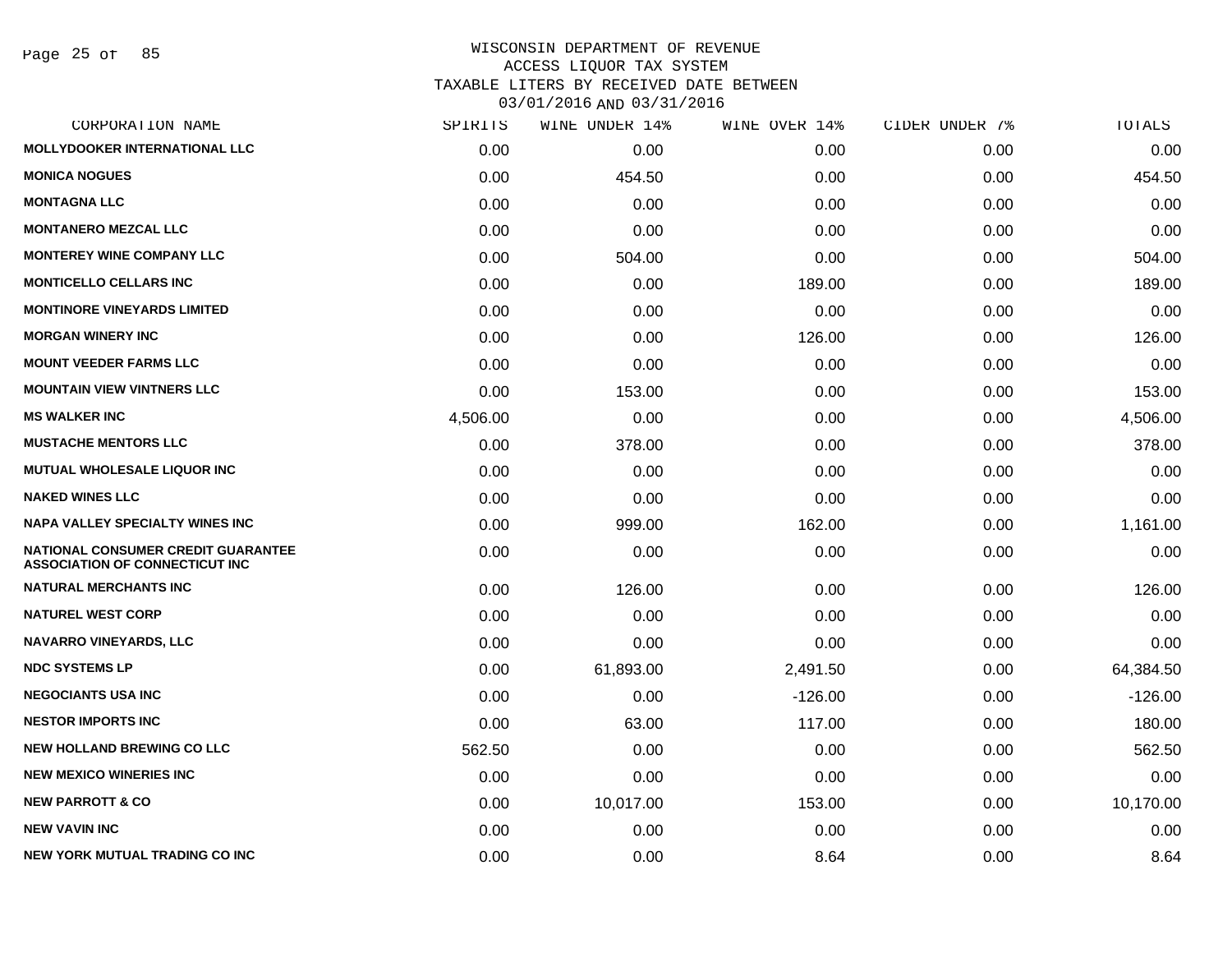Page 26 of 85

| CORPORATION NAME                        | SPIRITS | WINE UNDER 14% | WINE OVER 14% | CIDER UNDER 7% | TOTALS   |
|-----------------------------------------|---------|----------------|---------------|----------------|----------|
| <b>NEXUS BRANDS LLC</b>                 | 0.00    | 0.00           | 2,520.00      | 0.00           | 2,520.00 |
| <b>NICHE IMPORT CO</b>                  | 876.00  | 0.00           | 0.00          | 84.00          | 960.00   |
| NIEBAUM-COPPOLA ESTATE WINERY LP        | 0.00    | 0.00           | 0.00          | 0.00           | 0.00     |
| <b>NOLET SPIRITS USA INC</b>            | 0.00    | 0.00           | 0.00          | 0.00           | 0.00     |
| <b>NORTH SHORE DISTILLERY LLC</b>       | 0.00    | 0.00           | 0.00          | 0.00           | 0.00     |
| <b>NOVA WINES, INC.</b>                 | 0.00    | 0.00           | 0.00          | 0.00           | 0.00     |
| <b>NUCCIO &amp; WISE</b>                | 0.00    | 0.00           | 0.00          | 0.00           | 0.00     |
| <b>NV AWG LTD</b>                       | 0.00    | 0.00           | 0.00          | 0.00           | 0.00     |
| O'NEILL BEVERAGES CO LLC                | 0.00    | 5,859.00       | 3,159.00      | 0.00           | 9,018.00 |
| O'SHAUGHNESSY DEL OSO LLC               | 0.00    | 0.00           | 0.00          | 0.00           | 0.00     |
| OAK RIDGE WINERY LLC                    | 0.00    | 0.00           | 0.00          | 0.00           | 0.00     |
| <b>OLD BRIDGE CELLARS</b>               | 0.00    | 1,873.37       | 198.00        | 0.00           | 2,071.37 |
| <b>OLDE WORLD IMPORTS INC</b>           | 0.00    | 0.00           | 0.00          | 0.00           | 0.00     |
| OLE SMOKY DISTILLERY LLC                | 0.00    | 0.00           | 0.00          | 0.00           | 0.00     |
| <b>OLIVER WINE COMPANY INC</b>          | 0.00    | 504.00         | 0.00          | 0.00           | 504.00   |
| ONE TRUE VINE LLC                       | 0.00    | 0.00           | 1,008.00      | 0.00           | 1,008.00 |
| <b>OPICI IMPORT COMPANY</b>             | 441.00  | 315.00         | 99.00         | 0.00           | 855.00   |
| <b>OPOLO WINES LP</b>                   | 0.00    | 0.00           | 0.00          | 0.00           | 0.00     |
| <b>OPUS ONE WINERY LLC</b>              | 0.00    | 0.00           | 0.00          | 0.00           | 0.00     |
| ORCA PROPERTIES LLC                     | 0.00    | 522.00         | 0.00          | 0.00           | 522.00   |
| <b>OREGON BREWING COMPANY INC</b>       | 7.13    | 0.00           | 0.00          | 0.00           | 7.13     |
| <b>ORGANIC VINTNERS INC</b>             | 0.00    | 0.00           | 0.00          | 0.00           | 0.00     |
| <b>ORIGINAL SIN CORPORATION</b>         | 0.00    | 0.00           | 0.00          | 0.00           | 0.00     |
| ORIN SWIFT CELLARS LLC                  | 0.00    | 0.00           | 90.00         | 0.00           | 90.00    |
| <b>OUTPOST WINES LLC</b>                | 0.00    | 0.00           | 0.00          | 0.00           | 0.00     |
| <b>OWEN ROE LLC</b>                     | 0.00    | 126.00         | 378.00        | 0.00           | 504.00   |
| <b>P R GRISLEY CO INC</b>               | 0.00    | 0.00           | 0.00          | 0.00           | 0.00     |
| <b>PACIFIC EDGE MARKETING GROUP INC</b> | 593.94  | 0.00           | 0.00          | 0.00           | 593.94   |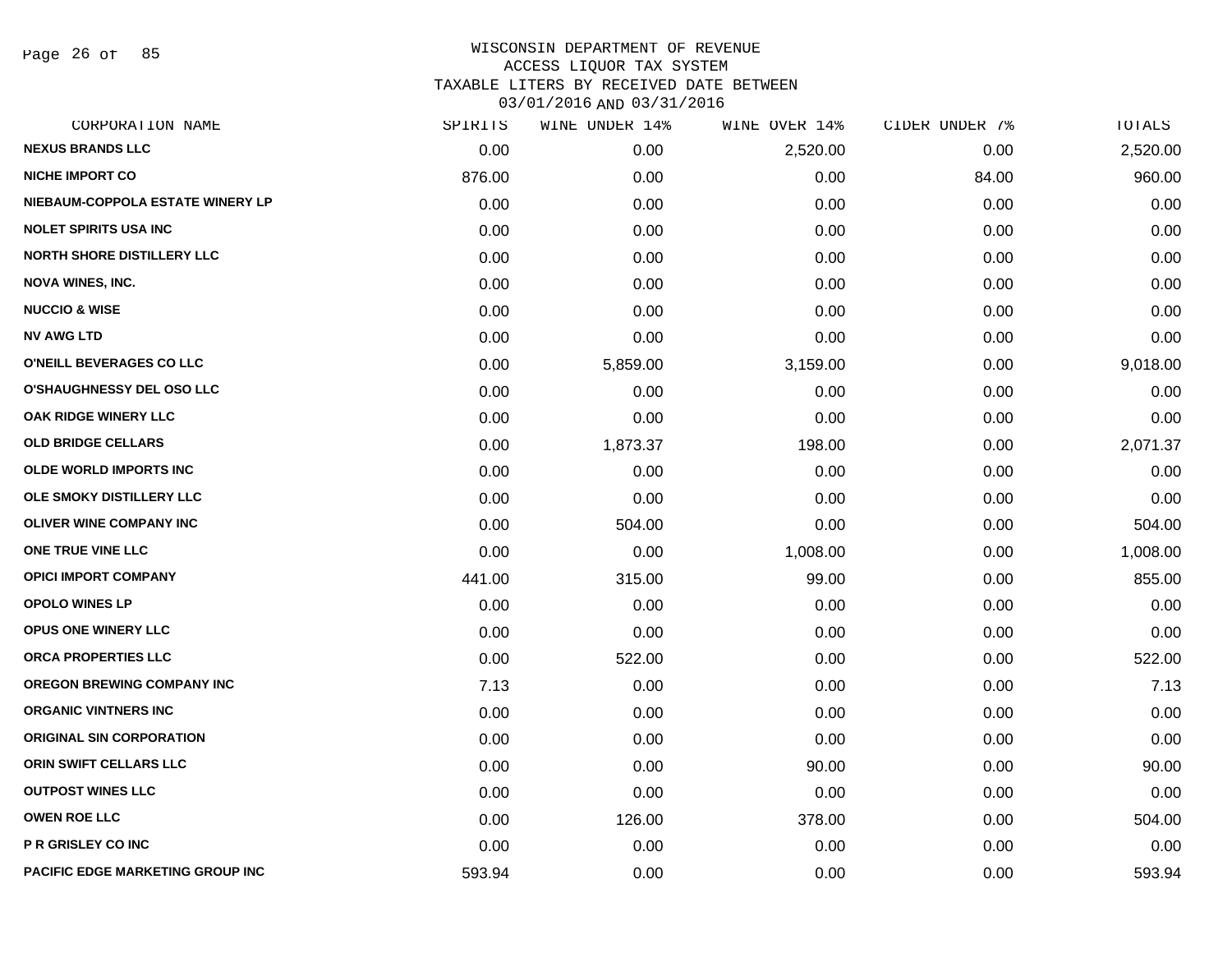Page 27 of 85

| CORPORATION NAME                        | SPIRITS   | WINE UNDER 14% | WINE OVER 14% | CIDER UNDER 7% | TOTALS    |
|-----------------------------------------|-----------|----------------|---------------|----------------|-----------|
| <b>PACIFIC INTERNATIONAL LIQUOR INC</b> | 0.00      | 0.00           | 0.00          | 0.00           | 0.00      |
| <b>PACIFIC PRIME WINES LLC</b>          | 0.00      | 0.00           | 0.00          | 0.00           | 0.00      |
| <b>PAHLMEYER LLC</b>                    | 0.00      | 0.00           | 0.00          | 0.00           | 0.00      |
| PALI WINE COMPANY LP                    | 0.00      | 0.00           | 549.00        | 0.00           | 549.00    |
| PALM BAY INTERNATIONAL INC              | 1,003.50  | 52,302.27      | 799.50        | 0.00           | 54,105.27 |
| <b>PAMELA FRYE</b>                      | 0.00      | 0.00           | 0.00          | 0.00           | 0.00      |
| <b>PAMPA BEVERAGES LLC</b>              | 0.00      | 0.00           | 0.00          | 0.00           | 0.00      |
| <b>PANTHER CREEK CELLARS LLC</b>        | 0.00      | 0.00           | 0.00          | 0.00           | 0.00      |
| PARAGON VINEYARD CO INC                 | 0.00      | 412.00         | 515.00        | 0.00           | 927.00    |
| PARK STREET IMPORTS, LLC                | 976.50    | 594.00         | 63.00         | 0.00           | 1,633.50  |
| <b>PARK WINE COMPANY INC</b>            | 0.00      | 0.00           | 0.00          | 0.00           | 0.00      |
| <b>PARKER STATION INC</b>               | 0.00      | 567.00         | 945.00        | 0.00           | 1,512.00  |
| <b>PASTERNAK WINE IMPORTS LLC</b>       | 0.00      | 877.42         | 189.00        | 0.00           | 1,066.42  |
| <b>PAT WINES LLC</b>                    | 0.00      | 0.00           | 0.00          | 0.00           | 0.00      |
| <b>PATERNO IMPORTS LTD</b>              | 184.50    | 27,162.00      | 1,990.50      | 0.00           | 29,337.00 |
| <b>PATRICIO C MATA</b>                  | 0.00      | 0.00           | 0.00          | 0.00           | 0.00      |
| <b>PATRICK A RONEY</b>                  | 0.00      | 5,292.00       | 1,387.50      | 0.00           | 6,679.50  |
| <b>PATRON SPIRITS COMPANY</b>           | 11,556.75 | 0.00           | 0.00          | 0.00           | 11,556.75 |
| PATZ & HALL WINE COMPANY INC            | 0.00      | 0.00           | 0.00          | 0.00           | 0.00      |
| PAUL HOBBS IMPORTS INC                  | 0.00      | 0.00           | 0.00          | 0.00           | 0.00      |
| PAUL HOBBS WINERY LP                    | 0.00      | 0.00           | 0.00          | 0.00           | 0.00      |
| <b>PAUL W QUACKENBUSH</b>               | 0.00      | 0.00           | 0.00          | 0.00           | 0.00      |
| <b>PAVI WINES LLC</b>                   | 0.00      | 0.00           | 0.00          | 0.00           | 0.00      |
| <b>PAWEL LATO</b>                       | 0.00      | 0.00           | 0.00          | 0.00           | 0.00      |
| <b>PAX MAHLE WINES LLC</b>              | 0.00      | 0.00           | 0.00          | 0.00           | 0.00      |
| PEACH SYSTEMS INC                       | 0.00      | 0.00           | 0.00          | 0.00           | 0.00      |
| <b>PEACHY CANYON WINERY</b>             | 0.00      | 0.00           | 0.00          | 0.00           | 0.00      |
| PEJU FAMILY OPERATING PARTNERSHIP LP    | 0.00      | 0.00           | 0.00          | 0.00           | 0.00      |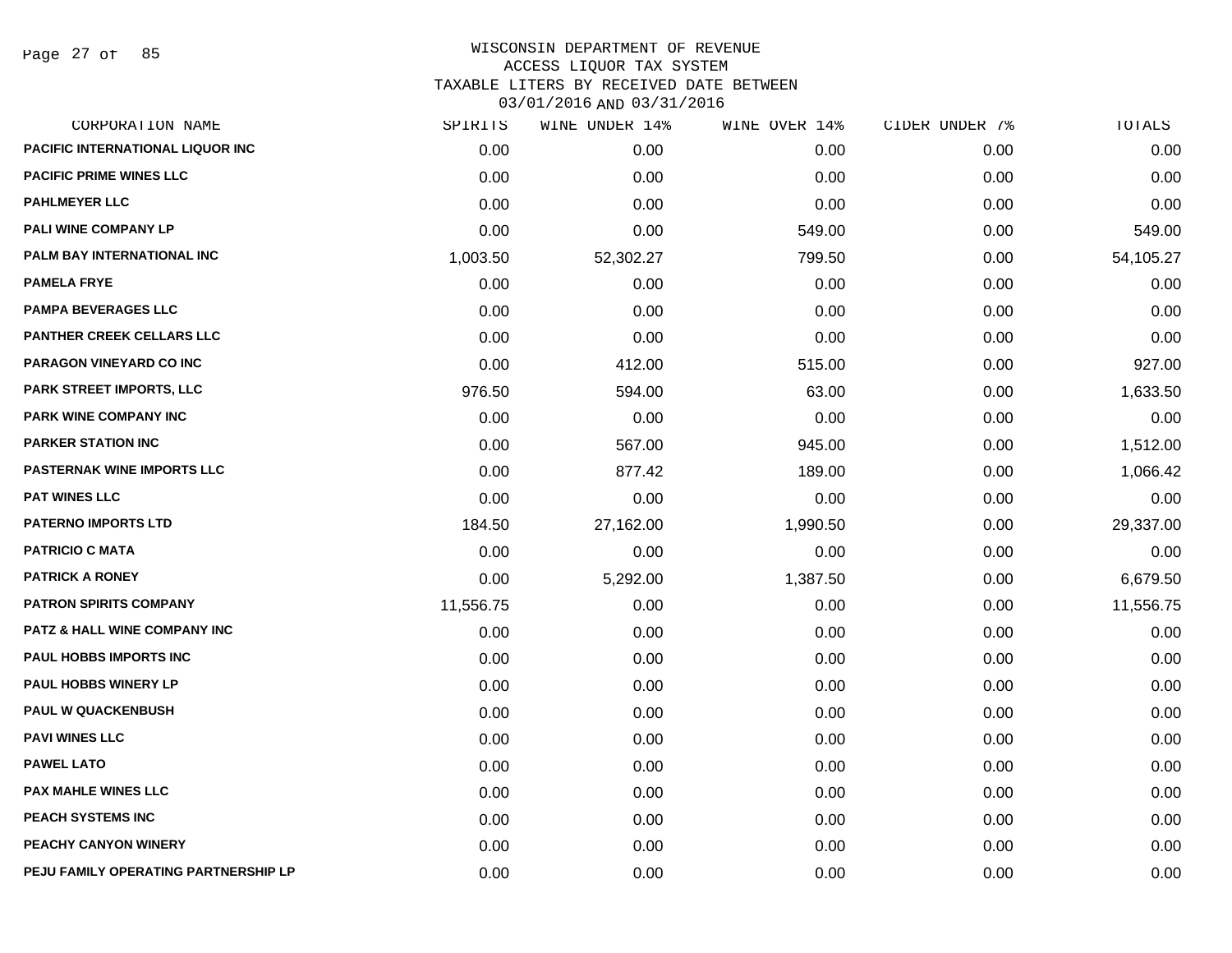Page 28 of 85

# WISCONSIN DEPARTMENT OF REVENUE ACCESS LIQUOR TAX SYSTEM TAXABLE LITERS BY RECEIVED DATE BETWEEN

| CORPORATION NAME                            | SPIRITS   | WINE UNDER 14% | WINE OVER 14% | CIDER UNDER 7% | TOTALS    |
|---------------------------------------------|-----------|----------------|---------------|----------------|-----------|
| PELU PARTNERS LLC                           | 0.00      | 0.00           | 0.00          | 0.00           | 0.00      |
| <b>PENNER-ASH LLC</b>                       | 0.00      | 0.00           | 0.00          | 0.00           | 0.00      |
| PEPPER BRIDGE WINERY LLC                    | 0.00      | 0.00           | 0.00          | 0.00           | 0.00      |
| PERFECTA CAMERA CORP                        | 0.00      | 369.00         | 18.00         | 0.00           | 387.00    |
| PERNOD RICARD USA LLC                       | 84,048.37 | 9,444.75       | 819.00        | 0.00           | 94,312.12 |
| PETER ANDREW LLC                            | 0.00      | 0.00           | 0.00          | 0.00           | 0.00      |
| PETER CREIGHTON                             | 0.00      | 0.00           | 0.00          | 0.00           | 0.00      |
| PETER M MESROBIAN                           | 0.00      | 0.00           | 0.00          | 0.00           | 0.00      |
| PETER ROSBACK                               | 0.00      | 0.00           | 0.00          | 0.00           | 0.00      |
| PETERSON WINERY LLC                         | 0.00      | 266.00         | 9.00          | 0.00           | 275.00    |
| PETIT HAMEAU LLC                            | 0.00      | 189.00         | 0.00          | 0.00           | 189.00    |
| PHENIX BRANDS LLC                           | 0.00      | 0.00           | 0.00          | 0.00           | 0.00      |
| <b>PHILIP LAROCCA</b>                       | 0.00      | 0.00           | 0.00          | 0.00           | 0.00      |
| PHILIP TOGNI VINEYARD LP                    | 0.00      | 0.00           | 0.00          | 0.00           | 0.00      |
| PHILLIP STEINSCHREIBER                      | 0.00      | 0.00           | 0.00          | 0.00           | 0.00      |
| <b>PHILLIPS FARMS LLC</b>                   | 0.00      | 180.00         | 8,901.00      | 0.00           | 9,081.00  |
| PHUSION PROJECTS LLC                        | 0.00      | 0.00           | 0.00          | 0.00           | 0.00      |
| PIEDMONT DISTILLERS INC                     | 0.00      | 0.00           | 0.00          | 0.00           | 0.00      |
| <b>PINA CELLARS LP</b>                      | 0.00      | 0.00           | 0.00          | 0.00           | 0.00      |
| <b>PINE RIDGE WINERY LLC</b>                | 0.00      | 1,827.00       | 625.50        | 0.00           | 2,452.50  |
| <b>PL BRANDS INC</b>                        | 0.00      | 0.00           | 0.00          | 0.00           | 0.00      |
| PLUME RIDGE IRREVOCABLE TRUST               | 0.00      | 333.01         | 0.00          | 0.00           | 333.01    |
| <b>POPCORN DESIGN LLC</b>                   | 0.00      | 0.00           | 0.00          | 0.00           | 0.00      |
| POPCORN SUTTON DISTILLING LLC               | 0.00      | 0.00           | 0.00          | 0.00           | 0.00      |
| <b>POST WINERY INC</b>                      | 0.00      | 0.00           | 0.00          | 0.00           | 0.00      |
| <b>PRAGER WINERY &amp; PORT WORKS, INC.</b> | 0.00      | 0.00           | 0.00          | 0.00           | 0.00      |
| PRECEPT BRANDS LLC                          | 0.00      | 20,982.00      | 702.00        | 0.00           | 21,684.00 |
| PREMIERE DISTILLERY LLC                     | 0.00      | 0.00           | 0.00          | 0.00           | 0.00      |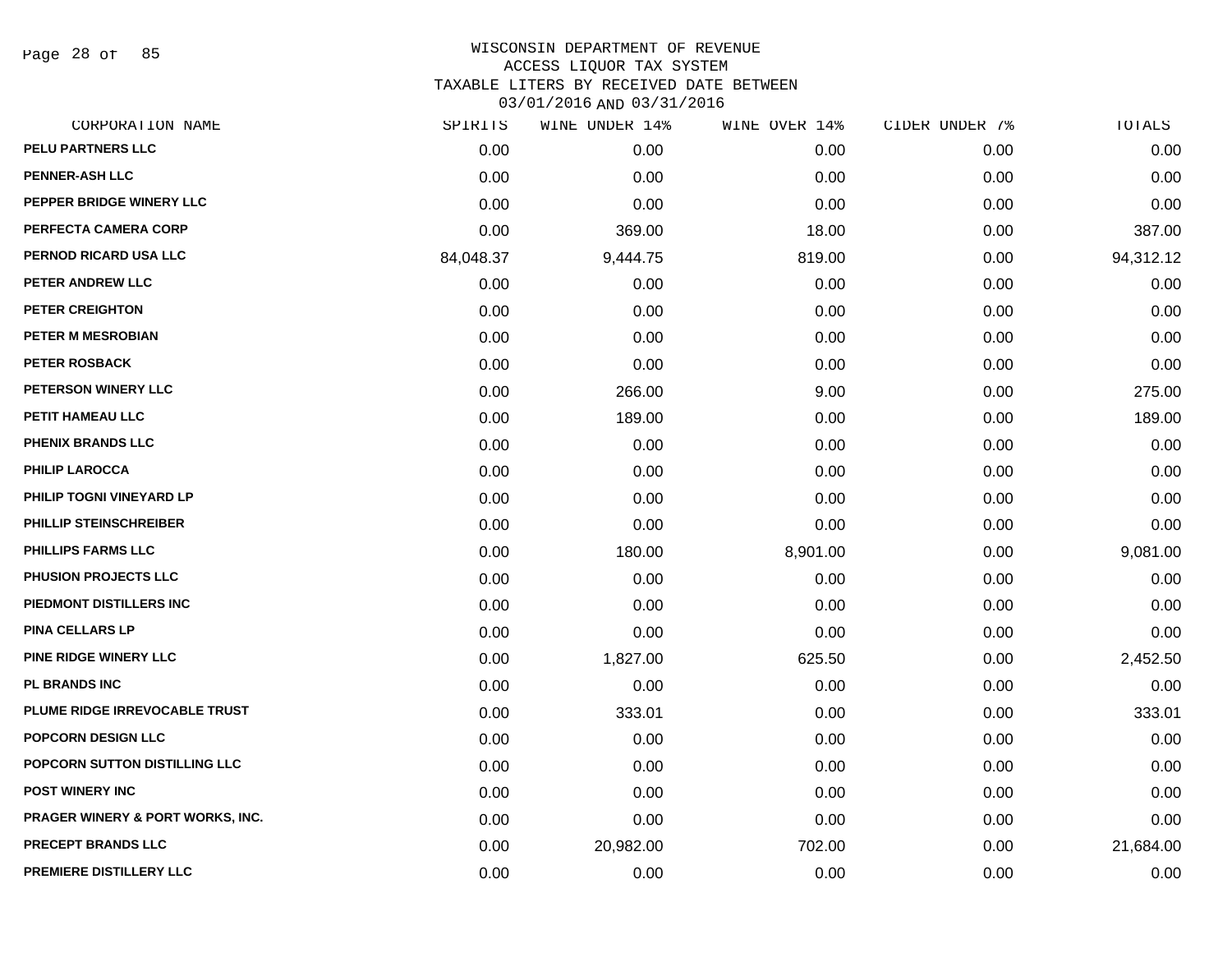Page 29 of 85

| CORPORATION NAME                     | SPIRITS    | WINE UNDER 14% | WINE OVER 14% | CIDER UNDER 7% | TOTALS     |
|--------------------------------------|------------|----------------|---------------|----------------|------------|
| <b>PREMIUM PORT WINES INC</b>        | 0.00       | 63.00          | 720.00        | 0.00           | 783.00     |
| <b>PRESTIGE IMPORTS LLC</b>          | 0.00       | 0.00           | 0.00          | 0.00           | 0.00       |
| <b>PRESTIGE WINE IMPORTS CORP</b>    | 0.00       | 535.50         | 27.00         | 0.00           | 562.50     |
| PRICHARDS DISTILLERY INC             | 0.00       | 0.00           | 0.00          | 0.00           | 0.00       |
| PRIDE MOUNTAIN VINEYARDS LLC         | 0.00       | 0.00           | 0.00          | 0.00           | 0.00       |
| <b>PRINCE MICHEL LLC</b>             | 0.00       | 0.00           | 0.00          | 0.00           | 0.00       |
| <b>PRO-LIQUITECH LLC</b>             | 0.00       | 0.00           | 0.00          | 0.00           | 0.00       |
| <b>PROST BEVERAGE COMPANY LLC</b>    | 900.00     | 0.00           | 0.00          | 0.00           | 900.00     |
| <b>PROXIMO SPIRITS INC</b>           | 116,886.15 | 0.00           | 0.00          | 0.00           | 116,886.15 |
| <b>PRWL PARTNERS LLC</b>             | 0.00       | 126.00         | 0.00          | 0.00           | 126.00     |
| PURPLE WINE COMPANY LLC              | 0.00       | 1,422.00       | 0.00          | 0.00           | 1,422.00   |
| <b>QUADY SOUTH WINERY LLC</b>        | 0.00       | 0.00           | 18.00         | 0.00           | 18.00      |
| <b>QUANTUM WINES LLC</b>             | 0.00       | 0.00           | 0.00          | 0.00           | 0.00       |
| QUILCEDA CREEK VINTNERS INC          | 0.00       | 0.00           | 28.54         | 0.00           | 28.54      |
| <b>QUINTESSENTIAL LLC</b>            | 0.00       | 6,534.00       | 2,244.00      | 0.00           | 8,778.00   |
| QUO VINO LLC                         | 0.00       | 0.00           | 0.00          | 0.00           | 0.00       |
| <b>R &amp; B CELLARS INC</b>         | 0.00       | 0.00           | 0.00          | 0.00           | 0.00       |
| <b>R &amp; G SCHATZ FARMS INC</b>    | 0.00       | 83.22          | 62.99         | 0.00           | 146.21     |
| <b>R &amp; M BRANDS INC</b>          | 1,146.40   | 288.00         | 0.00          | 0.00           | 1,434.40   |
| <b>R H KEENAN CO</b>                 | 0.00       | 0.00           | 0.00          | 0.00           | 0.00       |
| <b>R LAWSON ENTERPRISES LLC</b>      | 0.00       | 0.00           | 0.00          | 0.00           | 0.00       |
| <b>RACINE WINE CO LLC</b>            | 0.00       | 0.00           | 0.00          | 0.00           | 0.00       |
| <b>RADIO-COTEAU WINE CELLARS LLC</b> | 0.00       | 0.00           | 0.00          | 0.00           | 0.00       |
| <b>RAINIER WINE LLC</b>              | 0.00       | 0.00           | 0.00          | 0.00           | 0.00       |
| <b>RAMEY WINE CELLARS INC</b>        | 0.00       | 27.00          | 81.00         | 0.00           | 108.00     |
| <b>RANSOM SPIRITS LLC</b>            | 111.13     | 55.56          | 21.10         | 0.00           | 187.79     |
| <b>RB WINE ASSOCIATES LLC</b>        | 0.00       | 99.00          | 0.00          | 0.00           | 99.00      |
| <b>RBZ VINEYARDS LLC</b>             | 0.00       | 0.00           | 0.00          | 0.00           | 0.00       |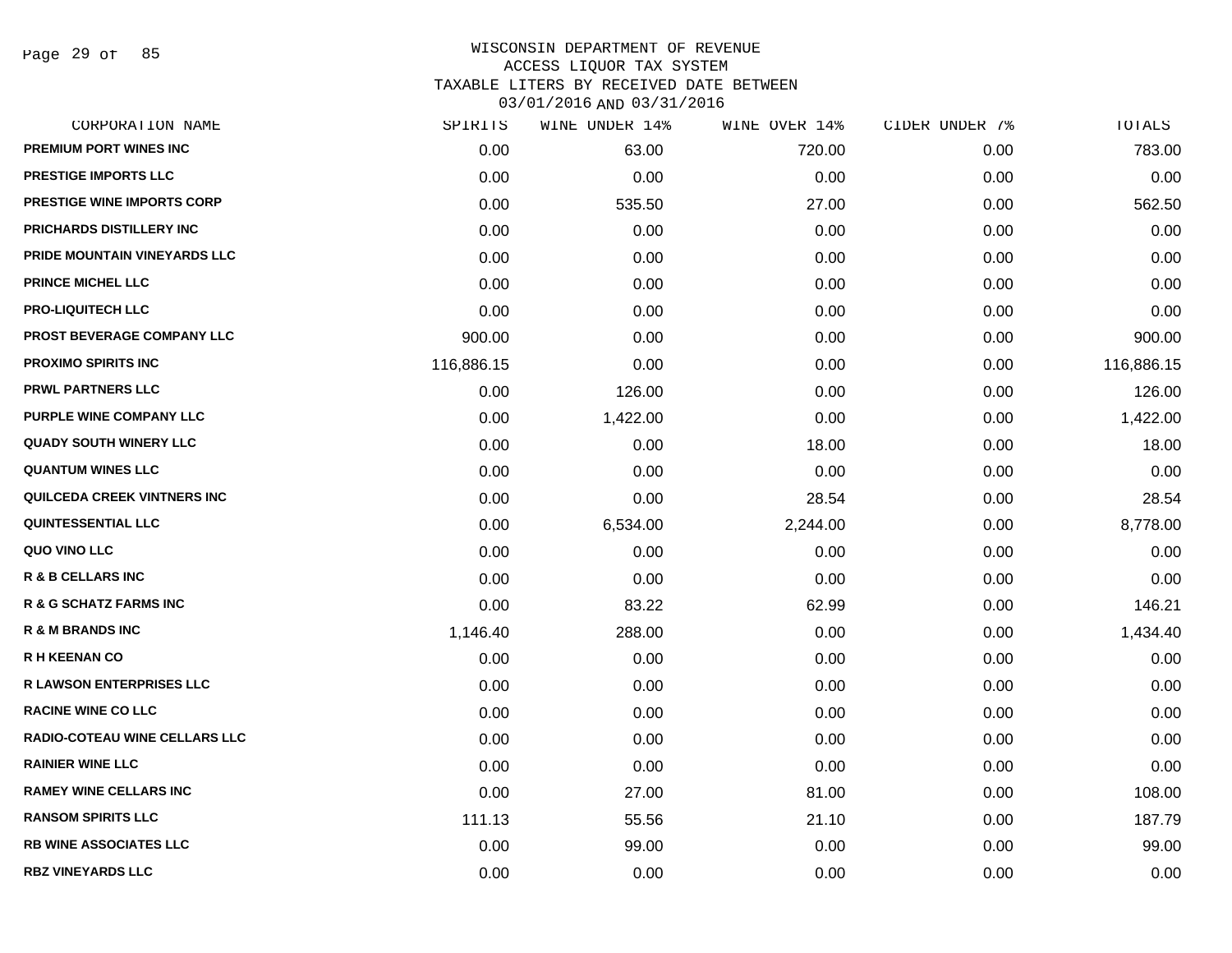| CORPORATION NAME                                | SPIRITS  | WINE UNDER 14% | WINE OVER 14% | CIDER UNDER 7% | TOTALS   |
|-------------------------------------------------|----------|----------------|---------------|----------------|----------|
| <b>RED CAR WINE COMPANY LLC</b>                 | 0.00     | 0.00           | 0.00          | 0.00           | 0.00     |
| <b>REDEMPTION SPIRITS LLC</b>                   | 0.00     | 0.00           | 0.00          | 0.00           | 0.00     |
| <b>REGAL WINE IMPORTS INC</b>                   | 0.00     | 540.00         | 0.00          | 0.00           | 540.00   |
| <b>REGUSCI WINERY INC</b>                       | 0.00     | 0.00           | 0.00          | 0.00           | 0.00     |
| <b>REMY COINTREAU AMERIQUE USA</b>              | 3,276.30 | 0.00           | 0.00          | 0.00           | 3,276.30 |
| <b>REN ACQUISITION INC</b>                      | 0.00     | 0.00           | 12.00         | 0.00           | 12.00    |
| <b>RENO G FARINELLI &amp; JOSEF H SHEBL</b>     | 0.00     | 0.00           | 0.00          | 0.00           | 0.00     |
| <b>RENT A BBQ</b>                               | 0.00     | 0.00           | 0.00          | 0.00           | 0.00     |
| <b>RESERVA WINES LLC</b>                        | 0.00     | 0.00           | 0.00          | 0.00           | 0.00     |
| <b>REULING FAMILY WINES LLC</b>                 | 0.00     | 216.00         | 0.00          | 0.00           | 216.00   |
| <b>REYNOLDS CREATIVE PRODUCTS INC</b>           | 0.00     | 0.00           | 0.00          | 0.00           | 0.00     |
| <b>RGI BRANDS LLC</b>                           | 0.00     | 0.00           | 0.00          | 0.00           | 0.00     |
| <b>RICHARD C POE II</b>                         | 0.00     | 0.00           | 0.00          | 0.00           | 0.00     |
| <b>RICHARD STELTZNER</b>                        | 0.00     | 0.00           | 0.00          | 0.00           | 0.00     |
| <b>RIDGE VINEYARDS INC</b>                      | 0.00     | 0.00           | 315.00        | 0.00           | 315.00   |
| <b>RIONDO USA LLC</b>                           | 0.00     | 0.00           | 0.00          | 0.00           | 0.00     |
| <b>RIVER VIEW WINERY LLC</b>                    | 0.00     | 0.00           | 0.00          | 0.00           | 0.00     |
| <b>RO SALES &amp; DISTRIBUTION SERVICES INC</b> | 0.00     | 126.00         | 0.00          | 0.00           | 126.00   |
| <b>ROADSEND FARM LLC</b>                        | 0.00     | 0.00           | 0.00          | 0.00           | 0.00     |
| <b>ROBERT A CUTTER</b>                          | 0.00     | 405.00         | 0.00          | 0.00           | 405.00   |
| <b>ROBERT CRAIG WINERY LP</b>                   | 0.00     | 0.00           | 45.00         | 0.00           | 45.00    |
| <b>ROBERT J COOPER</b>                          | 0.00     | 0.00           | 0.00          | 0.00           | 0.00     |
| <b>ROBERT J GROSS</b>                           | 0.00     | 0.00           | 0.00          | 0.00           | 0.00     |
| ROBERT KACHER SELECTIONS LLC                    | 0.00     | 324.00         | 27.00         | 0.00           | 351.00   |
| <b>ROBERT L HUDSON</b>                          | 0.00     | 0.00           | 0.00          | 0.00           | 0.00     |
| <b>ROBERT YOUNG ESTATE WINERY LLC</b>           | 0.00     | 0.00           | 0.00          | 0.00           | 0.00     |
| <b>ROCK SAKE LLC</b>                            | 0.00     | 0.00           | 0.00          | 0.00           | 0.00     |
| ROCK WALL WINE COMPANY INC                      | 0.00     | 18.00          | 63.00         | 0.00           | 81.00    |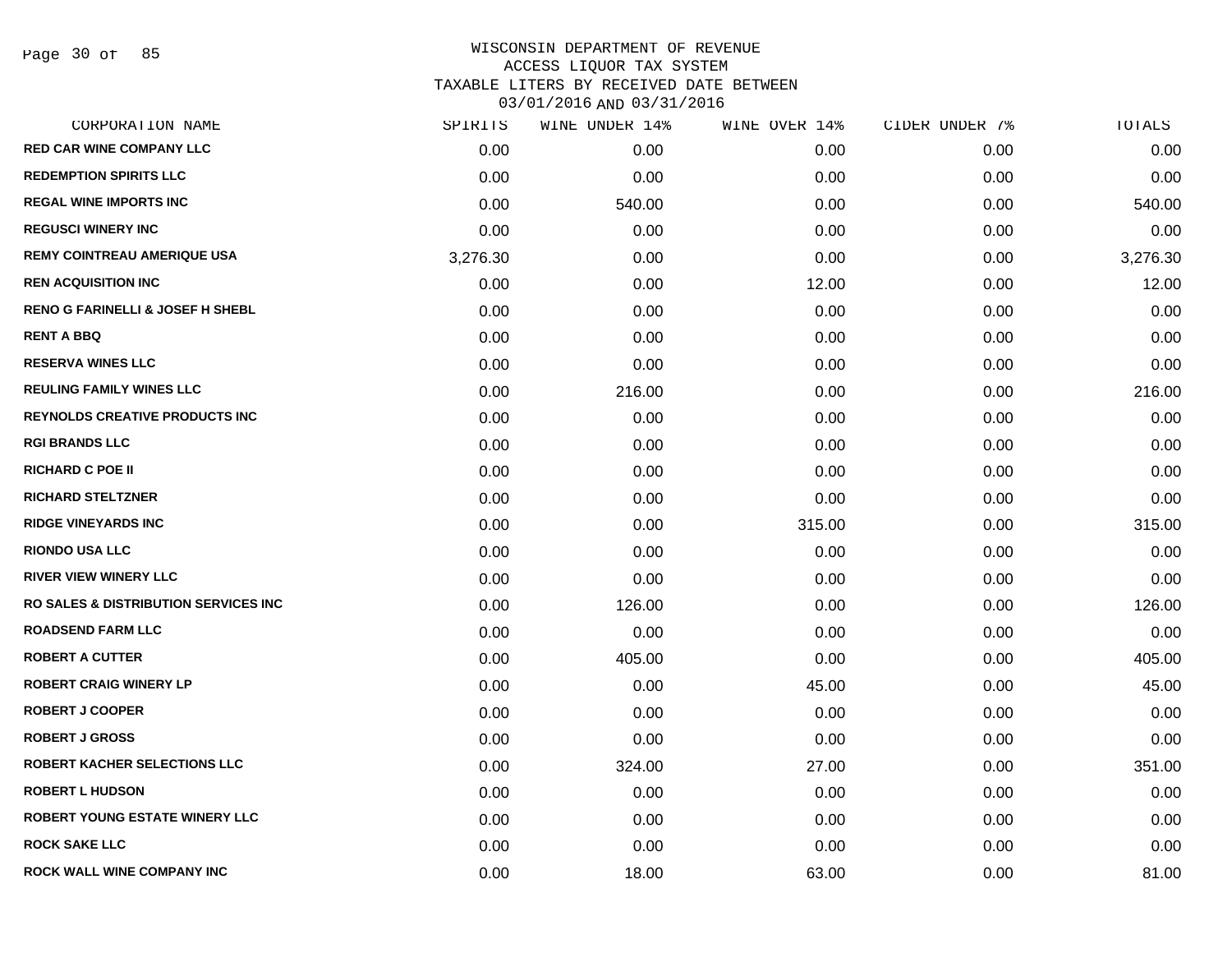Page 31 of 85

| CORPORATION NAME                             | SPIRITS | WINE UNDER 14% | WINE OVER 14% | CIDER UNDER 7% | TOTALS    |
|----------------------------------------------|---------|----------------|---------------|----------------|-----------|
| <b>ROCLAND WINE IMPORTS</b>                  | 0.00    | 0.00           | 0.00          | 0.00           | 0.00      |
| <b>ROMBAUER VINEYARDS INC</b>                | 0.00    | 0.00           | 1,467.00      | 0.00           | 1,467.00  |
| <b>RONALD J WICKER</b>                       | 0.00    | 0.00           | 0.00          | 0.00           | 0.00      |
| <b>ROOTS RUN DEEP LLC</b>                    | 0.00    | 0.00           | 0.00          | 0.00           | 0.00      |
| <b>ROSE IMPORTING &amp; DISTRIBUTING LLC</b> | 0.00    | 351.00         | 27.00         | 0.00           | 378.00    |
| ROSENTHAL WINE MERCHANT NY LTD               | 0.00    | 448.50         | 0.00          | 0.00           | 448.50    |
| <b>ROTTA WINERY LLC</b>                      | 0.00    | 0.00           | 0.00          | 0.00           | 0.00      |
| <b>ROUND HILL CELLARS</b>                    | 0.00    | 3,141.00       | 0.00          | 0.00           | 3,141.00  |
| <b>ROUND POND ESTATE LLC</b>                 | 0.00    | 0.00           | 819.00        | 0.00           | 819.00    |
| <b>ROW ELEVEN WINE CO LLC</b>                | 0.00    | 0.00           | 0.00          | 0.00           | 0.00      |
| <b>ROYAL WINE CORPORATION</b>                | 0.00    | 0.00           | 0.00          | 0.00           | 0.00      |
| <b>RUBISSOW FAMILY WINES LLC</b>             | 0.00    | 0.00           | 0.00          | 0.00           | 0.00      |
| <b>RUED WINERY INC</b>                       | 0.00    | 0.00           | 0.00          | 0.00           | 0.00      |
| <b>S &amp; R WINES LLC</b>                   | 0.00    | 0.00           | 0.00          | 0.00           | 0.00      |
| <b>SLJGROUP INC</b>                          | 0.00    | 22,026.03      | 9,627.74      | 0.00           | 31,653.77 |
| <b>SABEMOS BEVERAGES LLC</b>                 | 0.00    | 0.00           | 0.00          | 0.00           | 0.00      |
| <b>SAINTSBURY LLC</b>                        | 0.00    | 0.00           | 0.00          | 0.00           | 0.00      |
| <b>SAKEONE CORPORATION</b>                   | 0.00    | 0.00           | 0.00          | 0.00           | 0.00      |
| <b>SAN ANTONIO WINERY INC</b>                | 0.00    | 855.00         | 0.00          | 0.00           | 855.00    |
| <b>SAN FRANCISCO WINE EXCHANGE INC.</b>      | 0.00    | 544.00         | 189.00        | 0.00           | 733.00    |
| SAN GABRIEL VALLEY WAREHOUSE & STORAGE INC   | 0.00    | 0.00           | 132.00        | 0.00           | 132.00    |
| <b>SAN JOAQUIN WINE COMPANY INC</b>          | 0.00    | 405.00         | 18.00         | 0.00           | 423.00    |
| <b>SAN LUIS SPIRITS INC</b>                  | 0.00    | 0.00           | 0.00          | 0.00           | 0.00      |
| <b>SAN MARTINO IMPORTS INC</b>               | 0.00    | 922.50         | 0.00          | 0.00           | 922.50    |
| <b>SANGLIER CELLARS LLC</b>                  | 0.00    | 0.00           | 0.00          | 0.00           | 0.00      |
| <b>SANGLIER SELECTIONS LLC</b>               | 0.00    | 0.00           | 0.00          | 0.00           | 0.00      |
| <b>SANS LIEGE INC</b>                        | 0.00    | 0.00           | 0.00          | 0.00           | 0.00      |
| <b>SANS WINE &amp; SPIRITS CO</b>            | 0.00    | 0.00           | 0.00          | 0.00           | 0.00      |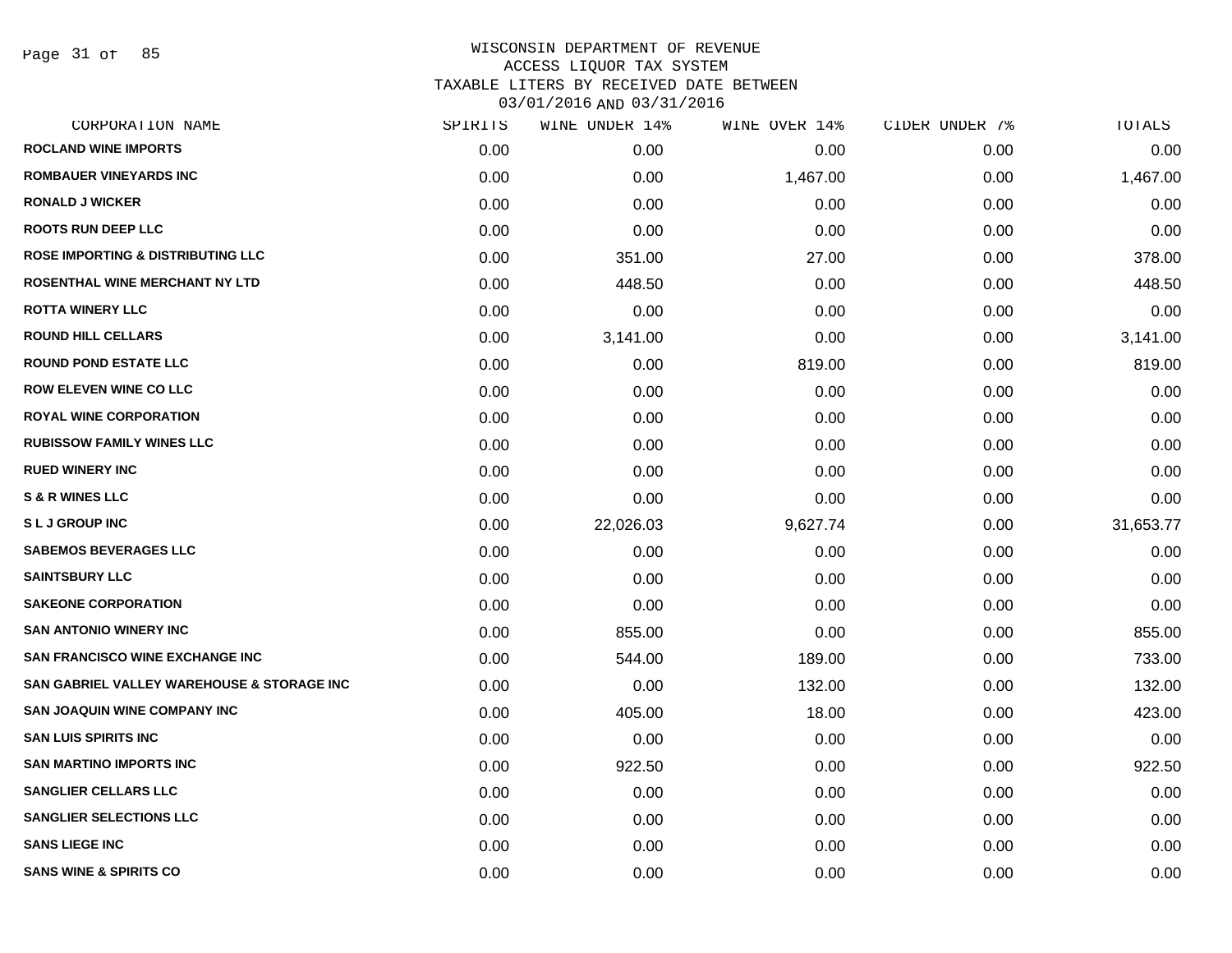Page 32 of 85

| CORPORATION NAME                            | SPIRITS    | WINE UNDER 14% | WINE OVER 14% | CIDER UNDER 7% | TOTALS     |
|---------------------------------------------|------------|----------------|---------------|----------------|------------|
| <b>SANTA MARGHERITA USA INC</b>             | 0.00       | 927.00         | 0.00          | 0.00           | 927.00     |
| <b>SARACINA VINEYARDS LLC</b>               | 0.00       | 126.00         | 0.00          | 0.00           | 126.00     |
| <b>SARMENTO'S IMPORTS &amp; EXPORTS INC</b> | 0.00       | 0.00           | 0.00          | 0.00           | 0.00       |
| <b>SAVIAH ROSE WINERY LLC</b>               | 0.00       | 0.00           | 0.00          | 0.00           | 0.00       |
| <b>SAVIO SOARES SELECTIONS CORP</b>         | 0.00       | 0.00           | 0.00          | 0.00           | 0.00       |
| <b>SAZERAC COMPANY INC</b>                  | 301,138.50 | 242.98         | 248.98        | 0.00           | 301,630.46 |
| <b>SAZERAC NORTH AMERICA INC</b>            | 485,826.30 | 0.00           | 0.00          | 0.00           | 485,826.30 |
| <b>SB WINE CO LLC</b>                       | 0.00       | 45.00          | 45.00         | 0.00           | 90.00      |
| <b>SBRAGIA FAMILY VINEYARDS LLC</b>         | 0.00       | 0.00           | 0.00          | 0.00           | 0.00       |
| <b>SCENIC ROOT WINEGROWERS LLC</b>          | 0.00       | 567.00         | 0.00          | 0.00           | 567.00     |
| <b>SCHEID VINEYARDS CALIFORNIA INC</b>      | 0.00       | 1,062.00       | 0.00          | 0.00           | 1,062.00   |
| <b>SCHMITT SOHNE INC</b>                    | 0.00       | 0.00           | 0.00          | 0.00           | 0.00       |
| <b>SCHUG WINERY LLC</b>                     | 0.00       | 0.00           | 0.00          | 0.00           | 0.00       |
| <b>SCHUMACHER IMPORTS INC</b>               | 0.00       | 0.00           | 0.00          | 0.00           | 0.00       |
| <b>SCOPERTA IMPORTING CO INC</b>            | 0.00       | 2,184.00       | 0.00          | 0.00           | 2,184.00   |
| <b>SCOTT PAUL WINES OREGON LLC</b>          | 0.00       | 0.00           | 0.00          | 0.00           | 0.00       |
| <b>SEATTLE CIDER COMPANY LLC</b>            | 0.00       | 0.00           | 0.00          | 1,600.00       | 1,600.00   |
| <b>SEAVEY VINEYARD LP</b>                   | 0.00       | 0.00           | 0.00          | 0.00           | 0.00       |
| <b>SELBY ENTERPRISES INC</b>                | 0.00       | 0.00           | 0.00          | 0.00           | 0.00       |
| SELECTIVE WINE ESTATES INC                  | 0.00       | 882.00         | 0.00          | 0.00           | 882.00     |
| <b>SERGEY CHISTOV</b>                       | 0.00       | 0.00           | 0.00          | 0.00           | 0.00       |
| <b>SERRALLES USA LLC</b>                    | 5,833.50   | 0.00           | 0.00          | 0.00           | 5,833.50   |
| <b>SEVEN HILLS WINERY LLC</b>               | 0.00       | 1,008.00       | 0.00          | 0.00           | 1,008.00   |
| <b>SHAFER VINEYARDS INC</b>                 | 0.00       | 0.00           | 0.00          | 0.00           | 0.00       |
| <b>SHANE WINE CELLARS LLC</b>               | 0.00       | 0.00           | 0.00          | 0.00           | 0.00       |
| <b>SHANNON RIDGE INC</b>                    | 0.00       | 1,575.00       | 378.00        | 0.00           | 1,953.00   |
| <b>SHAW-ROSS HOLDING CO LLC</b>             | 175.50     | 2,501.02       | 1,867.45      | 0.00           | 4,543.97   |
| SHEA WINE CELLARS LLC                       | 0.00       | 0.00           | 0.00          | 0.00           | 0.00       |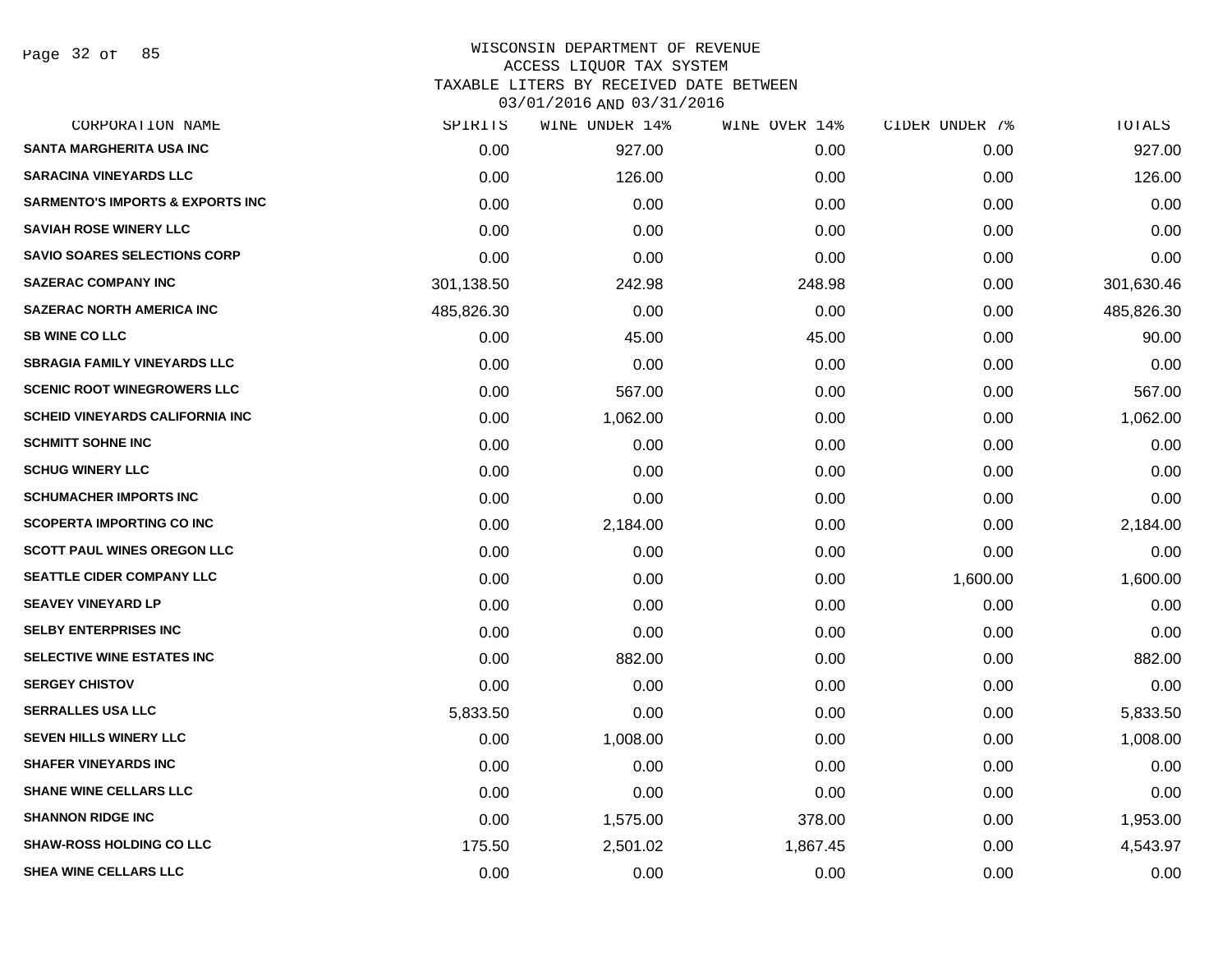Page 33 of 85

|          | WINE UNDER 14% | WINE OVER 14% |        | TOTALS         |
|----------|----------------|---------------|--------|----------------|
| 0.00     | 0.00           | 126.00        | 0.00   | 126.00         |
| 0.00     | 0.00           | 0.00          | 0.00   | 0.00           |
| 2,169.00 | 0.00           | 0.00          | 0.00   | 2,169.00       |
| 0.00     | 342.00         | 0.00          | 0.00   | 342.00         |
| 0.00     | 153.00         | 0.00          | 0.00   | 153.00         |
| 0.00     | 0.00           | 0.00          | 0.00   | 0.00           |
| 0.00     | 0.00           | 0.00          | 0.00   | 0.00           |
| 0.00     | 0.00           | 0.00          | 0.00   | 0.00           |
| 0.00     | 0.00           | 0.00          | 0.00   | 0.00           |
| 0.00     | 0.00           | 0.00          | 0.00   | 0.00           |
| 0.00     | 0.00           | 0.00          | 0.00   | 0.00           |
| 0.00     | 0.00           | 0.00          | 0.00   | 0.00           |
| 0.00     | 0.00           | 0.00          | 0.00   | 0.00           |
| 0.00     | 1,413.00       | 0.00          | 0.00   | 1,413.00       |
| 0.00     | 0.00           | 0.00          | 0.00   | 0.00           |
| 0.00     | 756.00         | 0.00          | 0.00   | 756.00         |
| 0.00     | 0.00           | 0.00          | 0.00   | 0.00           |
| 0.00     | 0.00           | 0.00          | 231.30 | 231.30         |
| 0.00     | 0.00           | 0.00          | 0.00   | 0.00           |
| 0.00     | 0.00           | 0.00          | 0.00   | 0.00           |
| 0.00     | 2,016.00       | 0.00          | 0.00   | 2,016.00       |
| 0.00     | 11,025.00      | 0.00          | 0.00   | 11,025.00      |
| 0.00     | 1,233.00       | 1,170.00      | 31.50  | 2,434.50       |
| 0.00     | 493.50         | 90.00         | 0.00   | 583.50         |
| 0.00     | 0.00           | 0.00          | 0.00   | 0.00           |
| 0.00     | 0.00           | 0.00          | 0.00   | 0.00           |
| 0.00     | 0.00           | 0.00          | 0.00   | 0.00           |
| 1,125.00 | 0.00           | 0.00          | 0.00   | 1,125.00       |
|          | SPIRITS        |               |        | CIDER UNDER 7% |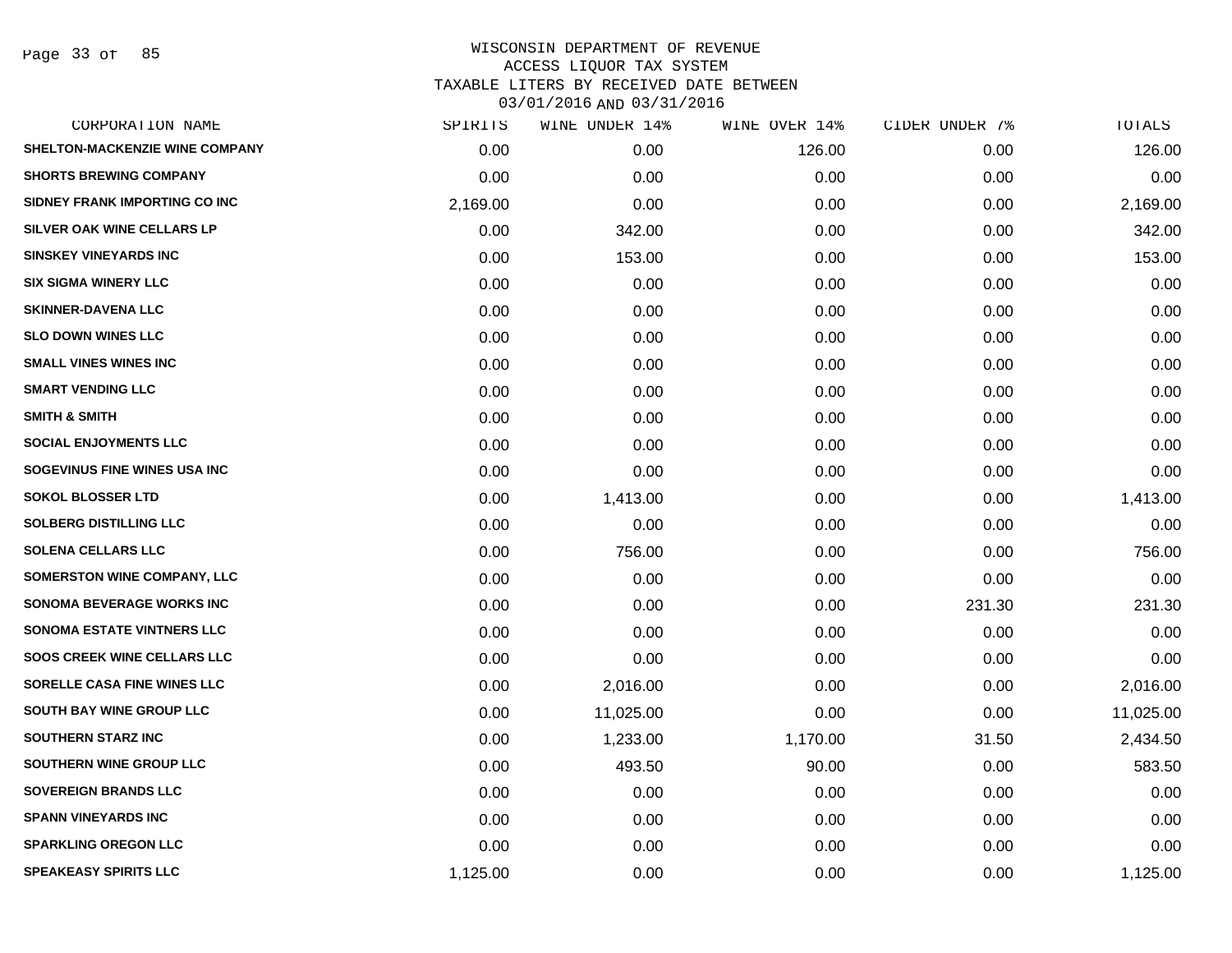Page 34 of 85

|          | WINE UNDER 14% | WINE OVER 14% | CIDER UNDER 7% | TOTALS     |
|----------|----------------|---------------|----------------|------------|
| 0.00     | 0.00           | 0.00          | 0.00           | 0.00       |
| 0.00     | 0.00           | 0.00          | 0.00           | 0.00       |
| 0.00     | 0.00           | 0.00          | 0.00           | 0.00       |
| 0.00     | 0.00           | 0.00          | 0.00           | 0.00       |
| 0.00     | 0.00           | 0.00          | 0.00           | 0.00       |
| 0.00     | 0.00           | 0.00          | 0.00           | 0.00       |
| 463.50   | 0.00           | 0.00          | 0.00           | 463.50     |
| 0.00     | 0.00           | 0.00          | 0.00           | 0.00       |
| 0.00     | 126.00         | 0.00          | 0.00           | 126.00     |
| 0.00     | 0.00           | 0.00          | 0.00           | 0.00       |
| 0.00     | 274.50         | 36.00         | 0.00           | 310.50     |
| 0.00     | 47.55          | 0.00          | 0.00           | 47.55      |
| 0.00     | 432.00         | 0.00          | 0.00           | 432.00     |
| 0.00     | 0.00           | 0.00          | 0.00           | 0.00       |
| 103.50   | 0.00           | 0.00          | 0.00           | 103.50     |
| 0.00     | 0.00           | 0.00          | 0.00           | 0.00       |
| 0.00     | 0.00           | 0.00          | 0.00           | 0.00       |
| 45.00    | 91,278.00      | 16,339.50     | 0.00           | 107,662.50 |
| 0.00     | 126.00         | 333.00        | 0.00           | 459.00     |
| 0.00     | 0.00           | 0.00          | 0.00           | 0.00       |
| 0.00     | 0.00           | 0.00          | 0.00           | 0.00       |
| 0.00     | 0.00           | 0.00          | 0.00           | 0.00       |
| 0.00     | 0.00           | 0.00          | 0.00           | 0.00       |
| 0.00     | 0.00           | 0.00          | 0.00           | 0.00       |
| 0.00     | 0.00           | 0.00          | 0.00           | 0.00       |
| 0.00     | 0.00           | 0.00          | 0.00           | 0.00       |
| 2,788.10 | 0.00           | 33.28         | 0.00           | 2,821.38   |
| 0.00     | 0.00           | 0.00          | 0.00           | 0.00       |
|          | SPIRITS        |               |                |            |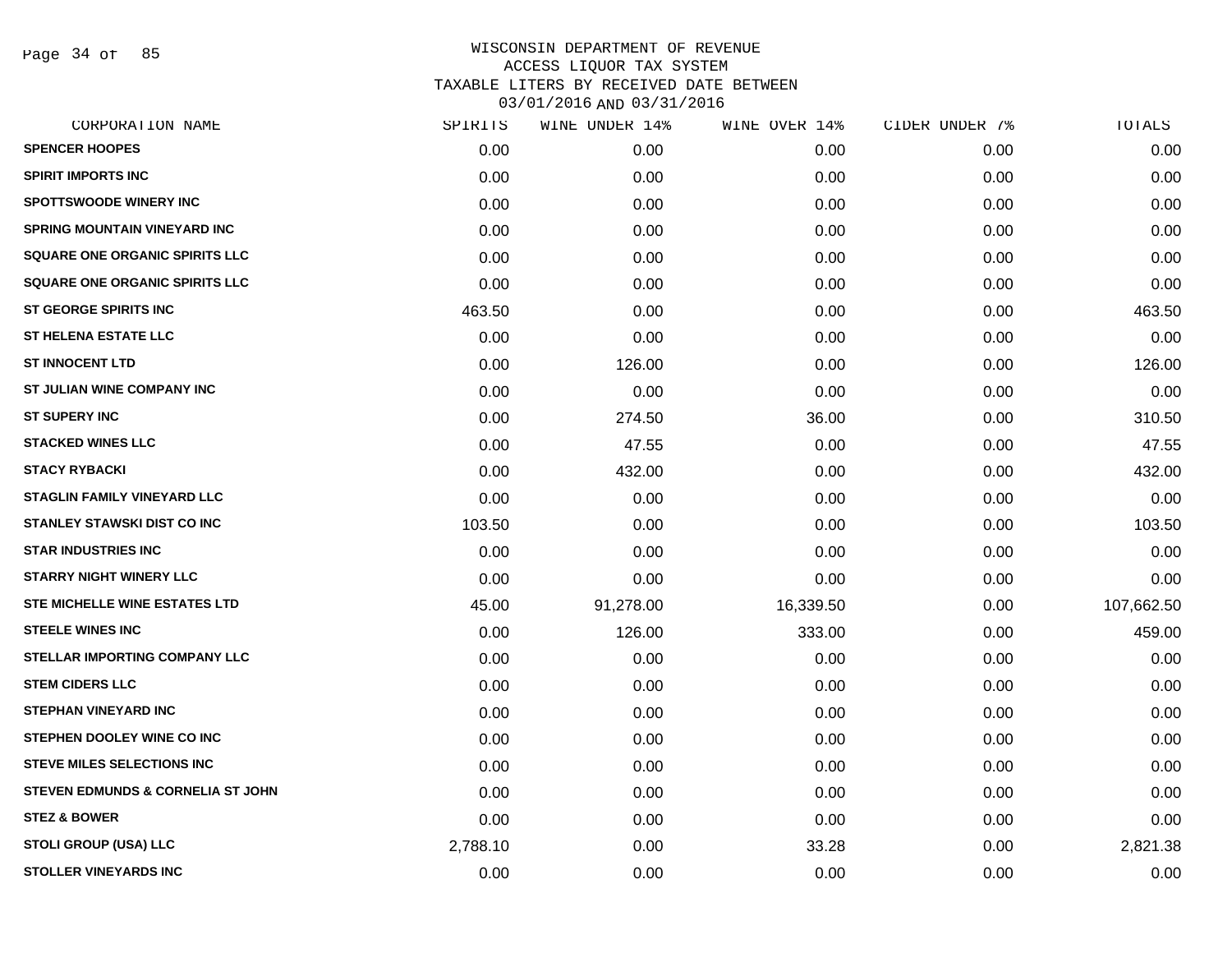Page 35 of 85

| SPIRITS | WINE UNDER 14% | WINE OVER 14% | CIDER UNDER 7% | TOTALS     |
|---------|----------------|---------------|----------------|------------|
| 360.00  | 0.00           | 0.00          | 0.00           | 360.00     |
| 0.00    | 0.00           | 0.00          | 0.00           | 0.00       |
| 0.00    | 126.00         | 0.00          | 0.00           | 126.00     |
| 0.00    | 0.00           | 0.00          | 0.00           | 0.00       |
| 0.00    | 0.00           | 0.00          | 0.00           | 0.00       |
| 31.50   | 1,761.00       | 18.00         | 0.00           | 1,810.50   |
| 180.00  | 283,245.99     | 4,311.00      | 5,508.00       | 293,244.99 |
| 0.00    | 882.00         | 126.00        | 0.00           | 1,008.00   |
| 0.00    | 0.00           | 0.00          | 0.00           | 0.00       |
| 0.00    | 0.00           | 0.00          | 0.00           | 0.00       |
| 0.00    | 414.00         | 252.00        | 0.00           | 666.00     |
| 0.00    | 0.00           | 0.00          | 0.00           | 0.00       |
| 0.00    | 0.00           | 1,908.90      | 7.20           | 1,916.10   |
| 0.00    | 189.00         | 0.00          | 0.00           | 189.00     |
| 0.00    | 0.00           | 0.00          | 0.00           | 0.00       |
| 0.00    | 0.00           | 0.00          | 0.00           | 0.00       |
| 0.00    | 0.00           | 0.00          | 0.00           | 0.00       |
| 0.00    | 0.00           | 0.00          | 0.00           | 0.00       |
| 0.00    | 0.00           | 0.00          | 0.00           | 0.00       |
| 0.00    | 0.00           | 0.00          | 0.00           | 0.00       |
| 0.00    | 36.00          | 198.00        | 0.00           | 234.00     |
| 360.00  | 0.00           | 0.00          | 0.00           | 360.00     |
| 0.00    | 0.00           | 0.00          | 0.00           | 0.00       |
| 0.00    | 0.00           | 0.00          | 0.00           | 0.00       |
| 0.00    | 1,739.10       | 0.00          | 0.00           | 1,739.10   |
| 0.00    | 0.00           | 252.00        | 0.00           | 252.00     |
| 0.00    | 0.00           | 0.00          | 0.00           | 0.00       |
| 0.00    | 0.00           | 0.00          | 0.00           | 0.00       |
|         |                |               |                |            |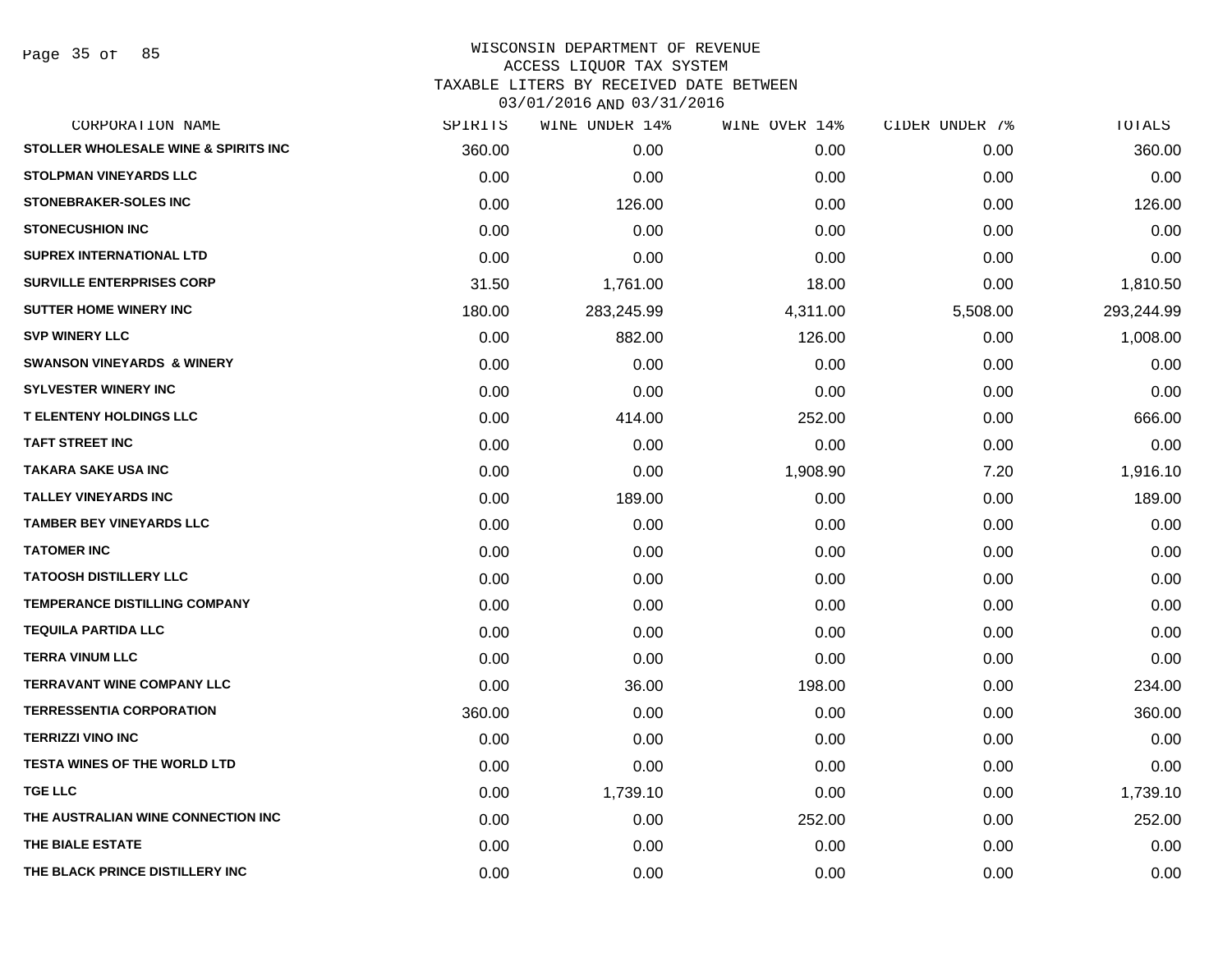Page 36 of 85

| CORPORATION NAME                        | SPIRITS | WINE UNDER 14% | WINE OVER 14% | CIDER UNDER 7% | TOTALS     |
|-----------------------------------------|---------|----------------|---------------|----------------|------------|
| THE BRANDER VINEYARD                    | 0.00    | 0.00           | 0.00          | 0.00           | 0.00       |
| THE EDRINGTON GROUP USA LLC             | 0.00    | 0.00           | 0.00          | 0.00           | 0.00       |
| THE HESS COLLECTION WINERY              | 0.00    | 1,018.03       | 330.06        | 0.00           | 1,348.09   |
| THE HOUSE OF BURGUNDY INC               | 0.00    | 0.00           | 0.00          | 0.00           | 0.00       |
| THE INFINITE MONKEY THEOREM INC         | 0.00    | 0.00           | 0.00          | 0.00           | 0.00       |
| THE MEEKER VINEYARD                     | 0.00    | 0.00           | 0.00          | 0.00           | 0.00       |
| THE MORLET SELECTION INC                | 0.00    | 0.00           | 0.00          | 0.00           | 0.00       |
| THE MORNE WINE COMPANY                  | 0.00    | 6.75           | 2.25          | 0.00           | 9.00       |
| THE R.S. LIPMAN COMPANY                 | 0.00    | 0.00           | 0.00          | 0.00           | 0.00       |
| THE SILVERADO VINEYARDS                 | 0.00    | 0.00           | 126.00        | 0.00           | 126.00     |
| THE SORTING TABLE LLC                   | 0.00    | 153.00         | 18.00         | 0.00           | 171.00     |
| THE WINE GROUP INC                      | 0.00    | 780,392.16     | 17,724.00     | 0.00           | 798,116.16 |
| THE WINE SOURCE INC                     | 0.00    | 0.00           | 0.00          | 0.00           | 0.00       |
| THE WOODMAR GROUP LLC                   | 0.00    | 1,512.00       | 504.00        | 0.00           | 2,016.00   |
| THIENOT USA INC                         | 0.00    | 0.00           | 0.00          | 0.00           | 0.00       |
| <b>THOMAS D MORTIMER</b>                | 0.00    | 326.25         | 219.00        | 0.00           | 545.25     |
| THREE FAT GUYS WINE LLC                 | 0.00    | 0.00           | 0.00          | 0.00           | 0.00       |
| THREE RING PRODUCTIONS LLC              | 0.00    | 0.00           | 0.00          | 0.00           | 0.00       |
| <b>TI BEVERAGE GROUP LTD</b>            | 0.00    | 0.00           | 0.00          | 0.00           | 0.00       |
| TIERRA DIVINA VINEYARD LLC              | 0.00    | 0.00           | 321.00        | 0.00           | 321.00     |
| <b>TITUS &amp; TITUS</b>                | 0.00    | 0.00           | 252.00        | 0.00           | 252.00     |
| TMR WINE COMPANY LLC                    | 0.00    | 0.00           | 0.00          | 0.00           | 0.00       |
| TOAD HOLLOW VINEYARDS INC               | 0.00    | 783.00         | 0.00          | 0.00           | 783.00     |
| <b>TOBIN JAMES CELLARS</b>              | 0.00    | 0.00           | 0.00          | 0.00           | 0.00       |
| <b>TOBY BEALL</b>                       | 0.00    | 0.00           | 0.00          | 0.00           | 0.00       |
| <b>TOLLIVER RANCH BRANDS LLC</b>        | 0.00    | 0.00           | 90.00         | 0.00           | 90.00      |
| <b>TOM MEADOWCROFT</b>                  | 0.00    | 0.00           | 0.00          | 0.00           | 0.00       |
| <b>TRADEWINDS SPECIALTY IMPORTS LLC</b> | 0.00    | 0.00           | 0.00          | 0.00           | 0.00       |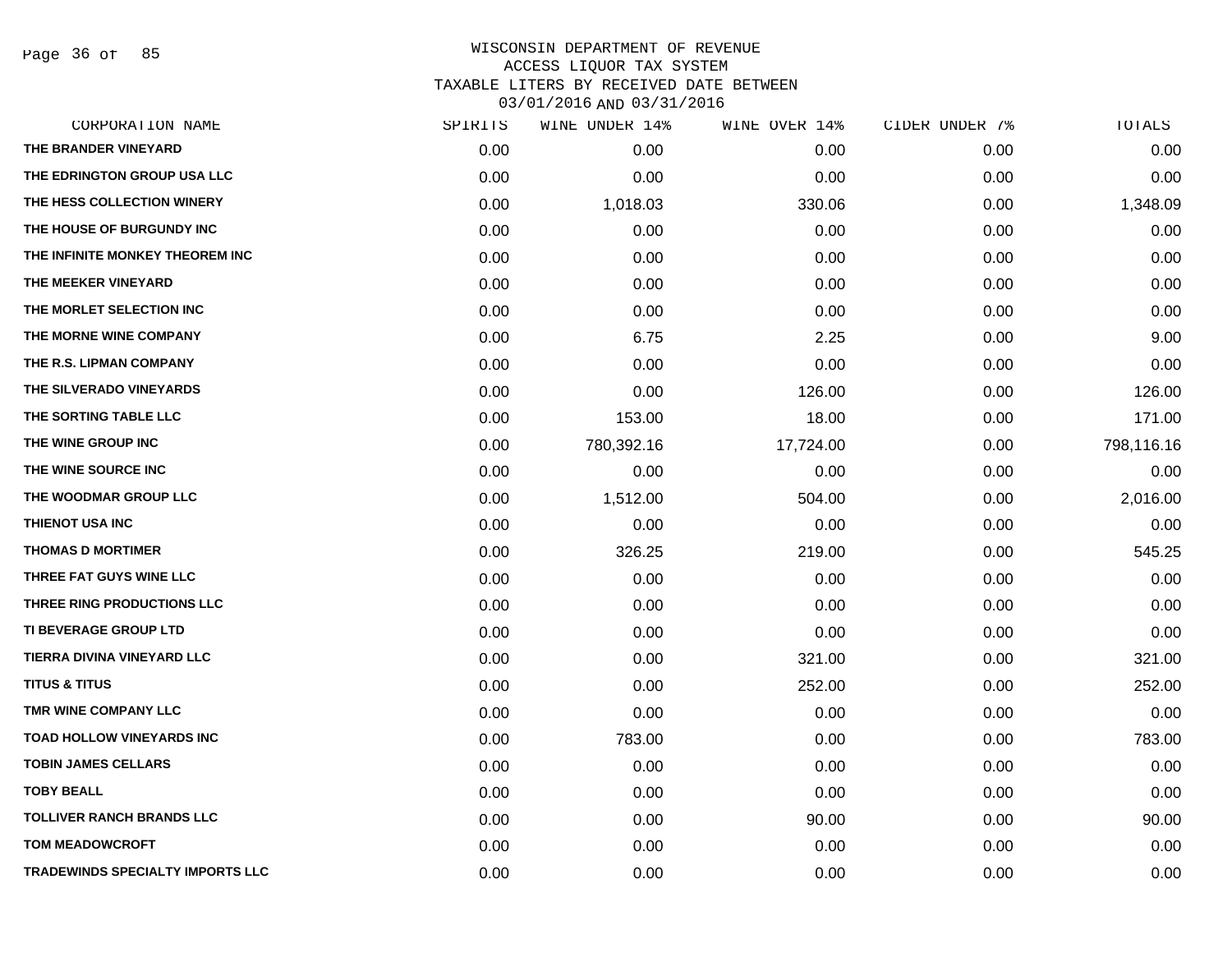Page 37 of 85

# WISCONSIN DEPARTMENT OF REVENUE ACCESS LIQUOR TAX SYSTEM TAXABLE LITERS BY RECEIVED DATE BETWEEN

03/01/2016 AND 03/31/2016

| CORPORATION NAME                       | SPIRITS    | WINE UNDER 14% | WINE OVER 14% | CIDER UNDER 7% | TOTALS     |
|----------------------------------------|------------|----------------|---------------|----------------|------------|
| <b>TREANA WINERY LLC</b>               | 0.00       | 0.00           | 1,512.00      | 0.00           | 1,512.00   |
| <b>TREASURY CHATEAU &amp; ESTATES</b>  | 0.00       | 0.00           | 0.00          | 0.00           | 0.00       |
| TREASURY WINE ESTATES AMERICAS COMPANY | 0.00       | 60,091.55      | 11,038.50     | 0.00           | 71,130.05  |
| <b>TREFETHEN VINEYARDS WINERY INC</b>  | 0.00       | 0.00           | 0.00          | 0.00           | 0.00       |
| <b>TREFETHEN VINEYARDS WINERY INC</b>  | 0.00       | 126.00         | 351.00        | 0.00           | 477.00     |
| <b>TRENTADUE WINERY LLC</b>            | 0.00       | 126.00         | 0.00          | 0.00           | 126.00     |
| TRI VIN IMPORTS INC                    | 0.00       | 9,216.00       | 0.00          | 0.00           | 9,216.00   |
| <b>TRI-STAR MARKETING INC</b>          | 0.00       | 3,888.00       | 126.00        | 0.00           | 4,014.00   |
| <b>TRINITAS CELLARS LLC</b>            | 0.00       | 0.00           | 0.00          | 0.00           | 0.00       |
| <b>TRIONE VINEYARDS LLC</b>            | 0.00       | 0.00           | 54.00         | 0.00           | 54.00      |
| TRIPLE EIGHT DISTILLERY LLC            | 0.00       | 0.00           | 0.00          | 0.00           | 0.00       |
| <b>TURLEY WINE CELLARS INC</b>         | 0.00       | 0.00           | 252.00        | 0.00           | 252.00     |
| <b>TURN KEY WINE BRANDS LLC</b>        | 0.00       | 0.00           | 0.00          | 0.00           | 0.00       |
| <b>TURNBULL WINE CELLARS</b>           | 0.00       | 0.00           | 504.00        | 0.00           | 504.00     |
| <b>TWIN PEAKS WINERY INC</b>           | 0.00       | 0.00           | 0.00          | 0.00           | 0.00       |
| TY KU, LLC                             | 45.00      | 0.00           | 3.96          | 0.00           | 48.96      |
| <b>UN SOGNO LLC</b>                    | 0.00       | 0.00           | 0.00          | 0.00           | 0.00       |
| UNCLE JOHN'S FRUIT HOUSE WINERY LLC    | 0.00       | 0.00           | 0.00          | 0.00           | 0.00       |
| <b>UNION WINE COMPANY</b>              | 0.00       | 755.92         | 0.00          | 0.00           | 755.92     |
| UNITED STATES DISTILLED PRODUCTS CO.   | 244,335.00 | 48,005.64      | 2,596.50      | 0.00           | 294,937.14 |
| UNTI WINE CO LLC                       | 0.00       | 0.00           | 0.00          | 0.00           | 0.00       |
| <b>USA WINE IMPORTS INC</b>            | 0.00       | 9.75           | 0.00          | 0.00           | 9.75       |
| <b>USA WINE WEST LLC</b>               | 234.00     | 8,787.00       | 4,891.50      | 0.00           | 13,912.50  |
| UVE ENTERPRISES INC                    | 13.50      | 1,548.00       | 13.50         | 0.00           | 1,575.00   |
| V & C LLC                              | 0.00       | 0.00           | 0.00          | 0.00           | 0.00       |
| <b>V2 WINE GROUP LLC</b>               | 0.00       | 63.00          | 18.00         | 0.00           | 81.00      |
| <b>VALCKENBERG INTERNATIONAL INC</b>   | 0.00       | 378.00         | 0.00          | 0.00           | 378.00     |
| <b>VALOR WINE CO LLC</b>               | 0.00       | 0.00           | 0.00          | 0.00           | 0.00       |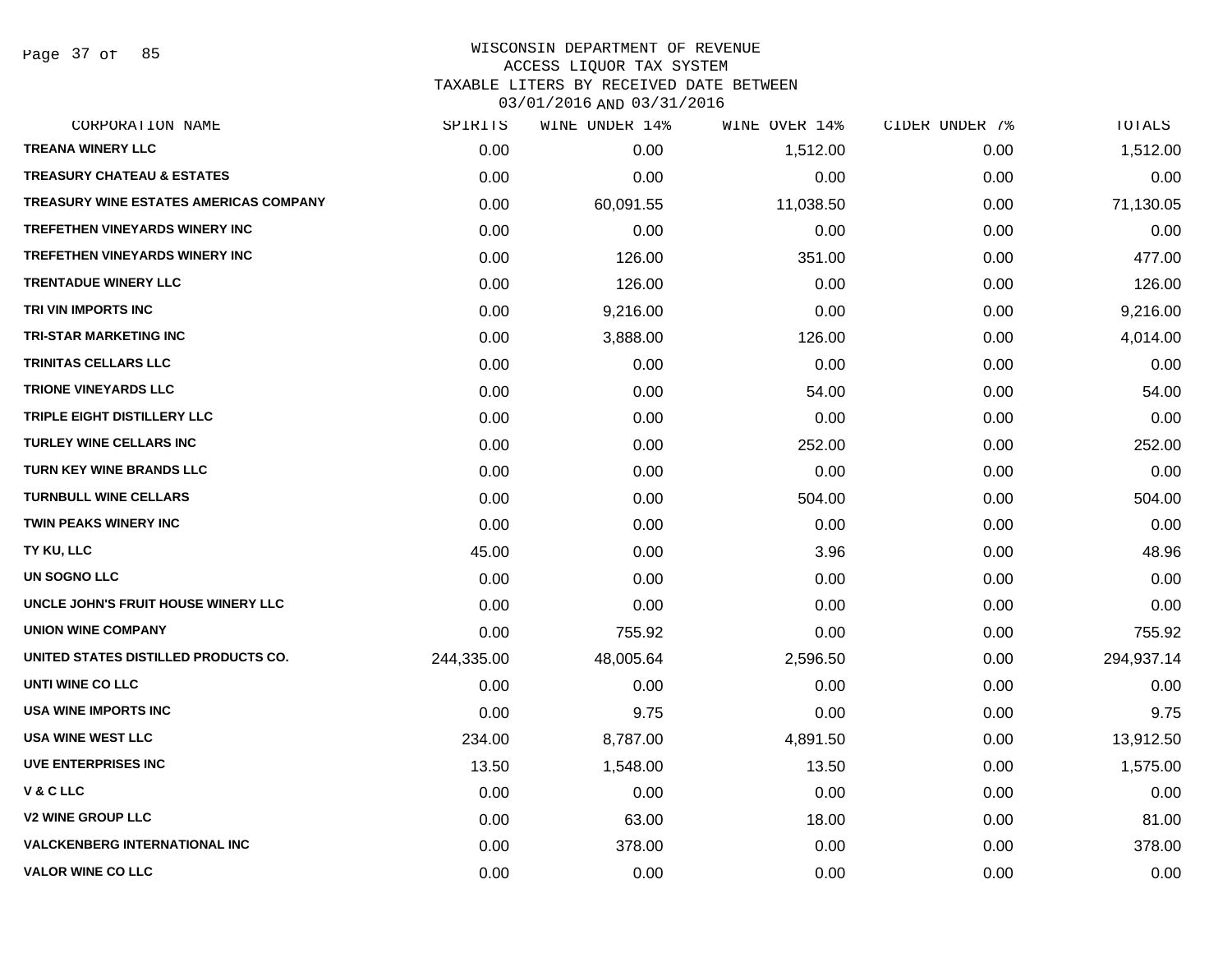Page 38 of 85

| CORPORATION NAME                                     | SPIRITS | WINE UNDER 14% | WINE OVER 14% | CIDER UNDER 7% | <b>TOTALS</b> |
|------------------------------------------------------|---------|----------------|---------------|----------------|---------------|
| VAN RUITEN FAMILY WINERY LLC                         | 0.00    | 0.00           | 0.00          | 0.00           | 0.00          |
| <b>VANDER MILL LLC</b>                               | 0.00    | 0.00           | 0.00          | 0.00           | 0.00          |
| <b>VEEV SPIRITS LLC</b>                              | 0.00    | 0.00           | 0.00          | 0.00           | 0.00          |
| <b>VELVET ANTLER WINE LLC</b>                        | 0.00    | 0.00           | 0.00          | 0.00           | 0.00          |
| <b>VEN CAL RANCHES LLC</b>                           | 0.00    | 0.00           | 90.00         | 0.00           | 90.00         |
| <b>VENGE VINEYARDS INC</b>                           | 0.00    | 0.00           | 0.00          | 0.00           | 0.00          |
| <b>VERMEIL WINE GROUP LLC</b>                        | 0.00    | 0.00           | 0.00          | 0.00           | 0.00          |
| <b>VERMONT HARD CIDER COMPANY LLC</b>                | 0.00    | 0.00           | 0.00          | 56,819.00      | 56,819.00     |
| VI. SCO. INC                                         | 0.00    | 990.00         | 0.00          | 0.00           | 990.00        |
| <b>VIAS IMPORTS LTD</b>                              | 0.00    | 913.50         | 0.00          | 13.50          | 927.00        |
| <b>VIATUS</b>                                        | 0.00    | 531.00         | 0.00          | 0.00           | 531.00        |
| <b>VICTOIRE FRENCH AMERCN WINE &amp; SPIRITS INC</b> | 0.00    | 0.00           | 0.00          | 0.00           | 0.00          |
| <b>VIEUX VINS INC</b>                                | 0.00    | 0.00           | 0.00          | 0.00           | 0.00          |
| <b>VIKRE DISTILLERY LLC</b>                          | 0.00    | 0.00           | 0.00          | 0.00           | 0.00          |
| <b>VILLA CREEK INC</b>                               | 0.00    | 0.00           | 0.00          | 0.00           | 0.00          |
| <b>VILLA ENCINAL PARTNERS LP</b>                     | 0.00    | 0.00           | 234.00        | 0.00           | 234.00        |
| <b>VILLA ITALIA GOURMET FOOD &amp; WINE INC</b>      | 0.00    | 0.00           | 0.00          | 0.00           | 0.00          |
| <b>VIN DE ZO LLC</b>                                 | 0.00    | 0.00           | 0.00          | 0.00           | 0.00          |
| <b>VIN DIVINO LTD</b>                                | 0.00    | 0.00           | 0.00          | 0.00           | 0.00          |
| <b>VINA ROBLES INC</b>                               | 0.00    | 0.00           | 0.00          | 0.00           | 0.00          |
| <b>VINAMERICAS INC</b>                               | 0.00    | 0.00           | 0.00          | 0.00           | 0.00          |
| <b>VINCENZO PADULA</b>                               | 0.00    | 0.00           | 0.00          | 0.00           | 0.00          |
| <b>VINE CLIFF WINERY INC</b>                         | 0.00    | 0.00           | 0.00          | 0.00           | 0.00          |
| <b>VINE CONNECTIONS LLC</b>                          | 0.00    | 618.03         | 125.28        | 0.00           | 743.31        |
| <b>VINEBURG LLC</b>                                  | 0.00    | 0.00           | 126.00        | 0.00           | 126.00        |
| <b>VINEDREA WINES LLC</b>                            | 0.00    | 0.00           | 0.00          | 0.00           | 0.00          |
| <b>VINEYARD 29 LLC</b>                               | 0.00    | 0.00           | 0.00          | 0.00           | 0.00          |
| <b>VINEYARD BRANDS LLC</b>                           | 0.00    | 4,636.50       | 483.00        | 0.00           | 5,119.50      |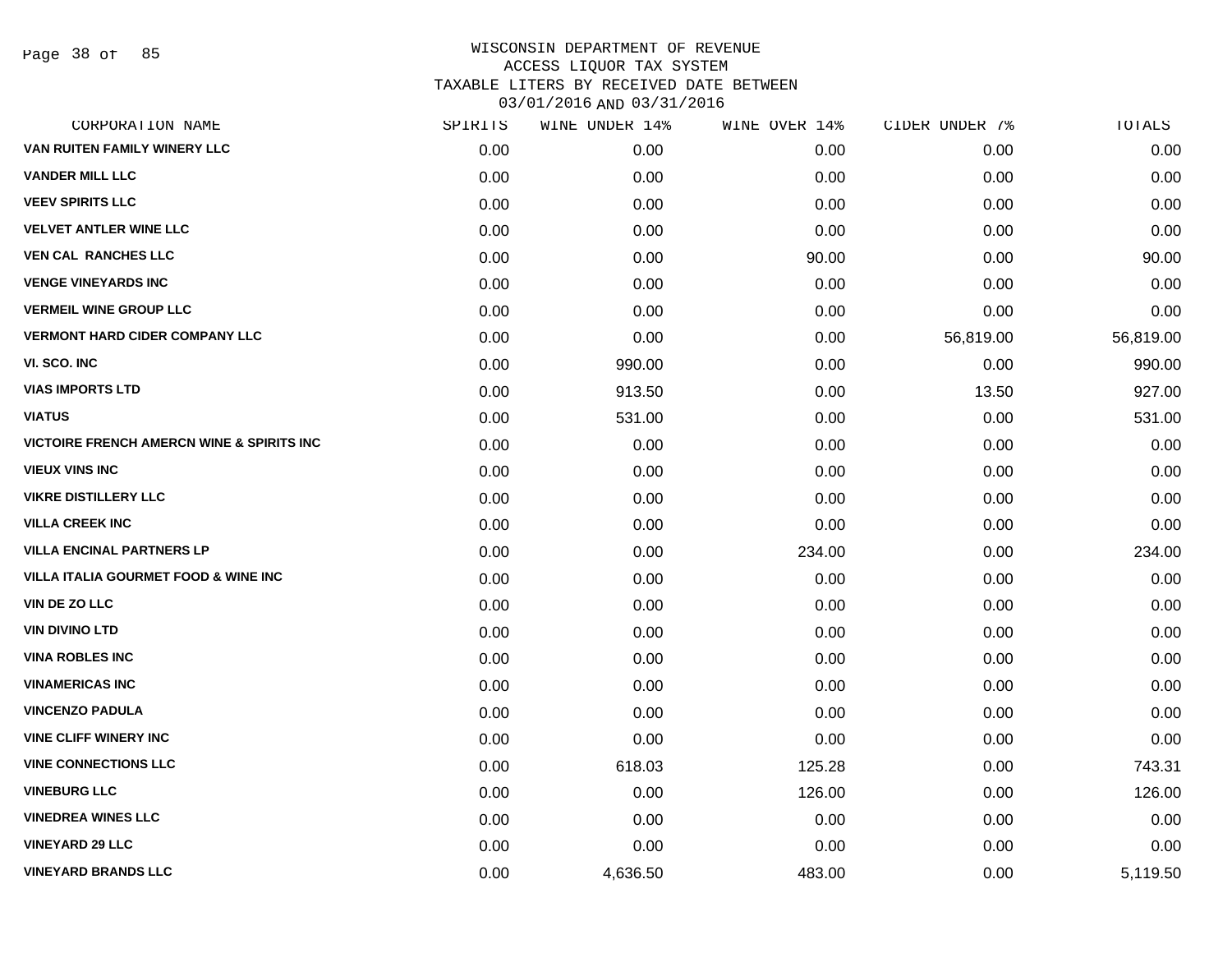Page 39 of 85

| CORPORATION NAME                               | SPIRITS  | WINE UNDER 14% | WINE OVER 14% | CIDER UNDER 7% | TOTALS    |
|------------------------------------------------|----------|----------------|---------------|----------------|-----------|
| <b>VINEYARD VARIETIES INC</b>                  | 0.00     | 0.00           | 0.00          | 0.00           | 0.00      |
| <b>VINIFERA IMPORTS LTD</b>                    | 0.00     | 0.00           | 0.00          | 0.00           | 0.00      |
| <b>VINIFERA WINE COMPANY LLC</b>               | 0.00     | 1,323.00       | 0.00          | 0.00           | 1,323.00  |
| <b>VINO DEL SOL INC</b>                        | 0.00     | 1,039.50       | 0.00          | 0.00           | 1,039.50  |
| <b>VINO ET SPIRITUS LLC</b>                    | 0.00     | 0.00           | 0.00          | 0.00           | 0.00      |
| <b>VINO.COM LLC</b>                            | 180.00   | 1,728.00       | 0.00          | 0.00           | 1,908.00  |
| <b>VINOVIA WINE GROUP INC</b>                  | 0.00     | 0.00           | 27.00         | 0.00           | 27.00     |
| <b>VINTAGE '59 IMPORTS LLC</b>                 | 0.00     | 189.00         | 27.00         | 0.00           | 216.00    |
| <b>VINTAGE POINT LLC</b>                       | 0.00     | 504.00         | 1,260.00      | 0.00           | 1,764.00  |
| <b>VINTURE WINE COMPANY LLC</b>                | 0.00     | 0.00           | 0.00          | 0.00           | 0.00      |
| <b>VINTUS LLC</b>                              | 0.00     | 2,898.00       | 63.00         | 0.00           | 2,961.00  |
| <b>VINTWOOD INTERNATIONAL LTD</b>              | 0.00     | 0.00           | 0.00          | 0.00           | 0.00      |
| <b>VIRTUE HOLDINGS LLC</b>                     | 0.00     | 0.00           | 0.00          | 0.00           | 0.00      |
| <b>VISION WINE &amp; SPIRITS LLC</b>           | 72.00    | 243.00         | 0.00          | 0.00           | 315.00    |
| <b>VITANI SPIRITS LLC</b>                      | 0.00     | 0.00           | 0.00          | 0.00           | 0.00      |
| <b>VOTTO VINES IMPORTING INC</b>               | 0.00     | 108.00         | 0.00          | 0.00           | 108.00    |
| <b>W J DEUTSCH &amp; SONS LTD</b>              | 2,727.00 | 13,428.00      | 603.00        | 0.00           | 16,758.00 |
| <b>WAGNER WINE COMPANY LLC</b>                 | 0.00     | 1,296.00       | 2,988.00      | 0.00           | 4,284.00  |
| <b>WALLA WALLA VINTNERS LLC</b>                | 0.00     | 0.00           | 0.00          | 0.00           | 0.00      |
| <b>WALTER HANSEL WINERY &amp; VINEYARD LLC</b> | 0.00     | 0.00           | 0.00          | 0.00           | 0.00      |
| <b>WARWICK VALLEY WINE CO INC</b>              | 0.00     | 0.00           | 0.00          | 0.00           | 0.00      |
| <b>WEIBEL INCORPORATED</b>                     | 0.00     | 252.00         | 0.00          | 0.00           | 252.00    |
| <b>WEIN BAUER INC</b>                          | 0.00     | 1,467.36       | 0.00          | 0.00           | 1,467.36  |
| <b>WEST COAST WINE PARTNERS LLC</b>            | 0.00     | 81.00          | 378.00        | 0.00           | 459.00    |
| <b>WESTERN SPIRITS BEVERAGE LLC</b>            | 965.25   | 0.00           | 0.00          | 0.00           | 965.25    |
| <b>WEYGANDT-METZLER IMPORTING LTD</b>          | 0.00     | 0.00           | 0.00          | 0.00           | 0.00      |
| <b>WHITE OAK VINEYARDS &amp; WINERY LLC</b>    | 0.00     | 0.00           | 45.00         | 0.00           | 45.00     |
| WHYTE AND MACKAY (AMERICAS) LIMITED LLC        | 0.00     | 0.00           | 0.00          | 0.00           | 0.00      |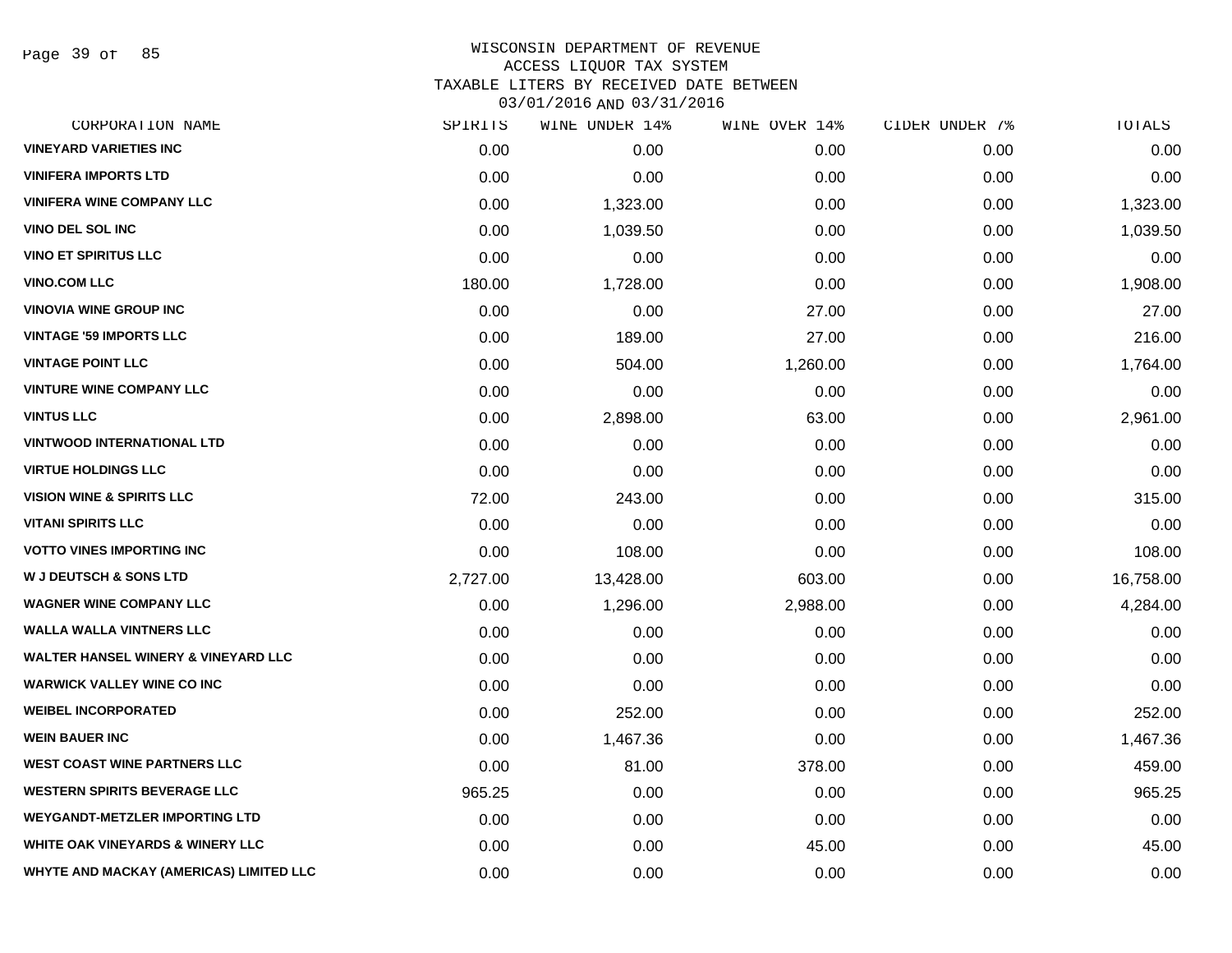Page 40 of 85

| CORPORATION NAME                               | SPIRITS   | WINE UNDER 14% | WINE OVER 14% | CIDER UNDER 7% | TOTALS    |
|------------------------------------------------|-----------|----------------|---------------|----------------|-----------|
| <b>WI INC</b>                                  | 0.00      | 0.00           | 0.00          | 0.00           | 0.00      |
| <b>WILD WOOD VINEYARD &amp; WINERY</b>         | 0.00      | 0.00           | 0.00          | 0.00           | 0.00      |
| <b>WILLAKENZIE ESTATE INC</b>                  | 0.00      | 0.00           | 0.00          | 0.00           | 0.00      |
| WILLAMETTE VALLEY VINEYARDS INC                | 0.00      | 405.00         | 63.00         | 0.00           | 468.00    |
| <b>WILLIAM GRANT &amp; SONS INC</b>            | 23,336.40 | 0.00           | 0.00          | 0.00           | 23,336.40 |
| <b>WILLIAM P KNUTTEL</b>                       | 0.00      | 0.00           | 0.00          | 0.00           | 0.00      |
| <b>WILLIAM PRICE III</b>                       | 0.00      | 0.00           | 0.00          | 0.00           | 0.00      |
| <b>WILLIAM STAVOLA</b>                         | 0.00      | 0.00           | 0.00          | 0.00           | 0.00      |
| WILLIAM WOODRUFF                               | 0.00      | 0.00           | 0.00          | 0.00           | 0.00      |
| <b>WILLIAM-HARRISON IMPORTS INC</b>            | 0.00      | 0.00           | 0.00          | 0.00           | 0.00      |
| <b>WILSON CREEK WINERY &amp; VINEYARDS INC</b> | 0.00      | 0.00           | 0.00          | 0.00           | 0.00      |
| <b>WILSON DANIELS LLC</b>                      | 0.00      | 1,566.00       | 900.00        | 0.00           | 2,466.00  |
| <b>WILSON DANIELS LTD</b>                      | 3,755.40  | 0.00           | 156.00        | 0.00           | 3,911.40  |
| <b>WINDY CITY DISTILLING INC</b>               | 0.00      | 0.00           | 0.00          | 0.00           | 0.00      |
| WINDY HILL SPIRITS INC                         | 0.00      | 0.00           | 0.00          | 0.00           | 0.00      |
| WINE COUNTRY INTERNATIONAL INC                 | 0.00      | 0.00           | 0.00          | 0.00           | 0.00      |
| <b>WINE CREEK LLC</b>                          | 0.00      | 0.00           | 0.00          | 0.00           | 0.00      |
| <b>WINE HOOLIGANS LLC</b>                      | 0.00      | 0.00           | 0.00          | 0.00           | 0.00      |
| <b>WINE WINE SITUATION LLC</b>                 | 0.00      | 0.00           | 0.00          | 0.00           | 0.00      |
| <b>WINEPLAYGROUND.COM INC</b>                  | 0.00      | 62.72          | 0.00          | 0.00           | 62.72     |
| <b>WINERIES &amp; SELECT PRODUCTS LLC</b>      | 0.00      | 360.00         | 900.00        | 0.00           | 1,260.00  |
| <b>WINERY AT BLACK STAR FARMS LLC</b>          | 0.00      | 0.00           | 0.00          | 0.00           | 0.00      |
| <b>WINERY EXCHANGE, INC.</b>                   | 0.00      | 171.00         | 0.00          | 0.00           | 171.00    |
| <b>WINES OF FRANCE INC</b>                     | 0.00      | 0.00           | 0.00          | 0.00           | 0.00      |
| <b>WINES UNLIMITED INC</b>                     | 0.00      | 3,217.50       | 0.00          | 0.00           | 3,217.50  |
| <b>WINESELLERS LTD</b>                         | 0.00      | 18,336.00      | 4.50          | 279.00         | 18,619.50 |
| <b>WOODSHED BEVERAGE LLC</b>                   | 0.00      | 0.00           | 0.00          | 0.00           | 0.00      |
| <b>WOODSON WINES LLC</b>                       | 0.00      | 0.00           | 63.00         | 0.00           | 63.00     |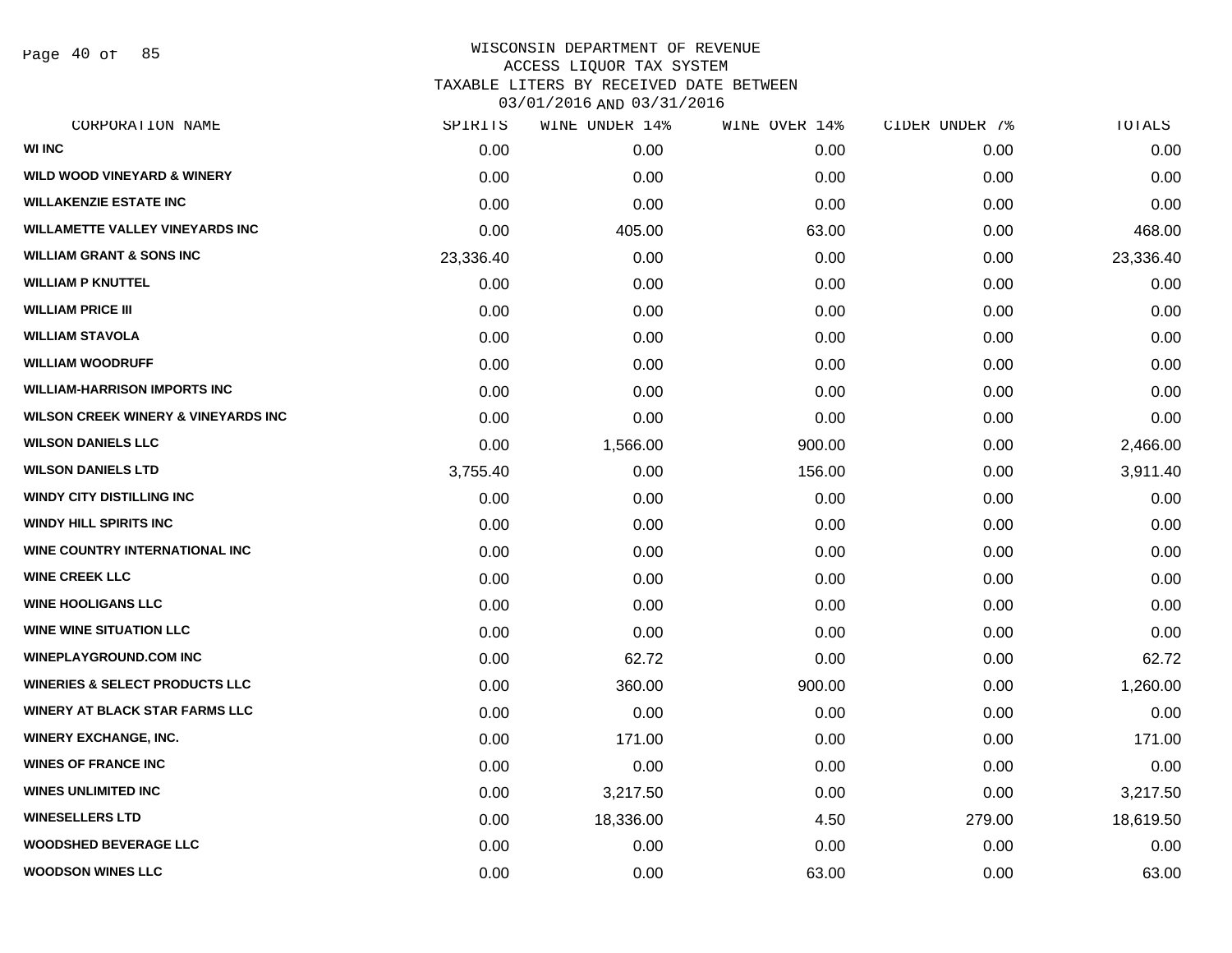Page 41 of 85

| CORPORATION NAME                  | SPIRITS      | UNDER 14%<br>WINE | WINE OVER 14% | 7%<br>CIDER<br>UNDER | TOTALS       |
|-----------------------------------|--------------|-------------------|---------------|----------------------|--------------|
| <b>WORLD TRAVELER IMPORTS LLC</b> | 0.00         | 393.00            | 100.50        | 0.00                 | 493.50       |
| <b>WYOMING WHISKEY INC</b>        | 0.00         | 0.00              | 0.00          | 0.00                 | 0.00         |
| YAEGAKI CORPORATION OF USA        | 0.00         | 45.00             | 108.00        | 0.00                 | 153.00       |
| <b>ZD WINES LLC</b>               | 0.00         | 0.00              | 0.00          | 0.00                 | 0.00         |
| <b>ZEILER SPIRITS LLC</b>         | 0.00         | 0.00              | 0.00          | 0.00                 | 0.00         |
| <b>ZEPALTAS WINES LLC</b>         | 0.00         | 315.00            | 0.00          | 0.00                 | 315.00       |
| <b>ZONIN USA INC</b>              | 0.00         | 11.451.41         | 27.00         | 0.00                 | 11,478.41    |
| TOTAL LITERS FOR 3/31/2016        | 3,610,224.08 | 3,447,927.27      | 283,967.16    | 236,537.78           | 7,578,656.29 |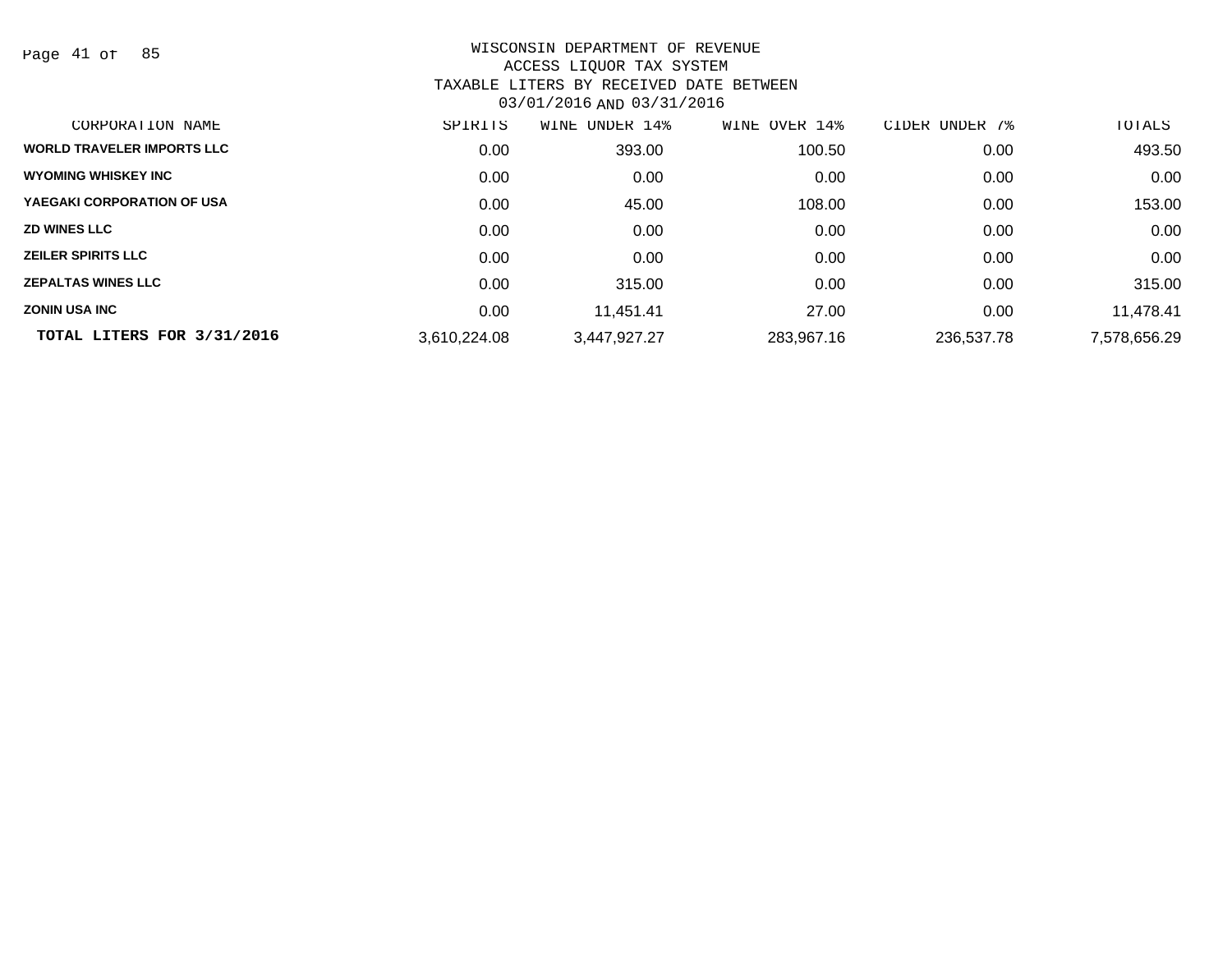Page 42 of 85

# WISCONSIN DEPARTMENT OF REVENUE ACCESS LIQUOR TAX SYSTEM TAXABLE LITERS BY RECEIVED DATE BETWEEN 03/01/2016 AND 03/31/2016

**IN STATE WHOLESALER (W) ALLSTATE LIQUOR & WINE COMPANY, INC.**  $0.00$   $0.00$   $0.00$   $0.00$   $0.00$   $0.00$   $0.00$   $0.00$   $0.00$   $0.00$   $0.00$   $0.00$ **AMPHORAE, LLC** 0.00 0.00 0.00 0.00 0.00 **ARCADIA BEVERAGE COMPANY** 0.00 0.00 0.00 0.00 0.00 **AVA WINE & SPIRITS LLC** 0.00 4,787.25 0.00 0.00 4,787.25 **BACKDOOR BRANDS LLC** 0.00 0.00 0.00 0.00 0.00 **BADGER DISTRIBUTING OF MILWAUKEE LLC** 0.00 0.00 0.00 0.00 0.00 **BADGER LIQUOR CO INC** 0.00 0.00 0.00 0.00 0.00 **BADGER STATE WINERY COOPERATIVE** 0.00 0.00 0.00 0.00 0.00 **BADGER WINE & SPIRITS LLC**  $\begin{array}{ccc} 0.00 & 0.00 & 0.00 \\ 0.00 & 0.00 & 0.00 \end{array}$ **BEECHWOOD DISTRIBUTORS, INC.** 0.00 0.00 0.00 0.00 0.00 **BEER CAPITOL DISTRIBUTING, INC.** 0.00 0.00 0.00 0.00 0.00 **BILL'S DISTRIBUTING, LTD.** 0.00 0.00 0.00 0.00 0.00 **BRANT T NEHMER** 0.00 0.00 0.00 0.00 0.00 **BREAKTHRU BEVERAGE GROUP LLC** 0.00 0.00 0.00 0.00 0.00 **BREAKTHRU BEVERAGE GROUP LLC**  $68,774.58$   $9,720.08$  0.00 0.00 0.00 78,494.66 **BREAKTHRU BEVERAGE WISCONSIN NORTH LLC** 0.00 0.00 0.00 0.00 0.00 **C.J.W., INC.** 0.00 0.00 0.00 0.00 0.00 **CAPITOL-HUSTING COMPANY, INC.** 22,195.50 3,654.00 0.00 0.00 25,849.50 **CARMAN MARKETING & SALES LLC** 0.00 0.00 0.00 0.00 0.00 **CATHRINE BENNETT** 0.00 0.00 0.00 0.00 0.00 **CENTRAL BEER DISTRIBUTORS, INC.** 0.00 0.00 0.00 0.00 0.00 **DE PERE LIQUOR CO LLC** 0.00 0.00 0.00 0.00 0.00 **DEAN DISTRIBUTING, INC.** 0.00 0.00 0.00 0.00 0.00 **DEAN DISTRIBUTING, INC.** 0.00 0.00 0.00 0.00 0.00 **DEWITT CHURCH GOODS, INC.** 0.00 0.00 0.00 0.00 0.00 CORPORATION NAME SPIRITS WINE UNDER 14% WINE OVER 14% CIDER UNDER 7% TOTALS

**ELIZABETH G KARANDANIS** 0.00 0.00 0.00 0.00 0.00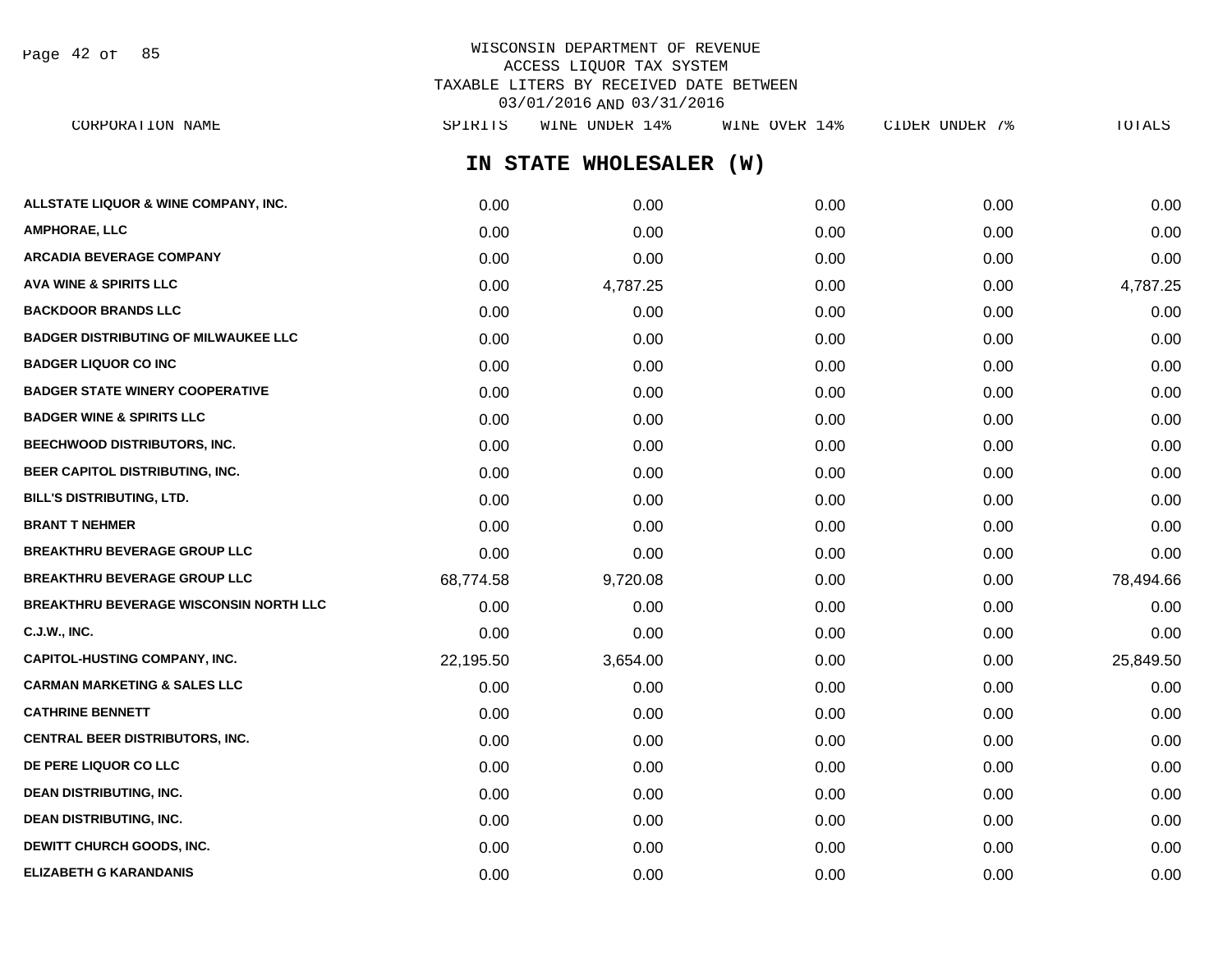| CORPORATION NAME                             | SPIRITS   | WINE UNDER 14% | WINE OVER 14% | CIDER UNDER 7% | TOTALS     |
|----------------------------------------------|-----------|----------------|---------------|----------------|------------|
| <b>FABIANO BROTHERS - WISCONSIN LLC</b>      | 0.00      | 0.00           | 0.00          | 0.00           | 0.00       |
| <b>FAUSTO FIORAVANTI</b>                     | 0.00      | 0.00           | 0.00          | 0.00           | 0.00       |
| FLANIGAN DISTRIBUTING OF DOOR COUNTY, INC.   | 0.00      | 0.00           | 0.00          | 0.00           | 0.00       |
| <b>FOUR SEASONS BEER DISTRIBUTORS INC.</b>   | 0.00      | 0.00           | 0.00          | 0.00           | 0.00       |
| <b>FRANK BEER DISTRIBUTORS, INC.</b>         | 0.00      | 0.00           | 0.00          | 0.00           | 0.00       |
| <b>FRANK LIQUOR COMPANY, INC.</b>            | 21,076.86 | 27,657.78      | 0.00          | 0.00           | 48,734.64  |
| FRANK LIQUORS OF LA CROSSE, INC.             | 0.00      | 0.00           | 0.00          | 0.00           | 0.00       |
| <b>GB SALES MILWAUKEE, INC.</b>              | 0.00      | 0.00           | 0.00          | 0.00           | 0.00       |
| <b>GENERAL BEER DISTRIBUTORS CO.</b>         | 0.00      | 0.00           | 0.00          | 0.00           | 0.00       |
| <b>GENERAL BEER-NORTHEAST INC</b>            | 0.00      | 0.00           | 0.00          | 0.00           | 0.00       |
| <b>GENERAL BEER-NORTHEAST INC</b>            | 0.00      | 0.00           | 0.00          | 0.00           | 0.00       |
| <b>GENERAL BEER-NORTHWEST, INC.</b>          | 0.00      | 0.00           | 0.00          | 0.00           | 0.00       |
| <b>GENERAL BEER-NORTHWEST, INC.</b>          | 0.00      | 0.00           | 0.00          | 0.00           | 0.00       |
| <b>GENERAL BEVERAGE SALES CO- OSHKOSH</b>    | 0.00      | 111,664.13     | 0.00          | 0.00           | 111,664.13 |
| <b>GENERAL BEVERAGE SALES CO.</b>            | 0.00      | 23,893.13      | 126.00        | 0.00           | 24,019.13  |
| <b>GENERAL BEVERAGE SALES CO.- MILWAUKEE</b> | 0.00      | 85,937.18      | 486.00        | 0.00           | 86,423.18  |
| <b>GLORIA R RAGSDALE</b>                     | 0.00      | 0.00           | 0.00          | 0.00           | 0.00       |
| <b>GVARDIA LLC</b>                           | 450.00    | 0.00           | 0.00          | 0.00           | 450.00     |
| <b>HENDRICKS BEVERAGE, INC.</b>              | 0.00      | 0.00           | 0.00          | 0.00           | 0.00       |
| <b>IMPORT! WINES, INC.</b>                   | 0.00      | 0.00           | 0.00          | 0.00           | 0.00       |
| <b>IRL, INCORPORATED</b>                     | 0.00      | 0.00           | 0.00          | 0.00           | 0.00       |
| <b>JACQUES VIEAU, INC.</b>                   | 0.00      | 0.00           | 0.00          | 0.00           | 0.00       |
| <b>JANDRAIN RELIGIOUS SUPPLY, INC.</b>       | 0.00      | $-409.50$      | $-123.00$     | 0.00           | $-532.50$  |
| <b>JANSEN INTERNATIONAL LLC</b>              | 0.00      | 10,413.00      | 0.00          | 0.00           | 10,413.00  |
| <b>JAW PROPERTIES LLC</b>                    | 0.00      | 0.00           | 0.00          | 0.00           | 0.00       |
| <b>JOHN J COLLETTI</b>                       | 0.00      | $-670.50$      | $-18.00$      | 0.00           | $-688.50$  |
| JOHNSON BROTHERS OF WISCONSIN INC            | 8,166.75  | 4,239.00       | $-177.00$     | 0.00           | 12,228.75  |
| <b>JONATHON LODUCA</b>                       | 0.00      | 0.00           | 0.00          | 0.00           | 0.00       |
|                                              |           |                |               |                |            |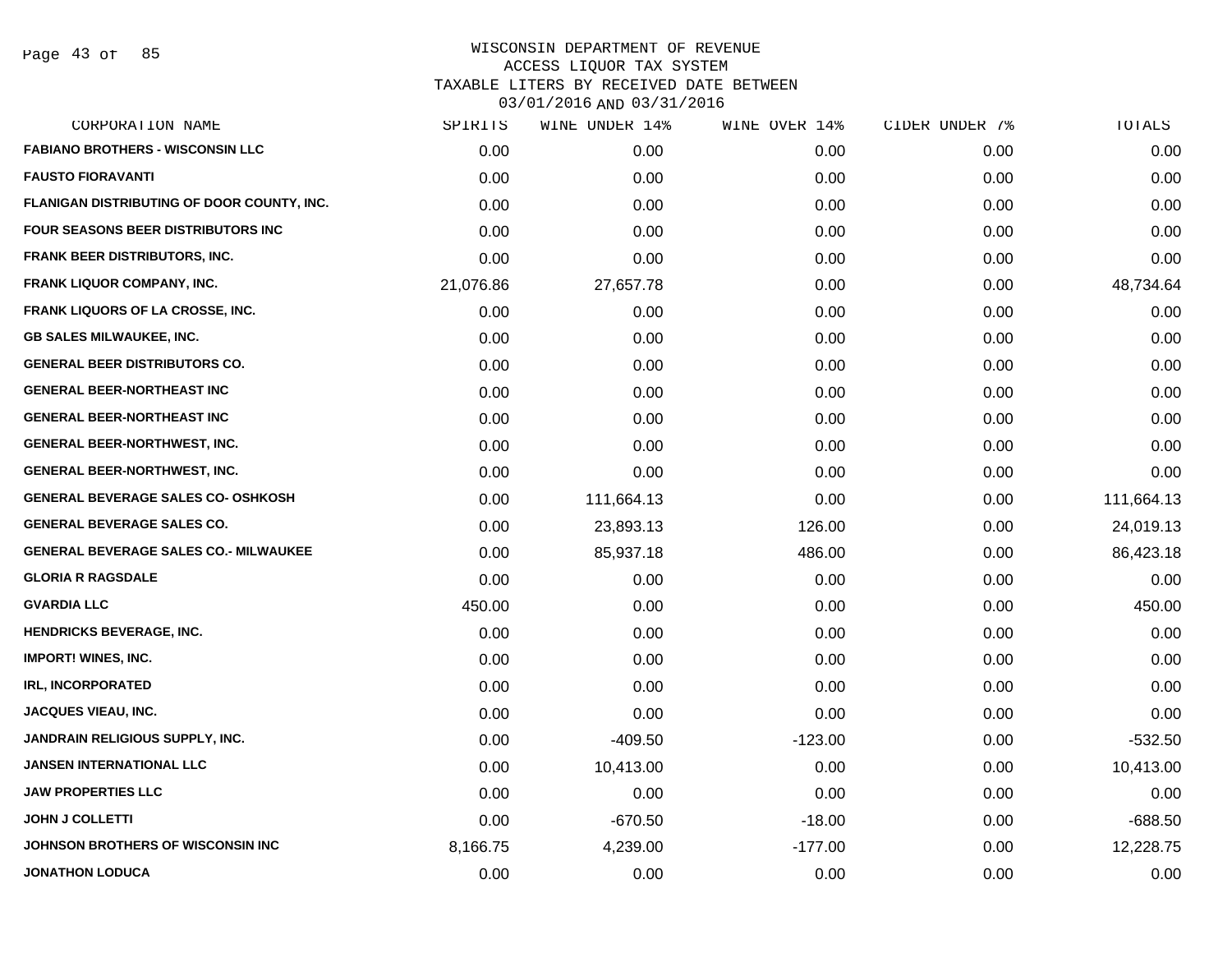Page 44 of 85

| CORPORATION NAME                        | SPIRITS  | WINE UNDER 14% | WINE OVER 14% | CIDER UNDER 7% | TOTALS      |
|-----------------------------------------|----------|----------------|---------------|----------------|-------------|
| <b>JOYVINE LLC</b>                      | 0.00     | 0.00           | 0.00          | 0.00           | 0.00        |
| KAY BEER DISTRIBUTING, INC.             | 0.00     | 0.00           | 0.00          | 0.00           | 0.00        |
| <b>L'EFT BANK WINE COMPANY LIMITED</b>  | 0.00     | 7,424.40       | 0.00          | 0.00           | 7,424.40    |
| LA CROSSE BEVERAGE LLC                  | 0.00     | 0.00           | 0.00          | 0.00           | 0.00        |
| LA RIOJA RESTAURANT LLC                 | 0.00     | 0.00           | 0.00          | 0.00           | 0.00        |
| <b>LARRY'S DISTRIBUTING CO., INC.</b>   | 0.00     | 0.00           | 0.00          | 0.00           | 0.00        |
| LEE BEVERAGE OF WISCONSIN LLC           | 0.00     | 0.00           | 0.00          | 0.00           | 0.00        |
| LEE BEVERAGE OF WISCONSIN LLC           | 0.00     | 0.00           | 0.00          | 0.00           | 0.00        |
| LEE BEVERAGE-CIDERS WINES & SPIRITS LLC | 0.00     | 0.00           | 0.00          | 0.00           | 0.00        |
| <b>LESLIE HUISMAN</b>                   | 0.00     | 0.00           | 0.00          | 0.00           | 0.00        |
| LETRAH INTERNATIONAL CORPORATION        | 0.00     | 0.00           | 0.00          | 0.00           | 0.00        |
| LO DUCA BROS., INC.                     | 0.00     | $-1,296.00$    | 0.00          | 0.00           | $-1,296.00$ |
| <b>LORI SCOTT</b>                       | 0.00     | 0.00           | 0.00          | 0.00           | 0.00        |
| LOS ALTOS AGAVE DISTRIBUTOR INC         | 0.00     | 0.00           | 0.00          | 0.00           | 0.00        |
| <b>M SHIRAZ LLC</b>                     | 0.00     | 0.00           | 0.00          | 0.00           | 0.00        |
| <b>MARCO BRUZZI</b>                     | 0.00     | 0.00           | 0.00          | 0.00           | 0.00        |
| <b>MICCA HUTCHINS</b>                   | 0.00     | 0.00           | 0.00          | 0.00           | 0.00        |
| <b>MICHAEL G ANSAY</b>                  | 0.00     | 0.00           | 0.00          | 0.00           | 0.00        |
| MIDWEST SALES & SERVICE, INC.           | 0.00     | 0.00           | 0.00          | 0.00           | 0.00        |
| MILLER BEER OF THE NORTHWOODS, INC.     | 0.00     | 0.00           | 0.00          | 0.00           | 0.00        |
| NOELKE DISTRIBUTORS, INC.               | 0.00     | 0.00           | 0.00          | 0.00           | 0.00        |
| <b>NORTHWEST BEVERAGES, INC.</b>        | 0.00     | 0.00           | 0.00          | 0.00           | 0.00        |
| <b>NOUVEAU VENTURES LLC</b>             | $-43.36$ | $-43.50$       | 0.00          | 0.00           | $-86.86$    |
| OTT SCHWEITZER DISTRIBUTORSHIP, INC.    | 0.00     | 0.00           | 0.00          | 0.00           | 0.00        |
| PARK RIDGE DISTRIBUTING, INC.           | 0.00     | 0.00           | 0.00          | 0.00           | 0.00        |
| PEHLER DISTRIBUTING, INC.               | 0.00     | 0.00           | 0.00          | 0.00           | 0.00        |
| PHILLIPS DISTRIBUTING CORPORATION       | 0.00     | 0.00           | 0.00          | 0.00           | 0.00        |
| PHILLIPS WINE COMPANY                   | 0.00     | 0.00           | 0.00          | 0.00           | 0.00        |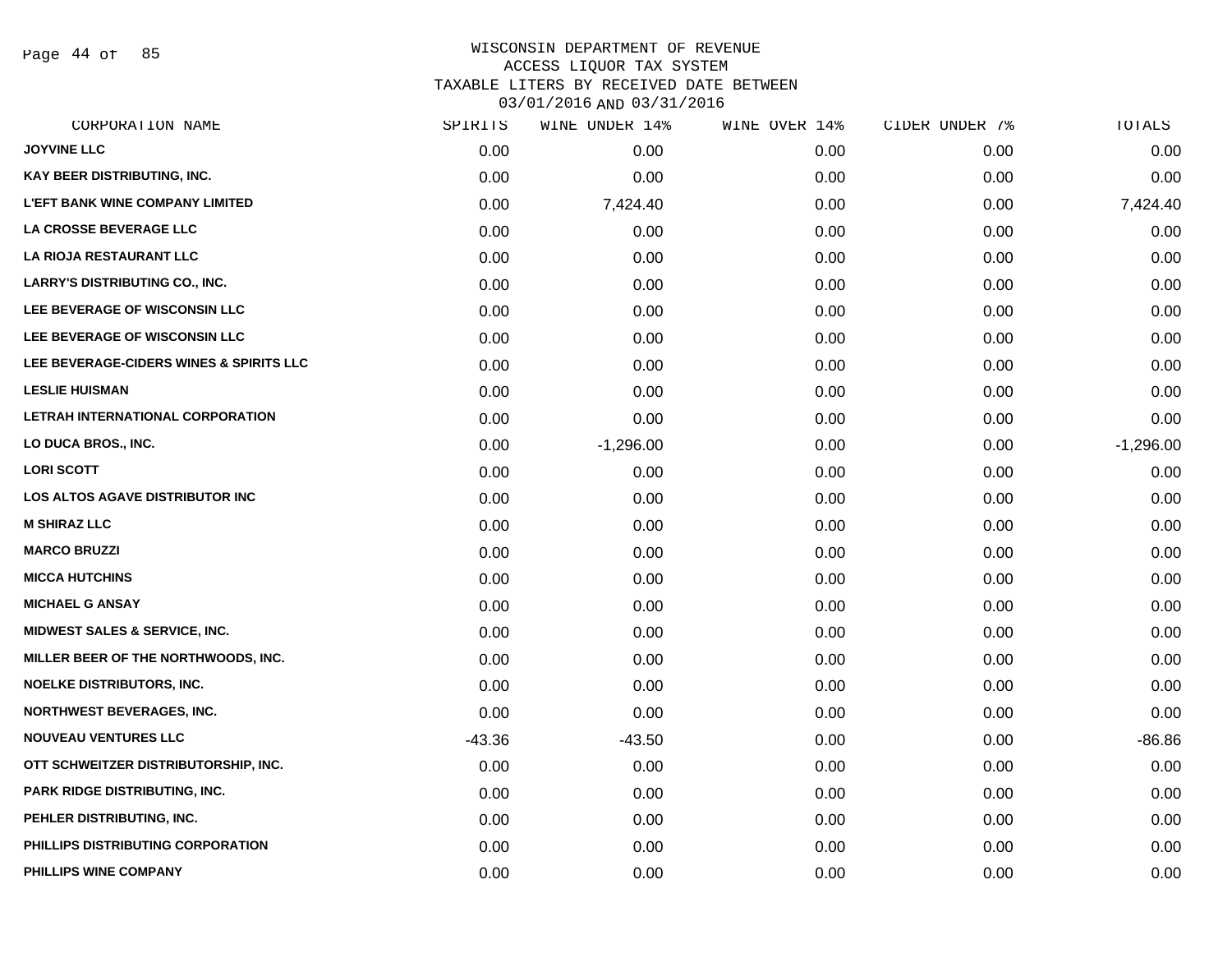Page 45 of 85

| CORPORATION NAME                            | SPIRITS    | WINE UNDER 14% | WINE OVER 14% | CIDER UNDER 7% | TOTALS     |
|---------------------------------------------|------------|----------------|---------------|----------------|------------|
| PHILLY'S PREMIUM BEVERAGES LLC              | 1,440.00   | 0.00           | 0.00          | 0.00           | 1,440.00   |
| <b>PURE WINE WISCONSIN INC</b>              | 0.00       | 0.00           | 0.00          | 0.00           | 0.00       |
| PURPLE FEET WINES, LLC                      | 0.00       | 7,560.00       | 0.00          | 0.00           | 7,560.00   |
| <b>RANGE BEVERAGE, INCORPORATED</b>         | 0.00       | 0.00           | 0.00          | 0.00           | 0.00       |
| <b>RATAS WHOLESALE LIQUOR COMPANY</b>       | 0.00       | 0.00           | 0.00          | 0.00           | 0.00       |
| RIVER CITY DISTRIBUTING CO., INC.           | 0.00       | 0.00           | 0.00          | 0.00           | 0.00       |
| S. & S. DISTRIBUTING, INC.                  | 0.00       | 0.00           | 0.00          | 0.00           | 0.00       |
| S. & S. DISTRIBUTING, INC.                  | 0.00       | 0.00           | 0.00          | 0.00           | 0.00       |
| <b>SALIM M SHAMMO</b>                       | 0.00       | 0.00           | 0.00          | 0.00           | 0.00       |
| <b>SARATOGA LIQUOR CO., INC.</b>            | 0.00       | 11,057.06      | 0.00          | 0.00           | 11,057.06  |
| SCHNEIDER DISTRIBUTING CO., INC.            | 0.00       | 0.00           | 0.00          | 0.00           | 0.00       |
| <b>SQUARE ROOT LLC</b>                      | 0.00       | 0.00           | 0.00          | 0.00           | 0.00       |
| <b>STATE WINE &amp; SPIRITS COMPANY LLC</b> | 0.00       | 0.00           | 0.00          | 0.00           | 0.00       |
| <b>SUPERIOR BEVERAGES LLC</b>               | 0.00       | 0.00           | 0.00          | $-8.52$        | $-8.52$    |
| TJ INTERNATIONAL LTD                        | 0.00       | 0.00           | 0.00          | 0.00           | 0.00       |
| <b>TRI-MART COMPANY LLC</b>                 | 0.00       | 0.00           | 0.00          | 0.00           | 0.00       |
| TRIANGLE DISTRIBUTING COMPANY, INC.         | 0.00       | 0.00           | 0.00          | 0.00           | 0.00       |
| <b>VINCITA TRADING LLC</b>                  | 0.00       | 0.00           | 0.00          | 0.00           | 0.00       |
| <b>VINO VERITAS, LTD.</b>                   | 0.00       | 1,228.50       | 108.00        | 0.00           | 1,336.50   |
| <b>WDI LLC</b>                              | 0.00       | 0.00           | 0.00          | 0.00           | 0.00       |
| <b>WDI LLC</b>                              | 0.00       | 0.00           | 0.00          | 0.00           | 0.00       |
| <b>WISCONSIN DISTRIBUTORS EAST LLC</b>      | 0.00       | 0.00           | 0.00          | 0.00           | 0.00       |
| <b>WISCONSIN DISTRIBUTORS NORTH LLC</b>     | 0.00       | 0.00           | 0.00          | 0.00           | 0.00       |
| <b>WISCONSIN WINERY CO-OP</b>               | 0.00       | 0.00           | 0.00          | 0.00           | 0.00       |
| <b>WOODFIELD DISTRIBUTION LLC</b>           | 0.00       | 0.00           | 0.00          | 0.00           | 0.00       |
| ZASTROW THE BEER MAN, INC.                  | 0.00       | 0.00           | 0.00          | 0.00           | 0.00       |
| TOTAL LITERS FOR 3/31/2016                  | 122,060.33 | 306,816.01     | 402.00        | $-8.52$        | 429,269.82 |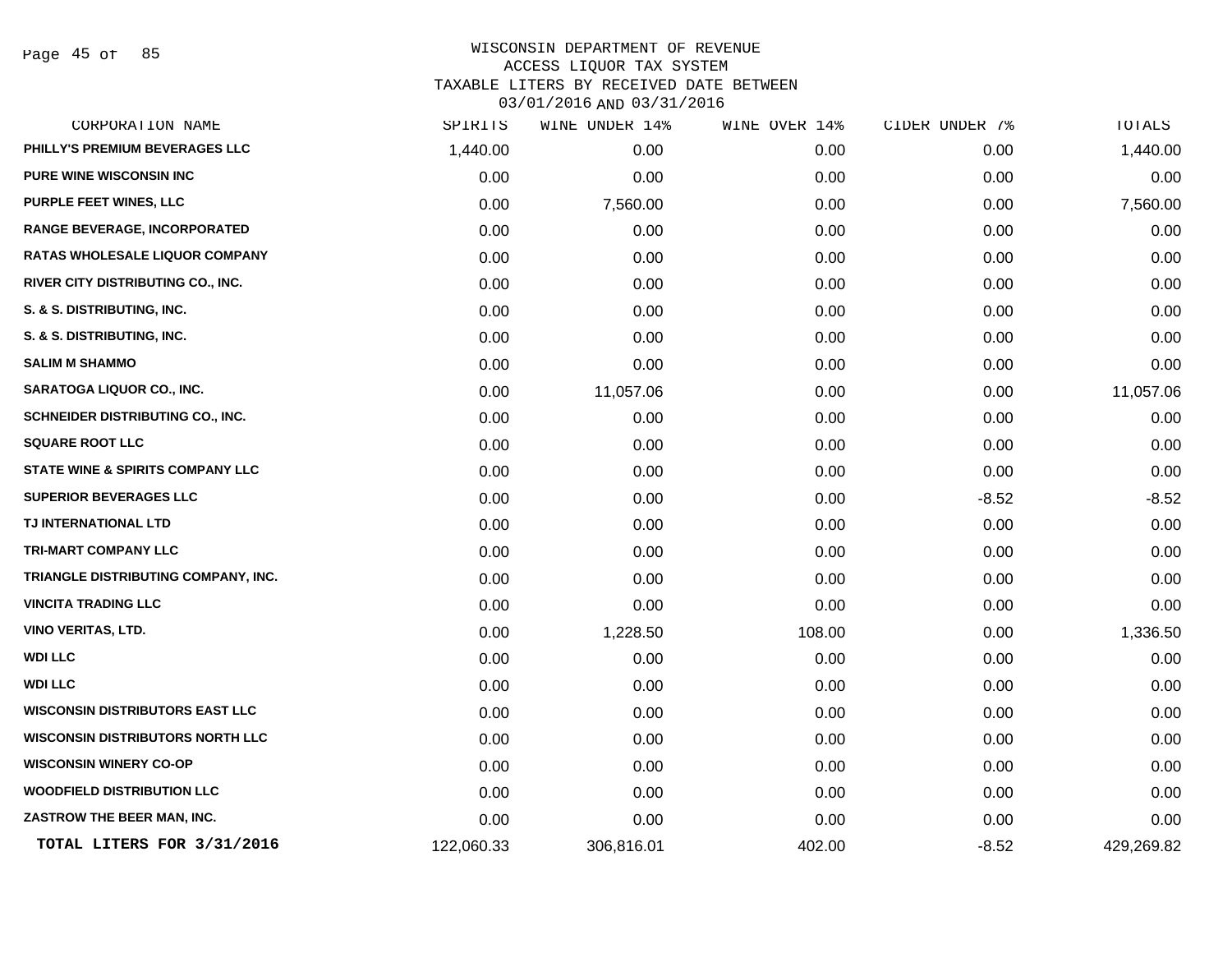Page 46 of 85

# WISCONSIN DEPARTMENT OF REVENUE ACCESS LIQUOR TAX SYSTEM TAXABLE LITERS BY RECEIVED DATE BETWEEN 03/01/2016 AND 03/31/2016

**IN STATE MANUFACTURER (WM) 45TH PARALLEL SPIRITS, LLC** 0.00 0.00 0.00 0.00 0.00 **ACE ETHANOL LLC** 0.00 0.00 0.00 0.00 0.00 **AEPPELTREOW INC** 22.49 0.00 0.00 0.00 22.49 **ANGRY SPIRITS DISTILLING LLC** 0.00 0.00 0.00 0.00 0.00 **B & E DISTILLERY INC.** 0.00 0.00 0.00 0.00 0.00 **BRIAN SAMMONS** 1,128.05 0.00 0.00 0.00 1,128.05 **C & N CORPORATION** 973.49 0.00 0.00 0.00 973.49 **CENTRAL STANDARD LLC** 251.27 0.00 0.00 0.00 251.27 **CHIPPEWA RIVER DISTILLERY AND BREWERY LLC** 0.00 0.00 0.00 0.00 0.00 **CLOVER MEADOW LLC** 0.00 0.00 0.00 0.00 0.00 **DEATH'S DOOR DISTILLERY LLC**  $0.00$   $0.00$   $0.00$   $0.00$   $0.00$   $0.00$   $0.00$   $0.00$   $0.00$   $0.00$   $0.00$   $0.00$   $0.00$   $0.00$   $0.00$   $0.00$   $0.00$   $0.00$   $0.00$   $0.00$   $0.00$   $0.00$   $0.00$   $0.00$   $0.00$   $0.00$   $0.00$   $0.$ **DISTILLERY PARTNERS, LLC** 668.25 0.00 0.00 0.00 668.25 **DRIFTLESS GLEN DISTILLERY LLC** 913.92 0.00 0.00 0.00 913.92 **EMCO CHEMICAL DISTRIBUTORS, INC.** 0.00 0.00 0.00 0.00 0.00 **GLOBAL DISTILLERS SRL LLC** 6,596.15 0.00 0.00 0.00 6,596.15 **GRANT J VAN DRIEST** 454.25 0.00 0.00 0.00 454.25 **GREAT LAKES DISTILLERY LLC** 1,007.22 0.00 0.00 0.00 1,007.22 **HENDRICKS FAMILY DISTILLERY LLC**  $434.26$   $0.00$   $0.00$   $0.00$   $0.00$   $0.00$   $434.26$ **MATTHEW RICK** 50.38 1,193.61 66.02 0.00 1,310.01 **MILLERCOORS LLC** 0.00 0.00 0.00 37,054.50 37,054.50 **NATHAN G GREENAWALT** 403.12 0.00 0.00 0.00 403.12 **NORTHERN WATERS DISTILLERY LLC** 174.39 0.00 0.00 0.00 0.00 0.00 0.00 0.00 174.39 **PERLICK FARMS LLC** 283.91 283.91 283.91 283.91 283.91 283.91 283.91 283.91 283.91 283.91 283.91 283.91 283.91 283.91 **PO CHOUA LO** 0.00 0.00 0.00 0.00 0.00 **RIVER BEND VINEYARD & WINERY LLC** 0.00 0.00 0.00 0.00 0.00 CORPORATION NAME SPIRITS WINE UNDER 14% WINE OVER 14% CIDER UNDER 7% TOTALS

**SENSIENT FLAVORS LLC** 0.00 0.00 0.00 0.00 0.00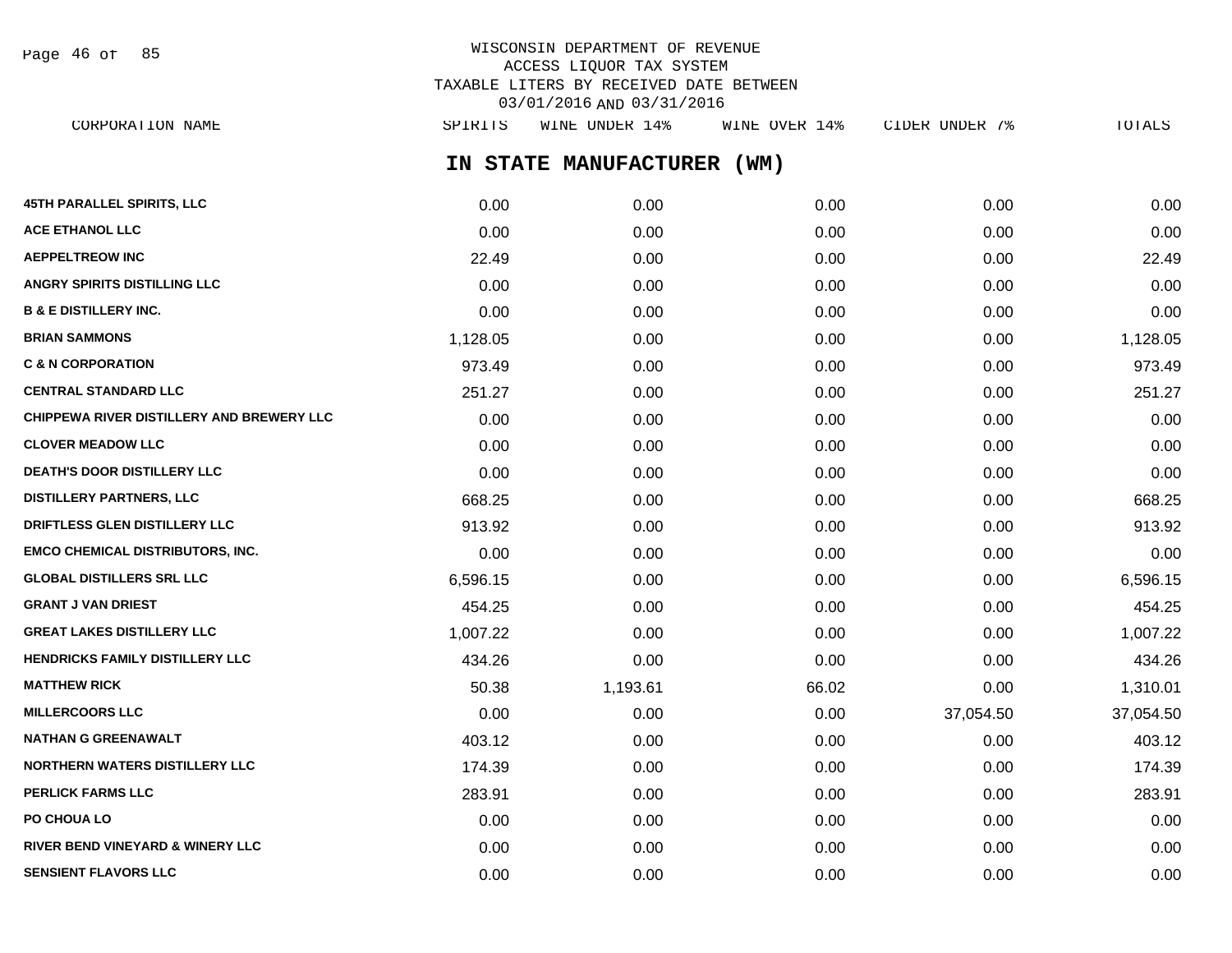Page 47 of 85

| CORPORATION NAME                | SPIRITS   | UNDER 14%<br>WINE | WINE OVER 14% | CIDER UNDER 7% | TOTALS    |
|---------------------------------|-----------|-------------------|---------------|----------------|-----------|
| <b>ST CROIX SPIRITS LLC</b>     | 0.00      | 0.00              | 0.00          | 0.00           | 0.00      |
| THE NORTH WOODS DISTILLERY LLC  | 381.00    | 0.00              | 0.00          | 0.00           | 381.00    |
| WHITE WINTER WINERY INC         | 0.00      | 0.00              | 0.00          | 0.00           | 0.00      |
| <b>WOLLERSHEIM WINERY, INC.</b> | 670.51    | 0.00              | 0.00          | 0.00           | 670.51    |
| YAHARA BAY DISTILLERS, INC.     | 5,482.46  | 0.00              | 0.00          | 0.00           | 5,482.46  |
| TOTAL LITERS FOR 3/31/2016      | 19,895.12 | ,193.61           | 66.02         | 37,054.50      | 58,209.25 |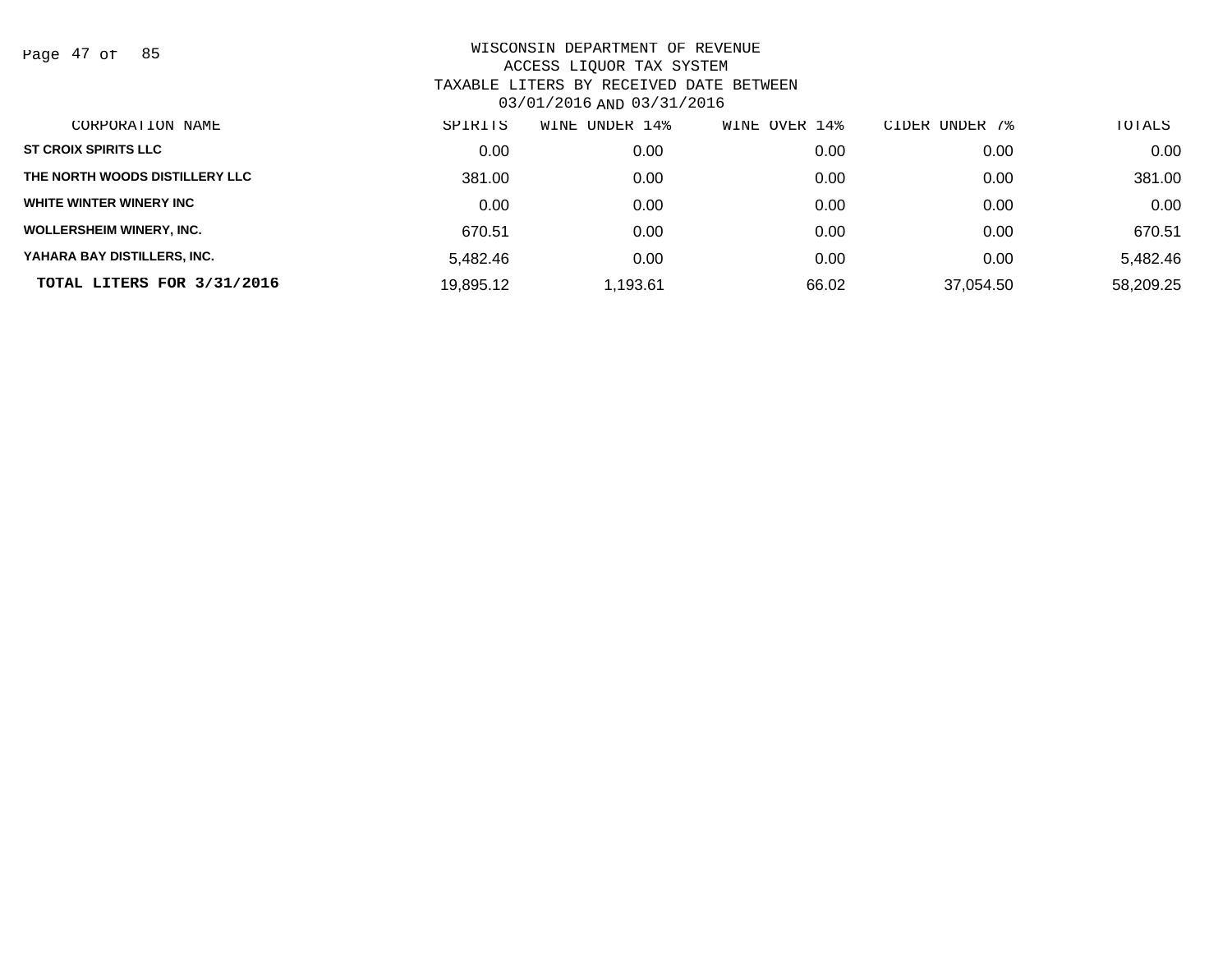| Page 48 of |  |  | 85 |
|------------|--|--|----|
|------------|--|--|----|

# WISCONSIN DEPARTMENT OF REVENUE ACCESS LIQUOR TAX SYSTEM TAXABLE LITERS BY RECEIVED DATE BETWEEN 03/01/2016 AND 03/31/2016

CORPORATION NAME SPIRITS WINE UNDER 14% WINE OVER 14% CIDER UNDER 7% TOTALS

# **IN STATE RECTIFIER (WR)**

| <b>45TH PARALLEL SPIRITS, LLC</b>      | 1,189.49   | 0.00        | 0.00 | 0.00 | 1,189.49   |
|----------------------------------------|------------|-------------|------|------|------------|
| <b>ARTYS</b>                           | 6,592.29   | 0.00        | 0.00 | 0.00 | 6,592.29   |
| <b>CITY BREWING COMPANY, LLC</b>       | 162,411.52 | 0.00        | 0.00 | 0.00 | 162,411.52 |
| <b>DISTILLERY PARTNERS, LLC</b>        | 0.00       | 0.00        | 0.00 | 0.00 | 0.00       |
| <b>GALLOWAY COMPANY</b>                | 0.00       | 0.00        | 0.00 | 0.00 | 0.00       |
| <b>GREAT LAKES DISTILLERY LLC</b>      | 1,500.71   | 0.00        | 0.00 | 0.00 | 1,500.71   |
| <b>HENRY FARMS PRAIRIE SPIRITS LLC</b> | $-540.00$  | 0.00        | 0.00 | 0.00 | $-540.00$  |
| <b>MIDWEST CUSTOM BOTTLING LLC</b>     | 207,715.67 | $-7,605.00$ | 0.00 | 0.00 | 200,110.67 |
| <b>NATHAN G GREENAWALT</b>             | 0.00       | 0.00        | 0.00 | 0.00 | 0.00       |
| <b>PO CHOUA LO</b>                     | 0.00       | 0.00        | 0.00 | 0.00 | 0.00       |
| YAHARA BAY DISTILLERS, INC.            | 0.00       | 0.00        | 0.00 | 0.00 | 0.00       |
| TOTAL LITERS FOR 3/31/2016             | 378,869.68 | $-7,605.00$ | 0.00 | 0.00 | 371,264.68 |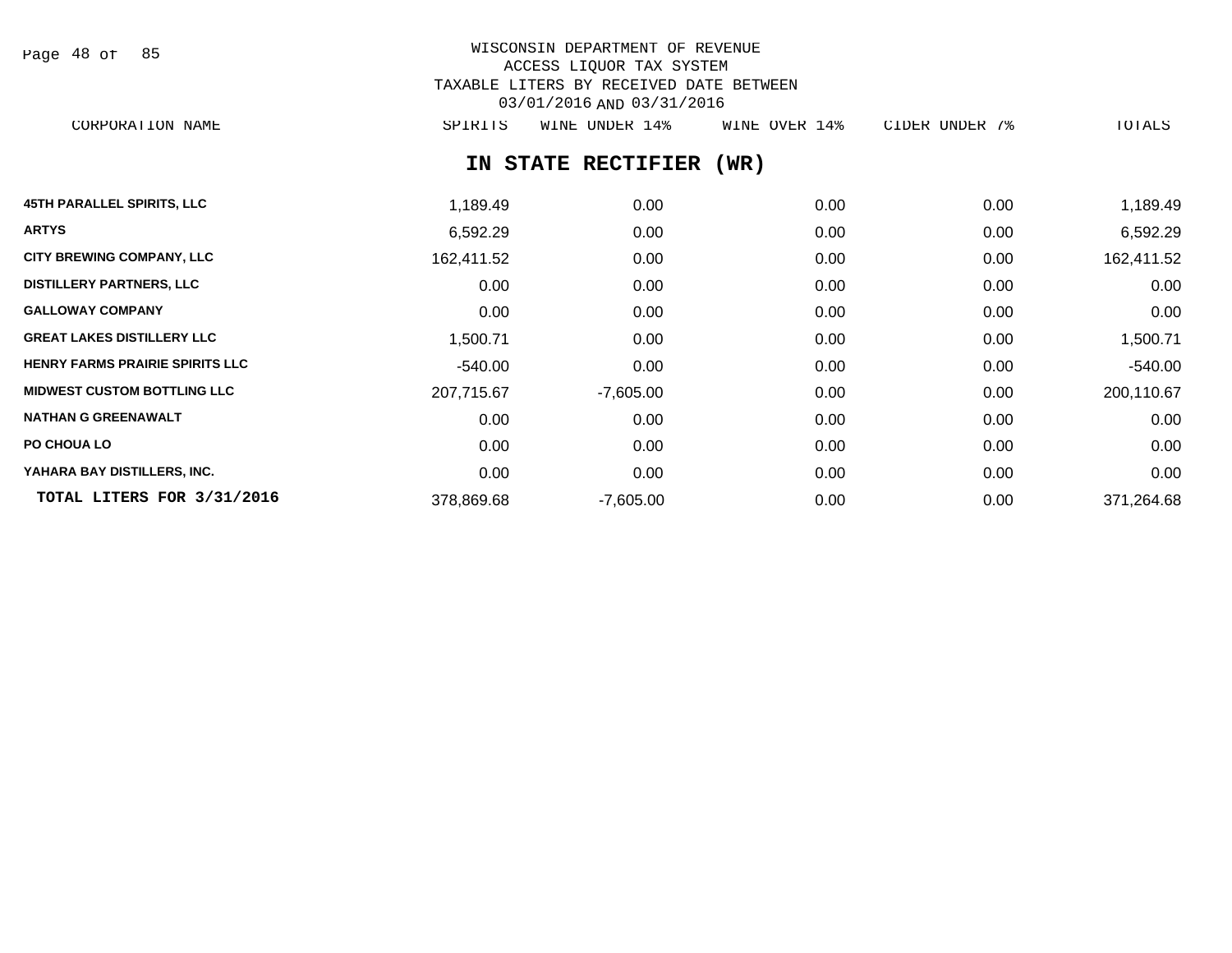Page 49 of 85

# WISCONSIN DEPARTMENT OF REVENUE ACCESS LIQUOR TAX SYSTEM TAXABLE LITERS BY RECEIVED DATE BETWEEN 03/01/2016 AND 03/31/2016

**IN STATE WINERY (WWI) AEPPELTREOW INC** 0.00 54.93 0.17 228.00 283.10 **ALL SISTERS WINERY INC** 0.00 0.00 0.00 0.00 0.00 **AMANDA STEFL** 0.00 0.00 0.00 0.00 0.00 **BARABOO BLUFF WINERY, LLC** 0.00 189.27 0.00 189.27 **BAUER-KEARNS WINERY LLC** 0.00 0.00 0.00 0.00 0.00 **BAYFIELD WINERY, LTD.** 0.00 0.00 0.00 0.00 0.00 **BELLEVINEZ LLC** 0.00 136.27 0.00 0.00 136.27 **BLIND HORSE WINERY LLC** 0.00 0.00 2,914.76 0.00 2,914.76 **BOTHAM VINEYARDS, INC.** 0.00 2,271.24 0.00 0.00 2,271.24 **BRANCHES WINERY LLC** 0.00 0.00 0.00 0.00 0.00 **BRIGADOON FARM & WINERY LLC**  $0.00$   $0.00$   $0.00$   $0.00$   $0.00$   $0.00$   $0.00$   $0.00$   $0.00$   $0.00$   $0.00$   $0.00$   $0.00$ **BUZZ & BREW SHOP LLC**  $\begin{array}{ccccccc} 0.00 & 0.00 & 0.00 & 0.00 & 0.00 & 0.00 & 0.00 & 0.00 & 0.00 & 0.00 & 0.00 & 0.00 & 0.00 & 0.00 & 0.00 & 0.00 & 0.00 & 0.00 & 0.00 & 0.00 & 0.00 & 0.00 & 0.00 & 0.00 & 0.00 & 0.00 & 0.00 & 0.00 & 0.00 & 0.00 & 0.00 & 0.0$ **C & N CORPORATION CONSUMED ASSOCIATION CONSUMING A LOCAL CONSUMING A LOCAL CONSUMING A LOCAL CONSUMING A LOCAL CONSUMING A LOCAL CONSUMING A LOCAL CONSUMING A LOCAL CONSUMING A LOCAL CONSUMING A LOCAL CONSUMING A LOCAL CO C & N CORPORATION** 0.00 21,839.42 215.99 0.00 22,055.41 **CHATEAU ST CROIX WINERY & VINEYARD LLC** 0.00 655.48 425.97 0.00 1,081.45 **CIDER HOUSE OF WISCONSIN LLC** 0.00 0.00 0.00 0.00 0.00 **CLAY JAR HOLDINGS LLC** 84.41 84.41 **84.41** 84.41 84.41 0.00 320.32 **CLINTON CLINGERMAN** 0.00 515.57 0.00 0.00 515.57 **CLOVER MEADOW LLC** 0.00 0.00 0.00 0.00 0.00 **COLDSPRING OF WISCONSIN LLC** 0.00 0.00 0.00 0.00 0.00 **COLLEEN M BOS** 0.00 665.41 0.00 0.00 665.41 **CRAIG FLETCHER** 0.00 0.00 0.00 0.00 0.00 **DANIEL J KOEPKE** 0.00 0.00 0.00 0.00 0.00 **DANZINGER VINEYARDS LLC** 0.00 0.00 0.00 0.00 0.00 **DIANA HOBSON** 0.00 760.49 0.00 0.00 760.49 CORPORATION NAME SPIRITS WINE UNDER 14% WINE OVER 14% CIDER UNDER 7% TOTALS

**EDWARD J RINK** 0.00 68.25 0.00 0.00 68.25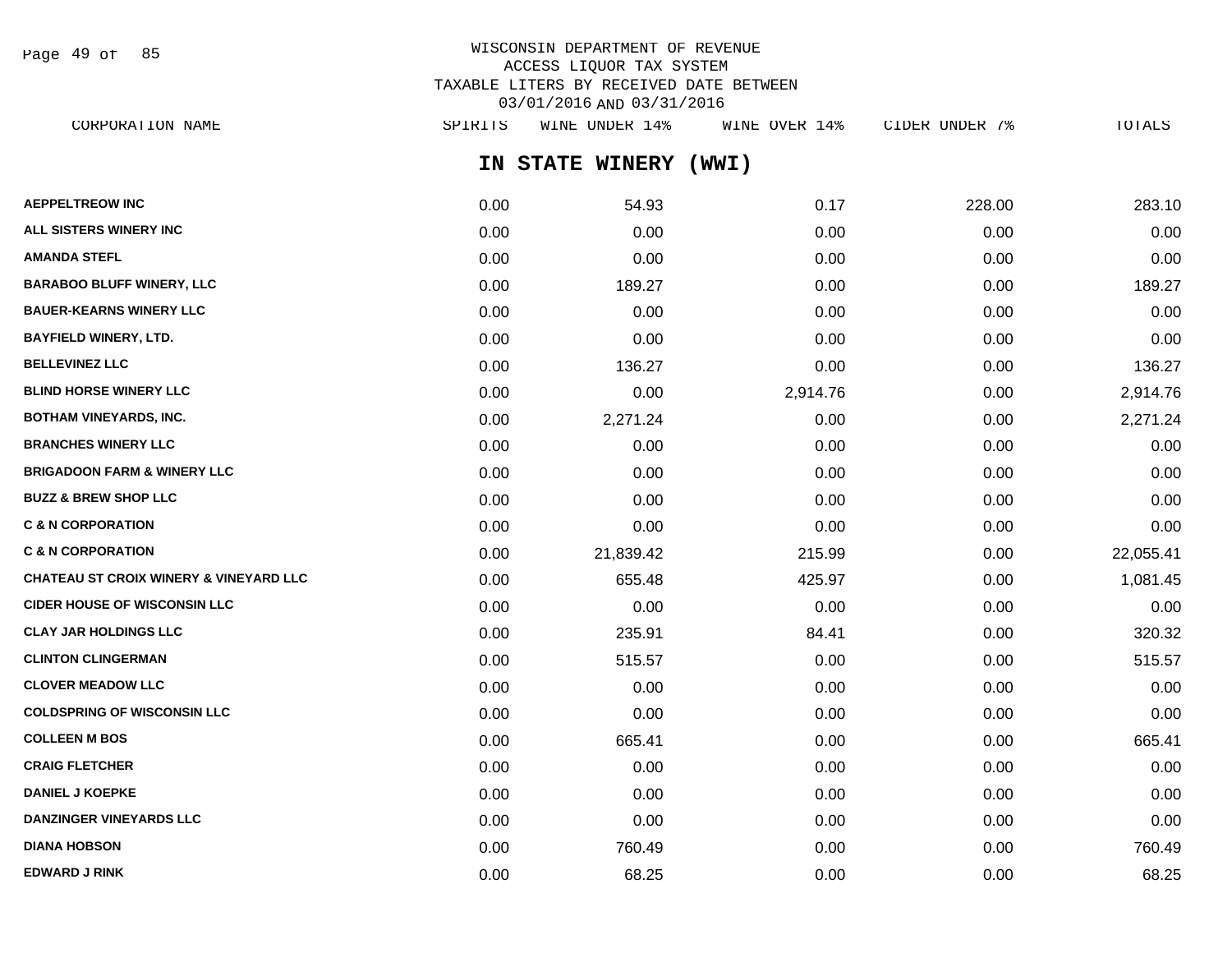Page 50 of 85

#### WISCONSIN DEPARTMENT OF REVENUE

#### ACCESS LIQUOR TAX SYSTEM

TAXABLE LITERS BY RECEIVED DATE BETWEEN

03/01/2016 AND 03/31/2016

| CORPORATION NAME                        | SPIRITS | WINE UNDER 14% | WINE OVER 14% | CIDER UNDER 7% | TOTALS   |
|-----------------------------------------|---------|----------------|---------------|----------------|----------|
| <b>ELISABETH W KLEIN</b>                | 0.00    | 1,949.48       | 37.85         | 151.42         | 2,138.75 |
| <b>FAWN CREEK WINERY LLC</b>            | 0.00    | 1,395.00       | 0.00          | 0.00           | 1,395.00 |
| <b>FERMENTING CELLARS LLC</b>           | 0.00    | 98.90          | 0.00          | 0.00           | 98.90    |
| FISHER KING WINERY, LLC                 | 0.00    | 1,570.94       | 0.00          | 0.00           | 1,570.94 |
| <b>FRESAR INC</b>                       | 0.00    | 35.96          | 0.00          | 0.00           | 35.96    |
| FRUIT OF THE WOODS WINE CELLAR, INC.    | 0.00    | 8,706.01       | 0.00          | 0.00           | 8,706.01 |
| <b>HALF KRAKT LLC</b>                   | 0.00    | 0.00           | 0.00          | 0.00           | 0.00     |
| <b>HARALD TOMESCH</b>                   | 0.00    | 0.00           | 0.00          | 0.00           | 0.00     |
| HARBOR RIDGE WINERY INC.                | 0.00    | 2,119.82       | 0.00          | 0.00           | 2,119.82 |
| <b>HERDIE BAISDEN</b>                   | 0.00    | 0.00           | 0.00          | 378.54         | 378.54   |
| <b>HOOKSTONE INC.</b>                   | 0.00    | 170.40         | 6.81          | 0.00           | 177.21   |
| <b>ISLAND ORCHARD CIDER LLC</b>         | 0.00    | 0.00           | 0.00          | 590.52         | 590.52   |
| <b>JACKSON WINE LLC</b>                 | 0.00    | 659.98         | 29.98         | 0.00           | 689.96   |
| <b>JAMES PLOETZ</b>                     | 0.00    | 208.94         | 0.00          | 0.00           | 208.94   |
| <b>JEFFREY L STOEGER</b>                | 0.00    | 0.00           | 0.00          | 0.00           | 0.00     |
| <b>JORNY'S END LLC</b>                  | 0.00    | 2,570.29       | 0.00          | 0.00           | 2,570.29 |
| <b>JOSEPH CALLOW</b>                    | 0.00    | 2,881.45       | 0.00          | 0.00           | 2,881.45 |
| <b>JOSEPH CALLOW</b>                    | 0.00    | 4,141.23       | 0.00          | 0.00           | 4,141.23 |
| <b>JOSEPH STALLER</b>                   | 0.00    | 0.00           | 0.00          | 0.00           | 0.00     |
| <b>JOSEPH WYNIMKO</b>                   | 0.00    | 162.24         | 0.00          | 0.00           | 162.24   |
| <b>JULIE A ANDRZEJCZAK</b>              | 0.00    | 277.09         | 0.00          | 0.00           | 277.09   |
| <b>KEVIN BEHNKE</b>                     | 0.00    | 0.00           | 0.00          | 0.00           | 0.00     |
| <b>LAKE NOKOMIS CRANBERRIES INC</b>     | 0.00    | 0.00           | 0.00          | 0.00           | 0.00     |
| <b>LANDTA WINES LLC</b>                 | 0.00    | 0.00           | 0.00          | 0.00           | 0.00     |
| <b>LARSON &amp; LARSON</b>              | 0.00    | 723.77         | 0.00          | 0.00           | 723.77   |
| <b>LAUTENBACH'S ORCHARD COUNTRY INC</b> | 0.00    | 6,416.93       | 0.00          | 0.00           | 6,416.93 |
| <b>LEDGE STONE VINEYARDS LLC</b>        | 0.00    | 0.00           | 0.00          | 0.00           | 0.00     |
| <b>LOST ISLAND WINE LLC</b>             | 0.00    | 392.24         | 0.00          | 0.00           | 392.24   |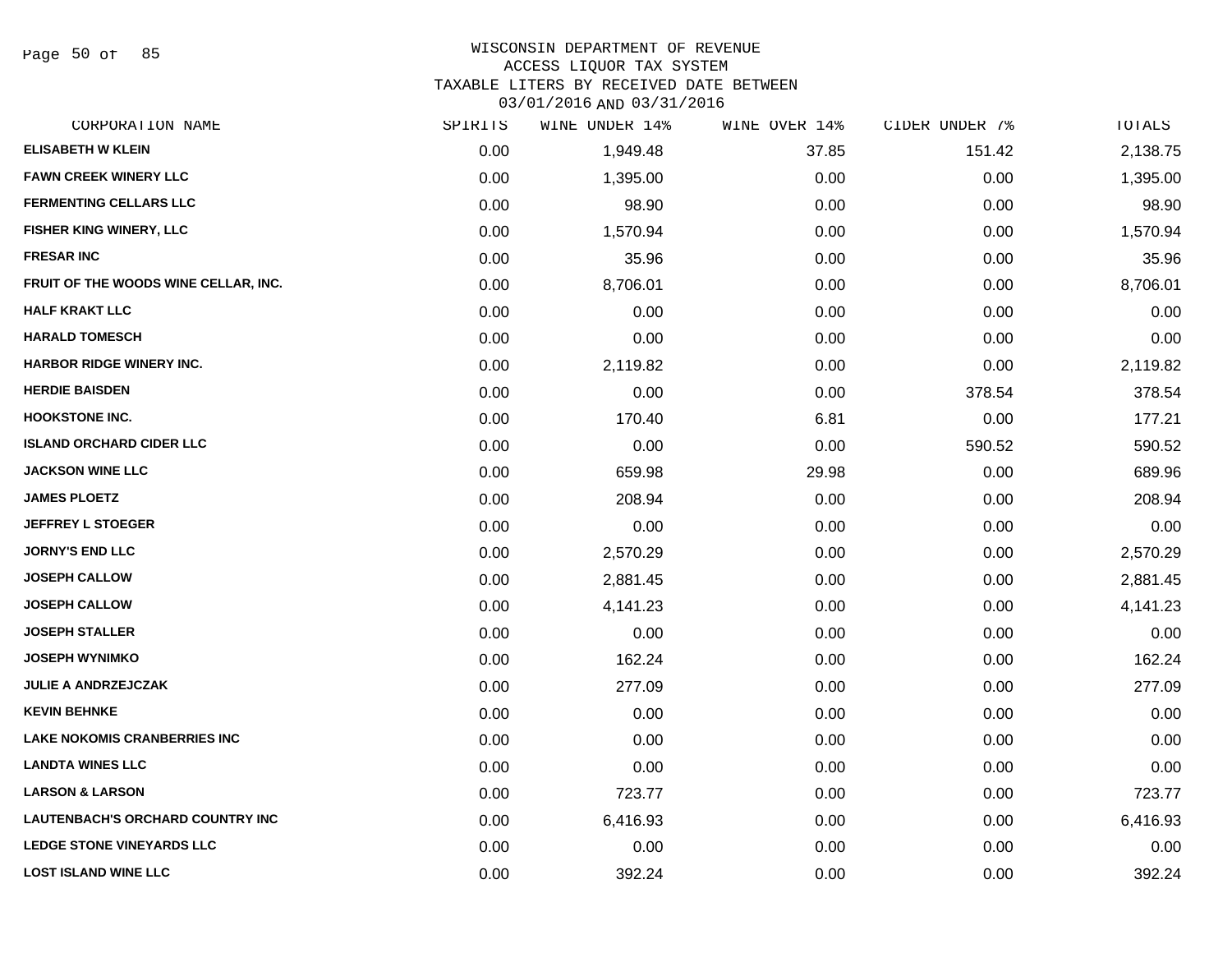Page 51 of 85

| CORPORATION NAME                                 | SPIRITS | WINE UNDER 14% | WINE OVER 14% | CIDER UNDER 7% | TOTALS   |
|--------------------------------------------------|---------|----------------|---------------|----------------|----------|
| <b>LUNCH CREEK VINEYARDS LLC</b>                 | 0.00    | 0.00           | 0.00          | 0.00           | 0.00     |
| <b>MARTIN E SELL</b>                             | 0.00    | 0.00           | 0.00          | 0.00           | 0.00     |
| <b>MARY BELLAZZINI</b>                           | 0.00    | 0.00           | 0.00          | 0.00           | 0.00     |
| <b>MATENAER CORPORATION</b>                      | 0.00    | 0.00           | 0.00          | 0.00           | 0.00     |
| <b>MATTHEW RICK</b>                              | 0.00    | 0.00           | 0.00          | 0.00           | 0.00     |
| <b>MCILQUHAM LLC</b>                             | 0.00    | 2,087.99       | 0.00          | 1,720.73       | 3,808.72 |
| <b>MERSHONIAN CIDERY LLC</b>                     | 0.00    | 0.00           | 0.00          | 984.00         | 984.00   |
| <b>MUNSON BRIDGE WINERY INC</b>                  | 0.00    | 4,466.78       | 0.00          | 0.00           | 4,466.78 |
| <b>MUSETTA WINERY, LLC</b>                       | 0.00    | 2,551.47       | $-1.50$       | 0.00           | 2,549.97 |
| <b>NORTHLEAF WINERY, LLC</b>                     | 0.00    | 1,491.00       | 40.88         | 0.00           | 1,531.88 |
| <b>PARALLEL 44 VINEYARD &amp; WINERY, INC.</b>   | 0.00    | 4,912.50       | 139.49        | 0.00           | 5,051.99 |
| <b>PARALLEL 44 VINEYARD &amp; WINERY, INC.</b>   | 0.00    | 90.02          | 0.00          | 0.00           | 90.02    |
| <b>PATRICK ARNDT</b>                             | 0.00    | 94.64          | 0.00          | 0.00           | 94.64    |
| <b>PAUL D ASPER</b>                              | 0.00    | 0.00           | 0.00          | 0.00           | 0.00     |
| <b>PAUL G BLOMMEL</b>                            | 0.00    | 0.00           | 0.00          | 0.00           | 0.00     |
| <b>PAUL J FRANZEN</b>                            | 0.00    | 0.00           | 266.25        | 0.00           | 266.25   |
| <b>PIEPERTK LLC</b>                              | 0.00    | 487.48         | 2.99          | 0.00           | 490.47   |
| <b>RED OAK VINEYARD INC</b>                      | 0.00    | 0.00           | 0.00          | 0.00           | 0.00     |
| RIVER BEND VINEYARD & WINERY LLC                 | 0.00    | 0.00           | 0.00          | 0.00           | 0.00     |
| <b>ROBERT BORUCKI</b>                            | 0.00    | 0.00           | 0.00          | 0.00           | 0.00     |
| <b>ROBERT BORUCKI</b>                            | 0.00    | 881.28         | 0.00          | 0.00           | 881.28   |
| <b>ROCK N WOOL WINERY LLC</b>                    | 0.00    | 2,952.61       | 0.00          | 0.00           | 2,952.61 |
| <b>RUSH RIVER BREWING LLC</b>                    | 0.00    | 0.00           | 0.00          | 293.35         | 293.35   |
| <b>RUSHFORD MEADERY AND WINERY LLC</b>           | 0.00    | 0.00           | 0.00          | 0.00           | 0.00     |
| <b>RYAN PRELLWITZ</b>                            | 0.00    | 0.00           | 0.00          | 0.00           | 0.00     |
| S & J WINERY, LLC                                | 0.00    | 511.82         | 0.00          | 0.00           | 511.82   |
| <b>SANDSTONE RIDGE VINEYARD &amp; WINERY LLC</b> | 0.00    | 135.90         | 9.92          | 0.00           | 145.82   |
| <b>SANTA FE FUTURES, INC.</b>                    | 0.00    | 0.00           | 0.00          | 0.00           | 0.00     |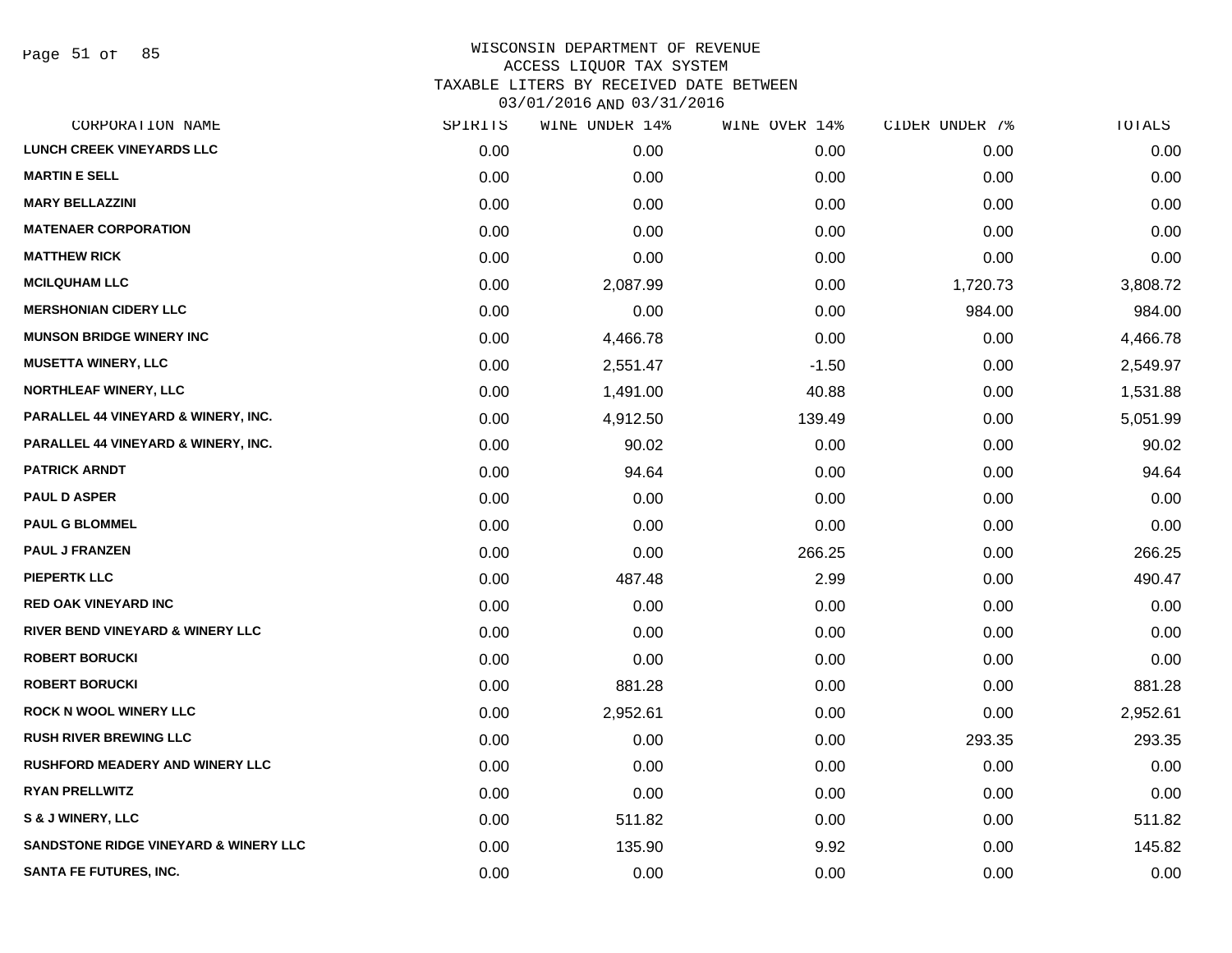# WISCONSIN DEPARTMENT OF REVENUE ACCESS LIQUOR TAX SYSTEM TAXABLE LITERS BY RECEIVED DATE BETWEEN

03/01/2016 AND 03/31/2016

| CORPORATION NAME                           | SPIRITS | WINE UNDER 14% | WINE OVER 14% | CIDER UNDER 7% | TOTALS    |
|--------------------------------------------|---------|----------------|---------------|----------------|-----------|
| <b>SEVEN HAWKS VINEYARDS LLC</b>           | 0.00    | 0.00           | 0.00          | 0.00           | 0.00      |
| <b>SEVEN HAWKS VINEYARDS LLC</b>           | 0.00    | 0.00           | 0.00          | 0.00           | 0.00      |
| <b>SHARON L PINGEL</b>                     | 0.00    | 0.00           | 0.00          | 0.00           | 0.00      |
| <b>SHERRY HARDIE</b>                       | 0.00    | 249.75         | 0.00          | 0.00           | 249.75    |
| <b>SIMON CREEK VINEYARD LLC</b>            | 0.00    | 1,288.32       | 125.60        | 0.00           | 1,413.92  |
| SINNIPEE VALLEY VINEYARD LLC               | 0.00    | 0.00           | 0.00          | 0.00           | 0.00      |
| <b>SPB LLC</b>                             | 0.00    | 0.00           | 0.00          | 28,942.52      | 28,942.52 |
| SPRECHER BREWING COMPANY, INC.             | 0.00    | 0.00           | 0.00          | 0.00           | 0.00      |
| <b>SPURGEON VINEYARDS &amp; WINERY LLC</b> | 0.00    | 1,661.05       | 9.08          | 0.00           | 1,670.13  |
| <b>STEPHEN M KENNEDY</b>                   | 0.00    | 664.72         | 0.00          | 0.00           | 664.72    |
| <b>STEVEN J DE BAKER</b>                   | 0.00    | 0.00           | 0.00          | 0.00           | 0.00      |
| STEVEN M & JUDITH A JACOBSON LLC           | 0.00    | 0.00           | 0.00          | 0.00           | 0.00      |
| <b>SUNSET POINT WINERY LLC</b>             | 0.00    | 612.48         | 32.18         | 0.00           | 644.66    |
| <b>TENBA RIDGE WINERY LLC</b>              | 0.00    | 2,352.74       | 3.97          | 0.00           | 2,356.71  |
| THE RUM TREE, INC.                         | 0.00    | 0.00           | 0.00          | 0.00           | 0.00      |
| THE WINE VINEYARD LLC                      | 0.00    | 1,382.88       | 0.00          | 0.00           | 1,382.88  |
| THE WOODLAND TRAIL BEVERAGE COMPANY, INC.  | 0.00    | 299.05         | 0.00          | 0.00           | 299.05    |
| <b>TROY LANDWEHR</b>                       | 0.00    | 472.50         | 50.25         | 0.00           | 522.75    |
| <b>TWO BROTHERS WINES LLC</b>              | 0.00    | 336.75         | 0.00          | 0.00           | 336.75    |
| VAN WYCHEN WINES INC.                      | 0.00    | 0.00           | 0.00          | 0.00           | 0.00      |
| <b>VERNON VINEYARDS LTD</b>                | 0.00    | 267.25         | 0.00          | 0.00           | 267.25    |
| <b>VETRO WINERY LLC</b>                    | 0.00    | 399.75         | 0.00          | 0.00           | 399.75    |
| <b>VINES TO CELLAR, INC.</b>               | 0.00    | 784.11         | 0.00          | 0.00           | 784.11    |
| VON STIEHL WINERY LTD.                     | 0.00    | 0.00           | 0.00          | 0.00           | 0.00      |
| VON STIEHL WINERY LTD.                     | 0.00    | 0.00           | 0.00          | 0.00           | 0.00      |
| VON STIEHL WINERY LTD.                     | 0.00    | 37,259.31      | 0.00          | 0.00           | 37,259.31 |
| <b>WEGLARZ &amp; BOCK</b>                  | 0.00    | 0.00           | 0.00          | 0.00           | 0.00      |
| <b>WEST PRAIRIE WINERY LLC</b>             | 0.00    | 8,120.63       | 0.00          | 0.00           | 8,120.63  |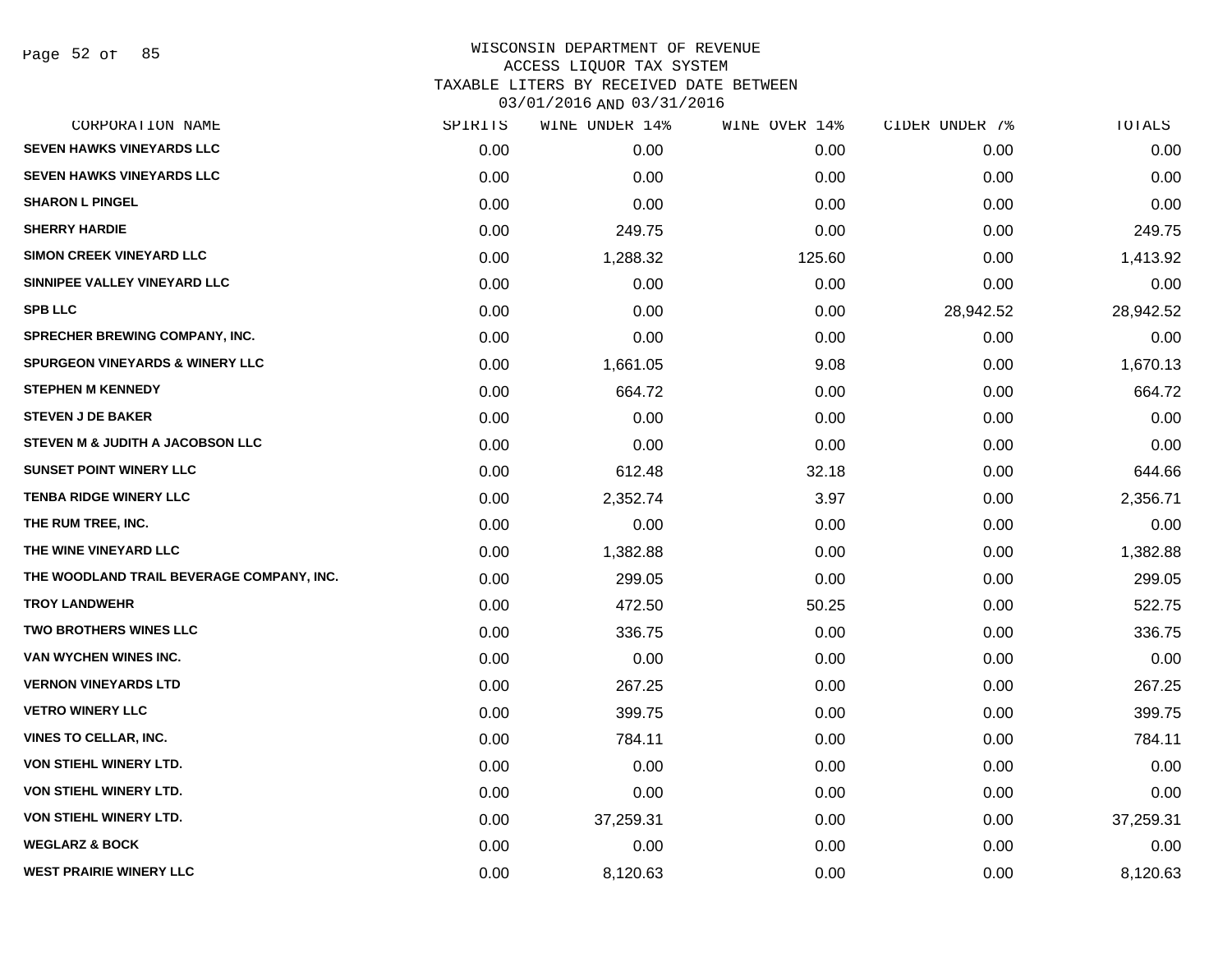Page 53 of 85

| CORPORATION NAME                        | SPIRITS | UNDER 14%<br>WINE | WINE OVER 14% | CIDER UNDER 7% | TOTALS     |
|-----------------------------------------|---------|-------------------|---------------|----------------|------------|
| WHISPERING BLUFFS VINEYARD & WINERY LTD | 0.00    | 0.00              | 0.00          | 0.00           | 0.00       |
| <b>WHISPERING WINDS WINERY LLC</b>      | 0.00    | 0.00              | 0.00          | 0.00           | 0.00       |
| <b>WHITE BEAR SPIRITS LLC</b>           | 0.00    | 0.00              | 0.00          | 0.00           | 0.00       |
| WHITE WINTER WINERY INC                 | 0.00    | 164.88            | 0.00          | 117.35         | 282.23     |
| <b>WILLIAM F BLUHM</b>                  | 0.00    | 1,257.49          | 58.45         | 0.00           | 1,315.94   |
| <b>WINE STATION HUDSON LLC</b>          | 0.00    | 0.00              | 0.00          | 0.00           | 0.00       |
| <b>WINEMAKER'S DAUGHTER LLC</b>         | 0.00    | 162.77            | 0.00          | 0.00           | 162.77     |
| <b>WINESITTER BREWHOUSE LLC</b>         | 0.00    | 0.00              | 0.00          | 0.00           | 0.00       |
| <b>WOLLERSHEIM WINERY, INC.</b>         | 0.00    | 56,811.48         | 257.23        | 0.00           | 57,068.71  |
| <b>WOLLERSHEIM WINERY, INC.</b>         | 0.00    | 2,552.78          | $-7.50$       | 0.00           | 2,545.28   |
| TOTAL LITERS FOR 3/31/2016              | 0.00    | 199,637.09        | 4,703.23      | 33,406.43      | 237,746.75 |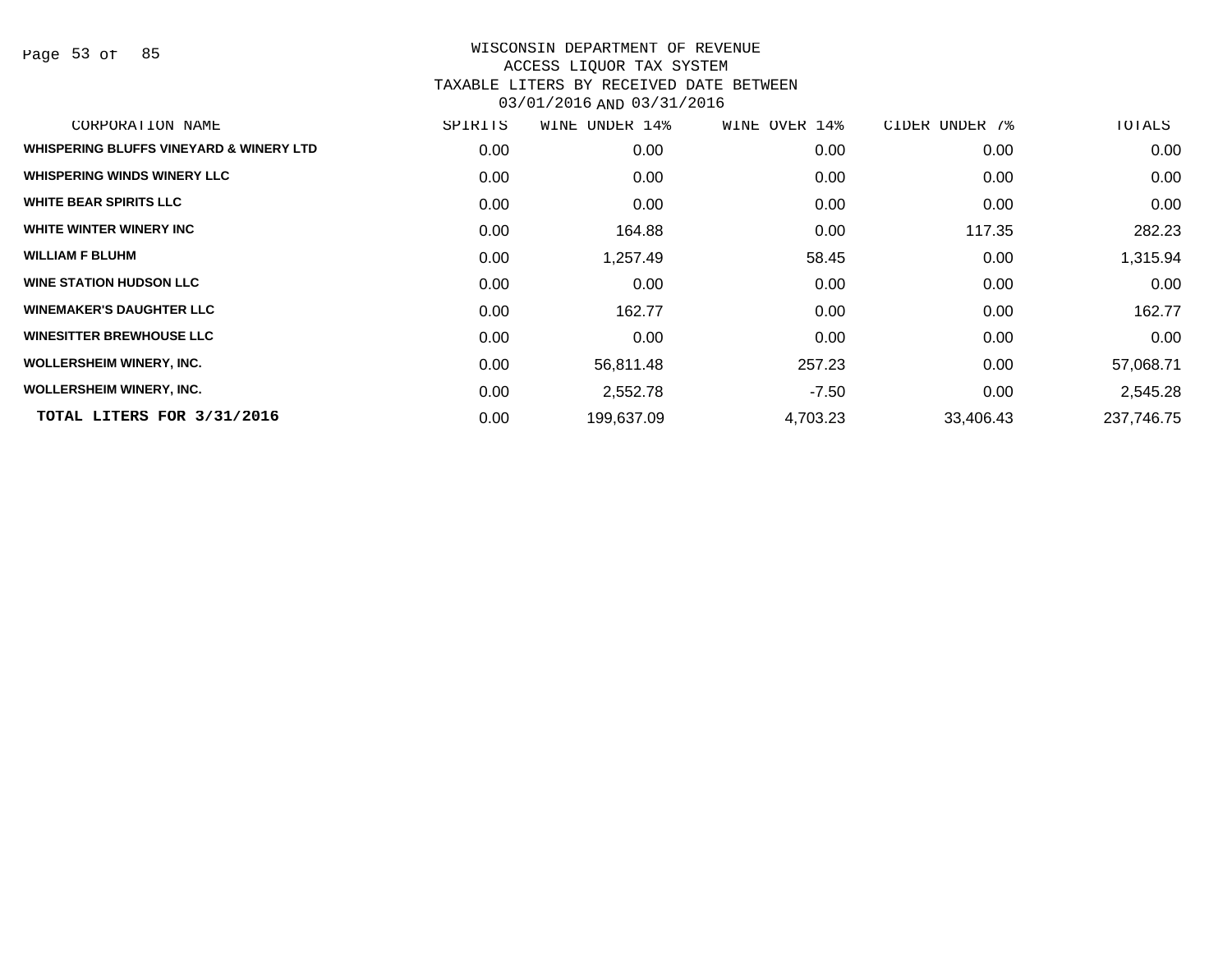Page 54 of 85

# WISCONSIN DEPARTMENT OF REVENUE ACCESS LIQUOR TAX SYSTEM TAXABLE LITERS BY RECEIVED DATE BETWEEN 03/01/2016 AND 03/31/2016

| CORPORATION NAME                            | SPIRITS | WINE UNDER 14%      | WINE OVER 14% | CIDER UNDER 7% | TOTALS |
|---------------------------------------------|---------|---------------------|---------------|----------------|--------|
|                                             |         | WINE DIRECT SHIPPER | (WDS)         |                |        |
| <b>1-800 WINESHOP.COM INC</b>               | 0.00    | 0.00                | 0.00          | 0.00           | 0.00   |
| 7 & 8 LLC                                   | 0.00    | 0.00                | 0.00          | 0.00           | 0.00   |
| <b>A TO Z WINEWORKS LLC</b>                 | 0.00    | 0.00                | 0.00          | 0.00           | 0.00   |
| AARON POTT AND CLAIRE POTT                  | 0.00    | 0.00                | 0.00          | 0.00           | 0.00   |
| <b>ABACELA VINEYARDS &amp; WINERY INC</b>   | 0.00    | 0.00                | 0.00          | 0.00           | 0.00   |
| <b>ABEJA LLC</b>                            | 0.00    | 0.00                | 0.00          | 0.00           | 0.00   |
| ABERNATHY HOFFMAN, LLC                      | 0.00    | 0.00                | 0.00          | 0.00           | 0.00   |
| <b>ABREU VINEYARDS INC</b>                  | 0.00    | 0.00                | 0.00          | 0.00           | 0.00   |
| <b>AC VIN CO LLC</b>                        | 0.00    | 0.00                | 0.00          | 0.00           | 0.00   |
| ACCOLADE WINES NORTH AMERICA INC            | 0.00    | 0.00                | 0.00          | 0.00           | 0.00   |
| <b>ADAMS WINERY LLC</b>                     | 0.00    | 0.00                | 0.00          | 0.00           | 0.00   |
| <b>ADELAIDA CELLARS INC</b>                 | 0.00    | 0.00                | 0.00          | 0.00           | 0.00   |
| <b>ADELSHEIM VINEYARD LLC</b>               | 0.00    | 0.00                | 0.00          | 0.00           | 0.00   |
| <b>AGATE RIDGE VINEYARD LLC</b>             | 0.00    | 0.00                | 0.00          | 0.00           | 0.00   |
| AH WINES INC                                | 0.00    | 0.00                | 0.00          | 0.00           | 0.00   |
| ALEXANDER P OXMAN                           | 0.00    | 0.00                | 0.00          | 0.00           | 0.00   |
| <b>ALEXANDRIA NICOLE CELLARS LLC</b>        | 0.00    | 0.00                | 0.00          | 0.00           | 0.00   |
| ALL SISTERS WINERY INC                      | 0.00    | 0.00                | 0.00          | 0.00           | 0.00   |
| <b>ALPHA &amp; OMEGA WINERY LLC</b>         | 0.00    | 0.00                | 0.00          | 0.00           | 0.00   |
| ALTAMURA WINERY INC                         | 0.00    | 0.00                | 0.00          | 0.00           | 0.00   |
| ALVAREZ VINEYARDS LLC                       | 0.00    | 0.00                | 1.50          | 0.00           | 1.50   |
| <b>AMAPOLA CREEK VINEYARDS &amp; WINERY</b> | 0.00    | 0.00                | 0.00          | 0.00           | 0.00   |
| AMAVI CELLARS LLC                           | 0.00    | 0.00                | 0.00          | 0.00           | 0.00   |
| <b>AMPELOS CELLARS INC</b>                  | 0.00    | 0.00                | 0.00          | 0.00           | 0.00   |
| <b>AMUSE BOUCHE LLC</b>                     | 0.00    | 0.00                | 0.00          | 0.00           | 0.00   |

**ANCIENT PEAK INC** 0.00 0.00 0.00 0.00 0.00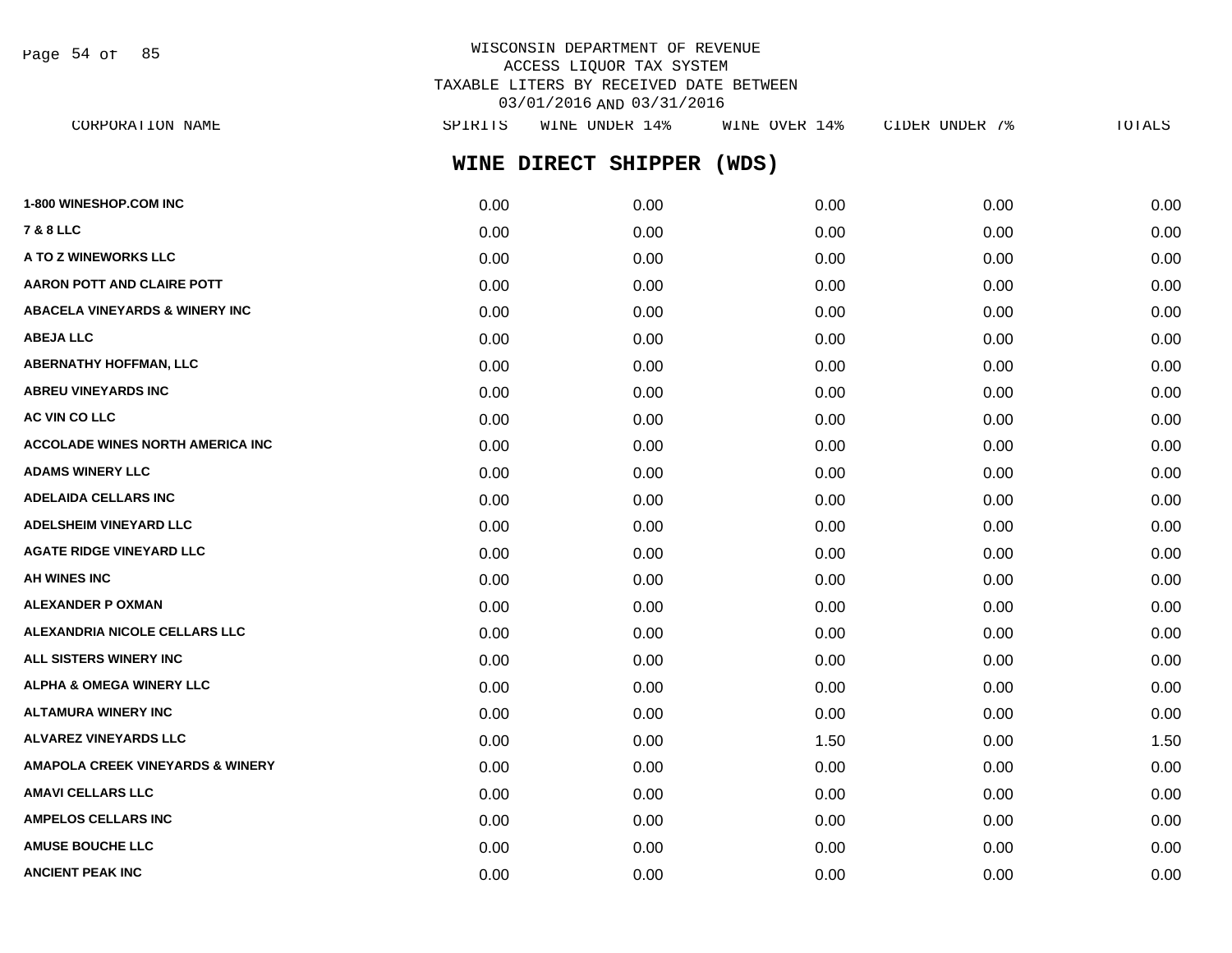Page 55 of 85

| CORPORATION NAME                        | SPIRITS | WINE UNDER 14% | WINE OVER 14% | CIDER UNDER 7% | TOTALS |
|-----------------------------------------|---------|----------------|---------------|----------------|--------|
| ANDERSONS CONN VALLEY WINERY INC        | 0.00    | 0.00           | 0.00          | 0.00           | 0.00   |
| <b>ANIMOLP</b>                          | 0.00    | 0.00           | 0.00          | 0.00           | 0.00   |
| <b>ANOMALY VINEYARDS LLC</b>            | 0.00    | 0.00           | 0.00          | 0.00           | 0.00   |
| <b>ANTHILL FARMS LLC</b>                | 0.00    | 0.00           | 0.00          | 0.00           | 0.00   |
| <b>ANTHONY M TRUCHARD</b>               | 0.00    | 0.00           | 0.00          | 0.00           | 0.00   |
| <b>AQUA PUMPKIN INC</b>                 | 0.00    | 0.00           | 0.00          | 0.00           | 0.00   |
| ARCHANGEL INVESTMENTS LLC               | 0.00    | 0.00           | 108.75        | 0.00           | 108.75 |
| <b>ARETE WINES LLC</b>                  | 0.00    | 0.00           | 0.00          | 0.00           | 0.00   |
| <b>ARIETTA INC</b>                      | 0.00    | 0.00           | 0.00          | 0.00           | 0.00   |
| <b>ARISTA WINES LLC</b>                 | 0.00    | 0.00           | 0.00          | 0.00           | 0.00   |
| <b>ARIZONA STRONGHOLD VINEYARDS LLC</b> | 0.00    | 0.00           | 0.00          | 0.00           | 0.00   |
| <b>ARKENSTONE VINEYARDS LLC</b>         | 0.00    | 0.00           | 0.00          | 0.00           | 0.00   |
| <b>ARMIDA WINERY INC</b>                | 0.00    | 0.00           | 0.00          | 0.00           | 0.00   |
| <b>ARMSTRONG FAMILY WINERY LLC</b>      | 0.00    | 0.00           | 0.00          | 0.00           | 0.00   |
| <b>ARMSTRONG VINEYARDS INC</b>          | 0.00    | 0.00           | 0.00          | 0.00           | 0.00   |
| <b>ARRINGTON VINEYARDS LLC</b>          | 0.00    | 0.00           | 0.00          | 0.00           | 0.00   |
| <b>ARTISTE MANAGEMENT CO LLC</b>        | 0.00    | 0.00           | 0.00          | 0.00           | 0.00   |
| <b>AU BON CLIMAT LLC</b>                | 0.00    | 0.00           | 0.00          | 0.00           | 0.00   |
| <b>AUBERT WINEGROWING INC</b>           | 0.00    | 0.00           | 0.00          | 0.00           | 0.00   |
| <b>AUGUST BRIGGS JR INC</b>             | 0.00    | 0.00           | 0.00          | 0.00           | 0.00   |
| <b>AVV WINERY CO LLC</b>                | 0.00    | 0.00           | 0.00          | 0.00           | 0.00   |
| AW DIRECT INC                           | 0.00    | 0.00           | 0.00          | 0.00           | 0.00   |
| <b>BALTIMORE BEND VINEYARD LLC</b>      | 0.00    | 0.00           | 0.00          | 0.00           | 0.00   |
| <b>BANSHEE WINES LLC</b>                | 0.00    | 0.00           | 0.00          | 0.00           | 0.00   |
| <b>BARABOO BLUFF WINERY, LLC</b>        | 0.00    | 0.00           | 0.00          | 0.00           | 0.00   |
| <b>BARGETTOS SANTA CRUZ WINERY INC</b>  | 0.00    | 0.00           | 0.00          | 0.00           | 0.00   |
| <b>BARNARD GRIFFIN INC</b>              | 0.00    | 0.00           | 0.00          | 0.00           | 0.00   |
| <b>BARNETT VINEYARDS LP</b>             | 0.00    | 0.00           | 0.00          | 0.00           | 0.00   |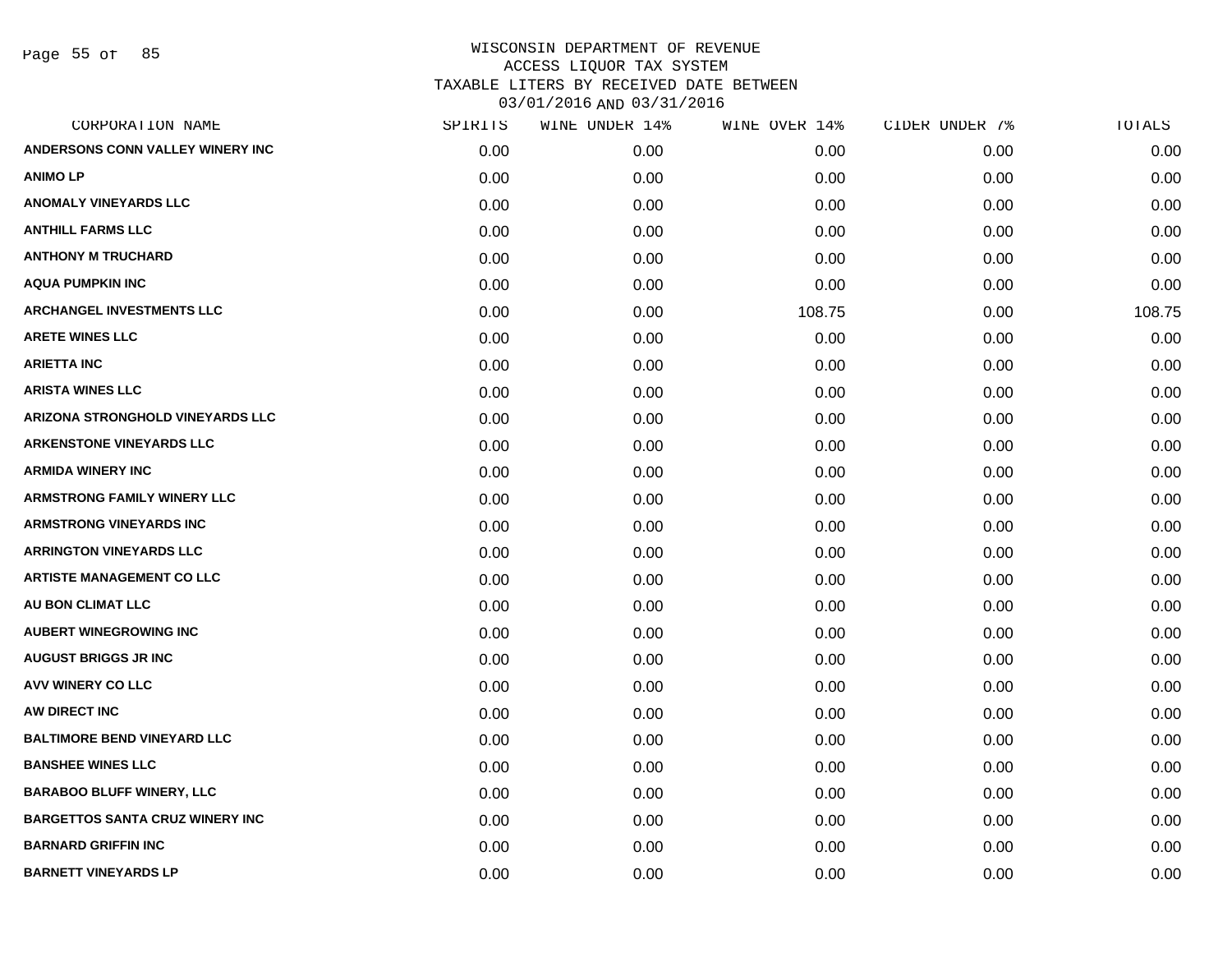Page 56 of 85

| CORPORATION NAME                    | SPIRITS | WINE UNDER 14% | WINE OVER 14% | CIDER UNDER 7% | TOTALS |
|-------------------------------------|---------|----------------|---------------|----------------|--------|
| <b>BAUER-KEARNS WINERY LLC</b>      | 0.00    | 0.00           | 0.00          | 0.00           | 0.00   |
| <b>BAW INC</b>                      | 0.00    | 0.00           | 0.00          | 0.00           | 0.00   |
| <b>BAYFIELD WINERY, LTD.</b>        | 0.00    | 0.00           | 0.00          | 0.00           | 0.00   |
| <b>BECKER FARMS INC</b>             | 0.00    | 0.00           | 0.00          | 0.00           | 0.00   |
| <b>BEHRENS AND DRINKWARD</b>        | 0.00    | 0.00           | 0.00          | 0.00           | 0.00   |
| <b>BEL VINO LLC</b>                 | 0.00    | 0.00           | 0.00          | 0.00           | 0.00   |
| <b>BELLEVINEZ LLC</b>               | 0.00    | 0.00           | 0.00          | 0.00           | 0.00   |
| <b>BENESSERE VINEYARDS LTD</b>      | 0.00    | 0.00           | 0.00          | 0.00           | 0.00   |
| <b>BENNETT LANE WINERY LLC</b>      | 0.00    | 0.00           | 0.00          | 0.00           | 0.00   |
| <b>BENOVIA WINERY LLC</b>           | 0.00    | 0.00           | 0.00          | 0.00           | 0.00   |
| <b>BENT CREEK WINERY LLC</b>        | 0.00    | 0.00           | 0.00          | 0.00           | 0.00   |
| <b>BENTON-LANE LLC</b>              | 0.00    | 0.00           | 0.00          | 0.00           | 0.00   |
| <b>BENZIGER FAMILY WINERY LLC</b>   | 0.00    | 0.00           | 0.00          | 0.00           | 0.00   |
| <b>BERGSTROM WINES LLC</b>          | 0.00    | 0.00           | 0.00          | 0.00           | 0.00   |
| <b>BERNARDUS LLC</b>                | 0.00    | 0.00           | 0.00          | 0.00           | 0.00   |
| BETHEL HEIGHTS VINEYARD INC         | 0.00    | 0.00           | 0.00          | 0.00           | 0.00   |
| BETTER BRANDS INTERNATIONAL         | 0.00    | 0.00           | 0.00          | 0.00           | 0.00   |
| <b>BETZ CELLARS LLC</b>             | 0.00    | 0.00           | 0.00          | 0.00           | 0.00   |
| <b>BIG BASIN VINEYARDS LLC</b>      | 0.00    | 0.00           | 0.00          | 0.00           | 0.00   |
| <b>BILTMORE ESTATE WINE COMPANY</b> | 0.00    | 0.00           | 0.00          | 0.00           | 0.00   |
| <b>BLACKBIRD VINEYARDS LLC</b>      | 0.00    | 0.00           | 0.00          | 0.00           | 0.00   |
| <b>BLACKBURN ENTERPRISES LLC</b>    | 0.00    | 0.00           | 0.00          | 0.00           | 0.00   |
| <b>BLANKIET ESTATE LLC</b>          | 0.00    | 0.00           | 0.00          | 0.00           | 0.00   |
| <b>BLIND HORSE WINERY LLC</b>       | 0.00    | 0.00           | 0.00          | 0.00           | 0.00   |
| BLUE MOUNTAIN CIDER COMPANY LLC     | 0.00    | 0.00           | 0.00          | 0.00           | 0.00   |
| <b>BLUE SKY VINTNERS LLC</b>        | 0.00    | 0.00           | 0.00          | 0.00           | 0.00   |
| <b>BNA WINE GROUP LLC</b>           | 0.00    | 0.00           | 0.00          | 0.00           | 0.00   |
| <b>BOEGER WINERY INC</b>            | 0.00    | 0.00           | 0.00          | 0.00           | 0.00   |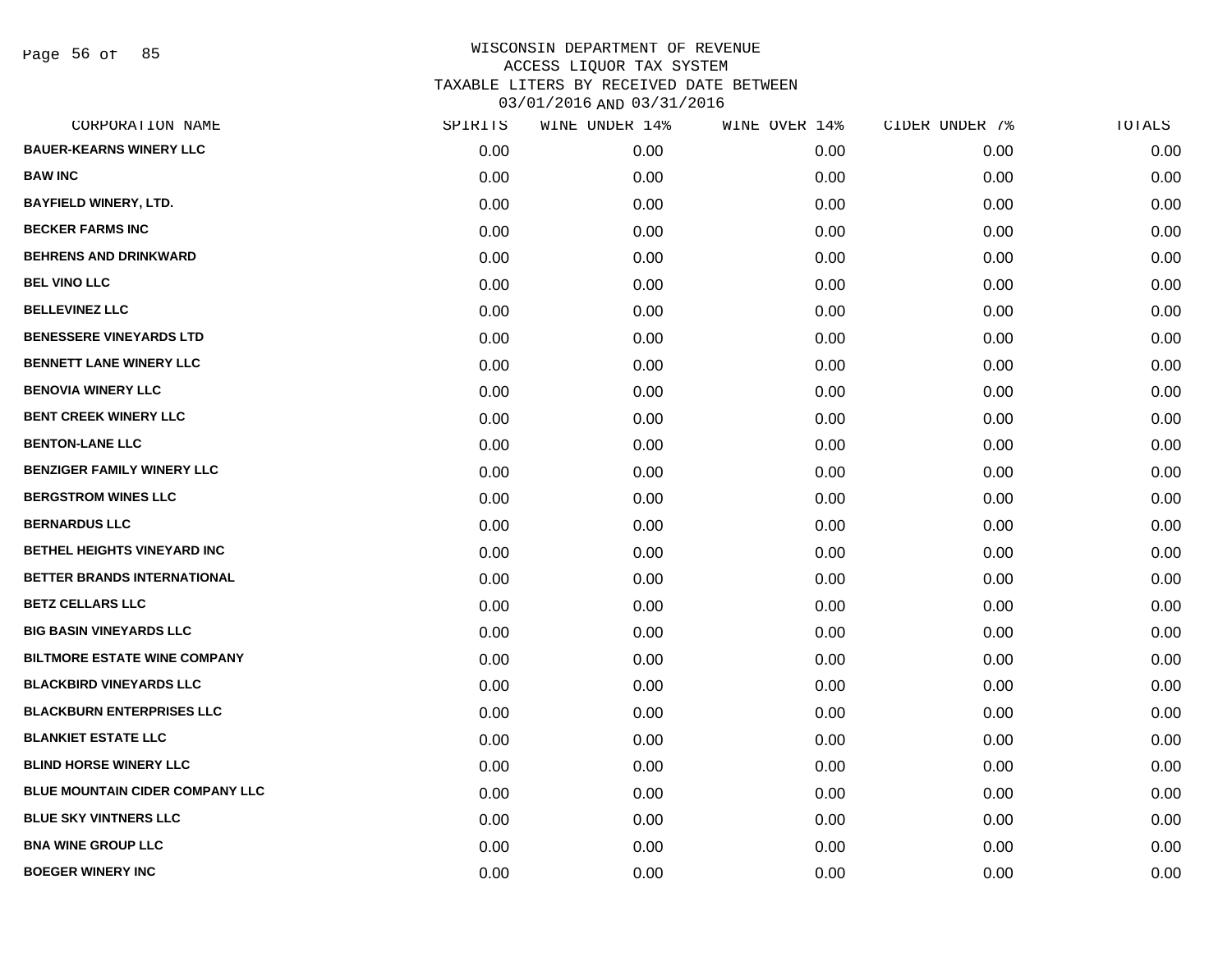Page 57 of 85

|      | WINE UNDER 14% |      |               | TOTALS         |
|------|----------------|------|---------------|----------------|
| 0.00 | 0.00           | 0.00 | 0.00          | 0.00           |
| 0.00 | 0.00           | 0.00 | 0.00          | 0.00           |
| 0.00 | 0.00           | 0.00 | 0.00          | 0.00           |
| 0.00 | 0.00           | 0.00 | 0.00          | 0.00           |
| 0.00 | 0.00           | 0.00 | 0.00          | 0.00           |
| 0.00 | 0.00           | 0.00 | 0.00          | 0.00           |
| 0.00 | 0.00           | 0.00 | 0.00          | 0.00           |
| 0.00 | 0.00           | 0.00 | 0.00          | 0.00           |
| 0.00 | 0.00           | 0.00 | 0.00          | 0.00           |
| 0.00 | 0.00           | 0.00 | 0.00          | 0.00           |
| 0.00 | 0.00           | 0.00 | 0.00          | 0.00           |
| 0.00 | 0.00           | 0.00 | 0.00          | 0.00           |
| 0.00 | 0.00           | 0.00 | 0.00          | 0.00           |
| 0.00 | 0.00           | 0.00 | 0.00          | 0.00           |
| 0.00 | 0.00           | 0.00 | 0.00          | 0.00           |
| 0.00 | 0.00           | 0.00 | 0.00          | 0.00           |
| 0.00 | 0.00           | 0.00 | 0.00          | 0.00           |
| 0.00 | 0.00           | 0.00 | 0.00          | 0.00           |
| 0.00 | 0.00           | 0.00 | 0.00          | 0.00           |
| 0.00 | 0.00           | 0.00 | 0.00          | 0.00           |
| 0.00 | 0.00           | 0.00 | 0.00          | 0.00           |
| 0.00 | 0.00           | 0.00 | 0.00          | 0.00           |
| 0.00 | 0.00           | 0.00 | 0.00          | 0.00           |
| 0.00 | 0.00           | 0.00 | 0.00          | 0.00           |
| 0.00 | 0.00           | 0.00 | 0.00          | 0.00           |
| 0.00 | 0.00           | 0.00 | 0.00          | 0.00           |
| 0.00 | 0.00           | 0.00 | 0.00          | 0.00           |
| 0.00 | 0.00           | 0.00 | 0.00          | 0.00           |
|      | SPIRITS        |      | WINE OVER 14% | CIDER UNDER 7% |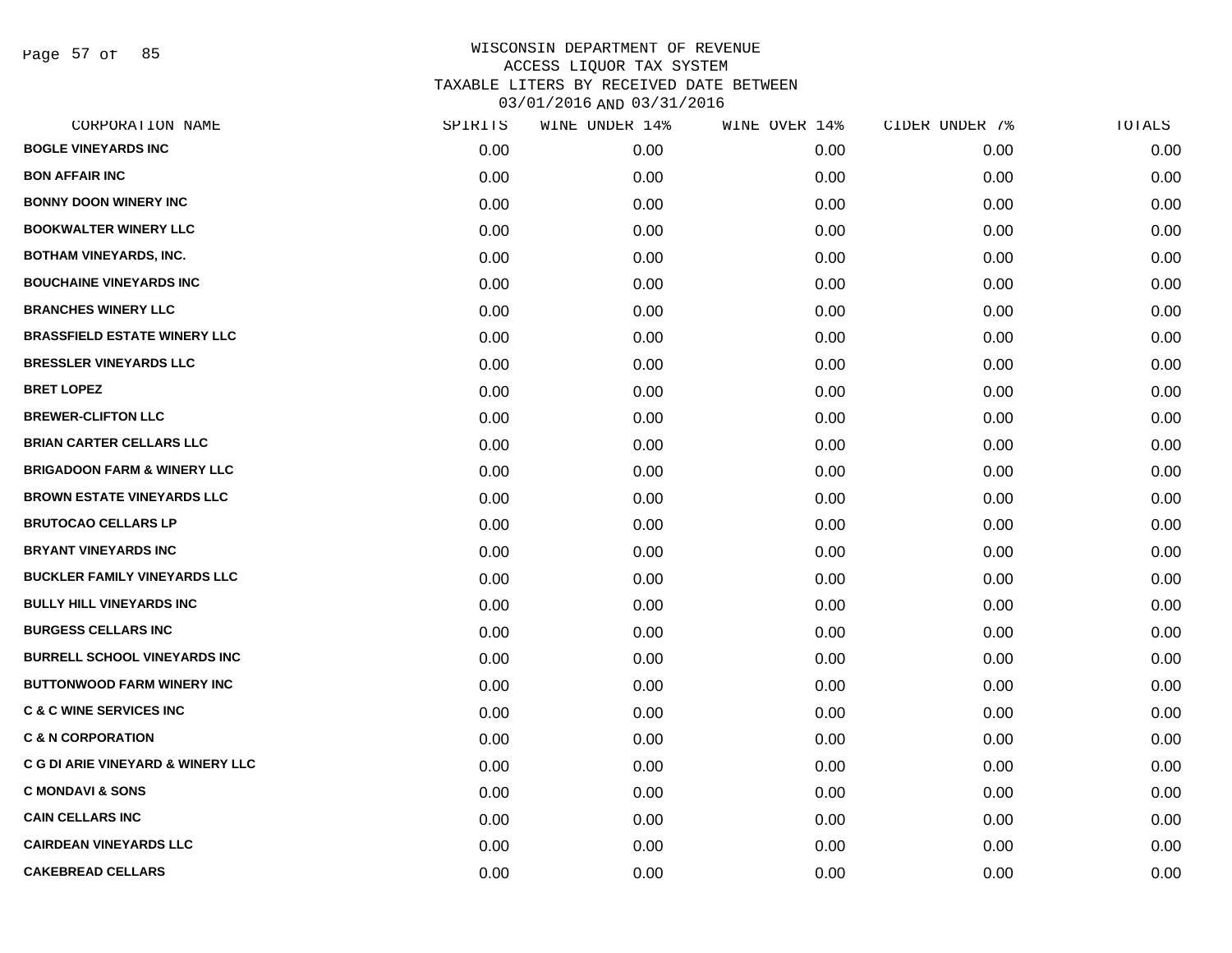Page 58 of 85

| CORPORATION NAME                                  | SPIRITS | WINE UNDER 14% | WINE OVER 14% | CIDER UNDER 7% | TOTALS |
|---------------------------------------------------|---------|----------------|---------------|----------------|--------|
| <b>CALCAREOUS VINEYARD LLC</b>                    | 0.00    | 0.00           | 0.00          | 0.00           | 0.00   |
| <b>CALDWELL WINERY LLC</b>                        | 0.00    | 0.00           | 0.00          | 0.00           | 0.00   |
| <b>CALERA WINE COMPANY LP</b>                     | 0.00    | 0.00           | 0.00          | 0.00           | 0.00   |
| <b>CALLAWAY TEMECULA LP</b>                       | 0.00    | 0.00           | 0.00          | 0.00           | 0.00   |
| <b>CARACCIOLI CELLARS INC</b>                     | 0.00    | 0.00           | 0.00          | 0.00           | 0.00   |
| <b>CARL THOMA</b>                                 | 0.00    | 0.00           | 0.00          | 0.00           | 0.00   |
| <b>CARLISLE WINERY &amp; VINEYARDS LLC</b>        | 0.00    | 0.00           | 0.00          | 0.00           | 0.00   |
| <b>CASTORO CELLARS</b>                            | 0.00    | 0.00           | 0.00          | 0.00           | 0.00   |
| <b>CAYMUS VINEYARDS INC</b>                       | 0.00    | 0.00           | 0.00          | 0.00           | 0.00   |
| <b>CECIL A ZERBA</b>                              | 0.00    | 0.00           | 0.00          | 0.00           | 0.00   |
| <b>CEDAR KNOLL VINEYARDS INC</b>                  | 0.00    | 0.00           | 0.00          | 0.00           | 0.00   |
| <b>CEJA VINEYARDS INC</b>                         | 0.00    | 0.00           | 0.00          | 0.00           | 0.00   |
| <b>CELLAR RAT CELLARS LLC</b>                     | 0.00    | 0.00           | 0.00          | 0.00           | 0.00   |
| <b>CHACEWATER LLC</b>                             | 0.00    | 0.00           | 0.00          | 0.00           | 0.00   |
| <b>CHAPPELLET WINERY INC</b>                      | 0.00    | 0.00           | 0.00          | 0.00           | 0.00   |
| <b>CHARLES &amp; MARTHA BARRA</b>                 | 0.00    | 0.00           | 0.00          | 0.00           | 0.00   |
| <b>CHARLES REININGER LLC</b>                      | 0.00    | 0.00           | 0.00          | 0.00           | 0.00   |
| <b>CHATEAU BIANCA INC</b>                         | 0.00    | 0.00           | 0.00          | 0.00           | 0.00   |
| <b>CHATEAU DIANA LLC</b>                          | 0.00    | 0.00           | 0.00          | 0.00           | 0.00   |
| <b>CHATEAU GRAND TRAVERSE LTD</b>                 | 0.00    | 0.00           | 0.00          | 0.00           | 0.00   |
| <b>CHATEAU MORRISETTE INC</b>                     | 0.00    | 0.00           | 0.00          | 0.00           | 0.00   |
| <b>CHATEAU OPERATIONS, LTD.</b>                   | 0.00    | 0.00           | 0.00          | 0.00           | 0.00   |
| <b>CHATEAU POTELLE HOLDINGS LLC</b>               | 0.00    | 0.00           | 0.00          | 0.00           | 0.00   |
| <b>CHATEAU ST CROIX WINERY &amp; VINEYARD LLC</b> | 0.00    | 0.00           | 0.00          | 0.00           | 0.00   |
| <b>CHATOM CELLARS INC</b>                         | 0.00    | 0.00           | 0.00          | 0.00           | 0.00   |
| <b>CHERRY HILL LLC</b>                            | 0.00    | 0.00           | 0.00          | 0.00           | 0.00   |
| <b>CHIARELLO FAMILY VINEYARDS LLC</b>             | 0.00    | 0.00           | 0.00          | 0.00           | 0.00   |
| <b>CHIMNEY ROCK WINERY LLC</b>                    | 0.00    | 0.00           | 0.00          | 0.00           | 0.00   |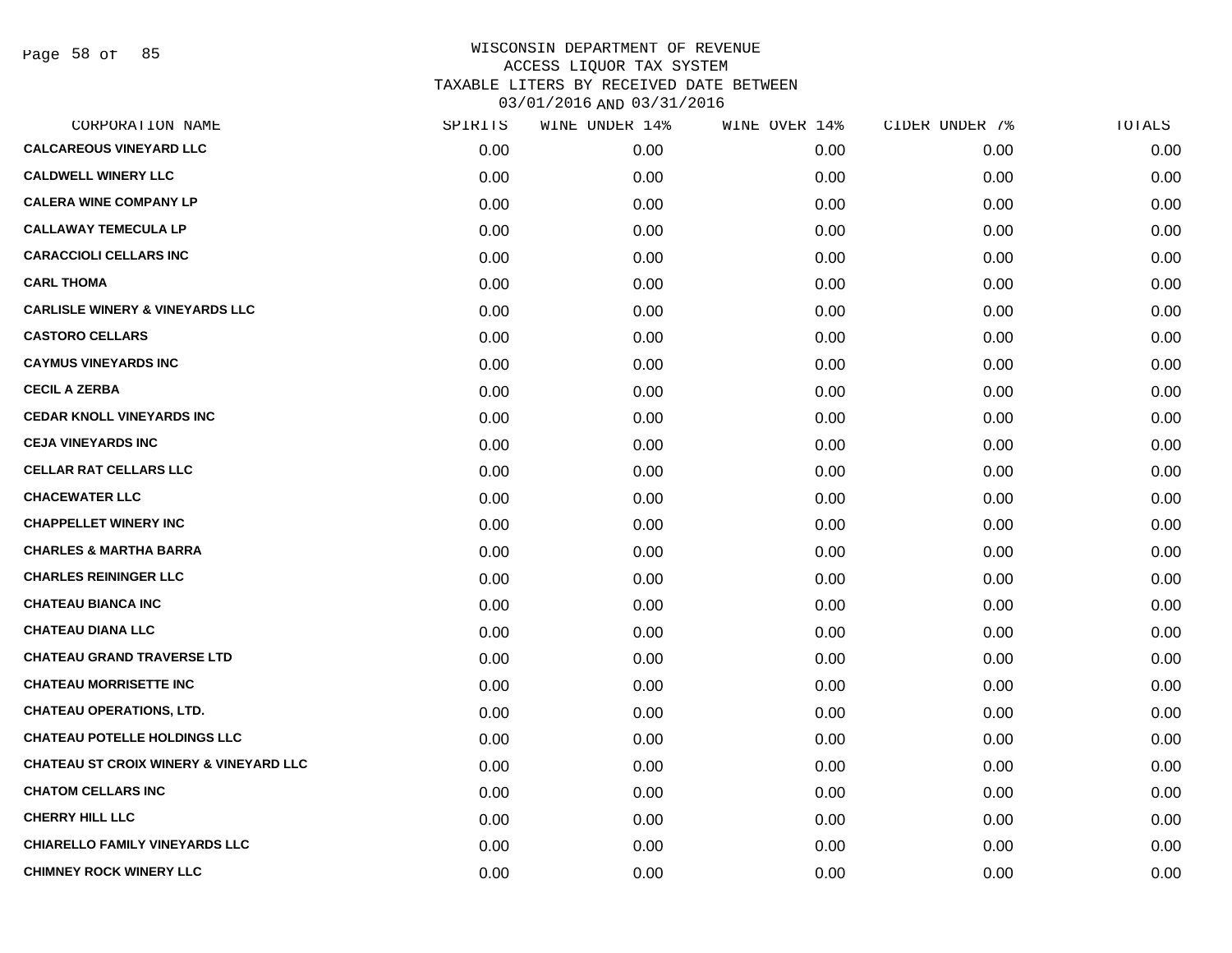Page 59 of 85

| CORPORATION NAME                                | SPIRITS | WINE UNDER 14% | WINE OVER 14% | CIDER UNDER 7% | TOTALS |
|-------------------------------------------------|---------|----------------|---------------|----------------|--------|
| <b>CHRISTOPHE BARON</b>                         | 0.00    | 0.00           | 0.00          | 0.00           | 0.00   |
| <b>CHRISTOPHER DRAKE WHITCRAFT</b>              | 0.00    | 0.00           | 0.00          | 0.00           | 0.00   |
| <b>CHRISTOPHER FIGGINS</b>                      | 0.00    | 0.00           | 0.00          | 0.00           | 0.00   |
| <b>CIDER HOUSE OF WISCONSIN LLC</b>             | 0.00    | 0.00           | 0.00          | 0.00           | 0.00   |
| <b>CINNABAR WINERY LLC</b>                      | 0.00    | 0.00           | 0.00          | 0.00           | 0.00   |
| CITY VINTNERS SAN FRANCISCO WINERY LLC          | 0.00    | 0.00           | 0.00          | 0.00           | 0.00   |
| <b>CLARA STREET COMPANY</b>                     | 0.00    | 0.00           | 0.00          | 0.00           | 0.00   |
| <b>CLAY JAR HOLDINGS LLC</b>                    | 0.00    | 0.00           | 0.00          | 0.00           | 0.00   |
| CLIF BAR FAMILY WINERY & FARM LLC               | 0.00    | 0.00           | 0.00          | 0.00           | 0.00   |
| <b>CLINE CELLARS INC</b>                        | 0.00    | 0.00           | 0.00          | 0.00           | 0.00   |
| <b>CLOS DU VAL WINE CO LTD</b>                  | 0.00    | 0.00           | 0.00          | 0.00           | 0.00   |
| <b>CLOS LACHANCE WINES LLC</b>                  | 0.00    | 0.00           | 0.00          | 0.00           | 0.00   |
| <b>COCKERELL WINE CONSULTING LLC</b>            | 0.00    | 0.00           | 0.00          | 0.00           | 0.00   |
| <b>CODORNIU NAPA INC</b>                        | 0.00    | 0.00           | 0.00          | 0.00           | 0.00   |
| <b>COL SOLARE, LLP</b>                          | 0.00    | 0.00           | 0.00          | 0.00           | 0.00   |
| <b>COLGIN PARTNERS LLC</b>                      | 0.00    | 0.00           | 0.00          | 0.00           | 0.00   |
| <b>COLLEEN M BOS</b>                            | 0.00    | 0.00           | 0.00          | 0.00           | 0.00   |
| <b>COLUMBIA RIVER WINERY INC</b>                | 0.00    | 0.00           | 0.00          | 0.00           | 0.00   |
| <b>CONSTELLATION BRANDS U.S. OPERATIONS INC</b> | 0.00    | 0.00           | 0.00          | 0.00           | 0.00   |
| <b>CONUNDRUM WINERY LLC</b>                     | 0.00    | 0.00           | 0.00          | 0.00           | 0.00   |
| <b>CONWAY VINEYARDS INC</b>                     | 0.00    | 0.00           | 0.00          | 0.00           | 0.00   |
| <b>COOL HAND VINEYARDS LLC</b>                  | 0.00    | 0.00           | 0.00          | 0.00           | 0.00   |
| <b>COPAIN WINE CELLARS LLC</b>                  | 0.00    | 0.00           | 0.00          | 0.00           | 0.00   |
| <b>COPPER CANE LLC</b>                          | 0.00    | 0.00           | 0.00          | 0.00           | 0.00   |
| <b>CORNERSTONE CELLARS INC</b>                  | 0.00    | 0.00           | 0.00          | 0.00           | 0.00   |
| <b>COURAGEOUS INC</b>                           | 0.00    | 0.00           | 0.00          | 0.00           | 0.00   |
| <b>CRAIG FLETCHER</b>                           | 0.00    | 0.00           | 0.00          | 0.00           | 0.00   |
| <b>CREATIVE WINE CONCEPTS INC</b>               | 0.00    | 0.00           | 0.00          | 0.00           | 0.00   |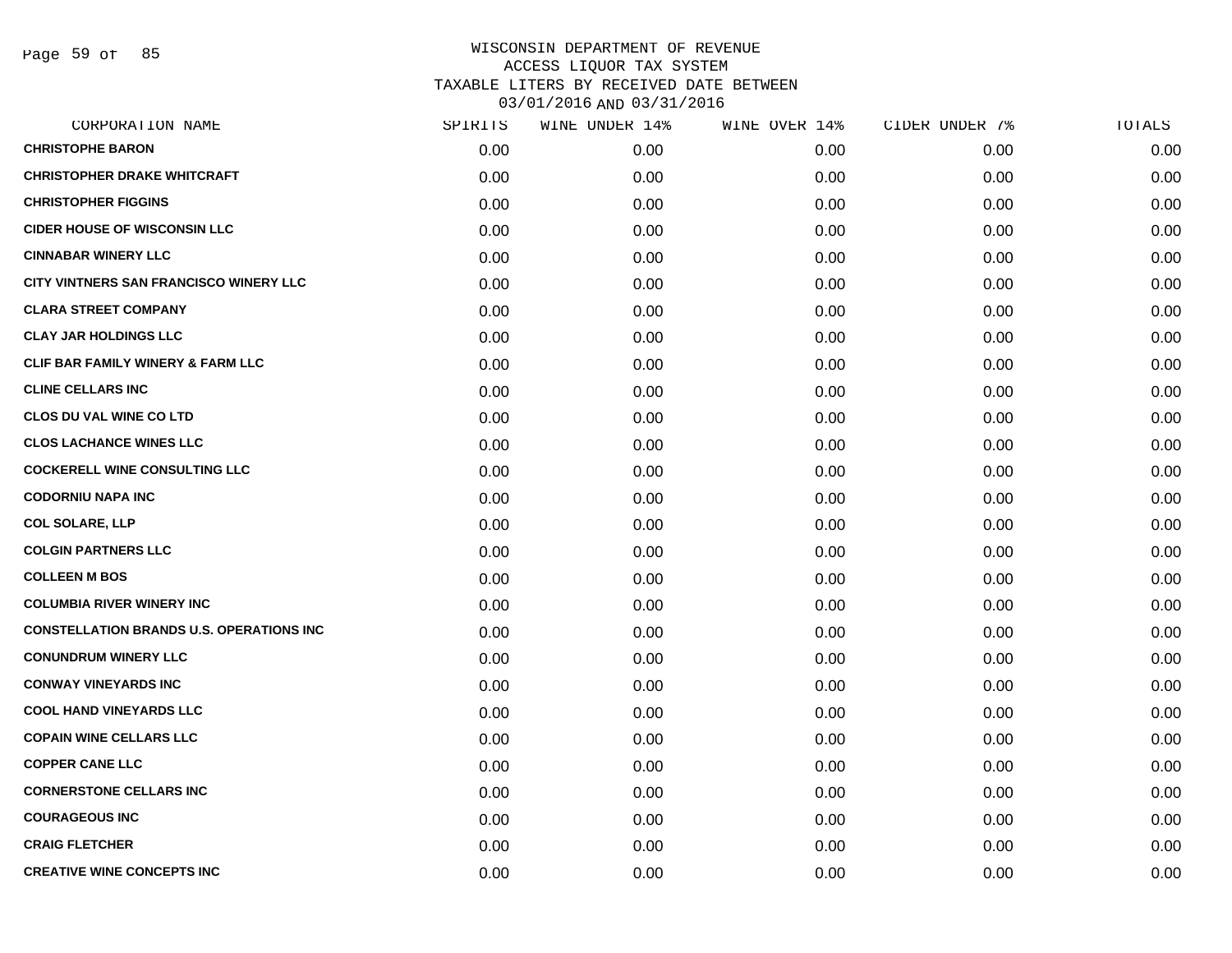Page 60 of 85

| CORPORATION NAME                   | SPIRITS | WINE UNDER 14% | WINE OVER 14% | CIDER UNDER 7% | TOTALS |
|------------------------------------|---------|----------------|---------------|----------------|--------|
| <b>CREW WINE COMPANY LLC</b>       | 0.00    | 0.00           | 0.00          | 0.00           | 0.00   |
| <b>CRIMSON WINE GROUP LTD</b>      | 0.00    | 0.00           | 0.00          | 0.00           | 0.00   |
| <b>CRISTOM VINEYARDS INC</b>       | 0.00    | 0.00           | 0.00          | 0.00           | 0.00   |
| <b>CULTIVATE WINES LLC</b>         | 0.00    | 0.00           | 0.00          | 0.00           | 0.00   |
| <b>CUNAT PREMIUM VINEYARDS LLC</b> | 0.00    | 0.00           | 0.00          | 0.00           | 0.00   |
| <b>CUSHMAN WINERY CORPORATION</b>  | 0.00    | 0.00           | 0.00          | 0.00           | 0.00   |
| <b>CUVAISON INC</b>                | 0.00    | 0.00           | 0.00          | 0.00           | 0.00   |
| <b>D &amp; J F CELLARS INC</b>     | 0.00    | 0.00           | 0.00          | 0.00           | 0.00   |
| <b>D MYERS LLC</b>                 | 0.00    | 0.00           | 0.00          | 0.00           | 0.00   |
| <b>DANA ESTATES INC</b>            | 0.00    | 0.00           | 0.00          | 0.00           | 0.00   |
| <b>DANCING HARES VINEYARD LLC</b>  | 0.00    | 0.00           | 0.00          | 0.00           | 0.00   |
| <b>DANZA DEL SOL WINERY INC</b>    | 0.00    | 0.00           | 0.00          | 0.00           | 0.00   |
| <b>DANZINGER VINEYARDS LLC</b>     | 0.00    | 0.00           | 0.00          | 0.00           | 0.00   |
| <b>DAOU VINEYARDS LLC</b>          | 0.00    | 0.00           | 0.00          | 0.00           | 0.00   |
| <b>DARIOUSH KHALEDI WINERY LLC</b> | 0.00    | 0.00           | 0.00          | 0.00           | 0.00   |
| <b>DAVID BRUCE WINERY INC</b>      | 0.00    | 0.00           | 0.00          | 0.00           | 0.00   |
| <b>DAVID COFFARO</b>               | 0.00    | 0.00           | 0.00          | 0.00           | 0.00   |
| <b>DAVID J MATTHEWS</b>            | 0.00    | 0.00           | 0.00          | 0.00           | 0.00   |
| <b>DAVID JAMES LLC</b>             | 0.00    | 0.00           | 0.00          | 0.00           | 0.00   |
| <b>DAVIDS PINOT VINEYARDS INC</b>  | 0.00    | 0.00           | 0.00          | 0.00           | 0.00   |
| DE LA MONTANYA WINERY INC          | 0.00    | 0.00           | 0.00          | 0.00           | 0.00   |
| DEERFIELD RANCH WINERY LLC         | 0.00    | 0.00           | 0.00          | 0.00           | 0.00   |
| DEL DOTTO VINEYARDS INC            | 0.00    | 0.00           | 0.00          | 0.00           | 0.00   |
| <b>DELICATO VINEYARDS INC</b>      | 0.00    | 0.00           | 0.00          | 0.00           | 0.00   |
| <b>DELILLE CELLARS LLC</b>         | 0.00    | 0.00           | 0.00          | 0.00           | 0.00   |
| <b>DENNER WINERY INC</b>           | 0.00    | 0.00           | 0.00          | 0.00           | 0.00   |
| <b>DENNIS R ONEIL</b>              | 0.00    | 0.00           | 0.00          | 0.00           | 0.00   |
| <b>DEREK ROHLFFS</b>               | 0.00    | 0.00           | 0.00          | 0.00           | 0.00   |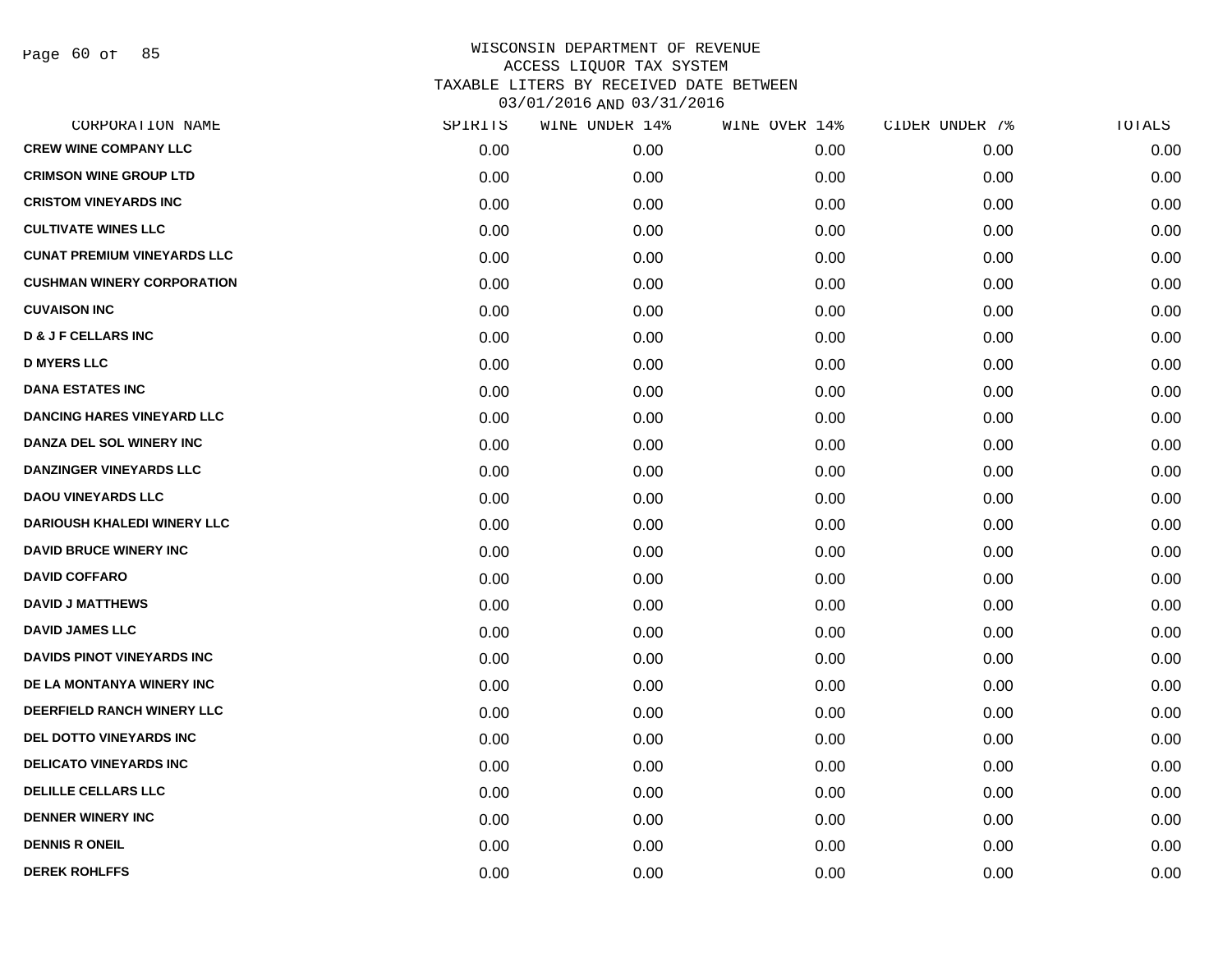Page 61 of 85

| SPIRITS | WINE UNDER 14% | WINE OVER 14% | CIDER UNDER 7% | TOTALS |
|---------|----------------|---------------|----------------|--------|
| 0.00    | 0.00           | 0.00          | 0.00           | 0.00   |
| 0.00    | 0.00           | 0.00          | 0.00           | 0.00   |
| 0.00    | 0.00           | 0.00          | 0.00           | 0.00   |
| 0.00    | 0.00           | 0.00          | 0.00           | 0.00   |
| 0.00    | 0.00           | 0.00          | 0.00           | 0.00   |
| 0.00    | 0.00           | 0.00          | 0.00           | 0.00   |
| 0.00    | 0.00           | 0.00          | 0.00           | 0.00   |
| 0.00    | 0.00           | 0.00          | 0.00           | 0.00   |
| 0.00    | 0.00           | 0.00          | 0.00           | 0.00   |
| 0.00    | 0.00           | 0.00          | 0.00           | 0.00   |
| 0.00    | 0.00           | 0.00          | 0.00           | 0.00   |
| 0.00    | 0.00           | 0.00          | 0.00           | 0.00   |
| 0.00    | 0.00           | 0.00          | 0.00           | 0.00   |
| 0.00    | 0.00           | 0.00          | 0.00           | 0.00   |
| 0.00    | 0.00           | 0.00          | 0.00           | 0.00   |
| 0.00    | 0.00           | 0.00          | 0.00           | 0.00   |
| 0.00    | 0.00           | 0.00          | 0.00           | 0.00   |
| 0.00    | 0.00           | 0.00          | 0.00           | 0.00   |
| 0.00    | 0.00           | 0.00          | 0.00           | 0.00   |
| 0.00    | 0.00           | 0.00          | 0.00           | 0.00   |
| 0.00    | 0.00           | 0.00          | 0.00           | 0.00   |
| 0.00    | 0.00           | 0.00          | 0.00           | 0.00   |
| 0.00    | 0.00           | 0.00          | 0.00           | 0.00   |
| 0.00    | 0.00           | 0.00          | 0.00           | 0.00   |
| 0.00    | 0.00           | 0.00          | 0.00           | 0.00   |
| 0.00    | 0.00           | 0.00          | 0.00           | 0.00   |
| 0.00    | 0.00           | 0.00          | 0.00           | 0.00   |
|         |                |               |                |        |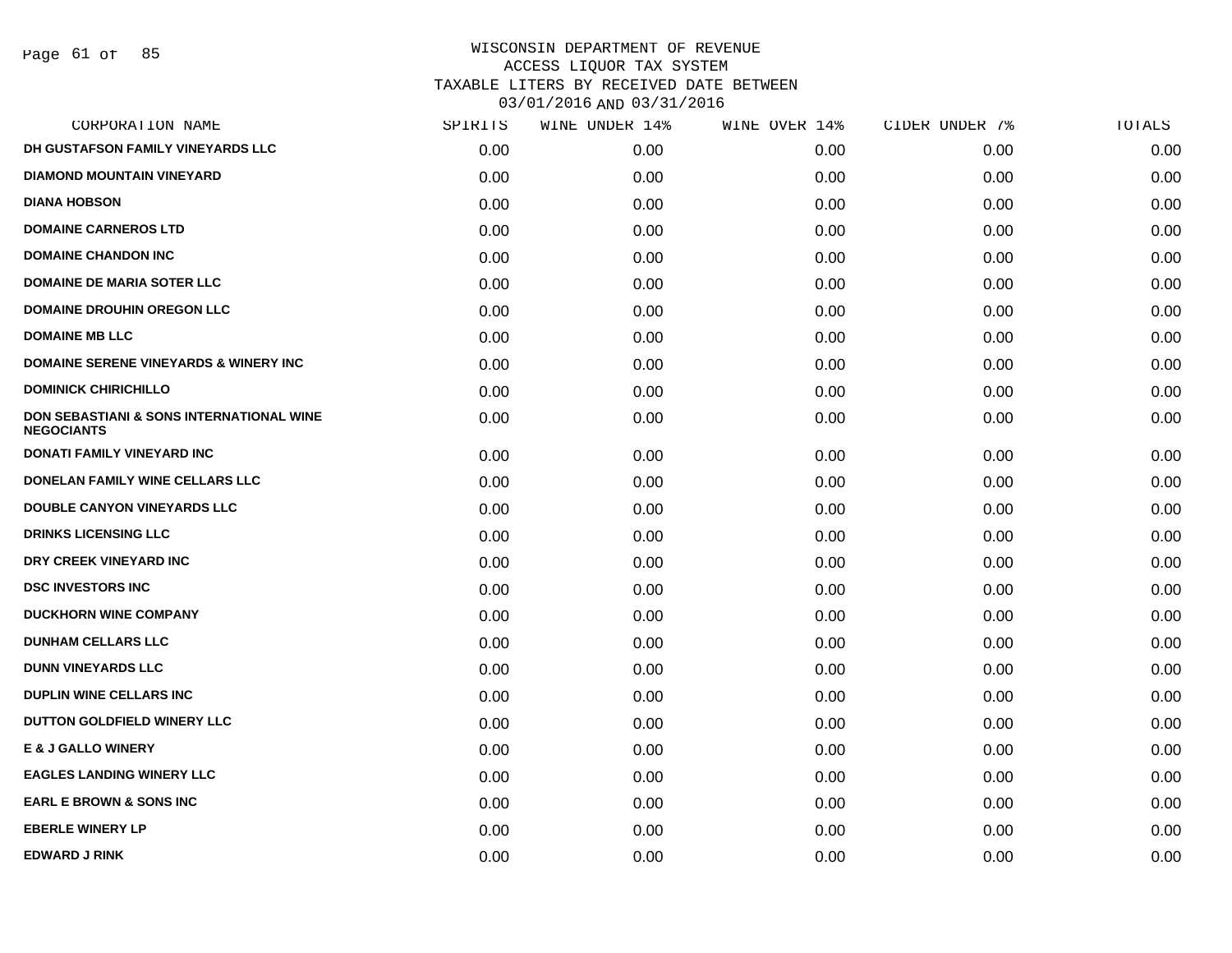Page 62 of 85

| CORPORATION NAME                                 | SPIRITS | WINE UNDER 14% | WINE OVER 14% | CIDER UNDER 7% | TOTALS |
|--------------------------------------------------|---------|----------------|---------------|----------------|--------|
| EHREN JORDAN WINE CELLARS LLC                    | 0.00    | 0.00           | 0.00          | 0.00           | 0.00   |
| <b>ELISABETH W KLEIN</b>                         | 0.00    | 0.00           | 0.00          | 0.00           | 0.00   |
| <b>ELK COVE VINEYARDS INC</b>                    | 0.00    | 0.00           | 0.00          | 0.00           | 0.00   |
| <b>ELV HOLDINGS INC</b>                          | 0.00    | 0.00           | 0.00          | 0.00           | 0.00   |
| <b>ELV-OREGON LLC</b>                            | 0.00    | 0.00           | 0.00          | 0.00           | 0.00   |
| <b>ELYSE WINERY LLC</b>                          | 0.00    | 0.00           | 0.00          | 0.00           | 0.00   |
| <b>EMILIO GUGLIELMO WINERY INC</b>               | 0.00    | 0.00           | 0.00          | 0.00           | 0.00   |
| <b>ENTOURAGE WINE GROUP INC</b>                  | 0.00    | 0.00           | 0.00          | 0.00           | 0.00   |
| <b>ERIC J KEATING</b>                            | 0.00    | 0.00           | 0.00          | 0.00           | 0.00   |
| <b>ERNEST VINEYARDS LLC</b>                      | 0.00    | 0.00           | 0.00          | 0.00           | 0.00   |
| <b>ESCALERA-BOULET LLC</b>                       | 0.00    | 0.00           | 0.00          | 0.00           | 0.00   |
| <b>ESTERLINA VINEYARDS &amp; WINERY LLC</b>      | 0.00    | 0.00           | 0.00          | 0.00           | 0.00   |
| <b>F KORBEL &amp; BROS INC</b>                   | 0.00    | 0.00           | 0.00          | 0.00           | 0.00   |
| <b>FANTESCA LLC</b>                              | 0.00    | 0.00           | 0.00          | 0.00           | 0.00   |
| <b>FAT BOYS INC</b>                              | 0.00    | 0.00           | 0.00          | 0.00           | 0.00   |
| <b>FAWN CREEK WINERY LLC</b>                     | 0.00    | 0.00           | 0.00          | 0.00           | 0.00   |
| <b>FENESTRA WINERY INC</b>                       | 0.00    | 0.00           | 0.00          | 0.00           | 0.00   |
| <b>FERMENTING CELLARS LLC</b>                    | 0.00    | 0.00           | 0.00          | 0.00           | 0.00   |
| <b>FERRARI CARANO VINEYARDS &amp; WINERY LLC</b> | 0.00    | 0.00           | 0.00          | 0.00           | 0.00   |
| <b>FETZER VINEYARDS</b>                          | 0.00    | 0.00           | 0.00          | 0.00           | 0.00   |
| <b>FIDDLEHEAD CELLARS LP</b>                     | 0.00    | 0.00           | 0.00          | 0.00           | 0.00   |
| <b>FIDELITAS WINES LLC</b>                       | 0.00    | 0.00           | 0.00          | 0.00           | 0.00   |
| FIELD STONE WINERY & VINEYARD INC                | 0.00    | 0.00           | 0.00          | 0.00           | 0.00   |
| <b>FIESTA VINEYARD &amp; WINERY LLC</b>          | 0.00    | 0.00           | 0.00          | 0.00           | 0.00   |
| FIJI WATER COMPANY HOLDINGS LLC                  | 0.00    | 0.00           | 0.00          | 0.00           | 0.00   |
| <b>FINKELSTEIN VINEYARDS INC</b>                 | 0.00    | 0.00           | 0.00          | 0.00           | 0.00   |
| <b>FIRESTEED CORPORATION</b>                     | 0.00    | 0.00           | 0.00          | 0.00           | 0.00   |
| FISHER KING WINERY, LLC                          | 0.00    | 0.00           | 0.00          | 0.00           | 0.00   |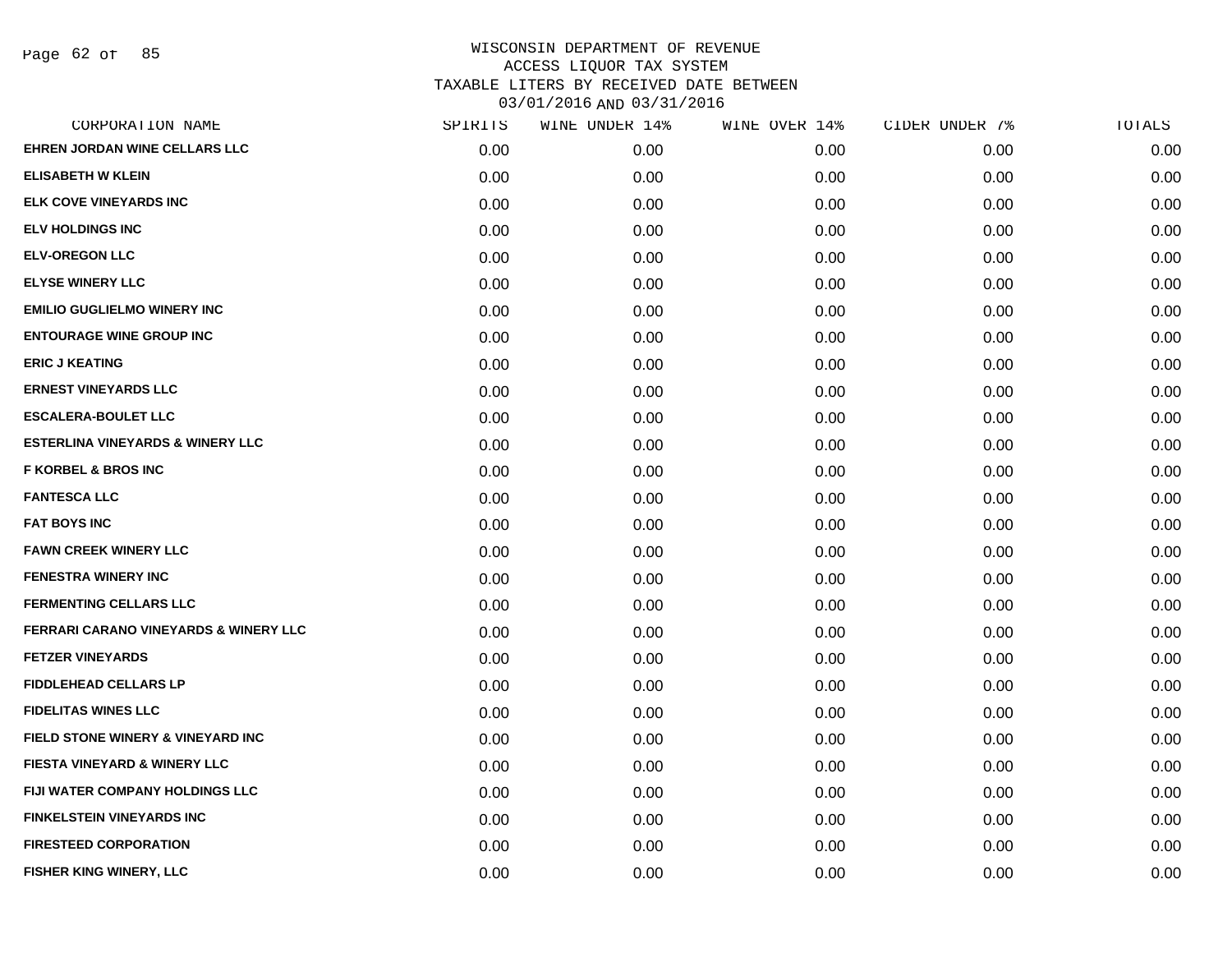Page 63 of 85

| SPIRITS | WINE UNDER 14% |      |               | TOTALS         |
|---------|----------------|------|---------------|----------------|
| 0.00    | 0.00           | 0.00 | 0.00          | 0.00           |
| 0.00    | 0.00           | 0.00 | 0.00          | 0.00           |
| 0.00    | 0.00           | 0.00 | 0.00          | 0.00           |
| 0.00    | 0.00           | 0.00 | 0.00          | 0.00           |
| 0.00    | 0.00           | 0.00 | 0.00          | 0.00           |
| 0.00    | 0.00           | 0.00 | 0.00          | 0.00           |
| 0.00    | 0.00           | 0.00 | 0.00          | 0.00           |
| 0.00    | 0.00           | 0.00 | 0.00          | 0.00           |
| 0.00    | 0.00           | 0.00 | 0.00          | 0.00           |
| 0.00    | 0.00           | 0.00 | 0.00          | 0.00           |
| 0.00    | 0.00           | 0.00 | 0.00          | 0.00           |
| 0.00    | 0.00           | 0.00 | 0.00          | 0.00           |
| 0.00    | 0.00           | 0.00 | 0.00          | 0.00           |
| 0.00    | 0.00           | 0.00 | 0.00          | 0.00           |
| 0.00    | 0.00           | 0.00 | 0.00          | 0.00           |
| 0.00    | 0.00           | 0.00 | 0.00          | 0.00           |
| 0.00    | 0.00           | 0.00 | 0.00          | 0.00           |
| 0.00    | 0.00           | 0.00 | 0.00          | 0.00           |
| 0.00    | 0.00           | 0.00 | 0.00          | 0.00           |
| 0.00    | 0.00           | 0.00 | 0.00          | 0.00           |
| 0.00    | 0.00           | 0.00 | 0.00          | 0.00           |
| 0.00    | 0.00           | 0.00 | 0.00          | 0.00           |
| 0.00    | 0.00           | 0.00 | 0.00          | 0.00           |
| 0.00    | 0.00           | 0.00 | 0.00          | 0.00           |
| 0.00    | 0.00           | 0.00 | 0.00          | 0.00           |
| 0.00    | 0.00           | 0.00 | 0.00          | 0.00           |
| 0.00    | 0.00           | 0.00 | 0.00          | 0.00           |
| 0.00    | 0.00           | 0.00 | 0.00          | 0.00           |
|         |                |      | WINE OVER 14% | CIDER UNDER 7% |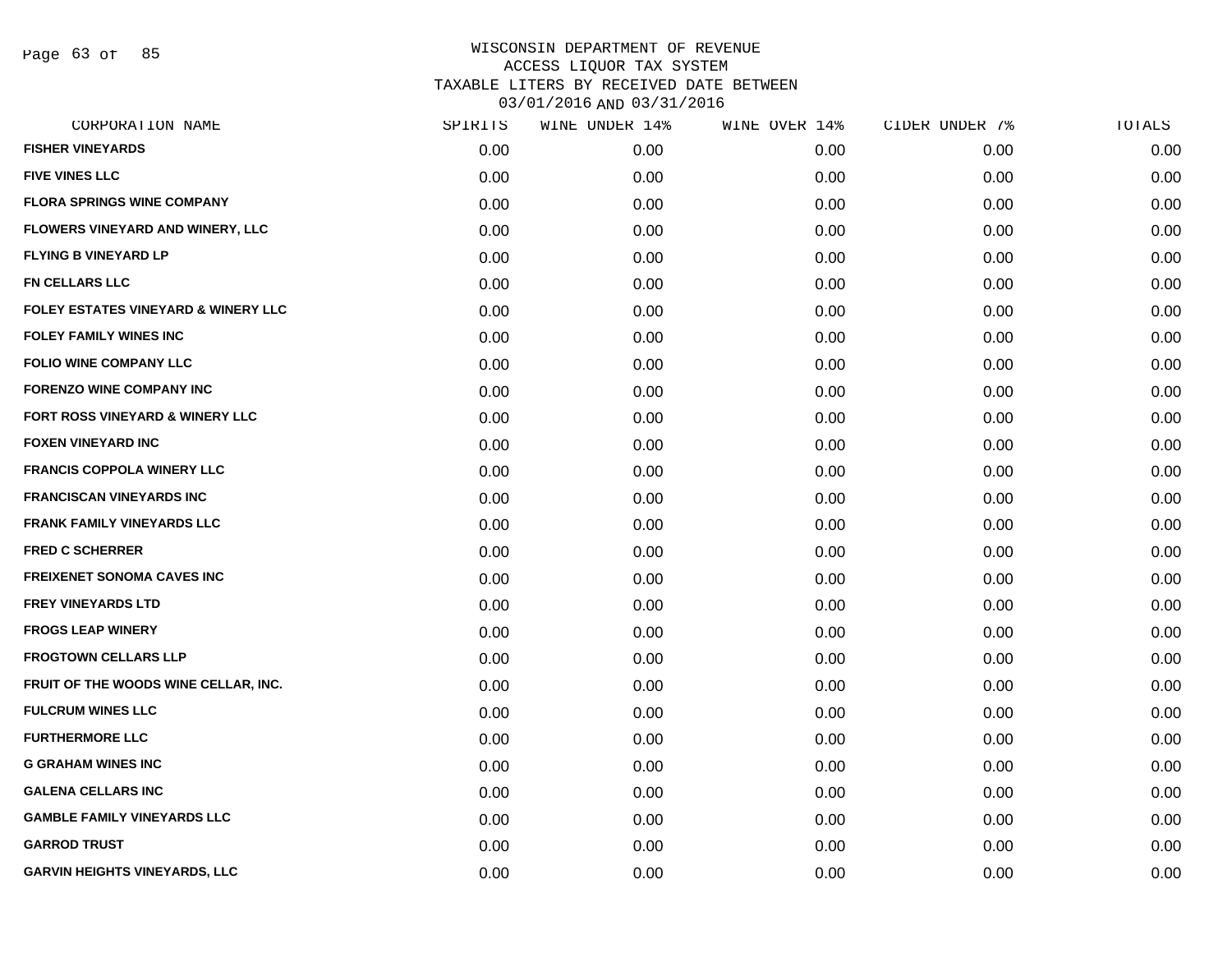Page 64 of 85

| SPIRITS | WINE UNDER 14% | WINE OVER 14% | CIDER UNDER 7% | TOTALS |
|---------|----------------|---------------|----------------|--------|
| 0.00    | 0.00           | 0.00          | 0.00           | 0.00   |
| 0.00    | 0.00           | 0.00          | 0.00           | 0.00   |
| 0.00    | 0.00           | 0.00          | 0.00           | 0.00   |
| 0.00    | 0.00           | 0.00          | 0.00           | 0.00   |
| 0.00    | 0.00           | 0.00          | 0.00           | 0.00   |
| 0.00    | 0.00           | 0.00          | 0.00           | 0.00   |
| 0.00    | 0.00           | 0.00          | 0.00           | 0.00   |
| 0.00    | 0.00           | 0.00          | 0.00           | 0.00   |
| 0.00    | 0.00           | 0.00          | 0.00           | 0.00   |
| 0.00    | 0.00           | 0.00          | 0.00           | 0.00   |
| 0.00    | 0.00           | 0.00          | 0.00           | 0.00   |
| 0.00    | 0.00           | 0.00          | 0.00           | 0.00   |
| 0.00    | 0.00           | 0.00          | 0.00           | 0.00   |
| 0.00    | 0.00           | 0.00          | 0.00           | 0.00   |
| 0.00    | 0.00           | 0.00          | 0.00           | 0.00   |
| 0.00    | 0.00           | 0.00          | 0.00           | 0.00   |
| 0.00    | 0.00           | 0.00          | 0.00           | 0.00   |
| 0.00    | 0.00           | 0.00          | 0.00           | 0.00   |
| 0.00    | 0.00           | 0.00          | 0.00           | 0.00   |
| 0.00    | 0.00           | 0.00          | 0.00           | 0.00   |
| 0.00    | 0.00           | 0.00          | 0.00           | 0.00   |
| 0.00    | 0.00           | 0.00          | 0.00           | 0.00   |
| 0.00    | 0.00           | 0.00          | 0.00           | 0.00   |
| 0.00    | 0.00           | 0.00          | 0.00           | 0.00   |
| 0.00    | 0.00           | 0.00          | 0.00           | 0.00   |
| 0.00    | 0.00           | 0.00          | 0.00           | 0.00   |
| 0.00    | 0.00           | 0.00          | 0.00           | 0.00   |
| 0.00    | 0.00           | 0.00          | 0.00           | 0.00   |
|         |                |               |                |        |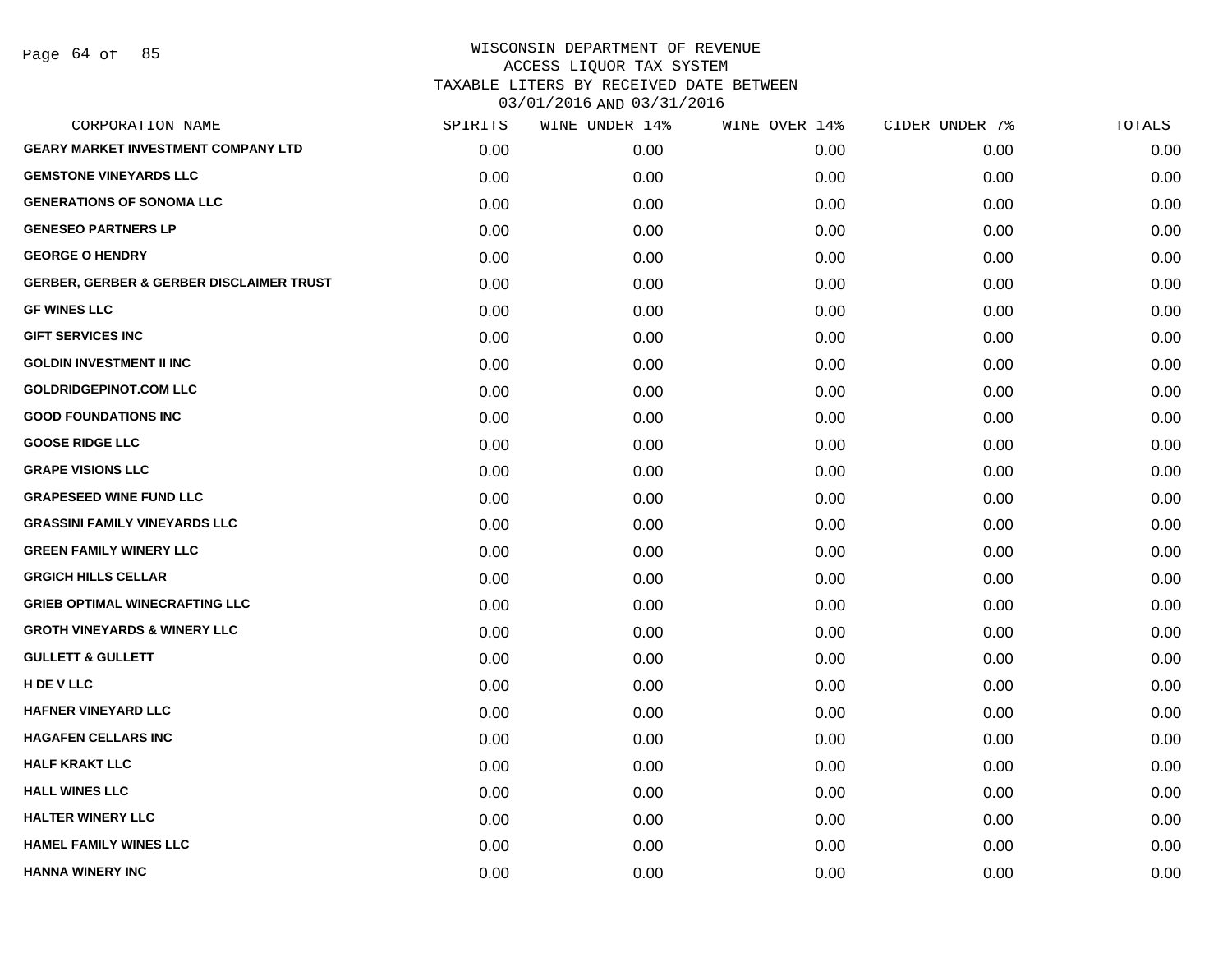Page 65 of 85

| CORPORATION NAME                      | SPIRITS | WINE UNDER 14% | WINE OVER 14% | CIDER UNDER 7% | TOTALS   |
|---------------------------------------|---------|----------------|---------------|----------------|----------|
| <b>HARALD TOMESCH</b>                 | 0.00    | 0.00           | 0.00          | 0.00           | 0.00     |
| <b>HARBOR HILL FRUIT FARMS INC</b>    | 0.00    | 0.00           | 0.00          | 0.00           | 0.00     |
| HARBOR RIDGE WINERY INC.              | 0.00    | 0.00           | 0.00          | 0.00           | 0.00     |
| <b>HARLAN ESTATE WINERY INC</b>       | 0.00    | 0.00           | 0.00          | 0.00           | 0.00     |
| <b>HARRIS &amp; HARRIS</b>            | 0.00    | 0.00           | 0.00          | 0.00           | 0.00     |
| <b>HARRY &amp; DAVID HOLDINGS INC</b> | 0.00    | 0.00           | 0.00          | 0.00           | 0.00     |
| HARTWELL VINEYARDS LLC                | 0.00    | 0.00           | 0.00          | 0.00           | 0.00     |
| <b>HAWKES LLC</b>                     | 0.00    | 0.00           | 0.00          | 0.00           | 0.00     |
| HDD LLC                               | 0.00    | 0.00           | 0.00          | 0.00           | 0.00     |
| <b>HEITZ WINE CELLARS</b>             | 0.00    | 0.00           | 0.00          | 0.00           | 0.00     |
| <b>HEMISPHERE WINE COMPANY INC</b>    | 0.00    | 0.00           | 0.00          | 0.00           | 0.00     |
| HERB LAMB VINEYARDS, LLC              | 0.00    | 0.00           | 0.00          | 0.00           | 0.00     |
| <b>HERDIE BAISDEN</b>                 | 0.00    | 0.00           | 0.00          | $-59.71$       | $-59.71$ |
| <b>HERRERA &amp; HERRERA</b>          | 0.00    | 0.00           | 0.00          | 0.00           | 0.00     |
| <b>HESTAN VINEYARDS LLC</b>           | 0.00    | 0.00           | 0.00          | 0.00           | 0.00     |
| HILL ESTATES INC                      | 0.00    | 0.00           | 0.00          | 0.00           | 0.00     |
| <b>HIRSCH WINERY LLC</b>              | 0.00    | 0.00           | 0.00          | 0.00           | 0.00     |
| <b>HOFFMAN AND HOFFMAN</b>            | 0.00    | 0.00           | 0.00          | 0.00           | 0.00     |
| HOLLYS HILL VINEYARDS LLC             | 0.00    | 0.00           | 0.00          | 0.00           | 0.00     |
| HONIG VINEYARD AND WINERY LLC         | 0.00    | 0.00           | 0.00          | 0.00           | 0.00     |
| <b>HOOKSTONE INC.</b>                 | 0.00    | 0.00           | 0.00          | 0.00           | 0.00     |
| HOPE WINE LLC                         | 0.00    | 0.00           | 0.00          | 0.00           | 0.00     |
| <b>HOUDINI INC</b>                    | 0.00    | 0.00           | 0.00          | 0.00           | 0.00     |
| <b>HOURGLASS WINE COMPANY INC</b>     | 0.00    | 0.00           | 0.00          | 0.00           | 0.00     |
| <b>HUNEEUS VINTNERS LLC</b>           | 0.00    | 0.00           | 0.00          | 0.00           | 0.00     |
| HUNT COUNTRY VINEYARDS LLC            | 0.00    | 0.00           | 0.00          | 0.00           | 0.00     |
| <b>HUSCH VINEYARDS INC</b>            | 0.00    | 0.00           | 0.00          | 0.00           | 0.00     |
| <b>INCEPTION WINES LLC</b>            | 0.00    | 0.00           | 0.00          | 0.00           | 0.00     |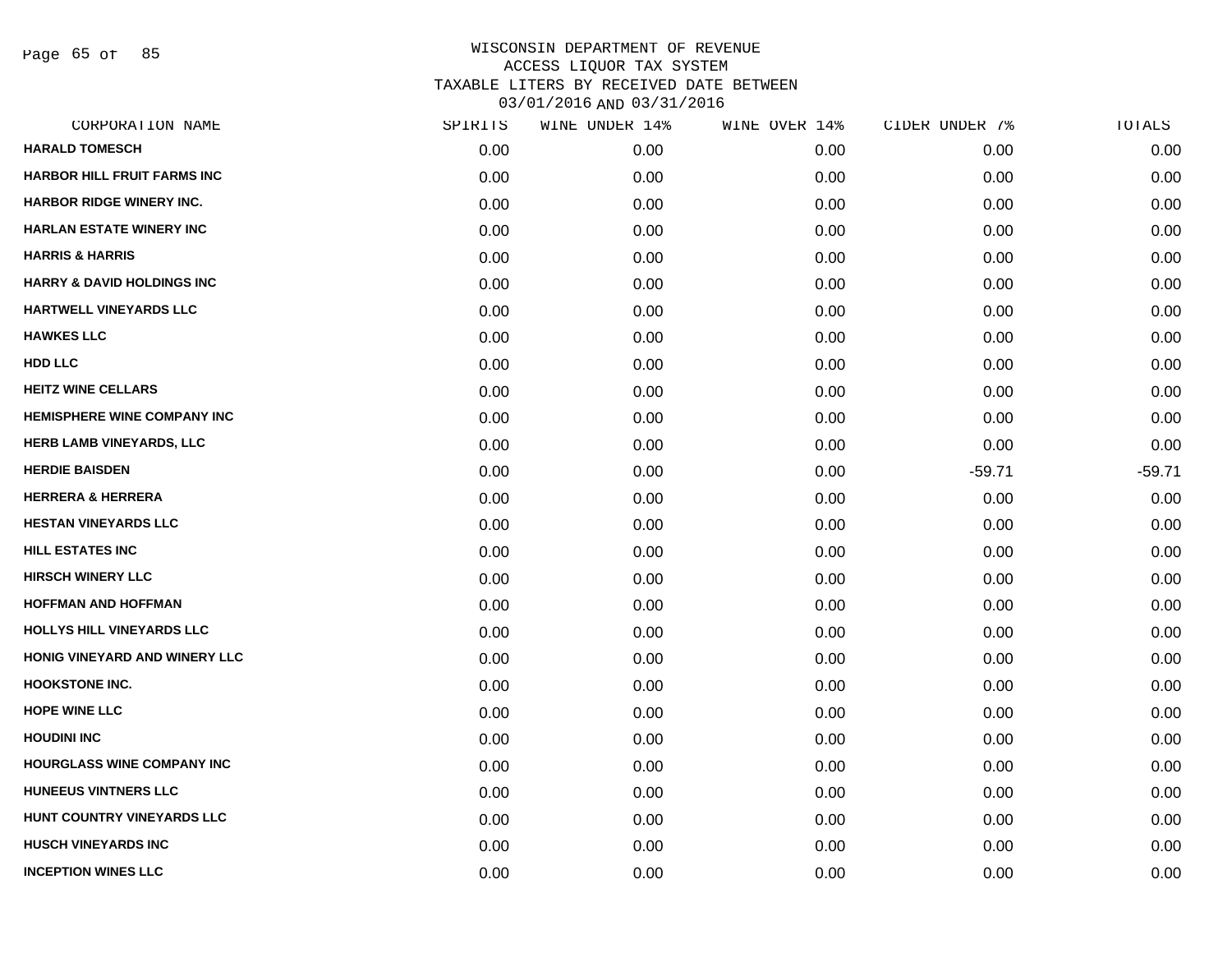Page 66 of 85

| CORPORATION NAME                      | SPIRITS | WINE UNDER 14% | WINE OVER 14% | CIDER UNDER 7% | TOTALS |
|---------------------------------------|---------|----------------|---------------|----------------|--------|
| <b>INMAN FAMILY WINES LLC</b>         | 0.00    | 0.00           | 0.00          | 0.00           | 0.00   |
| <b>INVESTOR'S OF AMERICA LP</b>       | 0.00    | 0.00           | 0.00          | 0.00           | 0.00   |
| <b>IRON HORSE VINEYARDS LP</b>        | 0.00    | 0.00           | 0.00          | 0.00           | 0.00   |
| <b>ISENHOWER CELLARS LLC</b>          | 0.00    | 0.00           | 0.00          | 0.00           | 0.00   |
| <b>ISLAND ORCHARD CIDER LLC</b>       | 0.00    | 0.00           | 0.00          | 0.00           | 0.00   |
| <b>ISR VINEYARDS ASSOCIATION</b>      | 0.00    | 0.00           | 0.00          | 0.00           | 0.00   |
| <b>J LOHR WINERY CORP</b>             | 0.00    | 0.00           | 0.00          | 0.00           | 0.00   |
| <b>J PEDRONCELLI WINERY</b>           | 0.00    | 0.00           | 0.00          | 0.00           | 0.00   |
| <b>J RICKARDS WINERY LLC</b>          | 0.00    | 0.00           | 0.00          | 0.00           | 0.00   |
| <b>J-NH WINE GROUP LLC</b>            | 0.00    | 0.00           | 0.00          | 0.00           | 0.00   |
| <b>J3 WINE PARTNERS LLC</b>           | 0.00    | 0.00           | 0.00          | 0.00           | 0.00   |
| JACK JOHN INVESTMENTS INC             | 0.00    | 0.00           | 0.00          | 0.00           | 0.00   |
| <b>JACKSON FAMILY WINES INC</b>       | 0.00    | 0.00           | 0.00          | 0.00           | 0.00   |
| <b>JACKSON WINE LLC</b>               | 0.00    | 0.00           | 0.00          | 0.00           | 0.00   |
| <b>JACKSON WINERY &amp; VINEYARDS</b> | 0.00    | 0.00           | 0.00          | 0.00           | 0.00   |
| <b>JACUZZI FAMILY VINEYARDS LLC</b>   | 0.00    | 0.00           | 0.00          | 0.00           | 0.00   |
| <b>JAM CELLARS INC</b>                | 0.00    | 0.00           | 0.00          | 0.00           | 0.00   |
| <b>JAMES L LAMBERT</b>                | 0.00    | 0.00           | 0.00          | 0.00           | 0.00   |
| <b>JAMES P PROSSER</b>                | 0.00    | 0.00           | 0.00          | 0.00           | 0.00   |
| <b>JAZMIN ENTERPRISES</b>             | 0.00    | 0.00           | 0.00          | 0.00           | 0.00   |
| <b>JB GEORGE LLC</b>                  | 0.00    | 0.00           | 0.00          | 0.00           | 0.00   |
| <b>JC CELLARS INC</b>                 | 0.00    | 0.00           | 0.00          | 0.00           | 0.00   |
| <b>JEFFERY M GORDON</b>               | 0.00    | 0.00           | 0.00          | 0.00           | 0.00   |
| <b>JEFFREY L STOEGER</b>              | 0.00    | 0.00           | 0.00          | 0.00           | 0.00   |
| <b>JENNIFER L JACKSON-HARTFORD</b>    | 0.00    | 0.00           | 0.00          | 0.00           | 0.00   |
| <b>JESSIES GROVE WINERY INC</b>       | 0.00    | 0.00           | 0.00          | 0.00           | 0.00   |
| <b>JESSUP CELLARS HOLDING CO LLC</b>  | 0.00    | 0.00           | 0.00          | 0.00           | 0.00   |
| <b>JM CELLARS COMPANY</b>             | 0.00    | 0.00           | 0.00          | 0.00           | 0.00   |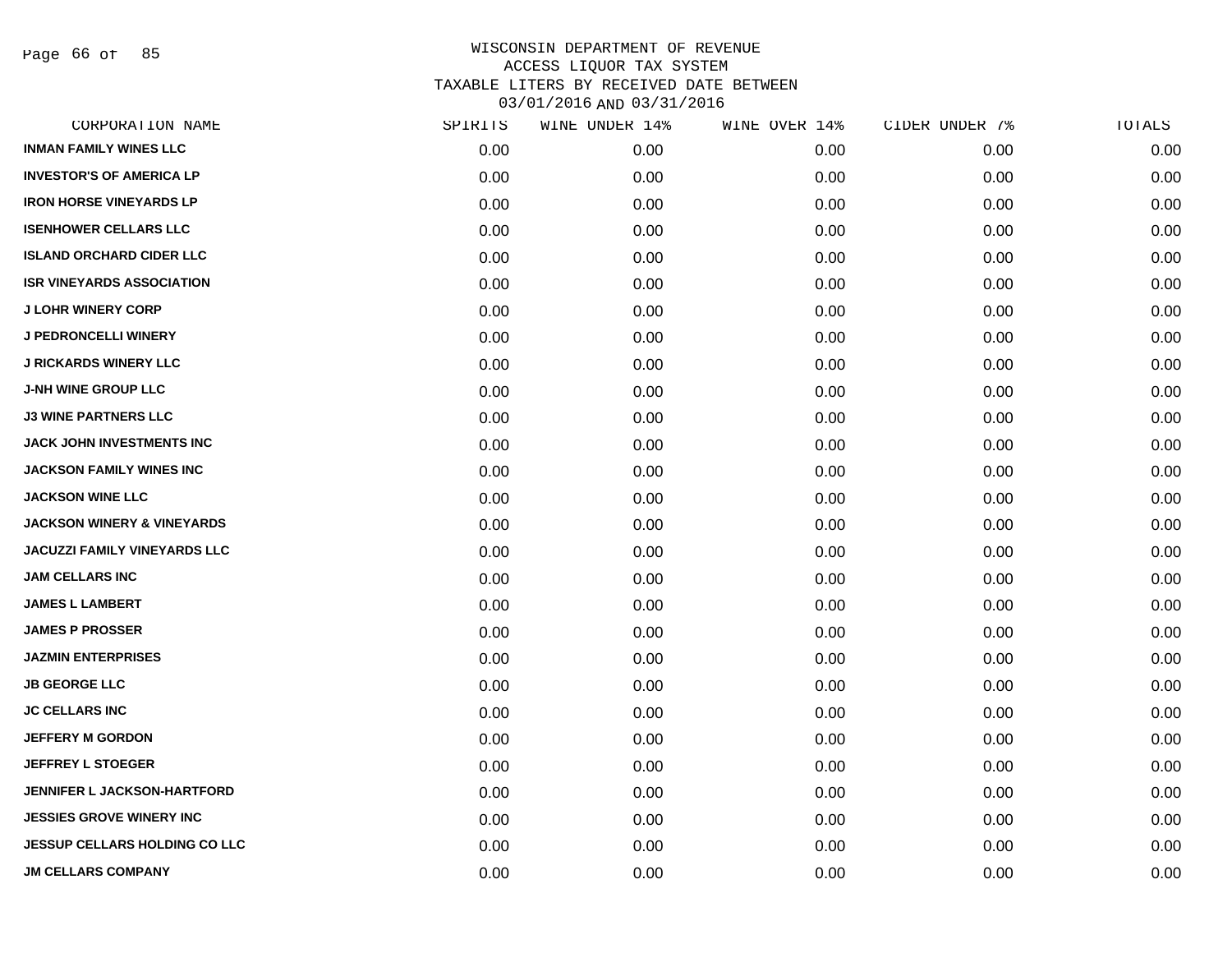Page 67 of 85

| CORPORATION NAME                         | SPIRITS | WINE UNDER 14% | WINE OVER 14% | CIDER UNDER 7% | TOTALS |
|------------------------------------------|---------|----------------|---------------|----------------|--------|
| JOHN ANTHONY VINEYARDS LLC               | 0.00    | 0.00           | 0.00          | 0.00           | 0.00   |
| <b>JOHN E NICOLOZAKES</b>                | 0.00    | 0.00           | 0.00          | 0.00           | 0.00   |
| <b>JONES FAMILY WINERY LLC</b>           | 0.00    | 0.00           | 0.00          | 0.00           | 0.00   |
| <b>JORNY'S END LLC</b>                   | 0.00    | 0.00           | 0.00          | 0.00           | 0.00   |
| JOSEPH ALEXANDER VILLICANA II            | 0.00    | 0.00           | 0.00          | 0.00           | 0.00   |
| <b>JOSEPH CALLOW</b>                     | 0.00    | 0.00           | 0.00          | 0.00           | 0.00   |
| <b>JOSEPH CALLOW</b>                     | 0.00    | 0.00           | 0.00          | 0.00           | 0.00   |
| JOSEPH PHELPS VINEYARDS LLC              | 0.00    | 0.00           | 0.00          | 0.00           | 0.00   |
| <b>JOSEPH STALLER</b>                    | 0.00    | 0.00           | 0.00          | 0.00           | 0.00   |
| <b>JOSEPH WYNIMKO</b>                    | 0.00    | 0.00           | 0.00          | 0.00           | 0.00   |
| <b>JOULLIAN VINEYARDS LTD</b>            | 0.00    | 0.00           | 0.00          | 0.00           | 0.00   |
| JUDD FAMILY VINEYARDS LP                 | 0.00    | 0.00           | 0.00          | 0.00           | 0.00   |
| <b>JULIE A ANDRZEJCZAK</b>               | 0.00    | 0.00           | 0.00          | 0.00           | 0.00   |
| <b>JUSTIN VINEYARDS &amp; WINERY LLC</b> | 0.00    | 0.00           | 0.00          | 0.00           | 0.00   |
| <b>JVW CORPORATION</b>                   | 0.00    | 0.00           | 0.00          | 0.00           | 0.00   |
| <b>K VINTNERS LLC</b>                    | 0.00    | 0.00           | 0.00          | 0.00           | 0.00   |
| <b>KACHINA CELLARS LLC</b>               | 0.00    | 0.00           | 0.00          | 0.00           | 0.00   |
| <b>KAMEN WINES LLC</b>                   | 0.00    | 0.00           | 0.00          | 0.00           | 0.00   |
| <b>KANGARU ENTERPRISES LLC</b>           | 0.00    | 0.00           | 0.00          | 0.00           | 0.00   |
| <b>KB WINES LLC</b>                      | 0.00    | 0.00           | 0.00          | 0.00           | 0.00   |
| <b>KEEVER VINEYARDS LLC</b>              | 0.00    | 0.00           | 0.00          | 0.00           | 0.00   |
| <b>KEN BROWN WINES LLC</b>               | 0.00    | 0.00           | 0.00          | 0.00           | 0.00   |
| <b>KENEFICK RANCHES WINERY LLC</b>       | 0.00    | 0.00           | 0.00          | 0.00           | 0.00   |
| <b>KENT HUMPHREY</b>                     | 0.00    | 0.00           | 0.00          | 0.00           | 0.00   |
| KENWARD FAMILY VINEYARDS, LLC            | 0.00    | 0.00           | 0.00          | 0.00           | 0.00   |
| <b>KENZO ESTATE INC</b>                  | 0.00    | 0.00           | 0.00          | 0.00           | 0.00   |
| <b>KERWIN ESTATE LLC</b>                 | 0.00    | 0.00           | 0.00          | 0.00           | 0.00   |
| <b>KESTREL PROPERTIES LLC</b>            | 0.00    | 146.25         | 16.50         | 0.00           | 162.75 |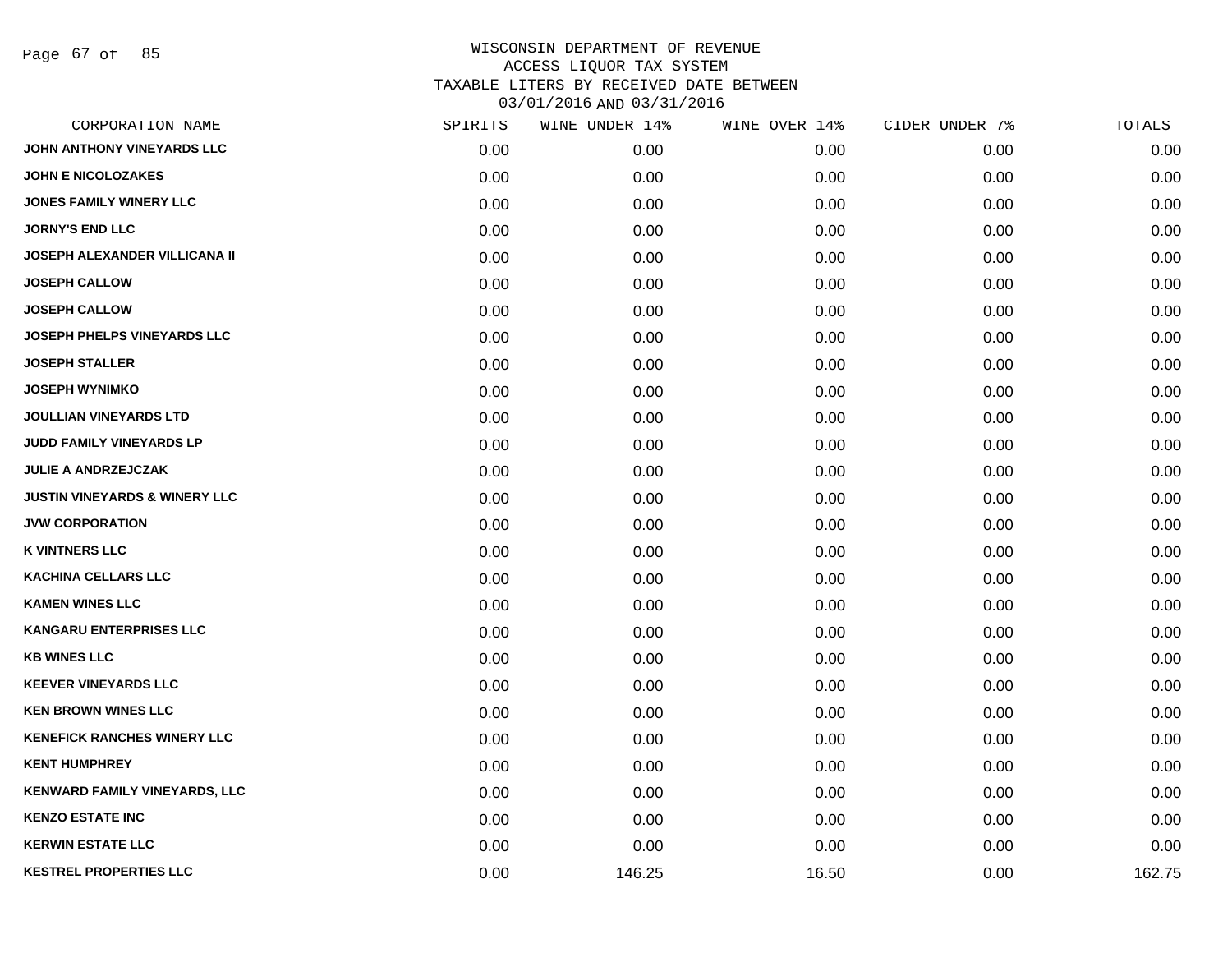Page 68 of 85

| CORPORATION NAME                                  | SPIRITS | WINE UNDER 14% | WINE OVER 14% | CIDER UNDER 7% | TOTALS |
|---------------------------------------------------|---------|----------------|---------------|----------------|--------|
| <b>KING ESTATE WINERY LP</b>                      | 0.00    | 0.00           | 0.00          | 0.00           | 0.00   |
| <b>KISTLER VINEYARDS, LLC</b>                     | 0.00    | 0.00           | 0.00          | 0.00           | 0.00   |
| <b>KLEIN FOODS INC</b>                            | 0.00    | 0.00           | 0.00          | 0.00           | 0.00   |
| <b>KNIGHTS BRIDGE WINERY LLC</b>                  | 0.00    | 0.00           | 0.00          | 0.00           | 0.00   |
| <b>KOEHLER WINERY LLC</b>                         | 0.00    | 0.00           | 0.00          | 0.00           | 0.00   |
| <b>KONSTANTIN D FRANK &amp; SONS</b>              | 0.00    | 0.00           | 0.00          | 0.00           | 0.00   |
| <b>KOPRI INC</b>                                  | 0.00    | 0.00           | 0.00          | 0.00           | 0.00   |
| <b>KRUPP BROTHERS LLC</b>                         | 0.00    | 0.00           | 0.00          | 0.00           | 0.00   |
| <b>KSSM LLC</b>                                   | 0.00    | 0.00           | 0.00          | 0.00           | 0.00   |
| <b>KT WINECO LLC</b>                              | 0.00    | 0.00           | 0.00          | 0.00           | 0.00   |
| <b>KULETO VILLA LLC</b>                           | 0.00    | 0.00           | 0.00          | 0.00           | 0.00   |
| <b>KUNDE ENTERPRISES INC</b>                      | 0.00    | 0.00           | 0.00          | 0.00           | 0.00   |
| <b>LC WINE</b>                                    | 0.00    | 0.00           | 0.00          | 0.00           | 0.00   |
| L FOPPIANO WINE CO INC                            | 0.00    | 0.00           | 0.00          | 0.00           | 0.00   |
| <b>LADERA WINERY LLC</b>                          | 0.00    | 0.00           | 0.00          | 0.00           | 0.00   |
| <b>LAETITIA VINEYARD &amp; WINERY INC</b>         | 0.00    | 0.00           | 0.00          | 0.00           | 0.00   |
| <b>LAGUNA OAKS VINEYARD &amp; WINERY INC</b>      | 0.00    | 0.00           | 0.00          | 0.00           | 0.00   |
| <b>LAIL VINEYARDS LLC</b>                         | 0.00    | 0.00           | 0.00          | 0.00           | 0.00   |
| <b>LAIRD FAMILY ESTATE LLC</b>                    | 0.00    | 0.00           | 0.00          | 0.00           | 0.00   |
| <b>LAKE NOKOMIS CRANBERRIES INC</b>               | 0.00    | 0.00           | 0.00          | 0.00           | 0.00   |
| <b>LAMBERT BRIDGE WINERY INC</b>                  | 0.00    | 0.00           | 0.00          | 0.00           | 0.00   |
| <b>LANCASTER ESTATE VINEYARD &amp; WINERY LLC</b> | 0.00    | 0.00           | 0.00          | 0.00           | 0.00   |
| <b>LANCASTER VINEYARDS INC</b>                    | 0.00    | 0.00           | 0.00          | 0.00           | 0.00   |
| <b>LANGE WINERY LLC</b>                           | 0.00    | 0.00           | 0.00          | 0.00           | 0.00   |
| <b>LANGETWINS WINE CO INC</b>                     | 0.00    | 0.00           | 0.00          | 0.00           | 0.00   |
| <b>LARKMEAD VINEYARDS INC</b>                     | 0.00    | 0.00           | 0.00          | 0.00           | 0.00   |
| <b>LARSON &amp; LARSON</b>                        | 0.00    | 0.00           | 0.00          | 0.00           | 0.00   |
| <b>LARSON FAMILY WINERY INC</b>                   | 0.00    | 0.00           | 0.00          | 0.00           | 0.00   |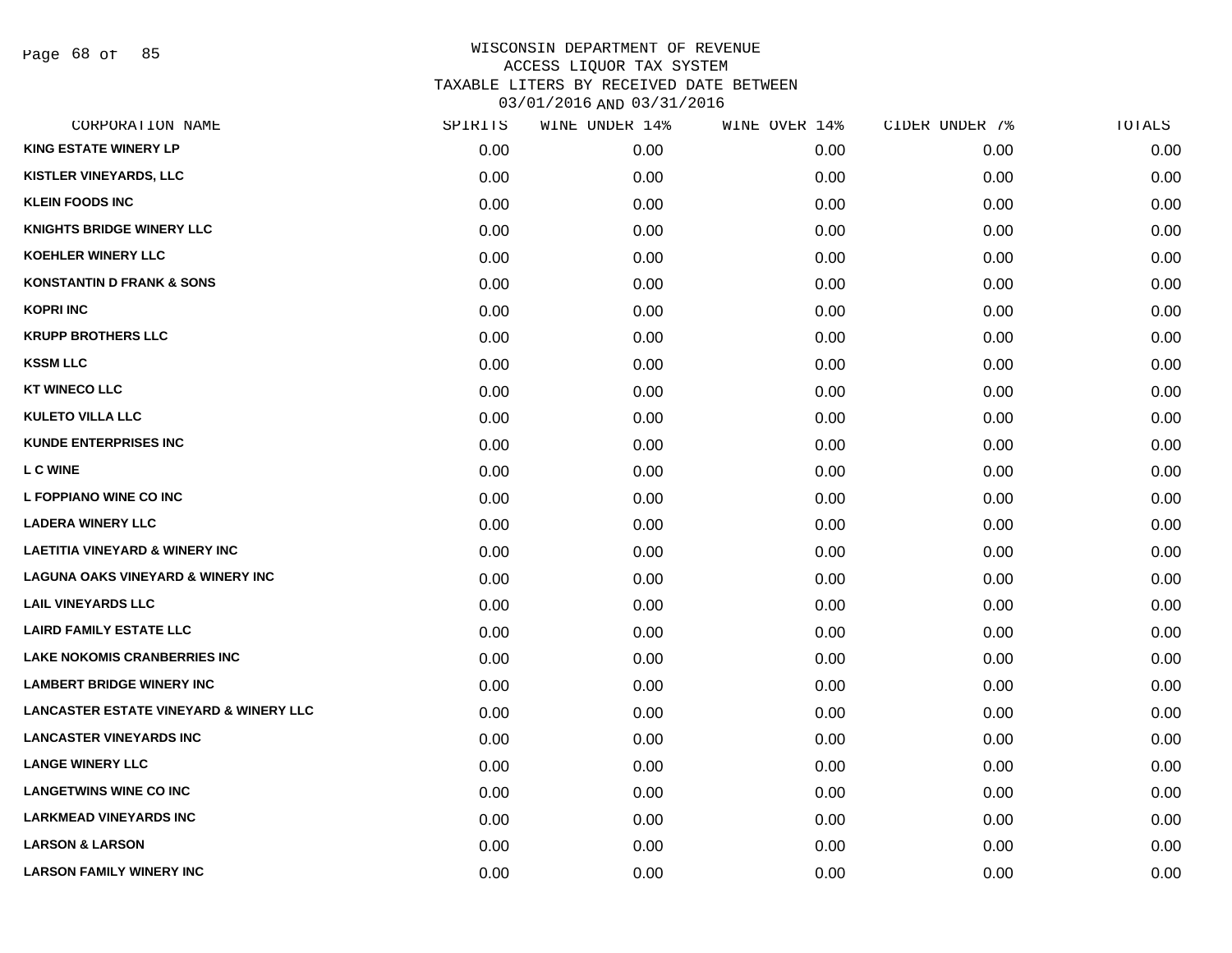|      | WINE UNDER 14% | WINE OVER 14% | CIDER UNDER 7% | TOTALS |
|------|----------------|---------------|----------------|--------|
| 0.00 | 0.00           | 0.00          | 0.00           | 0.00   |
| 0.00 | 0.00           | 0.00          | 0.00           | 0.00   |
| 0.00 | 0.00           | 0.00          | 0.00           | 0.00   |
| 0.00 | 0.00           | 0.00          | 0.00           | 0.00   |
| 0.00 | 0.00           | 0.00          | 0.00           | 0.00   |
| 0.00 | 0.00           | 0.00          | 0.00           | 0.00   |
| 0.00 | 0.00           | 0.00          | 0.00           | 0.00   |
| 0.00 | 0.00           | 0.00          | 0.00           | 0.00   |
| 0.00 | 0.00           | 0.00          | 0.00           | 0.00   |
| 0.00 | 0.00           | 0.00          | 0.00           | 0.00   |
| 0.00 | 0.00           | 0.00          | 0.00           | 0.00   |
| 0.00 | 0.00           | 0.00          | 0.00           | 0.00   |
| 0.00 | 0.00           | 0.00          | 0.00           | 0.00   |
| 0.00 | 0.00           | 0.00          | 0.00           | 0.00   |
| 0.00 | 0.00           | 0.00          | 0.00           | 0.00   |
| 0.00 | 0.00           | 0.00          | 0.00           | 0.00   |
| 0.00 | 0.00           | 0.00          | 0.00           | 0.00   |
| 0.00 | 0.00           | 0.00          | 0.00           | 0.00   |
| 0.00 | 0.00           | 0.00          | 0.00           | 0.00   |
| 0.00 | 0.00           | 0.00          | 0.00           | 0.00   |
| 0.00 | 0.00           | 0.00          | 0.00           | 0.00   |
| 0.00 | 0.00           | 0.00          | 0.00           | 0.00   |
| 0.00 | 0.00           | 0.00          | 0.00           | 0.00   |
| 0.00 | 0.00           | 0.00          | 0.00           | 0.00   |
| 0.00 | 0.00           | 0.00          | 0.00           | 0.00   |
| 0.00 | 0.00           | 0.00          | 0.00           | 0.00   |
| 0.00 | 0.00           | 0.00          | 0.00           | 0.00   |
| 0.00 | 0.00           | 0.00          | 0.00           | 0.00   |
|      | SPIRITS        |               |                |        |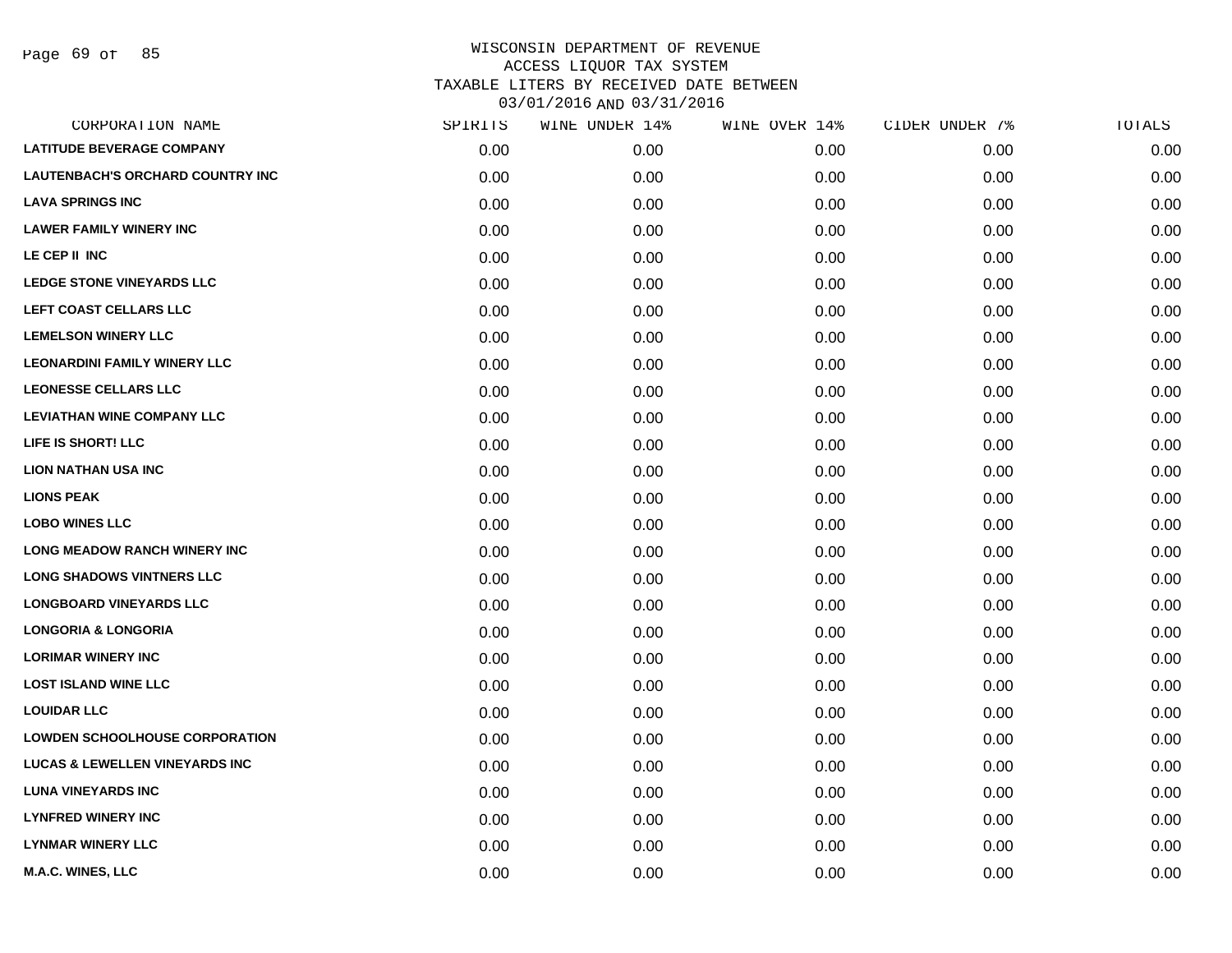Page 70 of 85

| CORPORATION NAME                              | SPIRITS | WINE UNDER 14% | WINE OVER 14% | CIDER UNDER 7% | TOTALS |
|-----------------------------------------------|---------|----------------|---------------|----------------|--------|
| <b>MADISON VINEYARD HOLDINGS LLC</b>          | 0.00    | 0.00           | 0.00          | 0.00           | 0.00   |
| <b>MADRIGAL FAMILY WINERY LLC</b>             | 0.00    | 0.00           | 0.00          | 0.00           | 0.00   |
| <b>MADRONA VINEYARDS LP</b>                   | 0.00    | 0.00           | 0.00          | 0.00           | 0.00   |
| <b>MAKK WINE LLC</b>                          | 0.00    | 0.00           | 0.00          | 0.00           | 0.00   |
| <b>MANO'S INC</b>                             | 0.00    | 0.00           | 0.00          | 0.00           | 0.00   |
| <b>MARGERUM WINE COMPANY INC</b>              | 0.00    | 0.00           | 0.00          | 0.00           | 0.00   |
| <b>MARIA A KLEIN</b>                          | 0.00    | 0.00           | 0.00          | 0.00           | 0.00   |
| <b>MARIETTA CELLARS INC</b>                   | 0.00    | 0.00           | 0.00          | 0.00           | 0.00   |
| <b>MARKHAM VINEYARDS</b>                      | 0.00    | 0.00           | 0.00          | 0.00           | 0.00   |
| <b>MARTIN E SELL</b>                          | 0.00    | 0.00           | 0.00          | 0.00           | 0.00   |
| <b>MARTIN RAY WINERY INC</b>                  | 0.00    | 0.00           | 0.00          | 0.00           | 0.00   |
| <b>MARTINELLI WINERY INC</b>                  | 0.00    | 0.00           | 0.00          | 0.00           | 0.00   |
| <b>MATHY WINERY LLC</b>                       | 0.00    | 0.00           | 0.00          | 0.00           | 0.00   |
| <b>MATTHEW RICK</b>                           | 0.00    | 0.00           | 0.00          | 0.00           | 0.00   |
| <b>MATTHIAS A PIPPIG &amp; JAMIE M KINSER</b> | 0.00    | 0.00           | 0.00          | 0.00           | 0.00   |
| <b>MAUI WINE LTD</b>                          | 0.00    | 0.00           | 0.00          | 0.00           | 0.00   |
| <b>MAURITSON FAMILY WINERY</b>                | 0.00    | 0.00           | 0.00          | 0.00           | 0.00   |
| <b>MAYACAMAS VINEYARDS</b>                    | 0.00    | 0.00           | 0.00          | 0.00           | 0.00   |
| <b>MAYNARD J KEENAN</b>                       | 0.00    | 20.25          | 0.00          | 0.00           | 20.25  |
| <b>MCILQUHAM LLC</b>                          | 0.00    | 0.00           | 0.00          | 0.00           | 0.00   |
| <b>MCKAHN FAMILY CELLARS, LLC</b>             | 0.00    | 0.00           | 0.00          | 0.00           | 0.00   |
| <b>MCNAB RIDGE WINERY LLC</b>                 | 0.00    | 0.00           | 0.00          | 0.00           | 0.00   |
| <b>MELROSE CELLARS LLC</b>                    | 0.00    | 0.00           | 0.00          | 0.00           | 0.00   |
| <b>MELVILLE VINEYARDS SOUTH LLC</b>           | 0.00    | 0.00           | 0.00          | 0.00           | 0.00   |
| <b>MENDOCINO WINE GROUP LLC</b>               | 0.00    | 0.00           | 0.00          | 0.00           | 0.00   |
| <b>MER ET SOLEIL LLC</b>                      | 0.00    | 0.00           | 0.00          | 0.00           | 0.00   |
| <b>MERCER WINE ESTATES LLC</b>                | 0.00    | 0.00           | 0.00          | 0.00           | 0.00   |
| <b>MEREDITH VINEYARD ESTATE INC</b>           | 0.00    | 0.00           | 0.00          | 0.00           | 0.00   |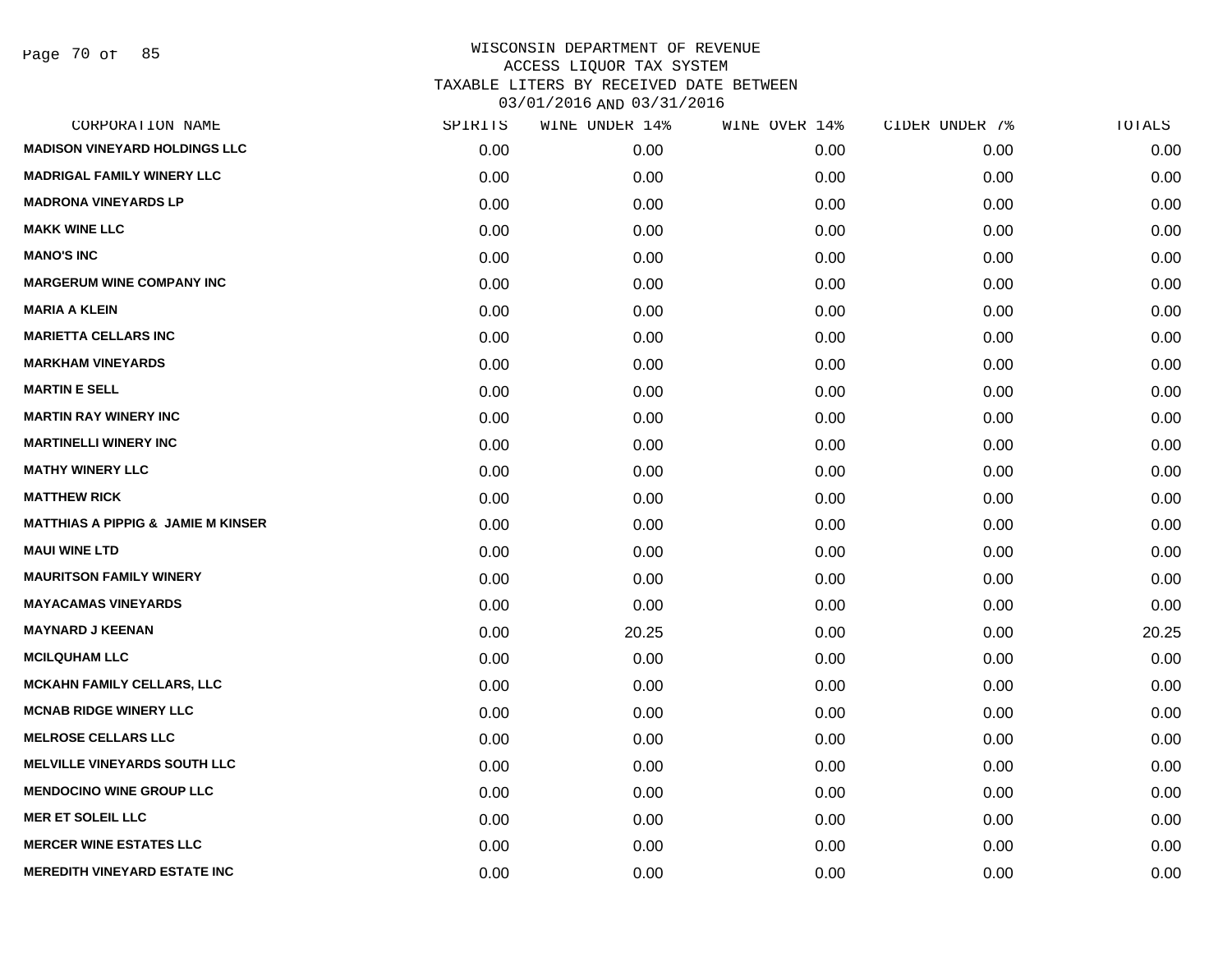Page 71 of 85

| CORPORATION NAME                            | SPIRITS | WINE UNDER 14% | WINE OVER 14% | CIDER UNDER 7% | TOTALS |
|---------------------------------------------|---------|----------------|---------------|----------------|--------|
| <b>MERRYVALE VINEYARDS LLC</b>              | 0.00    | 0.00           | 0.00          | 0.00           | 0.00   |
| <b>MERSHONIAN CIDERY LLC</b>                | 0.00    | 0.00           | 0.00          | 0.00           | 0.00   |
| <b>METROPOLITAN WINES LLC</b>               | 0.00    | 0.00           | 0.00          | 0.00           | 0.00   |
| <b>MEV CORPORATION</b>                      | 0.00    | 0.00           | 0.00          | 0.00           | 0.00   |
| <b>MEYER CELLARS LLC</b>                    | 0.00    | 0.00           | 0.00          | 0.00           | 0.00   |
| <b>MICHEAL DASHE</b>                        | 0.00    | 0.00           | 0.00          | 0.00           | 0.00   |
| <b>MIDDLETON FAMILY WINES LLC</b>           | 0.00    | 0.00           | 0.00          | 0.00           | 0.00   |
| <b>MIDNIGHT CELLARS INC</b>                 | 0.00    | 0.00           | 0.00          | 0.00           | 0.00   |
| <b>MILDARA BLASS INC</b>                    | 0.00    | 0.00           | 0.00          | 0.00           | 0.00   |
| <b>MILLBROOK WINERY INC</b>                 | 0.00    | 0.00           | 0.00          | 0.00           | 0.00   |
| <b>MINER FAMILY WINERY LLC</b>              | 0.00    | 0.00           | 0.00          | 0.00           | 0.00   |
| <b>MINNESOTAS FINEST FERMENTED PRODUCTS</b> | 0.00    | 0.00           | 0.00          | 0.00           | 0.00   |
| <b>MIRA WINERY LLC</b>                      | 0.00    | 0.00           | 0.00          | 0.00           | 0.00   |
| <b>MIRASOL WINE LLC</b>                     | 0.00    | 0.00           | 0.00          | 0.00           | 0.00   |
| <b>MIXOLOSEUM LLC</b>                       | 0.00    | 0.00           | 0.00          | 0.00           | 0.00   |
| <b>MODERN DEVELOPMENT COMPANY</b>           | 0.00    | 0.00           | 0.00          | 0.00           | 0.00   |
| <b>MOLLYDOOKER INTERNATIONAL LLC</b>        | 0.00    | 0.00           | 0.00          | 0.00           | 0.00   |
| <b>MONTICELLO CELLARS INC</b>               | 0.00    | 0.00           | 0.00          | 0.00           | 0.00   |
| <b>MONTINORE VINEYARDS LIMITED</b>          | 0.00    | 0.00           | 0.00          | 0.00           | 0.00   |
| <b>MORCHELLA WINE CELLARS LLC</b>           | 0.00    | 0.00           | 0.00          | 0.00           | 0.00   |
| <b>MOSHIN VINEYARDS INC</b>                 | 0.00    | 0.00           | 0.00          | 0.00           | 0.00   |
| <b>MULLIGAN &amp; MULLIGAN</b>              | 0.00    | 0.00           | 0.00          | 0.00           | 0.00   |
| <b>MUNCH &amp; FOX</b>                      | 0.00    | 0.00           | 0.00          | 0.00           | 0.00   |
| <b>MUNSON BRIDGE WINERY INC</b>             | 0.00    | 0.00           | 0.00          | 0.00           | 0.00   |
| <b>MUSETTA WINERY, LLC</b>                  | 0.00    | 0.00           | 0.00          | 0.00           | 0.00   |
| <b>NCWGINC</b>                              | 0.00    | 0.00           | 0.00          | 0.00           | 0.00   |
| <b>NAKED WINES LLC</b>                      | 0.00    | 0.00           | 0.00          | 0.00           | 0.00   |
| <b>NAKEDWINES.COM INC</b>                   | 0.00    | 0.00           | 0.00          | 0.00           | 0.00   |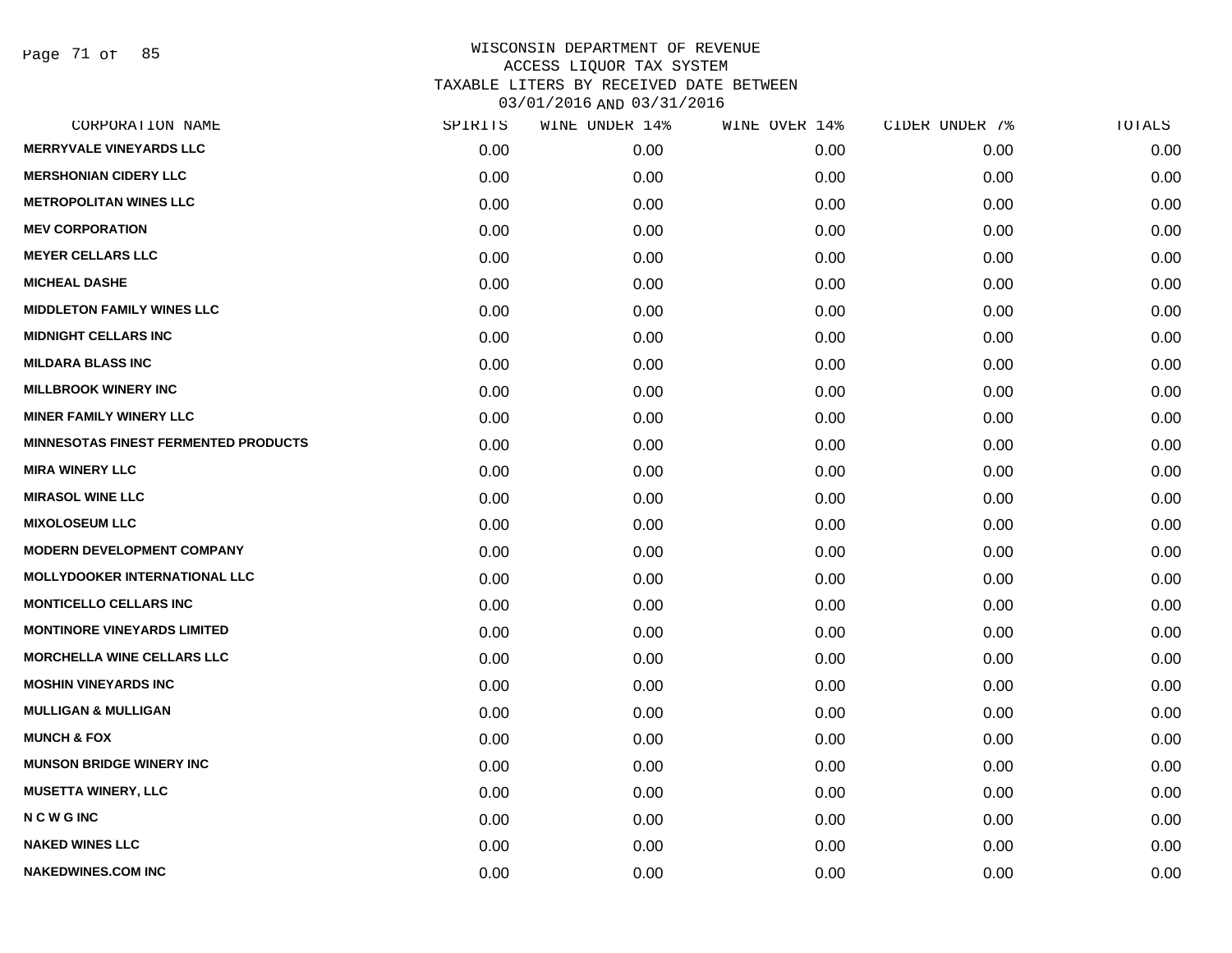Page 72 of 85

| CORPORATION NAME                     | SPIRITS | WINE UNDER 14% | WINE OVER 14% | CIDER UNDER 7% | TOTALS |
|--------------------------------------|---------|----------------|---------------|----------------|--------|
| <b>NAVARRE CELLARS LTD</b>           | 0.00    | 0.00           | 0.00          | 0.00           | 0.00   |
| <b>NAVARRO VINEYARDS, LLC</b>        | 0.00    | 0.00           | 0.00          | 0.00           | 0.00   |
| <b>NEVADA WINE CELLARS INC</b>       | 0.00    | 0.00           | 0.00          | 0.00           | 0.00   |
| <b>NEW VAVIN INC</b>                 | 0.00    | 0.00           | 0.00          | 0.00           | 0.00   |
| <b>NEWTON VINEYARD LLC</b>           | 0.00    | 0.00           | 0.00          | 0.00           | 0.00   |
| <b>NICALI, LLC</b>                   | 0.00    | 0.00           | 0.00          | 0.00           | 0.00   |
| <b>NICHOLSON RANCH LLC</b>           | 0.00    | 0.00           | 0.00          | 0.00           | 0.00   |
| NIEBAUM-COPPOLA ESTATE WINERY LP     | 0.00    | 0.00           | 0.00          | 0.00           | 0.00   |
| <b>NORTHLEAF WINERY, LLC</b>         | 0.00    | 0.00           | 0.00          | 0.00           | 0.00   |
| <b>NOVA WINES, INC.</b>              | 0.00    | 0.00           | 0.00          | 0.00           | 0.00   |
| <b>NUAGE LLC</b>                     | 0.00    | 0.00           | 0.00          | 0.00           | 0.00   |
| <b>NV AWG LTD</b>                    | 0.00    | 0.00           | 0.00          | 0.00           | 0.00   |
| <b>NW WINE COMPANY LLC</b>           | 0.00    | 0.00           | 0.00          | 0.00           | 0.00   |
| <b>O'SHAUGHNESSY DEL OSO LLC</b>     | 0.00    | 0.00           | 0.00          | 0.00           | 0.00   |
| OAK RIDGE WINERY LLC                 | 0.00    | 0.00           | 0.00          | 0.00           | 0.00   |
| OAKVILLE HILLS CELLARS INC           | 0.00    | 0.00           | 0.00          | 0.00           | 0.00   |
| <b>OAT HILL CORPORATION</b>          | 0.00    | 0.00           | 0.00          | 0.00           | 0.00   |
| <b>OBRIEN FAMILY VINEYARD LLC</b>    | 0.00    | 0.00           | 0.00          | 0.00           | 0.00   |
| <b>OGB PARTNERS LLC</b>              | 0.00    | 0.00           | 0.00          | 0.00           | 0.00   |
| OLD VINE WINE PARTNERS LLC           | 0.00    | 0.00           | 0.00          | 0.00           | 0.00   |
| <b>OLIVER WINE COMPANY INC</b>       | 0.00    | 0.00           | 0.00          | 0.00           | 0.00   |
| <b>OPOLO WINES LP</b>                | 0.00    | 0.00           | 0.00          | 0.00           | 0.00   |
| OPUS ONE WINERY LLC                  | 0.00    | 0.00           | 0.00          | 0.00           | 0.00   |
| ORCA PROPERTIES LLC                  | 0.00    | 0.00           | 0.00          | 0.00           | 0.00   |
| OREGON WINE SERVICES AND STORAGE LLC | 0.00    | 0.00           | 0.00          | 0.00           | 0.00   |
| ORFILA VINEYARDS INC                 | 0.00    | 0.00           | 0.00          | 0.00           | 0.00   |
| ORIN SWIFT CELLARS LLC               | 0.00    | 0.00           | 0.00          | 0.00           | 0.00   |
| <b>OWEN ROE LLC</b>                  | 0.00    | 0.00           | 0.00          | 0.00           | 0.00   |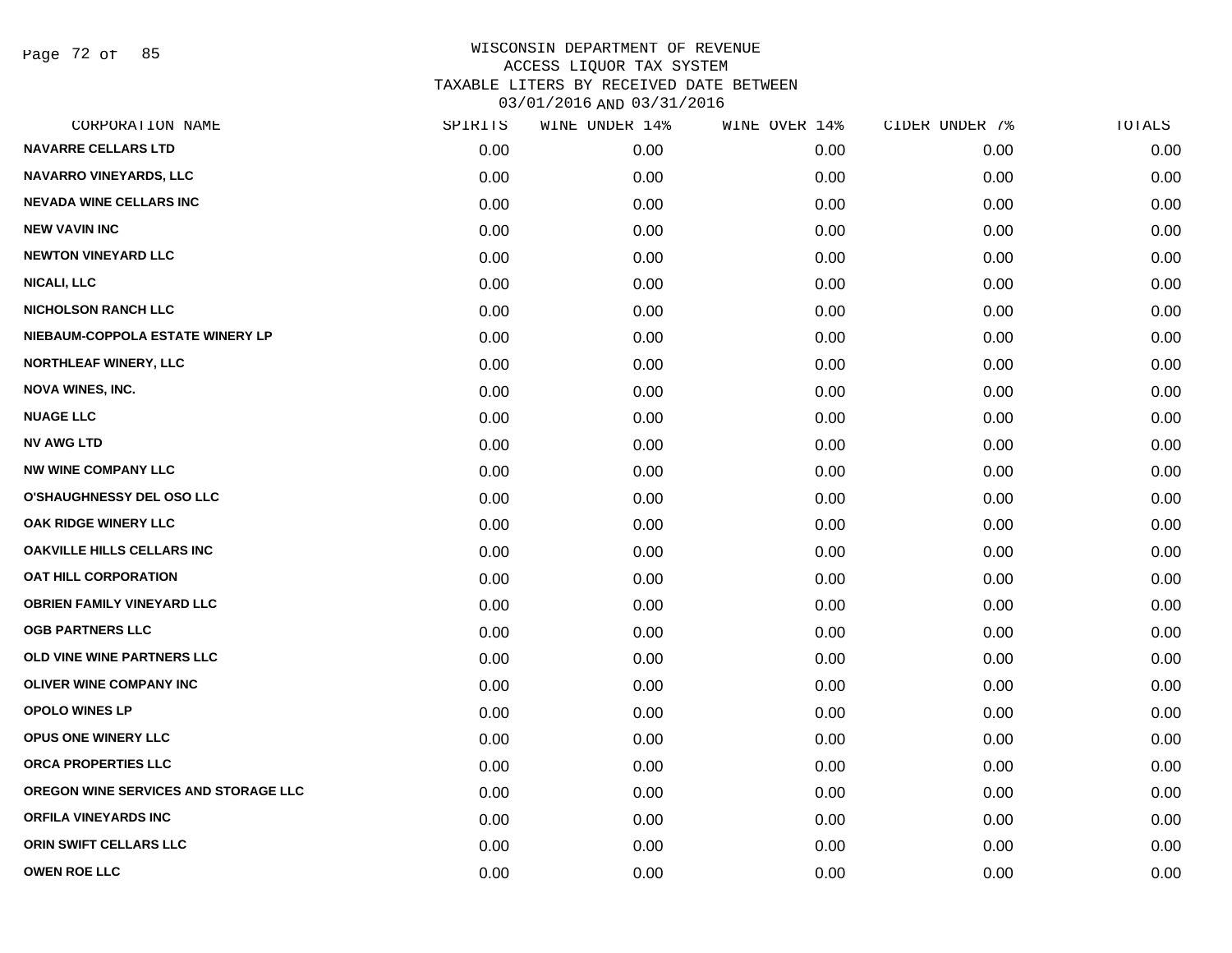Page 73 of 85

| CORPORATION NAME                        | SPIRITS | WINE UNDER 14% | WINE OVER 14% | CIDER UNDER 7% | TOTALS |
|-----------------------------------------|---------|----------------|---------------|----------------|--------|
| <b>PAHLMEYER LLC</b>                    | 0.00    | 0.00           | 0.00          | 0.00           | 0.00   |
| PALI WINE COMPANY LP                    | 0.00    | 0.00           | 0.00          | 0.00           | 0.00   |
| PALOMA VINEYARD LLC                     | 0.00    | 0.00           | 0.00          | 0.00           | 0.00   |
| PARAGON VINEYARD CO INC                 | 0.00    | 0.00           | 0.00          | 0.00           | 0.00   |
| PARALLEL 44 VINEYARD & WINERY, INC.     | 0.00    | 0.00           | 0.00          | 0.00           | 0.00   |
| <b>PARKER STATION INC</b>               | 0.00    | 0.00           | 0.00          | 0.00           | 0.00   |
| PATEL WINERY LLC                        | 0.00    | 0.00           | 0.00          | 0.00           | 0.00   |
| <b>PATRICIA A HOOVER</b>                | 0.00    | 0.00           | 0.00          | 0.00           | 0.00   |
| <b>PATRICK A RONEY</b>                  | 0.00    | 0.00           | 0.00          | 0.00           | 0.00   |
| <b>PATRICK ARNDT</b>                    | 0.00    | 0.00           | 0.00          | 0.00           | 0.00   |
| <b>PATZ &amp; HALL WINE COMPANY INC</b> | 0.00    | 0.00           | 0.00          | 0.00           | 0.00   |
| <b>PAUL D ASPER</b>                     | 0.00    | 0.00           | 0.00          | 0.00           | 0.00   |
| <b>PAUL G BLOMMEL</b>                   | 0.00    | 0.00           | 0.00          | 0.00           | 0.00   |
| <b>PAUL HOBBS WINERY LP</b>             | 0.00    | 0.00           | 0.00          | 0.00           | 0.00   |
| <b>PAUL J FRANZEN</b>                   | 0.00    | 0.00           | 0.00          | 0.00           | 0.00   |
| <b>PAVI WINES LLC</b>                   | 0.00    | 0.00           | 0.00          | 0.00           | 0.00   |
| PCJ, INC.                               | 0.00    | 0.00           | 0.00          | 0.00           | 0.00   |
| PEACHY CANYON WINERY                    | 0.00    | 0.00           | 0.00          | 0.00           | 0.00   |
| PEAR VALLEY VINEYARD, INC.              | 0.00    | 0.00           | 0.00          | 0.00           | 0.00   |
| PEAY VINEYARDS LLC                      | 0.00    | 0.00           | 0.00          | 0.00           | 0.00   |
| PEJU FAMILY OPERATING PARTNERSHIP LP    | 0.00    | 0.00           | 0.00          | 0.00           | 0.00   |
| PELLEGRINI RANCHES INC                  | 0.00    | 0.00           | 0.00          | 0.00           | 0.00   |
| <b>PENROSE LANE LIMITED</b>             | 0.00    | 0.00           | 0.00          | 0.00           | 0.00   |
| PEPPER BRIDGE WINERY LLC                | 0.00    | 0.00           | 0.00          | 0.00           | 0.00   |
| PERNOD RICARD KENWOOD HOLDING LLC       | 0.00    | 0.00           | 0.00          | 0.00           | 0.00   |
| PERNOD RICARD USA LLC                   | 0.00    | 0.00           | 0.00          | 0.00           | 0.00   |
| PETER FRANUS WINE COMPANY INC           | 0.00    | 0.00           | 0.00          | 0.00           | 0.00   |
| PETER HOEHN                             | 0.00    | 0.00           | 0.00          | 0.00           | 0.00   |
|                                         |         |                |               |                |        |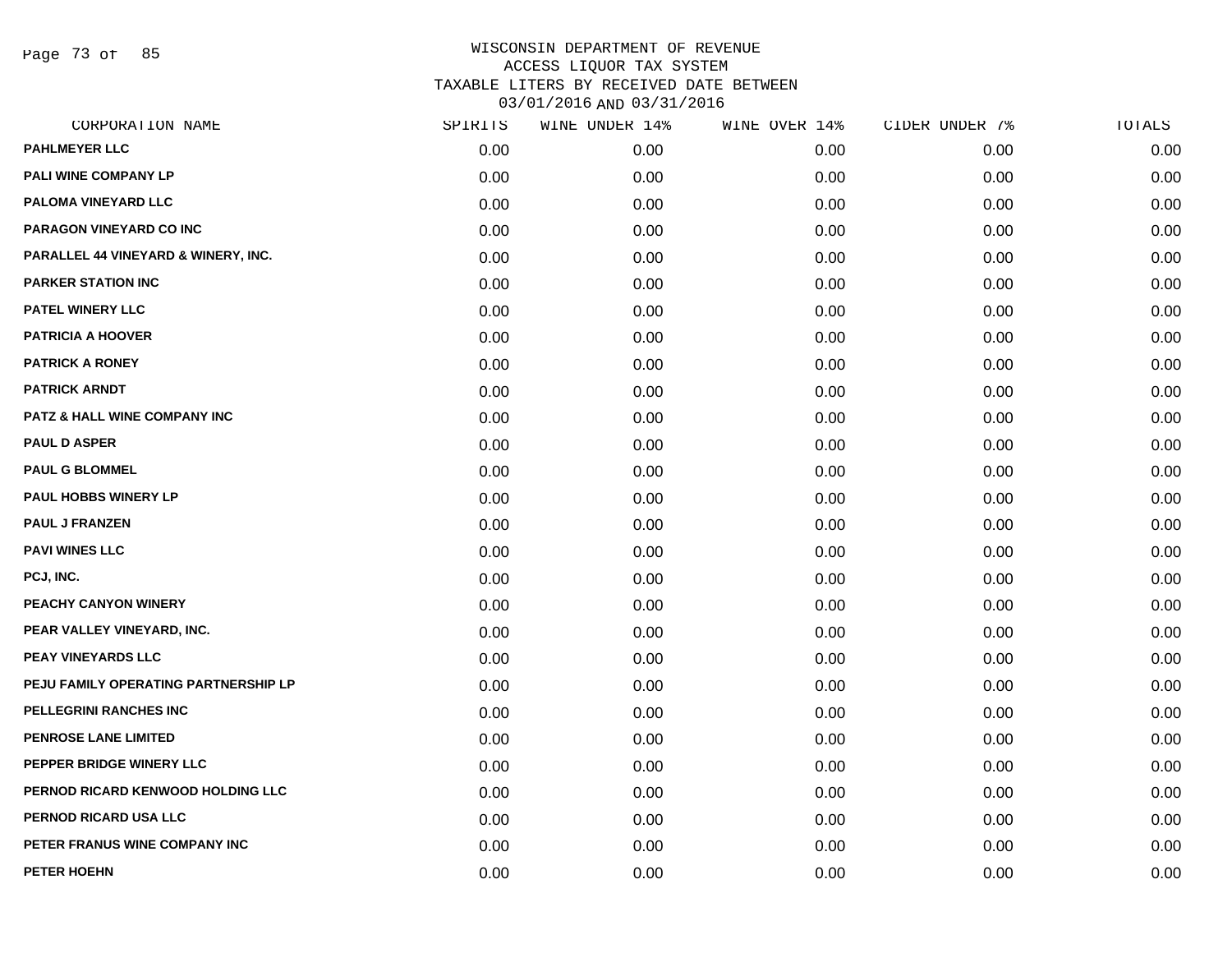Page 74 of 85

|      | WINE UNDER 14% |       | CIDER UNDER 7% | TOTALS |
|------|----------------|-------|----------------|--------|
| 0.00 | 0.00           | 0.00  | 0.00           | 0.00   |
| 0.00 | 0.00           | 0.00  | 0.00           | 0.00   |
| 0.00 | 0.00           | 0.00  | 0.00           | 0.00   |
| 0.00 | 0.00           | 0.00  | 0.00           | 0.00   |
| 0.00 | 0.00           | 0.00  | 0.00           | 0.00   |
| 0.00 | 0.00           | 0.00  | 0.00           | 0.00   |
| 0.00 | 0.00           | 0.00  | 0.00           | 0.00   |
| 0.00 | 0.00           | 0.00  | 0.00           | 0.00   |
| 0.00 | 0.00           | 0.00  | 0.00           | 0.00   |
| 0.00 | 0.00           | 0.00  | 0.00           | 0.00   |
| 0.00 | 0.00           | 0.00  | 0.00           | 0.00   |
| 0.00 | 0.00           | 0.00  | 0.00           | 0.00   |
| 0.00 | 0.00           | 0.00  | 0.00           | 0.00   |
| 0.00 | 0.00           | 0.00  | 0.00           | 0.00   |
| 0.00 | 0.00           | 0.00  | 0.00           | 0.00   |
| 0.00 | 0.00           | 9.00  | 0.00           | 9.00   |
| 0.00 | 0.00           | 0.00  | 0.00           | 0.00   |
| 0.00 | 0.00           | 0.00  | 0.00           | 0.00   |
| 0.00 | 0.00           | 0.00  | 0.00           | 0.00   |
| 0.00 | 0.00           | 0.00  | 0.00           | 0.00   |
| 0.00 | 0.00           | 0.00  | 0.00           | 0.00   |
| 0.00 | 0.00           | 0.00  | 0.00           | 0.00   |
| 0.00 | 0.00           | 0.00  | 0.00           | 0.00   |
| 0.00 | 0.00           | 0.00  | 0.00           | 0.00   |
| 0.00 | 0.00           | 0.00  | 0.00           | 0.00   |
| 0.00 | 0.00           | 0.00  | 0.00           | 0.00   |
| 0.00 | 8.25           | 17.25 | 0.00           | 25.50  |
| 0.00 | 0.00           | 0.00  | 0.00           | 0.00   |
|      | SPIRITS        |       | WINE OVER 14%  |        |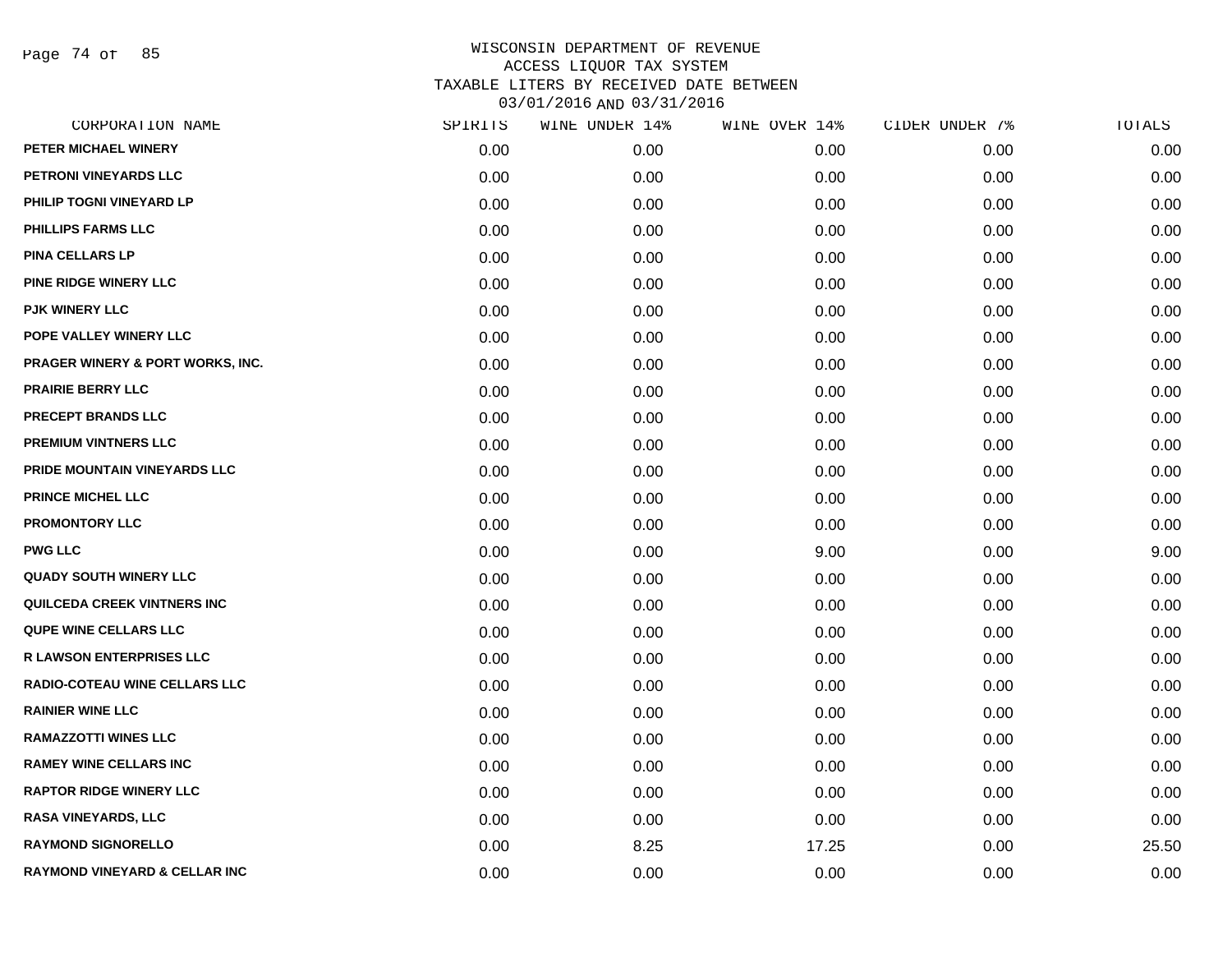Page 75 of 85

| CORPORATION NAME                      | SPIRITS | WINE UNDER 14% | WINE OVER 14% | CIDER UNDER 7% | TOTALS |
|---------------------------------------|---------|----------------|---------------|----------------|--------|
| <b>RB WINE ASSOCIATES LLC</b>         | 0.00    | 0.00           | 0.00          | 0.00           | 0.00   |
| <b>RBZ VINEYARDS LLC</b>              | 0.00    | 0.00           | 0.00          | 0.00           | 0.00   |
| <b>RED CAR WINE COMPANY LLC</b>       | 0.00    | 0.00           | 0.00          | 0.00           | 0.00   |
| <b>RED MARE WINES LLC</b>             | 0.00    | 0.00           | 0.00          | 0.00           | 0.00   |
| <b>RED OAK VINEYARD INC</b>           | 0.00    | 0.00           | 0.00          | 0.00           | 0.00   |
| <b>REGUSCI WINERY INC</b>             | 0.00    | 0.00           | 0.00          | 0.00           | 0.00   |
| <b>REN ACQUISITION INC</b>            | 0.00    | 0.00           | 0.00          | 0.00           | 0.00   |
| <b>REVANA FAMILY PARTNERS</b>         | 0.00    | 0.00           | 0.00          | 0.00           | 0.00   |
| <b>RHYS VINEYARDS LLC</b>             | 0.00    | 0.00           | 0.00          | 0.00           | 0.00   |
| <b>RICHARD E LIBBY</b>                | 0.00    | 0.00           | 0.00          | 0.00           | 0.00   |
| <b>RICHARD FORTUNE</b>                | 0.00    | 0.00           | 0.00          | 0.00           | 0.00   |
| <b>RIDGE VINEYARDS INC</b>            | 0.00    | 0.00           | 0.00          | 0.00           | 0.00   |
| <b>RIGHT SIDE LLC</b>                 | 0.00    | 0.00           | 0.00          | 0.00           | 0.00   |
| RIVER BEND VINEYARD & WINERY LLC      | 0.00    | 0.00           | 0.00          | 0.00           | 0.00   |
| RIVER VALLEY VINEYARD INC             | 0.00    | 0.00           | 0.00          | 0.00           | 0.00   |
| <b>RIVERBENCH LLC</b>                 | 0.00    | 0.00           | 0.00          | 0.00           | 0.00   |
| <b>ROBERT BORUCKI</b>                 | 0.00    | 0.00           | 0.00          | 0.00           | 0.00   |
| <b>ROBERT CRAIG WINERY LP</b>         | 0.00    | 0.00           | 0.00          | 0.00           | 0.00   |
| <b>ROBERT FOLEY LLC</b>               | 0.00    | 0.00           | 0.00          | 0.00           | 0.00   |
| <b>ROBERT HALL WINERY LLC</b>         | 0.00    | 0.00           | 0.00          | 0.00           | 0.00   |
| <b>ROBERT MUELLER CELLARS</b>         | 0.00    | 0.00           | 0.00          | 0.00           | 0.00   |
| <b>ROBERT YOUNG ESTATE WINERY LLC</b> | 0.00    | 0.00           | 0.00          | 0.00           | 0.00   |
| <b>ROCCA FAMILY VINEYARDS INC</b>     | 0.00    | 0.00           | 0.00          | 0.00           | 0.00   |
| <b>ROCK N WOOL WINERY LLC</b>         | 0.00    | 0.00           | 0.00          | 0.00           | 0.00   |
| <b>ROCK WALL WINE COMPANY INC</b>     | 0.00    | 0.00           | 0.00          | 0.00           | 0.00   |
| <b>ROEDERER ESTATE INC</b>            | 0.00    | 0.00           | 0.00          | 0.00           | 0.00   |
| <b>ROMBAUER VINEYARDS INC</b>         | 0.00    | 0.00           | 0.00          | 0.00           | 0.00   |
| <b>RONALD L FENOLIO</b>               | 0.00    | 0.00           | 0.00          | 0.00           | 0.00   |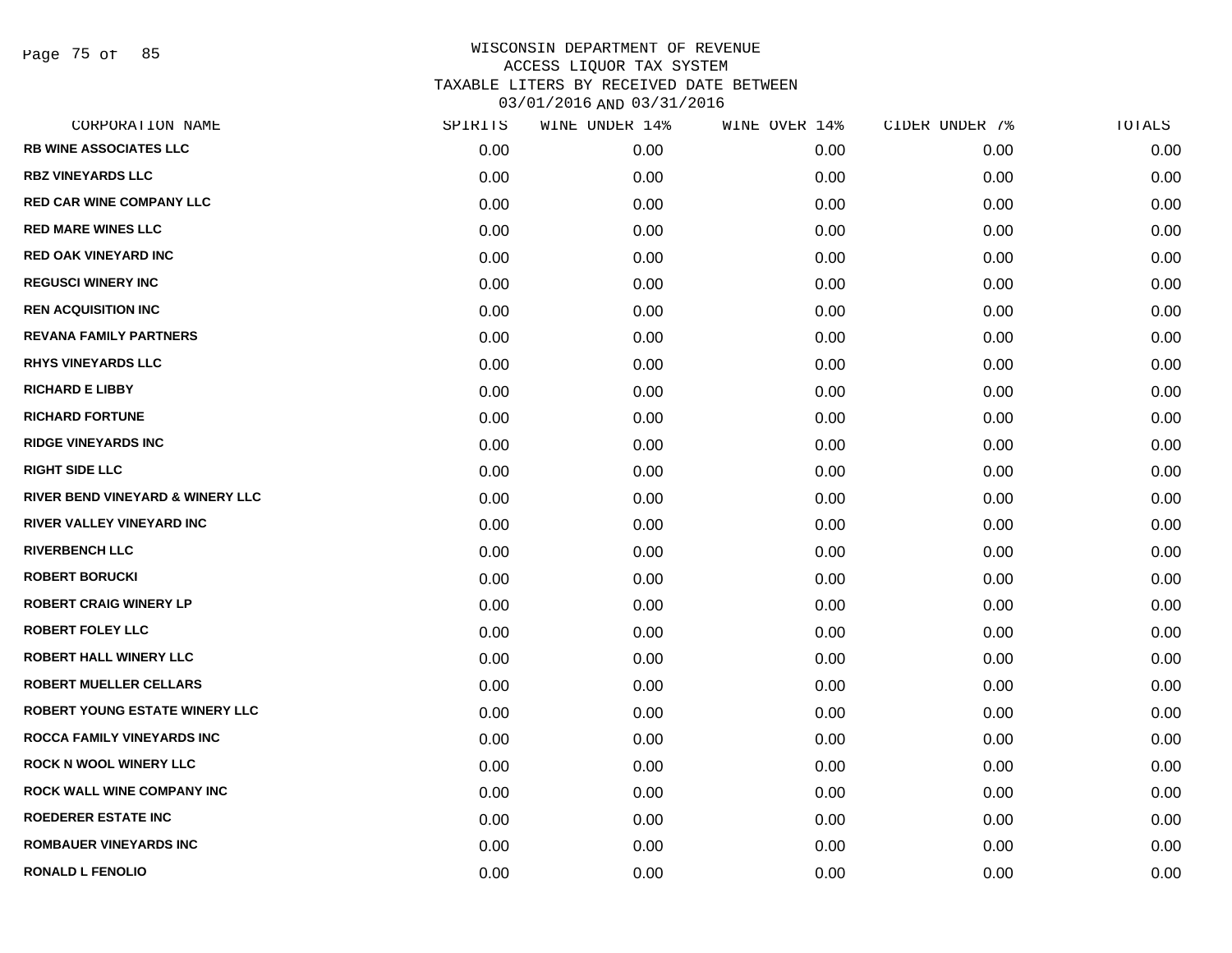Page 76 of 85

| CORPORATION NAME                                 | SPIRITS | WINE UNDER 14% | WINE OVER 14% | CIDER UNDER 7% | TOTALS |
|--------------------------------------------------|---------|----------------|---------------|----------------|--------|
| <b>RONALD T RUBIN</b>                            | 0.00    | 0.00           | 0.00          | 0.00           | 0.00   |
| <b>ROUND POND ESTATE LLC</b>                     | 0.00    | 0.00           | 0.00          | 0.00           | 0.00   |
| <b>ROWLEY ESTATES LLC</b>                        | 0.00    | 0.00           | 0.00          | 0.00           | 0.00   |
| <b>RRJ REAL PROPERTIES LLC</b>                   | 0.00    | 0.00           | 0.00          | 0.00           | 0.00   |
| <b>RSB VINEYARDS LLC</b>                         | 0.00    | 0.00           | 0.00          | 0.00           | 0.00   |
| <b>RUDD WINES INC</b>                            | 0.00    | 0.00           | 0.00          | 0.00           | 0.00   |
| <b>RUDIUS WINES, LLC</b>                         | 0.00    | 0.00           | 0.00          | 0.00           | 0.00   |
| <b>RUED WINERY INC</b>                           | 0.00    | 0.00           | 0.00          | 0.00           | 0.00   |
| <b>RUSHFORD MEADERY AND WINERY LLC</b>           | 0.00    | 0.00           | 0.00          | 0.00           | 0.00   |
| RUTHERFORD HILL WINERY LLC                       | 0.00    | 0.00           | 0.00          | 0.00           | 0.00   |
| <b>RYAN PRELLWITZ</b>                            | 0.00    | 0.00           | 0.00          | 0.00           | 0.00   |
| <b>SAINTSBURY LLC</b>                            | 0.00    | 0.00           | 0.00          | 0.00           | 0.00   |
| <b>SANDHI WINES LLC</b>                          | 0.00    | 0.00           | 0.00          | 0.00           | 0.00   |
| <b>SANDSTONE RIDGE VINEYARD &amp; WINERY LLC</b> | 0.00    | 0.00           | 0.00          | 0.00           | 0.00   |
| <b>SANFORD WINERY COMPANY LP</b>                 | 0.00    | 0.00           | 0.00          | 0.00           | 0.00   |
| <b>SARACINA VINEYARDS LLC</b>                    | 0.00    | 0.00           | 0.00          | 0.00           | 0.00   |
| SAVANNAH CHANELLE VINEYARDS INC                  | 0.00    | 0.00           | 0.00          | 0.00           | 0.00   |
| <b>SAVIAH ROSE WINERY LLC</b>                    | 0.00    | 0.00           | 0.00          | 0.00           | 0.00   |
| <b>SAXUM VINEYARDS INC</b>                       | 0.00    | 0.00           | 0.00          | 0.00           | 0.00   |
| <b>SBRAGIA FAMILY VINEYARDS LLC</b>              | 0.00    | 0.00           | 0.00          | 0.00           | 0.00   |
| <b>SCHEID VINEYARDS CALIFORNIA INC</b>           | 0.00    | 0.00           | 0.00          | 0.00           | 0.00   |
| <b>SCHRADER CELLARS LLC</b>                      | 0.00    | 0.00           | 0.00          | 0.00           | 0.00   |
| <b>SCHRAMSBERG VINEYARDS CO INC</b>              | 0.00    | 0.00           | 0.00          | 0.00           | 0.00   |
| <b>SCHUG WINERY LLC</b>                          | 0.00    | 0.00           | 0.00          | 0.00           | 0.00   |
| <b>SCREAMING EAGLE LLC</b>                       | 0.00    | 0.00           | 0.00          | 0.00           | 0.00   |
| <b>SEAVER VINEYARDS LLC</b>                      | 0.00    | 0.00           | 0.00          | 0.00           | 0.00   |
| <b>SEAVEY VINEYARD LP</b>                        | 0.00    | 0.00           | 0.00          | 0.00           | 0.00   |
| <b>SEBASTOPOL VINEYARDS &amp; WINERY CORP</b>    | 0.00    | 0.00           | 0.00          | 0.00           | 0.00   |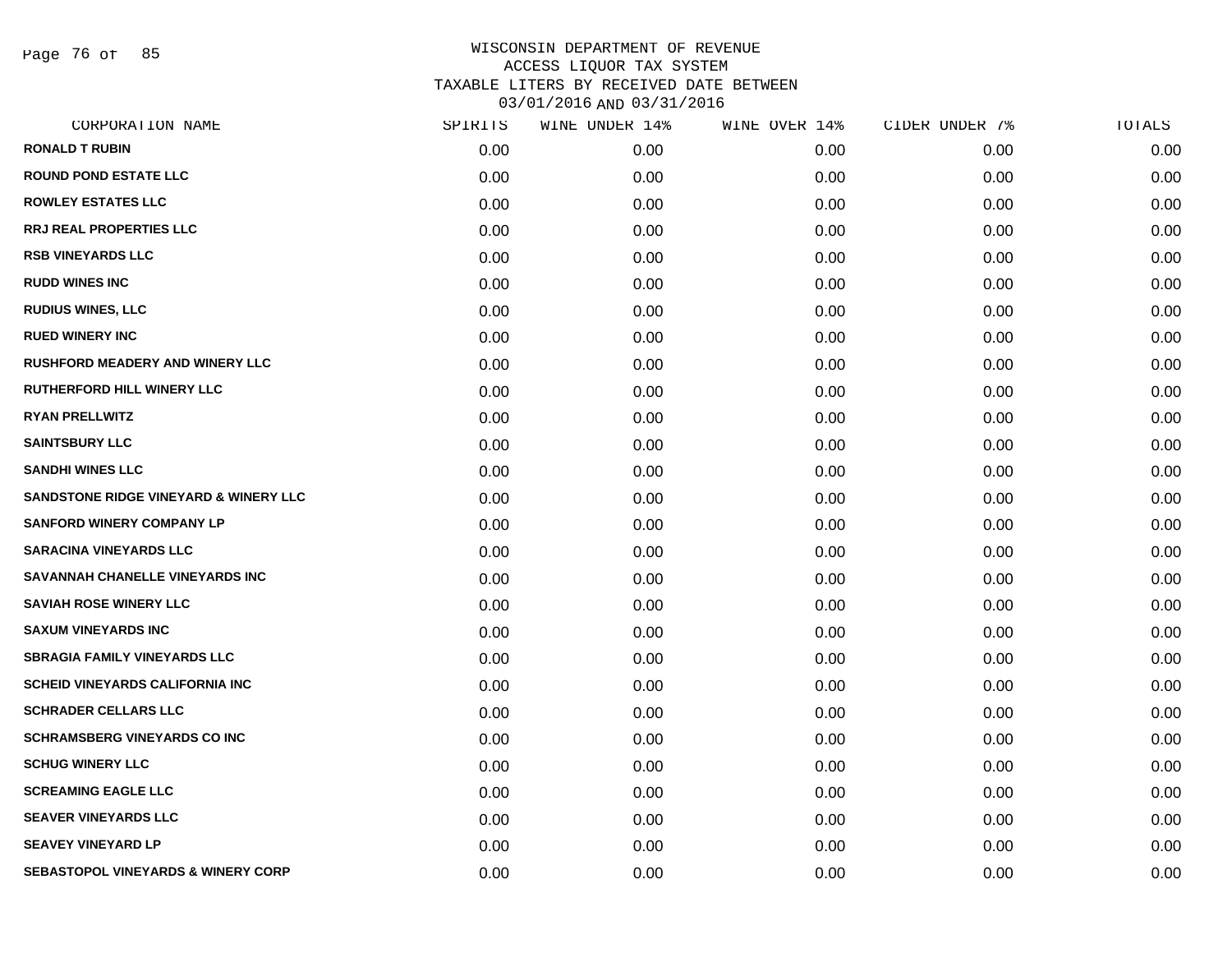Page 77 of 85

| CORPORATION NAME                   | SPIRITS | WINE UNDER 14% | WINE OVER 14% | CIDER UNDER 7% | TOTALS |
|------------------------------------|---------|----------------|---------------|----------------|--------|
| <b>SEQUOIA GROVE VINEYARDS LP</b>  | 0.00    | 0.00           | 0.00          | 0.00           | 0.00   |
| <b>SEVEN HILLS WINERY LLC</b>      | 0.00    | 0.00           | 0.00          | 0.00           | 0.00   |
| <b>SEVEN STONES WINERY LLC</b>     | 0.00    | 0.00           | 0.00          | 0.00           | 0.00   |
| <b>SHADY LADIES LLC</b>            | 0.00    | 0.00           | 0.00          | 0.00           | 0.00   |
| <b>SHAFER VINEYARDS INC</b>        | 0.00    | 0.00           | 0.00          | 0.00           | 0.00   |
| <b>SHANNON RIDGE INC</b>           | 0.00    | 0.00           | 0.00          | 0.00           | 0.00   |
| <b>SHARON L PINGEL</b>             | 0.00    | 0.00           | 0.00          | 0.00           | 0.00   |
| SHELTON-MACKENZIE WINE COMPANY     | 0.00    | 0.00           | 0.00          | 0.00           | 0.00   |
| <b>SIERRA SUNRISE VINEYARDS</b>    | 0.00    | 0.00           | 0.00          | 0.00           | 0.00   |
| <b>SILVER OAK WINE CELLARS LP</b>  | 0.00    | 0.00           | 0.00          | 0.00           | 0.00   |
| SILVER TRIDENT WINERY LLC          | 0.00    | 0.00           | 0.00          | 0.00           | 0.00   |
| <b>SINE QUA NON INC</b>            | 0.00    | 0.00           | 0.00          | 0.00           | 0.00   |
| SINNIPEE VALLEY VINEYARD LLC       | 0.00    | 0.00           | 0.00          | 0.00           | 0.00   |
| <b>SINSKEY VINEYARDS INC</b>       | 0.00    | 0.00           | 0.00          | 0.00           | 0.00   |
| <b>SISYPHUS LLC</b>                | 0.00    | 0.00           | 0.00          | 0.00           | 0.00   |
| <b>SIX SIGMA WINERY LLC</b>        | 0.00    | 0.00           | 0.00          | 0.00           | 0.00   |
| <b>SMALL VINES WINES INC</b>       | 0.00    | 0.00           | 0.00          | 0.00           | 0.00   |
| <b>SMITH &amp; HOOK WINERY</b>     | 0.00    | 0.00           | 0.00          | 0.00           | 0.00   |
| <b>SMITH &amp; SMITH</b>           | 0.00    | 0.00           | 0.00          | 0.00           | 0.00   |
| SMITH ANDERSON ENTERPRISES INC     | 0.00    | 0.00           | 0.00          | 0.00           | 0.00   |
| <b>SODA CANYON LLC</b>             | 0.00    | 0.00           | 0.00          | 0.00           | 0.00   |
| <b>SOKOL BLOSSER LTD</b>           | 0.00    | 0.00           | 0.00          | 0.00           | 0.00   |
| SOMERSTON WINE COMPANY, LLC        | 0.00    | 0.00           | 0.00          | 0.00           | 0.00   |
| SONOMA-CUTRER VINEYARDS INC        | 0.00    | 0.00           | 0.00          | 0.00           | 0.00   |
| SOUTH COAST WINERY INC             | 0.00    | 0.00           | 0.00          | 0.00           | 0.00   |
| <b>SP GROSSNICKLE LLC</b>          | 0.00    | 0.00           | 0.00          | 0.00           | 0.00   |
| <b>SPANOS BERBERIAN WINERY LLC</b> | 0.00    | 0.00           | 0.00          | 0.00           | 0.00   |
| <b>SPARKLING OREGON LLC</b>        | 0.00    | 0.00           | 0.00          | 0.00           | 0.00   |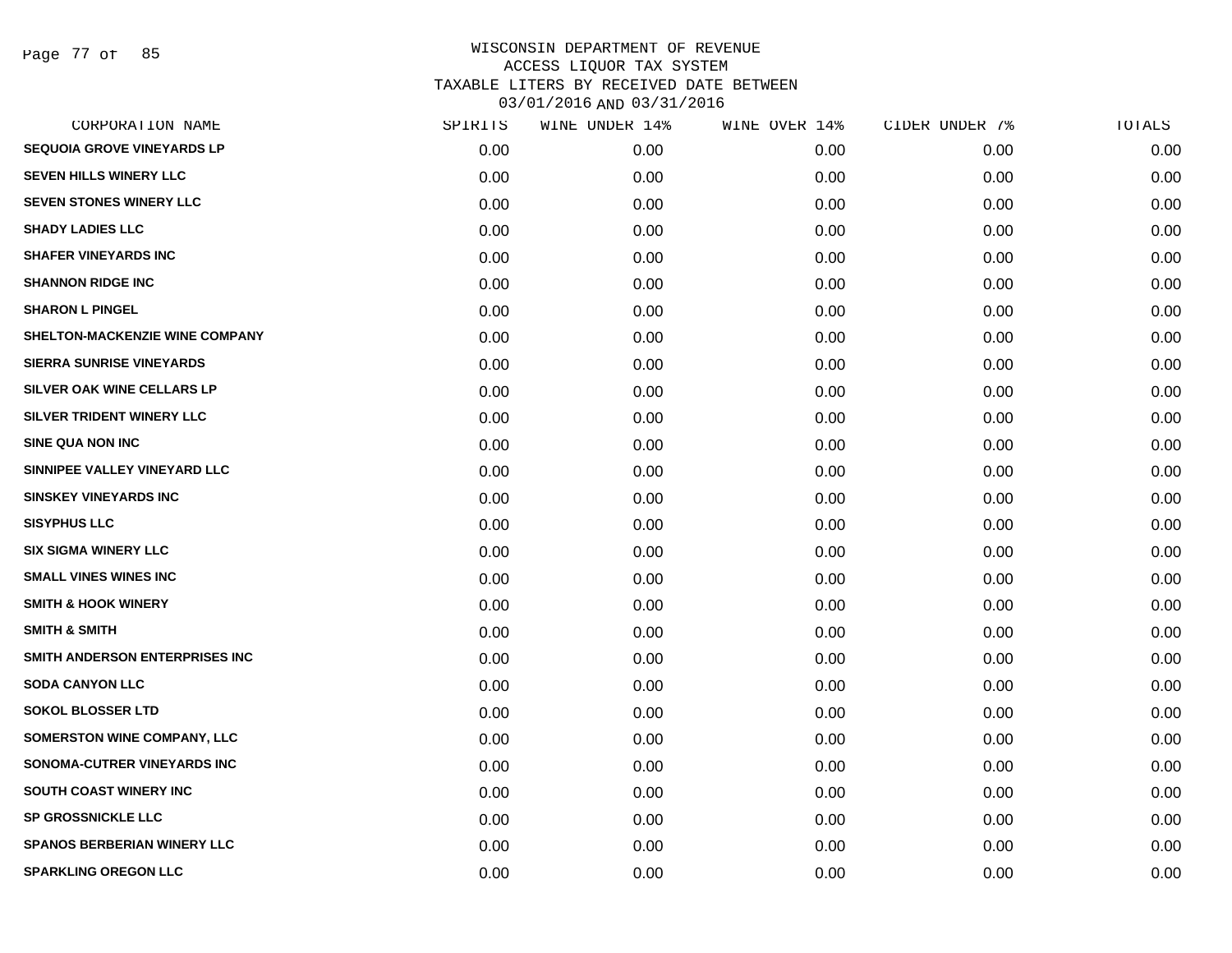Page 78 of 85

| CORPORATION NAME                           | SPIRITS | WINE UNDER 14% | WINE OVER 14% | CIDER UNDER 7% | TOTALS |
|--------------------------------------------|---------|----------------|---------------|----------------|--------|
| <b>SPOTTSWOODE WINERY INC</b>              | 0.00    | 0.00           | 0.00          | 0.00           | 0.00   |
| <b>SPRECHER BREWING COMPANY, INC.</b>      | 0.00    | 0.00           | 0.00          | 0.00           | 0.00   |
| <b>SPRING MOUNTAIN VINEYARD INC</b>        | 0.00    | 0.00           | 0.00          | 0.00           | 0.00   |
| <b>SPURGEON VINEYARDS &amp; WINERY LLC</b> | 0.00    | 0.00           | 0.00          | 0.00           | 0.00   |
| ST HELENA ESTATE LLC                       | 0.00    | 0.00           | 0.00          | 0.00           | 0.00   |
| <b>ST JAMES WINERY INC</b>                 | 0.00    | 0.00           | 0.00          | 0.00           | 0.00   |
| <b>ST JULIAN WINE COMPANY INC</b>          | 0.00    | 0.00           | 0.00          | 0.00           | 0.00   |
| <b>ST SUPERY INC</b>                       | 0.00    | 0.00           | 0.00          | 0.00           | 0.00   |
| ST. FRANCIS WINERY & VINEYARD L.P.         | 0.00    | 0.00           | 0.00          | 0.00           | 0.00   |
| <b>STAG'S LEAP WINE CELLARS LLC</b>        | 0.00    | 0.00           | 0.00          | 0.00           | 0.00   |
| <b>STAGLIN FAMILY VINEYARD LLC</b>         | 0.00    | 0.00           | 0.00          | 0.00           | 0.00   |
| <b>STANDING JOURNEY LLC</b>                | 0.00    | 0.00           | 0.00          | 0.00           | 0.00   |
| <b>STE MICHELLE WINE ESTATES LTD</b>       | 0.00    | 0.00           | 0.00          | 0.00           | 0.00   |
| <b>STEPHAN VINEYARD INC</b>                | 0.00    | 0.00           | 0.00          | 0.00           | 0.00   |
| <b>STEPHEN M KENNEDY</b>                   | 0.00    | 0.00           | 0.00          | 0.00           | 0.00   |
| <b>STEPHEN M REUSTLE</b>                   | 0.00    | 10.50          | 0.00          | 0.00           | 10.50  |
| STEPHEN W. PARRY AND SUSAN F. PARRY        | 0.00    | 0.00           | 0.00          | 0.00           | 0.00   |
| <b>STEVEN J DE BAKER</b>                   | 0.00    | 0.00           | 0.00          | 0.00           | 0.00   |
| <b>STEVEN KENT LLC</b>                     | 0.00    | 0.00           | 0.00          | 0.00           | 0.00   |
| STEVEN M & JUDITH A JACOBSON LLC           | 0.00    | 0.00           | 0.00          | 0.00           | 0.00   |
| <b>STEVEN N LEDSON</b>                     | 0.00    | 0.00           | 0.00          | 0.00           | 0.00   |
| <b>STOLPMAN VINEYARDS LLC</b>              | 0.00    | 0.00           | 0.00          | 0.00           | 0.00   |
| <b>STONE EDGE WINERY LLC</b>               | 0.00    | 0.00           | 0.00          | 0.00           | 0.00   |
| STONE HILL WINE CO INC                     | 0.00    | 0.00           | 0.00          | 0.00           | 0.00   |
| <b>STONECUSHION INC</b>                    | 0.00    | 0.00           | 0.00          | 0.00           | 0.00   |
| STONEHAUS WINERY, INC.                     | 0.00    | 0.00           | 0.00          | 0.00           | 0.00   |
| <b>STONY HILL VINEYARD INC</b>             | 0.00    | 0.00           | 0.00          | 0.00           | 0.00   |
| <b>STORYBOOK MOUNTAIN WINERY INC</b>       | 0.00    | 0.00           | 0.00          | 0.00           | 0.00   |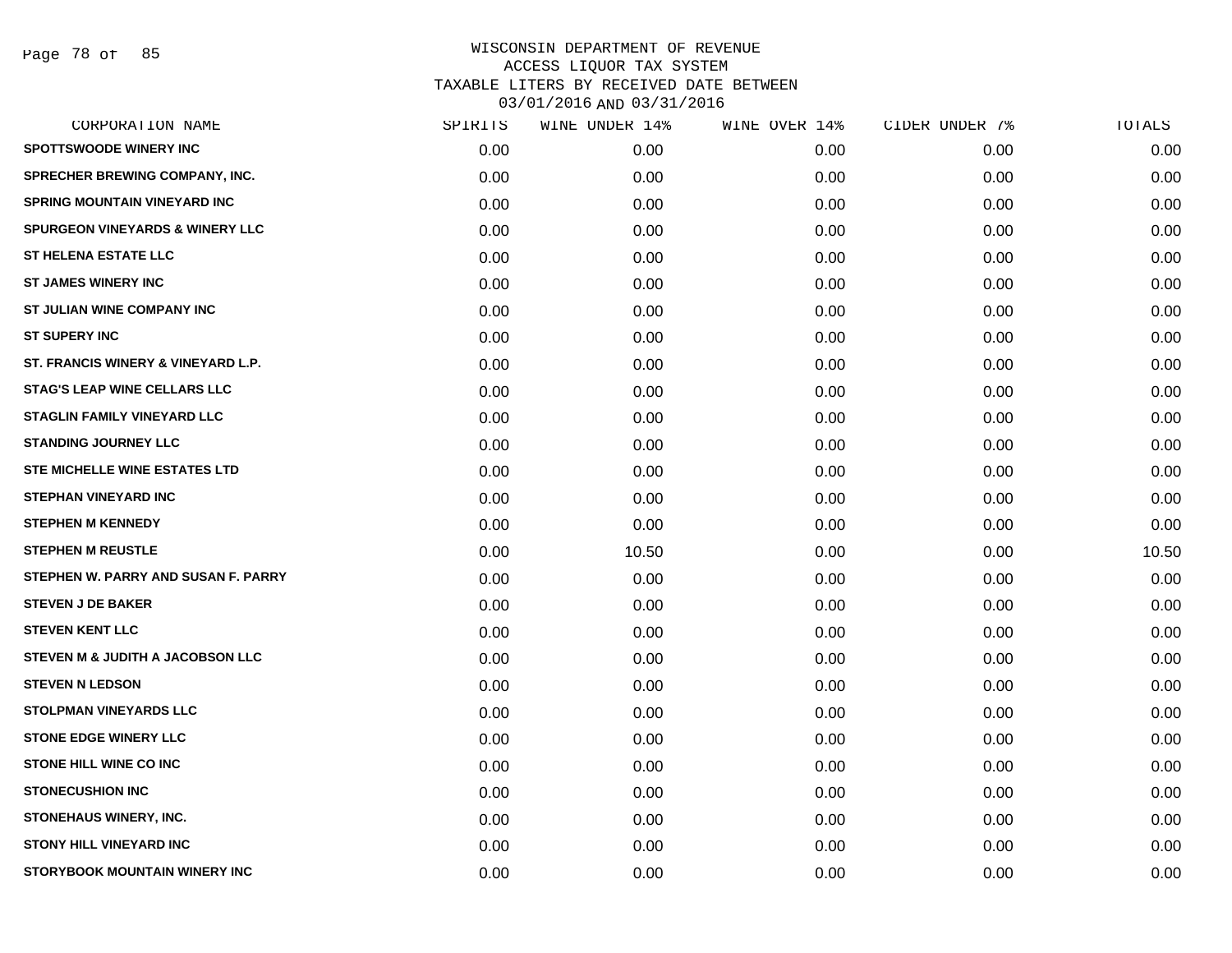Page 79 of 85

| CORPORATION NAME                           | SPIRITS | WINE UNDER 14% | WINE OVER 14% | CIDER UNDER 7% | TOTALS |
|--------------------------------------------|---------|----------------|---------------|----------------|--------|
| <b>STRYKER SONOMA WINERY LLC</b>           | 0.00    | 0.00           | 0.00          | 0.00           | 0.00   |
| <b>SULLIVAN VINEYARDS CORPORATION</b>      | 0.00    | 0.00           | 0.00          | 0.00           | 0.00   |
| SULPHUR SPRINGS WINERY LLC                 | 0.00    | 0.00           | 0.00          | 0.00           | 0.00   |
| <b>SUMMERS WINERY LLC</b>                  | 0.00    | 0.00           | 0.00          | 0.00           | 0.00   |
| <b>SUMMERWOOD WINERY &amp; INN INC</b>     | 0.00    | 0.00           | 0.00          | 0.00           | 0.00   |
| <b>SUNSET POINT WINERY LLC</b>             | 0.00    | 0.00           | 0.00          | 0.00           | 0.00   |
| <b>SUNSTONE VINEYARDS &amp; WINERY INC</b> | 0.00    | 0.00           | 0.00          | 0.00           | 0.00   |
| <b>SUSAN M BOSWELL</b>                     | 0.00    | 0.00           | 0.00          | 0.00           | 0.00   |
| <b>SUTTER HOME WINERY INC</b>              | 0.00    | 0.00           | 0.00          | 0.00           | 0.00   |
| <b>SWANSON VINEYARDS &amp; WINERY</b>      | 0.00    | 0.00           | 0.00          | 0.00           | 0.00   |
| <b>SWEAZEY WINERY INVESTMENT LLC</b>       | 0.00    | 0.00           | 0.00          | 0.00           | 0.00   |
| <b>SWEET CHEEKS VINEYARDS INC</b>          | 0.00    | 0.00           | 0.00          | 0.00           | 0.00   |
| <b>TABLAS CREEK VINEYARD LP</b>            | 0.00    | 0.00           | 0.00          | 0.00           | 0.00   |
| <b>TAFT STREET INC</b>                     | 0.00    | 0.00           | 0.00          | 0.00           | 0.00   |
| <b>TAKARA SAKE USA INC</b>                 | 0.00    | 0.00           | 0.00          | 0.00           | 0.00   |
| <b>TALLEY VINEYARDS INC</b>                | 0.00    | 0.00           | 0.00          | 0.00           | 0.00   |
| <b>TAMBER BEY VINEYARDS LLC</b>            | 0.00    | 0.00           | 0.00          | 0.00           | 0.00   |
| <b>TANDEM WINES LLC</b>                    | 0.00    | 0.00           | 0.00          | 0.00           | 0.00   |
| <b>TARA BELLA WINERY LLC</b>               | 0.00    | 0.00           | 0.00          | 0.00           | 0.00   |
| <b>TEALE CREEK ASSOCIATES</b>              | 0.00    | 0.00           | 0.00          | 0.00           | 0.00   |
| <b>TENBA RIDGE WINERY LLC</b>              | 0.00    | 0.00           | 0.00          | 0.00           | 0.00   |
| <b>TERRA SPRINGS LLC</b>                   | 0.00    | 0.00           | 0.00          | 0.00           | 0.00   |
| <b>TERRA VINUM LLC</b>                     | 0.00    | 0.00           | 0.00          | 0.00           | 0.00   |
| <b>TERRAVANT WINE COMPANY LLC</b>          | 0.00    | 0.00           | 0.00          | 0.00           | 0.00   |
| <b>TESTAROSSA VINEYARDS LLC</b>            | 0.00    | 0.00           | 0.00          | 0.00           | 0.00   |
| THE BIALE ESTATE                           | 0.00    | 0.00           | 0.00          | 0.00           | 0.00   |
| THE BRANDER VINEYARD                       | 0.00    | 0.00           | 0.00          | 0.00           | 0.00   |
| THE HESS COLLECTION WINERY                 | 0.00    | 0.00           | 0.00          | 0.00           | 0.00   |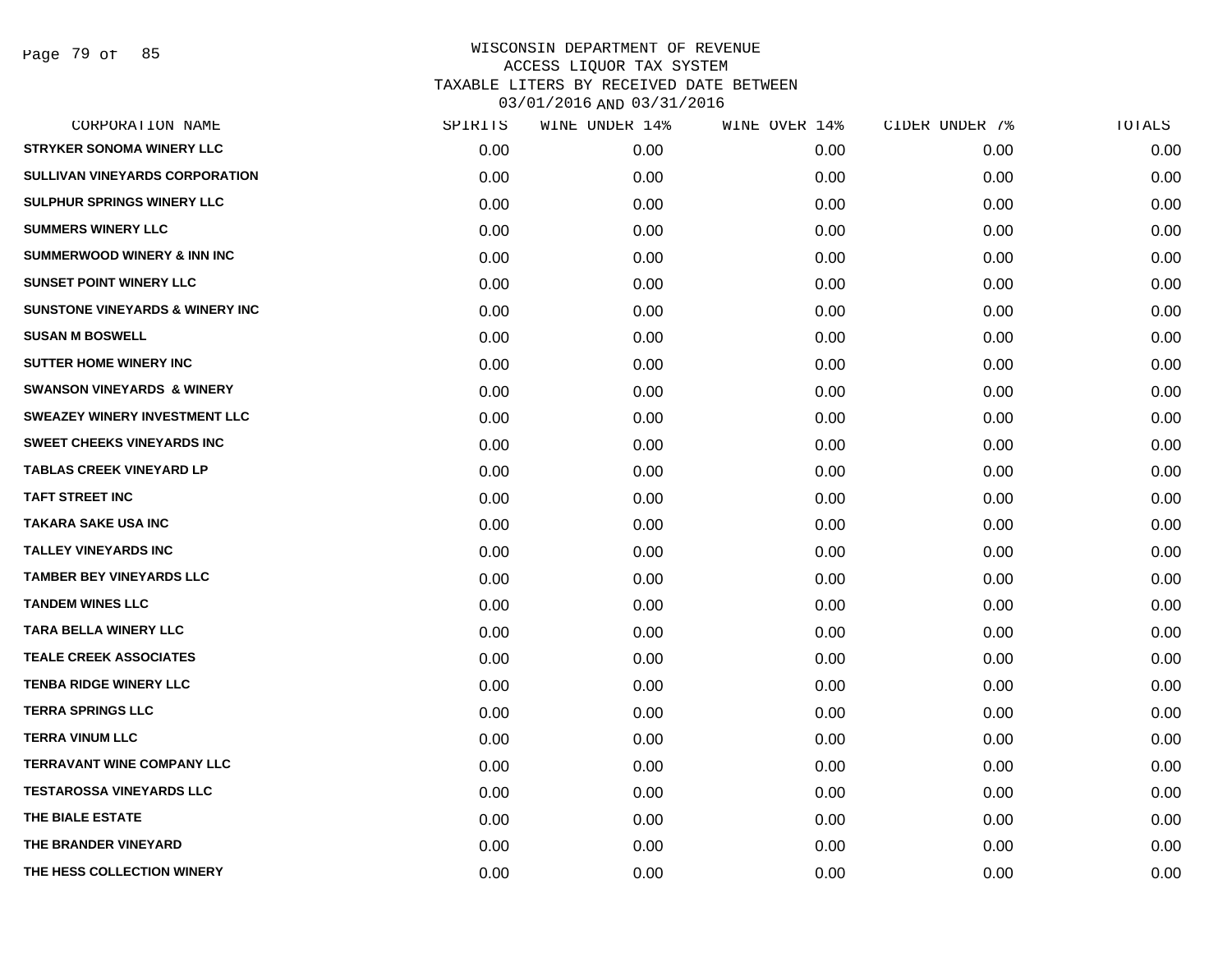Page 80 of 85

| CORPORATION NAME                          | SPIRITS | WINE UNDER 14% | WINE OVER 14% | CIDER UNDER 7% | TOTALS |
|-------------------------------------------|---------|----------------|---------------|----------------|--------|
| THE HOGUE CELLARS LTD                     | 0.00    | 0.00           | 0.00          | 0.00           | 0.00   |
| THE INFINITE MONKEY THEOREM INC           | 0.00    | 0.00           | 0.00          | 0.00           | 0.00   |
| THE LITTORAI WINES                        | 0.00    | 0.00           | 0.00          | 0.00           | 0.00   |
| THE MEEKER VINEYARD                       | 0.00    | 0.00           | 0.00          | 0.00           | 0.00   |
| THE MORLET SELECTION INC                  | 0.00    | 0.00           | 0.00          | 0.00           | 0.00   |
| THE RUM TREE, INC.                        | 0.00    | 0.00           | 0.00          | 0.00           | 0.00   |
| THE SILVERADO VINEYARDS                   | 0.00    | 0.00           | 0.00          | 0.00           | 0.00   |
| THE WILLIAMSBURG WINERY LTD               | 0.00    | 0.00           | 0.00          | 0.00           | 0.00   |
| THE WINE GROUP INC                        | 0.00    | 0.00           | 0.00          | 0.00           | 0.00   |
| THE WINE VINEYARD LLC                     | 0.00    | 0.00           | 0.00          | 0.00           | 0.00   |
| THE WOODLAND TRAIL BEVERAGE COMPANY, INC. | 0.00    | 0.00           | 0.00          | 0.00           | 0.00   |
| THIS REALM LLC                            | 0.00    | 0.00           | 0.00          | 0.00           | 0.00   |
| <b>THOMAS C HOFFMAN</b>                   | 0.00    | 0.00           | 0.00          | 0.00           | 0.00   |
| THOMAS FOGARTY WINERY LLC                 | 0.00    | 0.00           | 0.00          | 0.00           | 0.00   |
| <b>THURMAN J RODGERS</b>                  | 0.00    | 0.00           | 0.00          | 0.00           | 0.00   |
| <b>TI BEVERAGE GROUP LTD</b>              | 0.00    | 0.00           | 0.00          | 0.00           | 0.00   |
| TMR WINE COMPANY LLC                      | 0.00    | 0.00           | 0.00          | 0.00           | 0.00   |
| <b>TOAD HOLLOW VINEYARDS INC</b>          | 0.00    | 0.00           | 0.00          | 0.00           | 0.00   |
| <b>TOBIN JAMES CELLARS</b>                | 0.00    | 0.00           | 0.00          | 0.00           | 0.00   |
| <b>TODD ANDERSON</b>                      | 0.00    | 0.00           | 0.00          | 0.00           | 0.00   |
| <b>TOLLIVER RANCH BRANDS LLC</b>          | 0.00    | 0.00           | 0.00          | 0.00           | 0.00   |
| <b>TOM MEADOWCROFT</b>                    | 0.00    | 0.00           | 0.00          | 0.00           | 0.00   |
| <b>TORII MOR WINERY LLC</b>               | 0.00    | 5.25           | 0.00          | 0.00           | 5.25   |
| <b>TREANA WINERY LLC</b>                  | 0.00    | 0.00           | 0.00          | 0.00           | 0.00   |
| <b>TREASURY CHATEAU &amp; ESTATES</b>     | 0.00    | 0.00           | 0.00          | 0.00           | 0.00   |
| TREASURY WINE ESTATES AMERICAS COMPANY    | 0.00    | 0.00           | 0.00          | 0.00           | 0.00   |
| <b>TREFETHEN VINEYARDS WINERY INC</b>     | 0.00    | 0.00           | 0.00          | 0.00           | 0.00   |
| <b>TRENTADUE WINERY LLC</b>               | 0.00    | 0.00           | 0.00          | 0.00           | 0.00   |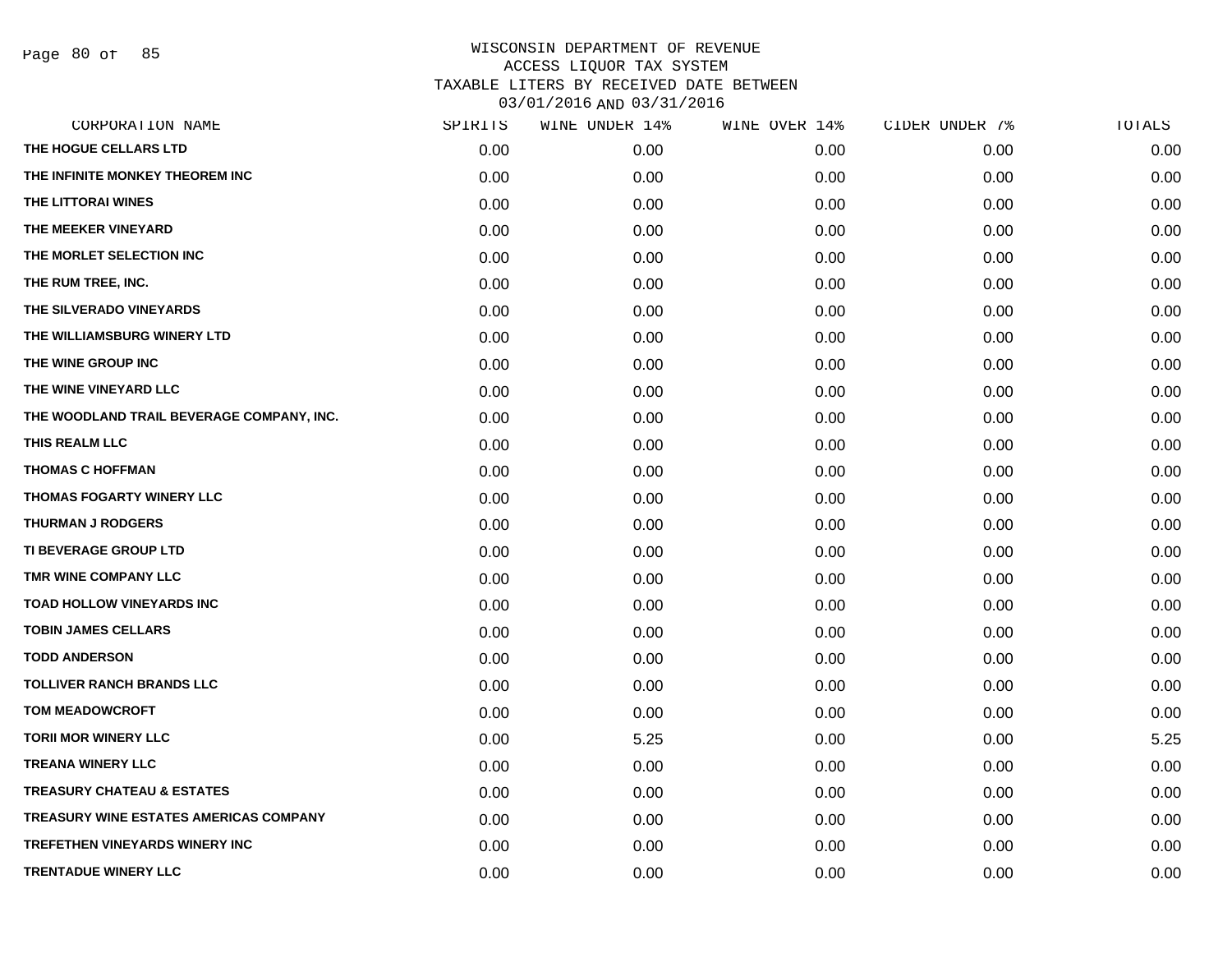Page 81 of 85

| CORPORATION NAME                      | SPIRITS | WINE UNDER 14% | WINE OVER 14% | CIDER UNDER 7% | TOTALS   |
|---------------------------------------|---------|----------------|---------------|----------------|----------|
| <b>TRINITAS CELLARS LLC</b>           | 0.00    | 0.00           | 0.00          | 0.00           | 0.00     |
| <b>TRIONE VINEYARDS LLC</b>           | 0.00    | 0.00           | 0.00          | 0.00           | 0.00     |
| <b>TROY LANDWEHR</b>                  | 0.00    | 0.00           | 0.00          | 0.00           | 0.00     |
| <b>TSG LLC</b>                        | 0.00    | 0.00           | 0.00          | 0.00           | 0.00     |
| <b>TURLEY WINE CELLARS INC</b>        | 0.00    | 0.00           | 0.00          | 0.00           | 0.00     |
| <b>TURNBULL WINE CELLARS</b>          | 0.00    | 0.00           | 0.00          | 0.00           | 0.00     |
| <b>TWIN PEAKS WINERY INC</b>          | 0.00    | 0.00           | 0.00          | 0.00           | 0.00     |
| <b>TWIN RIDGE ESTATES LLC</b>         | 0.00    | 0.00           | 0.00          | 0.00           | 0.00     |
| <b>TWISTED OAK WINERY LLC</b>         | 0.00    | 0.00           | 7.50          | 0.00           | 7.50     |
| <b>TWO LADS LLC</b>                   | 0.00    | 0.00           | 0.00          | 0.00           | 0.00     |
| <b>TWOMEY CELLARS LLC</b>             | 0.00    | 0.00           | 0.00          | 0.00           | 0.00     |
| UNTI WINE CO LLC                      | 0.00    | 0.00           | 0.00          | 0.00           | 0.00     |
| V & C LLC                             | 0.00    | 0.00           | 0.00          | 0.00           | 0.00     |
| <b>V SATTUI WINERY INC</b>            | 0.00    | 668.34         | 677.75        | 0.00           | 1,346.09 |
| VAN RUITEN FAMILY WINERY LLC          | 0.00    | 0.00           | 0.00          | 0.00           | 0.00     |
| VAN WYCHEN WINES INC.                 | 0.00    | 0.00           | 0.00          | 0.00           | 0.00     |
| <b>VENTANA VINTNERS LLC</b>           | 0.00    | 0.00           | 0.00          | 0.00           | 0.00     |
| <b>VERMEIL WINE GROUP LLC</b>         | 0.00    | 0.00           | 0.00          | 0.00           | 0.00     |
| <b>VERMONT HARD CIDER COMPANY LLC</b> | 0.00    | 0.00           | 0.00          | 0.00           | 0.00     |
| <b>VERNON VINEYARDS LTD</b>           | 0.00    | 0.00           | 0.00          | 0.00           | 0.00     |
| <b>VETRO WINERY LLC</b>               | 0.00    | 0.00           | 0.00          | 0.00           | 0.00     |
| <b>VICINI ENTERPRISES LLC</b>         | 0.00    | 0.00           | 0.00          | 0.00           | 0.00     |
| <b>VIGNETTE WINERY LLC</b>            | 0.00    | 0.00           | 0.00          | 0.00           | 0.00     |
| <b>VILLA AMOROSA INC</b>              | 0.00    | 0.00           | 0.00          | 0.00           | 0.00     |
| <b>VILLA ENCINAL PARTNERS LP</b>      | 0.00    | 0.00           | 0.00          | 0.00           | 0.00     |
| <b>VILLA TOSCANO INC</b>              | 0.00    | 0.00           | 0.00          | 0.00           | 0.00     |
| VIN DE ZO LLC                         | 0.00    | 0.00           | 0.00          | 0.00           | 0.00     |
| <b>VINA ROBLES INC</b>                | 0.00    | 0.00           | 0.00          | 0.00           | 0.00     |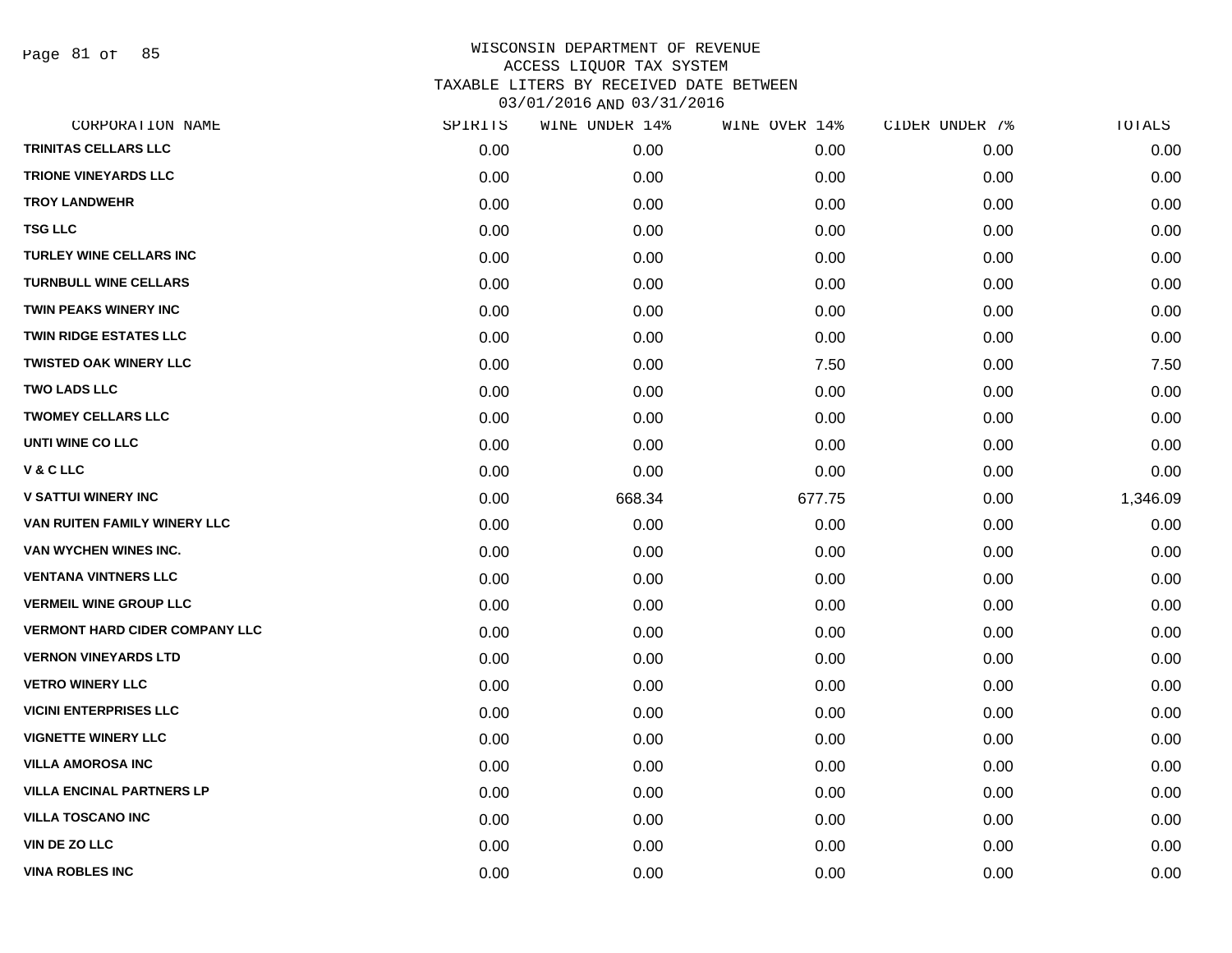Page 82 of 85

| CORPORATION NAME                     | SPIRITS | WINE UNDER 14% | WINE OVER 14% | CIDER UNDER 7% | TOTALS |
|--------------------------------------|---------|----------------|---------------|----------------|--------|
| <b>VINCENT ARROYO WINERY INC</b>     | 0.00    | 0.00           | 0.00          | 0.00           | 0.00   |
| <b>VINE &amp; SUN LLC</b>            | 0.00    | 0.00           | 0.00          | 0.00           | 0.00   |
| <b>VINE CLIFF WINERY INC</b>         | 0.00    | 0.00           | 0.00          | 0.00           | 0.00   |
| <b>VINEBURG LLC</b>                  | 0.00    | 0.00           | 0.00          | 0.00           | 0.00   |
| <b>VINEOAKS LLC</b>                  | 0.00    | 0.00           | 0.00          | 0.00           | 0.00   |
| <b>VINES TO CELLAR, INC.</b>         | 0.00    | 0.00           | 0.00          | 0.00           | 0.00   |
| <b>VINEYARD 29 LLC</b>               | 0.00    | 0.00           | 0.00          | 0.00           | 0.00   |
| <b>VINTAGE WINE ESTATES, INC.</b>    | 0.00    | 0.00           | 0.00          | 0.00           | 0.00   |
| <b>VINTAGE WINE ESTATES, INC.</b>    | 0.00    | 0.00           | 0.00          | 0.00           | 0.00   |
| <b>VINTAGE WINE ESTATES, INC.</b>    | 0.00    | 0.00           | 0.00          | 0.00           | 0.00   |
| <b>VINTAGE WINE ESTATES, INC.</b>    | 0.00    | 0.00           | 0.00          | 0.00           | 0.00   |
| <b>VINTAGE WINE ESTATES, INC.</b>    | 0.00    | 0.00           | 0.00          | 0.00           | 0.00   |
| <b>VINUM CELLARS INC</b>             | 0.00    | 0.00           | 0.00          | 0.00           | 0.00   |
| <b>VON STIEHL WINERY LTD.</b>        | 0.00    | 0.00           | 0.00          | 0.00           | 0.00   |
| W G BEST WEINKELLEREI INC            | 0.00    | 0.00           | 0.00          | 0.00           | 0.00   |
| <b>W J DEUTSCH &amp; SONS LTD</b>    | 0.00    | 0.00           | 0.00          | 0.00           | 0.00   |
| <b>WAITS-MAST FAMILY CELLARS LLC</b> | 0.00    | 0.00           | 0.00          | 0.00           | 0.00   |
| <b>WASHINGTON VINTNERS LLC</b>       | 0.00    | 0.00           | 0.00          | 0.00           | 0.00   |
| <b>WATTLE CREEK WINERY</b>           | 0.00    | 0.00           | 0.00          | 0.00           | 0.00   |
| <b>WEGLARZ &amp; BOCK</b>            | 0.00    | 0.00           | 0.00          | 0.00           | 0.00   |
| <b>WEIBEL INCORPORATED</b>           | 0.00    | 0.00           | 0.00          | 0.00           | 0.00   |
| <b>WELLINGTON VINEYARDS, INC.</b>    | 0.00    | 0.00           | 0.00          | 0.00           | 0.00   |
| <b>WENTE BROS</b>                    | 0.00    | 0.00           | 0.00          | 0.00           | 0.00   |
| <b>WEST COAST WINE PARTNERS LLC</b>  | 0.00    | 0.00           | 0.00          | 0.00           | 0.00   |
| <b>WEST PRAIRIE WINERY LLC</b>       | 0.00    | 0.00           | 0.00          | 0.00           | 0.00   |
| <b>WESTFALL WINERY LLC</b>           | 0.00    | 0.00           | 0.00          | 0.00           | 0.00   |
| <b>WESTON WINERIES LLC</b>           | 0.00    | 0.00           | 0.00          | 0.00           | 0.00   |
| <b>WESTPORT WINERY LLC</b>           | 0.00    | 0.00           | 0.00          | 0.00           | 0.00   |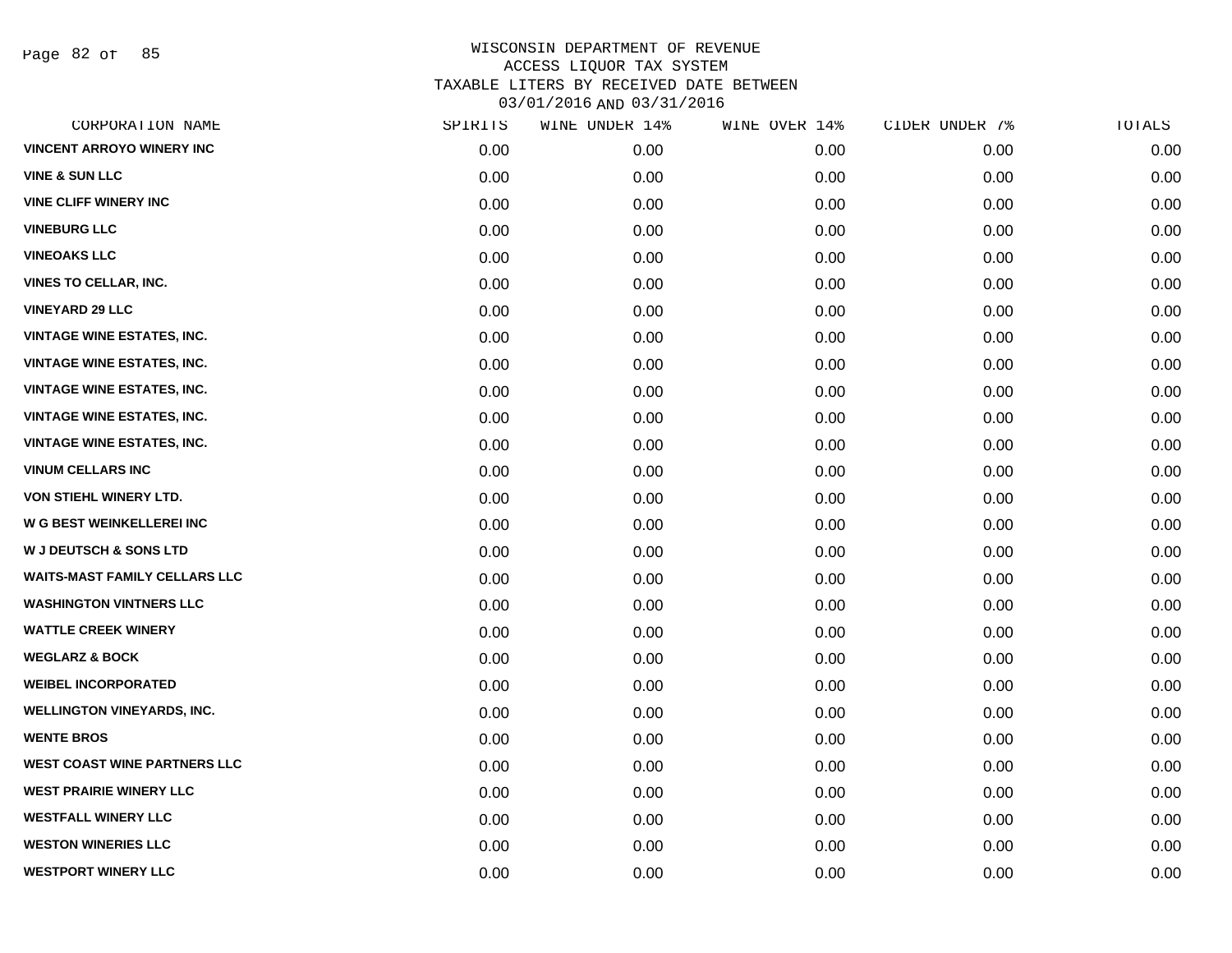| CORPORATION NAME                                   | SPIRITS | WINE UNDER 14% | WINE OVER 14% | CIDER UNDER 7% | TOTALS |
|----------------------------------------------------|---------|----------------|---------------|----------------|--------|
| <b>WHEELER WINERY INC</b>                          | 0.00    | 0.00           | 0.00          | 0.00           | 0.00   |
| <b>WHETSTONE WINE CELLARS LLC</b>                  | 0.00    | 0.00           | 0.00          | 0.00           | 0.00   |
| <b>WHISPERING BLUFFS VINEYARD &amp; WINERY LTD</b> | 0.00    | 0.00           | 0.00          | 0.00           | 0.00   |
| <b>WHISPERING WINDS WINERY LLC</b>                 | 0.00    | 0.00           | 0.00          | 0.00           | 0.00   |
| <b>WHITE OAK VINEYARDS &amp; WINERY LLC</b>        | 0.00    | 0.00           | 0.00          | 0.00           | 0.00   |
| WHITE WINTER WINERY INC                            | 0.00    | 0.00           | 0.00          | 0.00           | 0.00   |
| <b>WIENS CELLARS LLC</b>                           | 0.00    | 0.00           | 0.00          | 0.00           | 0.00   |
| <b>WILD MOUNTAIN WINERY INC</b>                    | 0.00    | 0.00           | 0.00          | 0.00           | 0.00   |
| <b>WILDEROTTER WINERY LLC</b>                      | 0.00    | 21.00          | 3.75          | 0.00           | 24.75  |
| <b>WILLAKENZIE ESTATE INC</b>                      | 0.00    | 0.00           | 0.00          | 0.00           | 0.00   |
| <b>WILLAMETTE VALLEY VINEYARDS INC</b>             | 0.00    | 0.00           | 0.00          | 0.00           | 0.00   |
| <b>WILLIAM F BLUHM</b>                             | 0.00    | 0.00           | 0.00          | 0.00           | 0.00   |
| <b>WILLIAM K PARSONS &amp; MARY ELLEN PARSONS</b>  | 0.00    | 0.00           | 0.00          | 0.00           | 0.00   |
| <b>WILLIAM MOSBY</b>                               | 0.00    | 0.00           | 0.00          | 0.00           | 0.00   |
| <b>WILLIAMS &amp; SELYEM LLC</b>                   | 0.00    | 0.00           | 0.00          | 0.00           | 0.00   |
| <b>WILRONA LLC</b>                                 | 0.00    | 0.00           | 0.00          | 0.00           | 0.00   |
| <b>WILSON CREEK WINERY &amp; VINEYARDS INC</b>     | 0.00    | 0.00           | 0.00          | 0.00           | 0.00   |
| <b>WIND GAP WINES LLC</b>                          | 0.00    | 0.00           | 0.00          | 0.00           | 0.00   |
| <b>WINDERLEA WINE COMPANY LLC</b>                  | 0.00    | 0.00           | 0.00          | 0.00           | 0.00   |
| <b>WINDWARD VINEYARD LLC</b>                       | 0.00    | 0.00           | 0.00          | 0.00           | 0.00   |
| <b>WINE BY JOE LLC</b>                             | 0.00    | 0.00           | 0.00          | 0.00           | 0.00   |
| WINE OF THE MONTH CLUB, INC.                       | 0.00    | 0.00           | 0.00          | 0.00           | 0.00   |
| <b>WINE ROAD VINTNERS LLC</b>                      | 0.00    | 0.00           | 0.00          | 0.00           | 0.00   |
| <b>WINE STATION HUDSON LLC</b>                     | 0.00    | 0.00           | 0.00          | 0.00           | 0.00   |
| <b>WINEGREETING.COM INC</b>                        | 0.00    | 0.00           | 0.00          | 0.00           | 0.00   |
| <b>WINERY AT BLACK STAR FARMS LLC</b>              | 0.00    | 0.00           | 0.00          | 0.00           | 0.00   |
| <b>WINERY EXCHANGE, INC.</b>                       | 0.00    | 0.00           | 0.00          | 0.00           | 0.00   |
| <b>WINERY FULFILLMENT SERVICES LLC</b>             | 0.00    | 0.00           | 0.00          | 0.00           | 0.00   |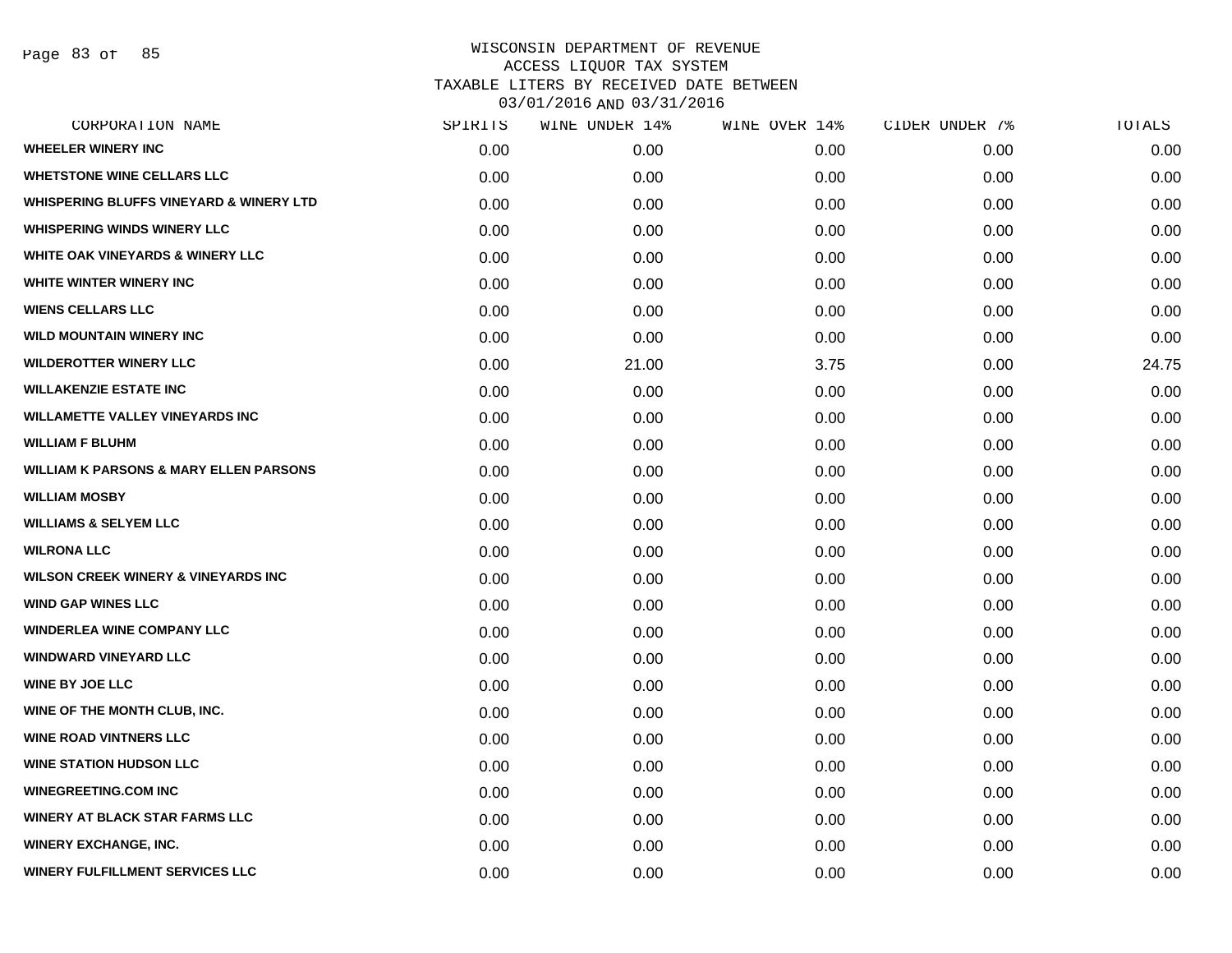Page 84 of 85

| CORPORATION NAME                       | SPIRITS | WINE UNDER 14% | WINE OVER 14% | CIDER UNDER 7% | TOTALS   |
|----------------------------------------|---------|----------------|---------------|----------------|----------|
| <b>WINESITTER BREWHOUSE LLC</b>        | 0.00    | 0.00           | 0.00          | 0.00           | 0.00     |
| <b>WINNESHIEK WILDBERRY WINERY LLC</b> | 0.00    | 0.00           | 0.00          | 0.00           | 0.00     |
| <b>WINSIDE USA INC</b>                 | 0.00    | 0.00           | 0.00          | 0.00           | 0.00     |
| <b>WOLFF VINEYARD LLC</b>              | 0.00    | 0.00           | 0.00          | 0.00           | 0.00     |
| <b>WOLLERSHEIM WINERY, INC.</b>        | 0.00    | 0.00           | 0.00          | 0.00           | 0.00     |
| <b>WOLLERSHEIM WINERY, INC.</b>        | 0.00    | 0.00           | 0.00          | 0.00           | 0.00     |
| <b>WOODWARD CANYON WINERY INC.</b>     | 0.00    | 0.00           | 0.00          | 0.00           | 0.00     |
| <b>WRH PARTNERS LLC</b>                | 0.00    | 0.00           | 0.00          | 0.00           | 0.00     |
| YORKVILLE CELLARS INC                  | 0.00    | 0.00           | 0.00          | 0.00           | 0.00     |
| <b>ZD WINES LLC</b>                    | 0.00    | 0.00           | 0.00          | 0.00           | 0.00     |
| <b>ZERO LINK MARKETS INC</b>           | 0.00    | 0.00           | 0.00          | 0.00           | 0.00     |
| TOTAL LITERS FOR 3/31/2016             | 0.00    | 879.84         | 842.00        | $-59.71$       | 1,662.13 |